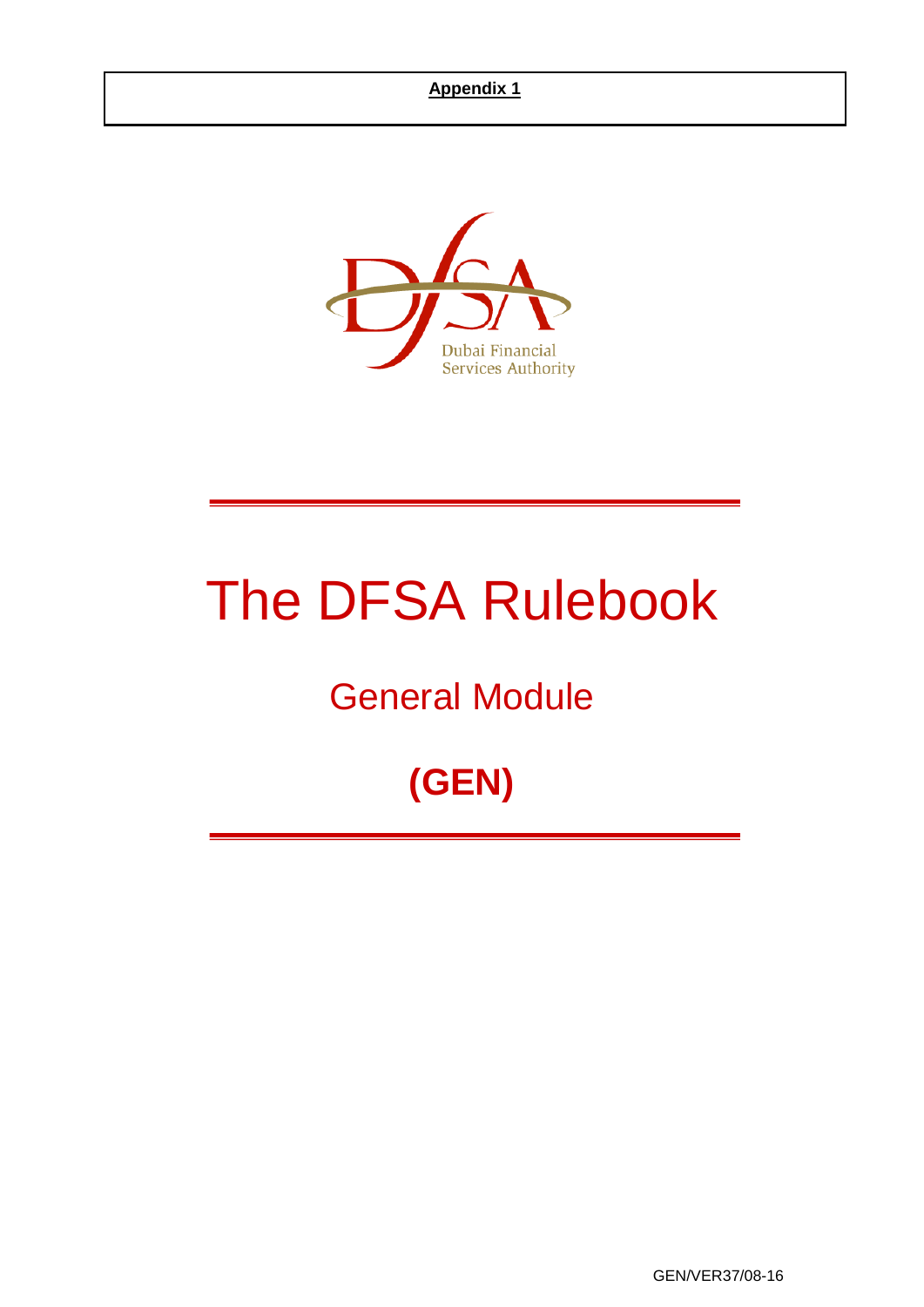

## **Contents**

The contents of this module are divided into the following chapters, sections and appendices:

| 1                                                                                                                                                                                                                   |                                                                       |     |  |  |
|---------------------------------------------------------------------------------------------------------------------------------------------------------------------------------------------------------------------|-----------------------------------------------------------------------|-----|--|--|
|                                                                                                                                                                                                                     |                                                                       |     |  |  |
| $\mathbf{2}$                                                                                                                                                                                                        |                                                                       |     |  |  |
| 2.1<br>2.2<br>2.3<br>2.4<br>2.5<br>2.6<br>2.7<br>2.8<br>2.9<br>2.10<br>2.11<br>2.12<br>2.13<br>2.14<br>2.15<br>2.16<br>2.17<br>2.18<br>2.19<br>2.20<br>2.21<br>2.22<br>2.23<br>2.24<br>2.25<br>2.26<br>2.27<br>2.28 | Definition of Financial Product (for misleading and deceptive conduct |     |  |  |
| 3.                                                                                                                                                                                                                  |                                                                       | .27 |  |  |
| 3.1<br>3.2<br>3.3<br>3.4<br>3.5                                                                                                                                                                                     |                                                                       |     |  |  |
| 4                                                                                                                                                                                                                   |                                                                       |     |  |  |
| 4.1                                                                                                                                                                                                                 |                                                                       |     |  |  |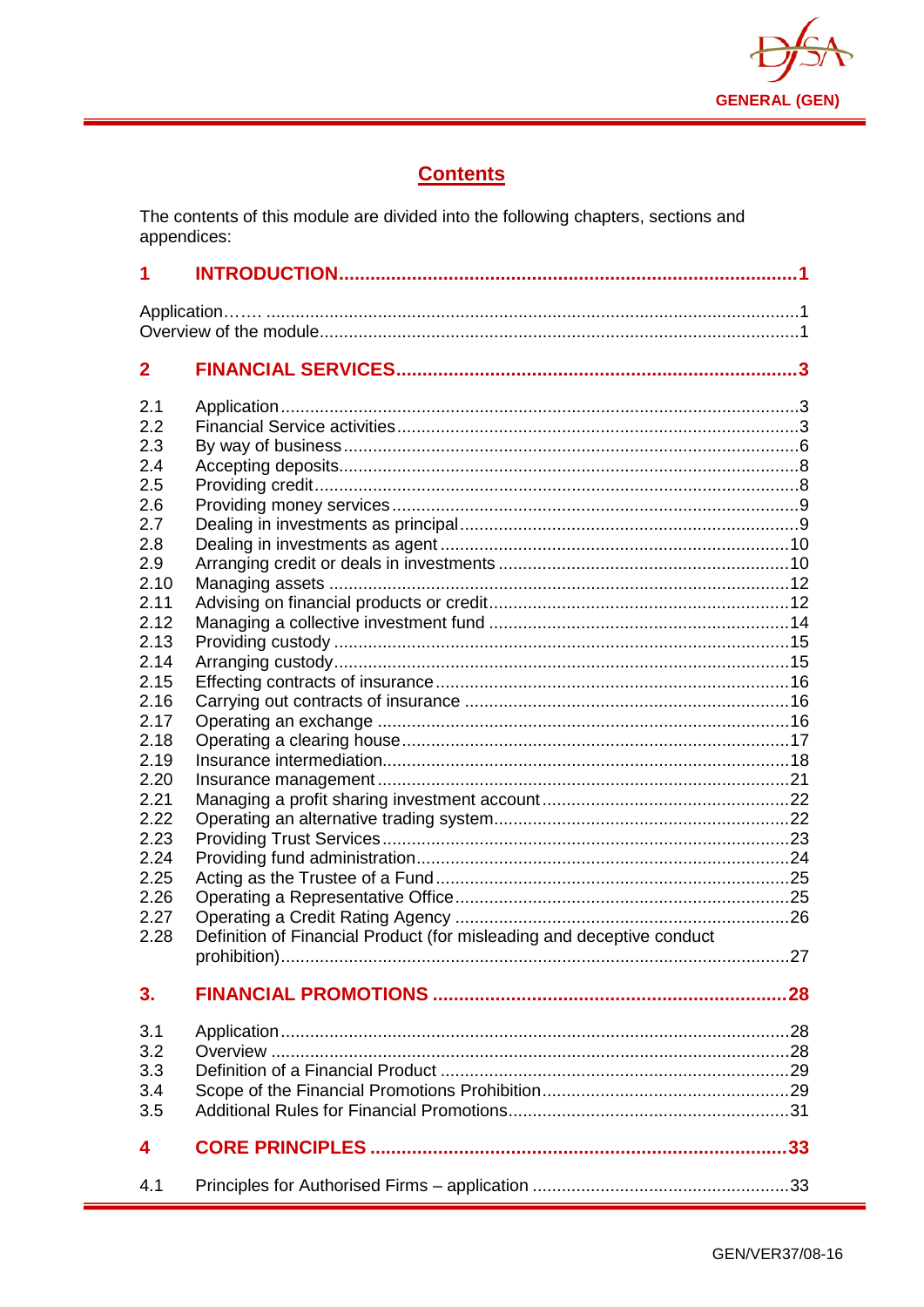

| 4.2<br>4.3<br>4.4                                                                                           |  |
|-------------------------------------------------------------------------------------------------------------|--|
| 5                                                                                                           |  |
| 5.1<br>5.2<br>5.3                                                                                           |  |
| 6                                                                                                           |  |
| 6.1<br>6.2<br>6.3<br>6.4<br>6.5<br>6.6<br>6.7<br>6.8<br>6.9<br>6.10<br>7<br>7.1<br>7.2<br>7.3<br>7.4<br>7.5 |  |
| 7.6<br>8                                                                                                    |  |
| 8.1<br>8.2<br>8.3<br>8.4<br>8.5<br>8.6                                                                      |  |
| 9                                                                                                           |  |
| 9.1<br>9.2<br>9.3                                                                                           |  |
| 10                                                                                                          |  |
| 10.1                                                                                                        |  |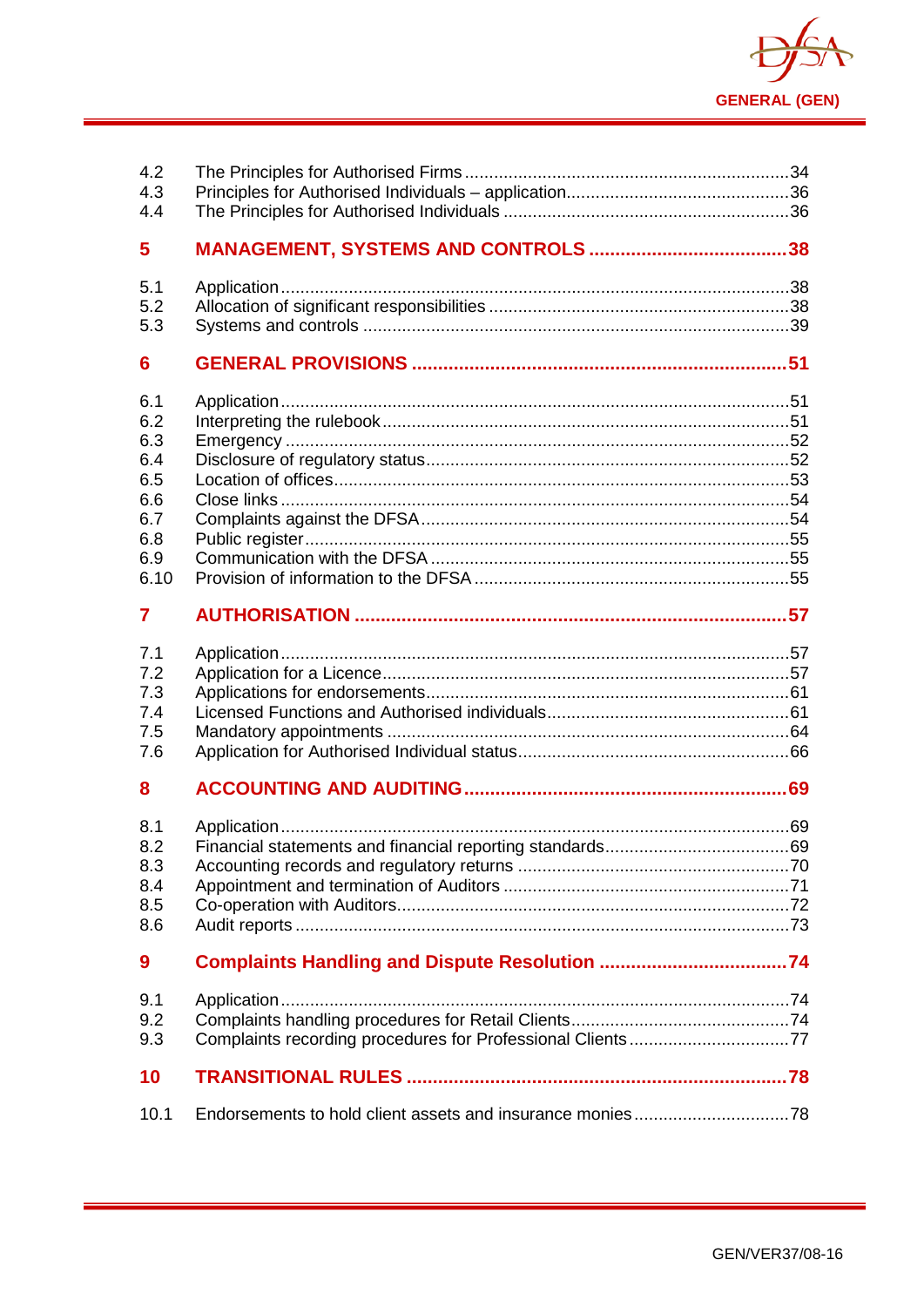

| 11                           |                                                                           |  |
|------------------------------|---------------------------------------------------------------------------|--|
| 11.1<br>11.2                 |                                                                           |  |
| 11.3<br>11.4<br>11.5<br>11.6 |                                                                           |  |
| 11.7<br>11.8                 |                                                                           |  |
| 11.9<br>11.10<br>11.12       | Creation of additional cells of a protected cell company for an Insurer92 |  |
| 11.13                        | Imposing Restrictions on an Authorised Person's business or on an         |  |
| 12                           |                                                                           |  |
| 12.1                         |                                                                           |  |
| App1                         |                                                                           |  |
| A1.1                         |                                                                           |  |
|                              |                                                                           |  |
| A2.1<br>A2.2<br>A2.3<br>A2.4 |                                                                           |  |
|                              | App3 Best Practice relating to corporate governaNce and remuneration 116  |  |
| A3.1<br>A3.2                 |                                                                           |  |
|                              |                                                                           |  |
| A4.1                         |                                                                           |  |
|                              |                                                                           |  |
| A5.1                         |                                                                           |  |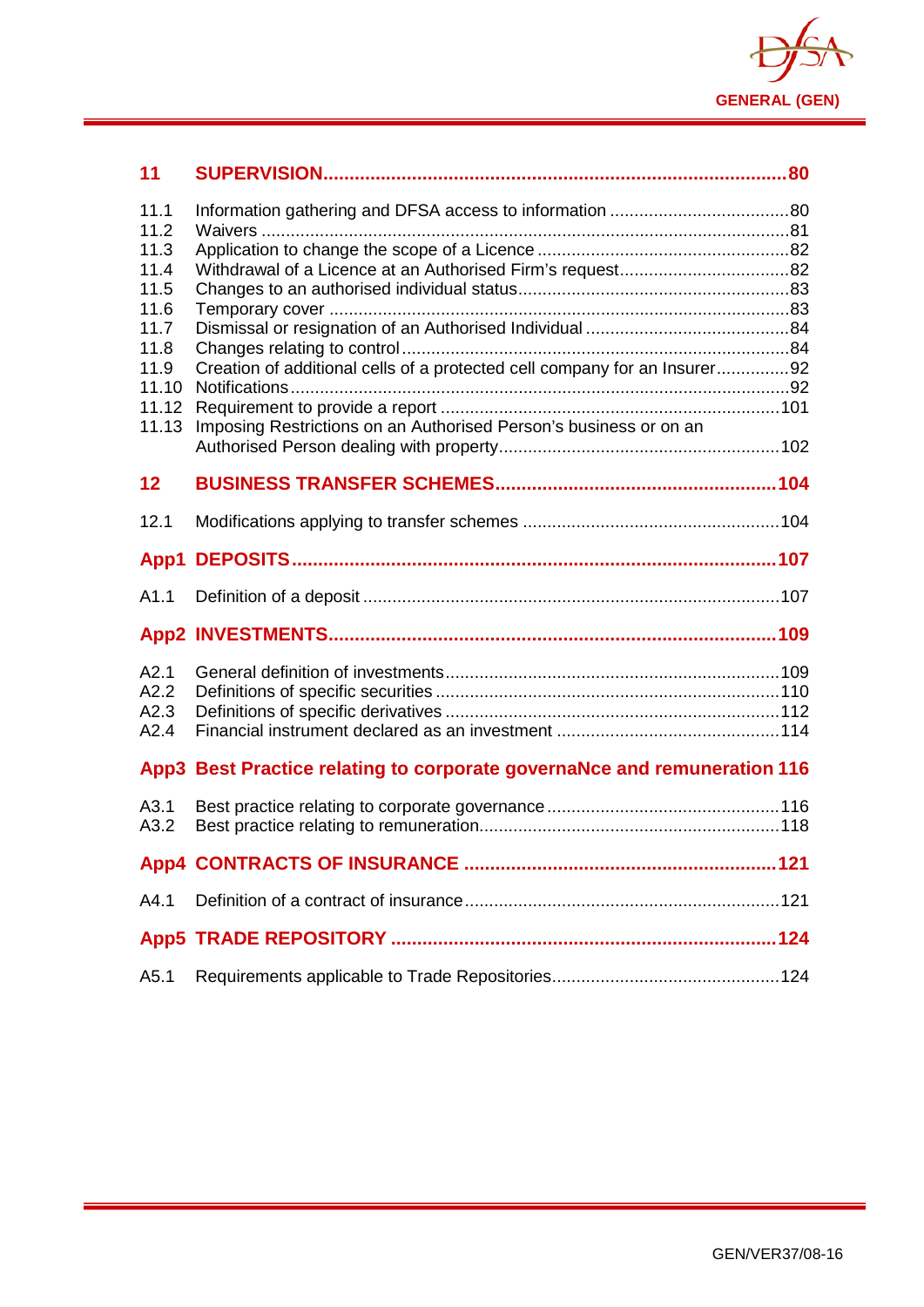

## <span id="page-4-0"></span>**1 INTRODUCTION**

## <span id="page-4-1"></span>**Application**

**1.1.1** This module (GEN) applies to every Person to whom the Regulatory Law 2004 or Markets Law 2012 applies and to the same extent in relation to every such Person as that law, except to the extent that a provision of GEN provides for a narrower application.

#### **Guidance**

Pursuant to the application provisions in each chapter, only chapters 1 to 3 inclusive and sections 6.9, 6.10, 11.2, 11.3, 11.12 and 11.13 of GEN apply to a Representative Office.

## <span id="page-4-2"></span>**Overview of the module**

- 1. Chapter 2 prescribes, pursuant to Article 41(2) of the Regulatory Law 2004, the activities which constitute a Financial Service and, pursuant to Article 42(1) of the Regulatory Law 2004, the kind of Financial Services that may be carried on by Authorised Firms and Authorised Market Institutions. It also specifies various exclusions in relation to the 'by way of business' requirement and, where applicable, in relation to each Financial Service. Further, the appendices contain detailed definitions of what constitutes a Deposit, Investment, Collective Investment Fund and Contract of Insurance.
- 2. Chapter 3 sets out the requirements for a Person making or intending to make a Financial Promotion in or from the DIFC.
- 3. Chapter 4 sets out the Principles for Authorised Firms and Authorised Individuals.
- 4. Chapter 5 specifies the requirements upon senior management to implement effective systems and controls. There are also requirements upon the Authorised Firm to apportion material responsibility among its senior management.
- 5. Chapter 6 contains mainly guidance in respect of: interpretation of the Rulebook, emergency procedures, disclosure, the location of offices, close links, complaints against the DFSA and the public register.
- 6. Chapter 7 specifies DFSA's authorisation requirements for any applicant intending to become an Authorised Firm or Authorised Individual.
- 7. Chapter 8 specifies, in relation to Authorised Persons, the auditing and accounting requirements which deal with such matters as the appointment and termination of auditors, accounts and regulatory returns and the functions of an auditor. There are also requirements for auditors to register with the DFSA.
- 8. Chapter 9 prescribes the manner in which an Authorised Firm must handle Complaints made against it by Retail Clients or Professional Clients.
- 9. Chapter 10 contains two sets of Transitional Rules.
	- a. Rules 10.1.2 and sections 10.2, 10.3, 10.4 and 10.5 impact on various modules of the Rulebook, particularly COB and CIR. These Rules enable Authorised Firms to make a smooth transition to the Current Regime that came into force on 1 July 2008 under Rulemaking Instrument No 56, following the DFSA's "Key Policy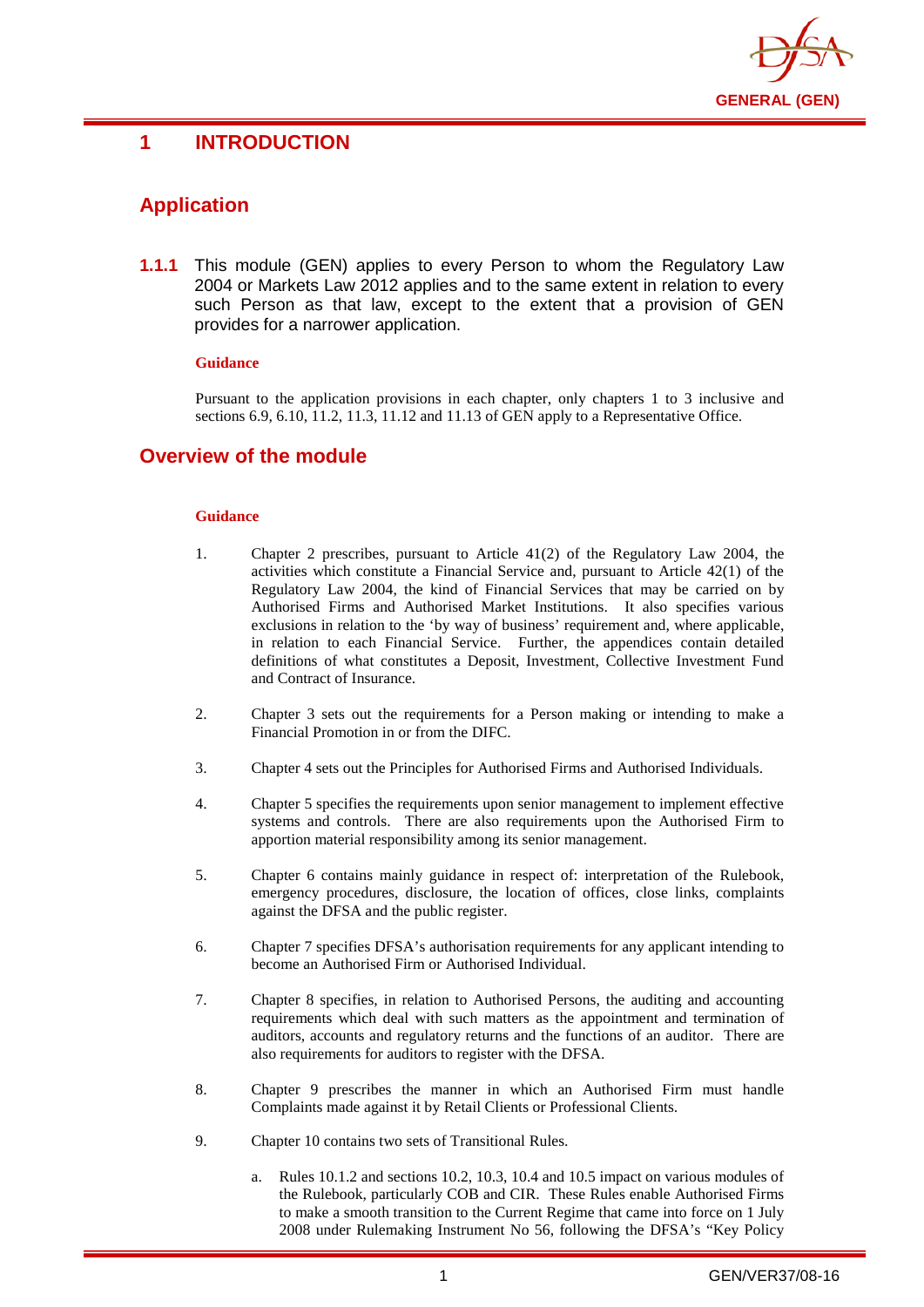

Review" outlined in Consultation Paper 52. They also provide for the continued application of some of the provisions of the Previous Regime under the Current Regime; and

- b. Section 10.6 contains Transitional Rules that allow, with effect from 4 January 2009:
	- i. an Authorised Person to carry on a Financial Service in respect of a Designated Investment as if that Designated Investment were a Structured Product; and
	- ii. a Designated Investment included in an Official List of Securities before that date to continue to be a listed Structured Product,
- 10. Chapter 11 specifies the DFSA's supervisory requirements for any Authorised Person being regulated by the DFSA.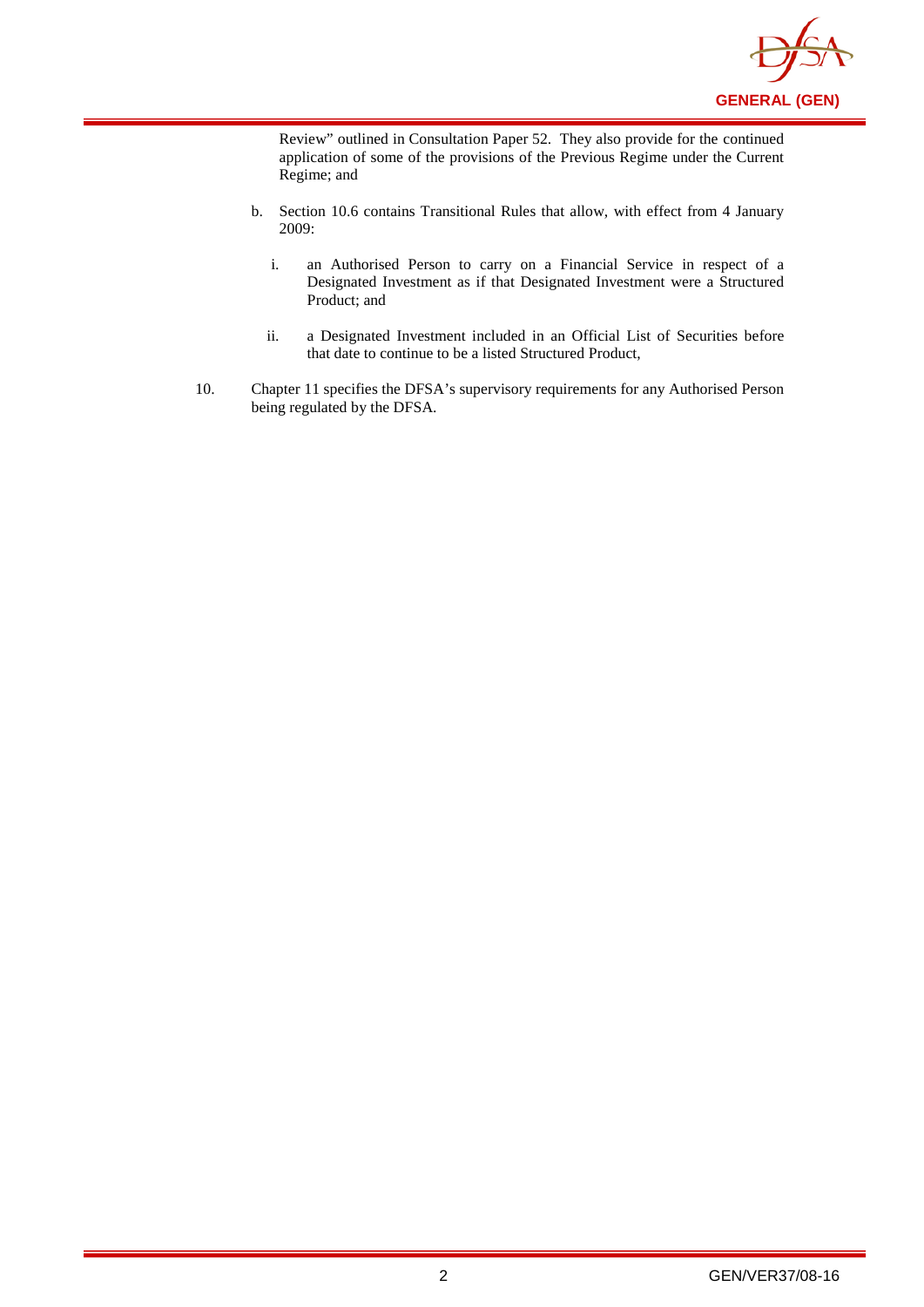

## <span id="page-6-0"></span>**2 FINANCIAL SERVICES**

## <span id="page-6-1"></span>**2.1 Application**

**2.1.1** This chapter applies to every Person to whom the Regulatory Law 2004 applies, and to the same extent in relation to every such Person as that law.

## <span id="page-6-2"></span>**2.2 Financial Service activities**

- **2.2.1** An activity constitutes a Financial Service under the Regulatory Law 2004 and these Rules where:
	- (a) it is an activity specified in Rule 2.2.2; and
	- (b) such activity is carried on by way of business in the manner described in section 2.3.
- **2.2.2** The following activities are specified for the purposes of Rule 2.2.1:
	- (a) Accepting Deposits;
	- (b) Providing Credit;
	- (c) Providing Money Services;
	- (d) Dealing in Investments as Principal;
	- (e) Dealing in Investments as Agent;
	- (f) Arranging Credit or Deals in Investments;
	- (g) Managing Assets;
	- (h) Advising on Financial Products or Credit;
	- (i) Managing a Collective Investment Fund;
	- (j) Providing Custody;
	- (k) Arranging Custody;
	- (l) Effecting Contracts of Insurance;
	- (m) Carrying Out Contracts of Insurance;
	- (n) Operating an Exchange;
	- (o) Operating a Clearing House;
	- (p) Insurance Intermediation;
	- (q) Insurance Management;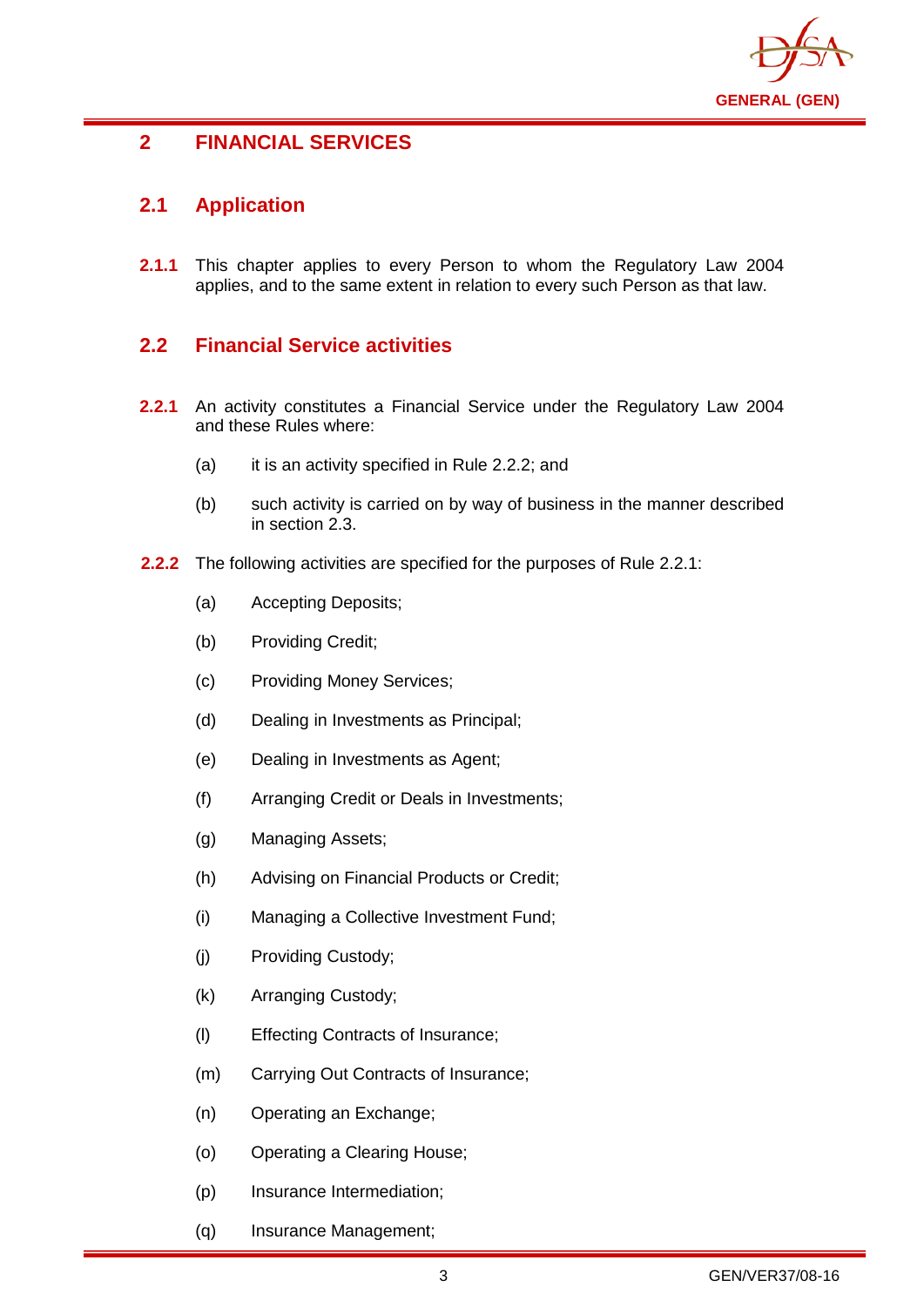

- (r) Managing a Profit Sharing Investment Account;
- (s) Operating an Alternative Trading System;
- (t) Providing Trust Services;
- (u) Providing Fund Administration;
- (v) Acting as the Trustee of a Fund;
- (w) Operating a Representative Office; and
- (x) Operating a Credit Rating Agency.

#### **Guidance**

Note that the ambit of these activities in Rule 2.2.2 may be restricted under COB, AMI or REP and may be fettered by the continuing operation of the Federal Law.

- **2.2.3** Each activity specified in Rule 2.2.2:
	- (a) is to be construed in the manner provided under these Rules; and
	- (b) is subject to exclusions under these Rules which may apply to such an activity.

#### **Permitted Financial Services for Authorised Firms**

- **2.2.4** Pursuant to Article 42(1)(a) of the Regulatory Law 2004 an Authorised Firm, subject to the Rules, may carry on any one or more Financial Services other than Providing Money Services.
- **2.2.5** The Financial Services of Effecting Contracts of Insurance and Carrying Out Contracts of Insurance may be carried on only by an Authorised Firm which by virtue of its Licence is permitted to carry on such Financial Services and no other Financial Services.
- **2.2.6** The Financial Service of Managing a Profit Sharing Investment Account may be carried on only by an Authorised Firm which by virtue of an appropriate endorsement on its Licence is permitted to conduct Islamic Financial Business.
- **2.2.7** The Financial Service of Managing a Collective Investment Fund may be carried on in respect of an Islamic Fund only by an Operator which by virtue of an appropriate endorsement on its Licence is permitted to conduct Islamic Financial Business.
- **2.2.8** A Financial Service may be carried on with or for a Retail Client only by an Authorised Firm which is permitted to do so by endorsement on its Licence.
- **2.2.9** An Authorised Firm which is licenced to carry on the Financial Service of Operating a Representative Office may not be licenced to carry on any other Financial Service.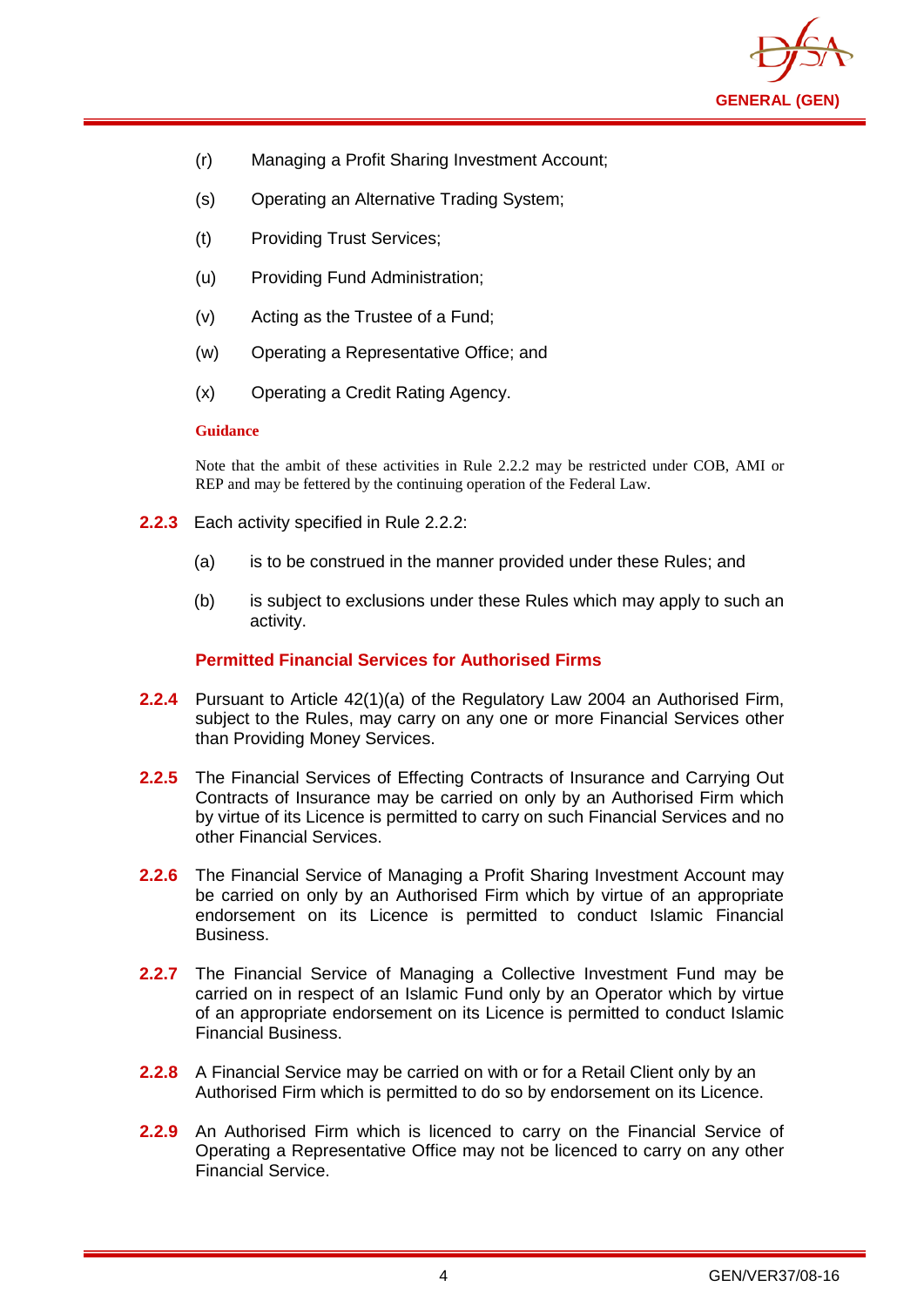

- **2.2.10** An Authorised Firm (other than a Representative Office) may carry on an activity of the kind described in Rule 2.26.1 that constitutes marketing without the need for any additional authorisation to do so.
- **2.2.10A** (1) An Authorised Firm may hold or control Client Assets only if it is permitted to do so by an endorsement on its Licence.
	- (2) In (1), the expression "hold or control Client Assets" has the meaning given in COB Rule 6.11.4.
	- (3) An endorsement under (1) is not required by an Authorised Firm that has an authorisation for Providing Custody.
- **2.2.10B** An Insurance Intermediary or Insurance Manager may hold Insurance Monies only if it is permitted to do so by an endorsement on its Licence.

#### **Permitted Financial Services for Authorised Market Institutions**

- **2.2.11** Pursuant to Article 42(1)(b) of the Regulatory Law 2004 and subject to Rule 2.2.12, an Authorised Market Institution may carry on any one or more of the following Financial Services:
	- (a) Operating an Exchange;
	- (b) Operating a Clearing House; or
	- (c) Operating an Alternative Trading System to the extent that such activities constitute operating a Multilateral Trading Facility as defined in Rule 2.22.1(1)(a).
- **2.2.12** The Financial Service of Operating an Alternative Trading System, to the extent that such activities constitute operating a Multilateral Trading Facility, may be carried on by an Authorised Market Institution which is permitted to do so by an endorsement on its Licence.

#### **Other permitted activities**

- **2.2.13** (1) The activity of maintaining a Trade Repository may be carried on by an Authorised Person which is permitted to do so by an endorsement on its Licence.
	- (2) In (1), a Trade Repository is a centralised registry that maintains an electronic database containing records of transactions in Investments and over-the-counter derivatives.

- 1. Maintaining a Trade Repository is not a separately licensed Financial Service, but may be carried on by an Authorised Person which has on its Licence an endorsement permitting it to do so. An Authorised Person maintaining a Trade Repository is subject to some specific requirements relating to that activity, which are set out in App 5.
- 2. The functions of a Trade Repository promote increased transparency and integrity of information, particularly for centrally clearing over-the-counter derivatives. Currently there are no transaction reporting requirements in the DIFC which require reporting to Trade Repositories.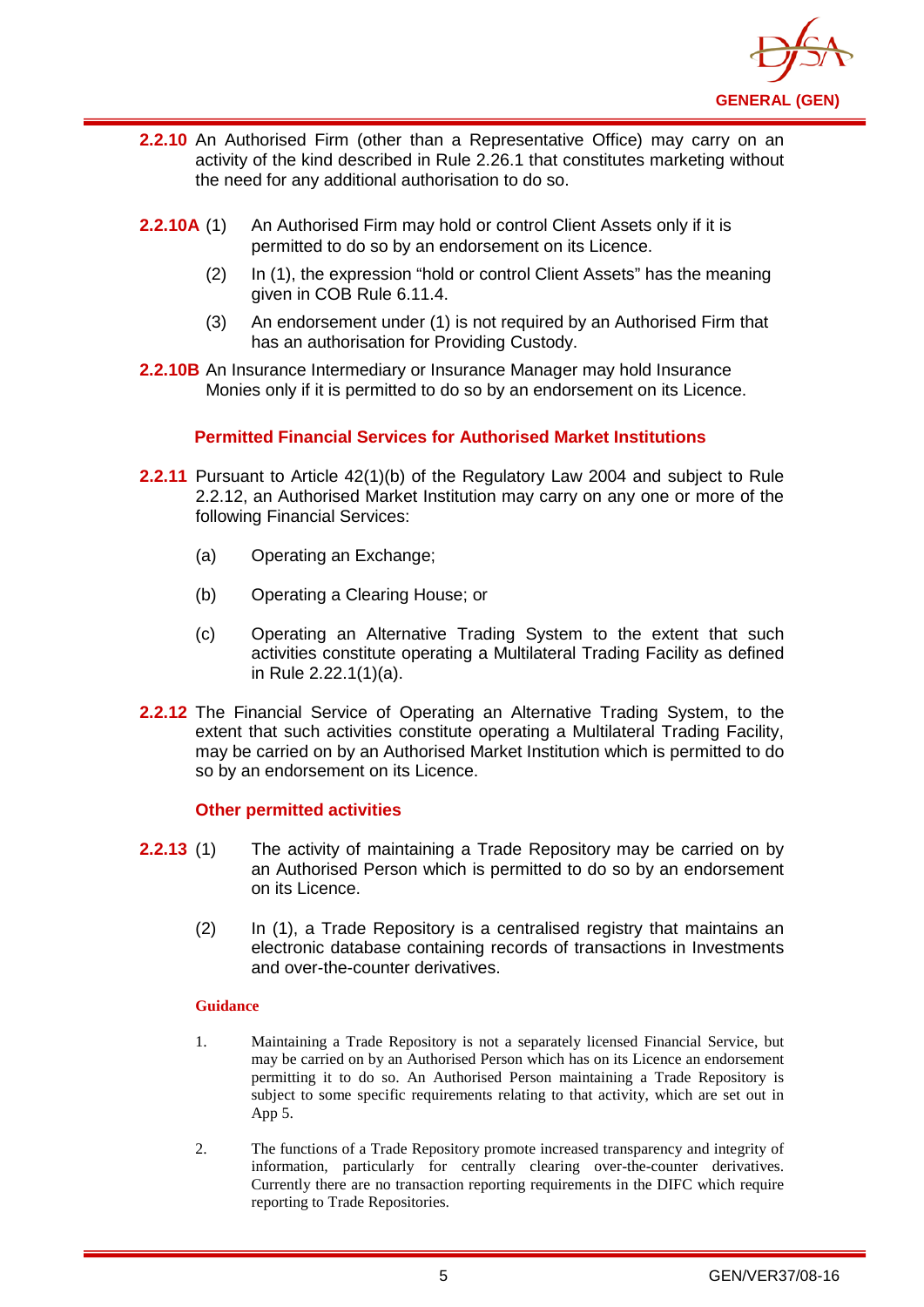

3. An Authorised Person does not carry on the activities of a Trade Repository to the extent that it maintains records of transactions pursuant to the record keeping requirements applicable to that firm (such as those relating to transactions carried out on behalf of its Clients by an Authorised Firm, or transactions carried out on the facilities of an Authorised Market Institution).

## <span id="page-9-0"></span>**2.3 By way of business**

- **2.3.1** Subject to Rules 2.3.2 and 2.3.3, for the purpose of these Rules a Person carries on an activity by way of business if the Person:
	- (a) engages in the activity in a manner which in itself constitutes the carrying on of a business;
	- (b) holds himself out as willing and able to engage in that activity; or
	- (c) regularly solicits other Persons to engage with him in transactions constituting that activity.

#### **Exclusions**

- **2.3.2** (1) Subject to Rule 2.3.5, a Person does not carry on an activity specified under paragraphs (a), (b), (c), (d), (e), (f), (g), (h), (j), (k), (p), (q) and (r) of Rule 2.2.2 by way of business if:
	- (a) the Person enters into transactions solely as a nominee for another Person and is bound to and does act on that other Person's instructions;
	- (b) the Person is a Body Corporate and carries on that activity solely as principal with or for other Bodies Corporate:
		- (i) which are within the same Group as that Person; or
		- (ii) which are or propose to become participators in a joint enterprise and the transaction is entered into for the purposes of or in connection with that enterprise;

#### provided:

- (iii) for the purposes of the activities specified in paragraphs (g), (j), (k) and (r) of Rule 2.2.2 the assets in question belong to a Body Corporate falling within (i) or (ii); and
- (iv) for the purposes of the activities specified in paragraphs (f), (h), (p) and (q) of Rule 2.2.2, the activity does not involve an insurance Policyholder who is not a Group member; or
- (c) the Person carries on the activity solely for the purposes of or in connection with the sale of goods or the supply of services to a customer of the Person or a member of the same Group, provided that: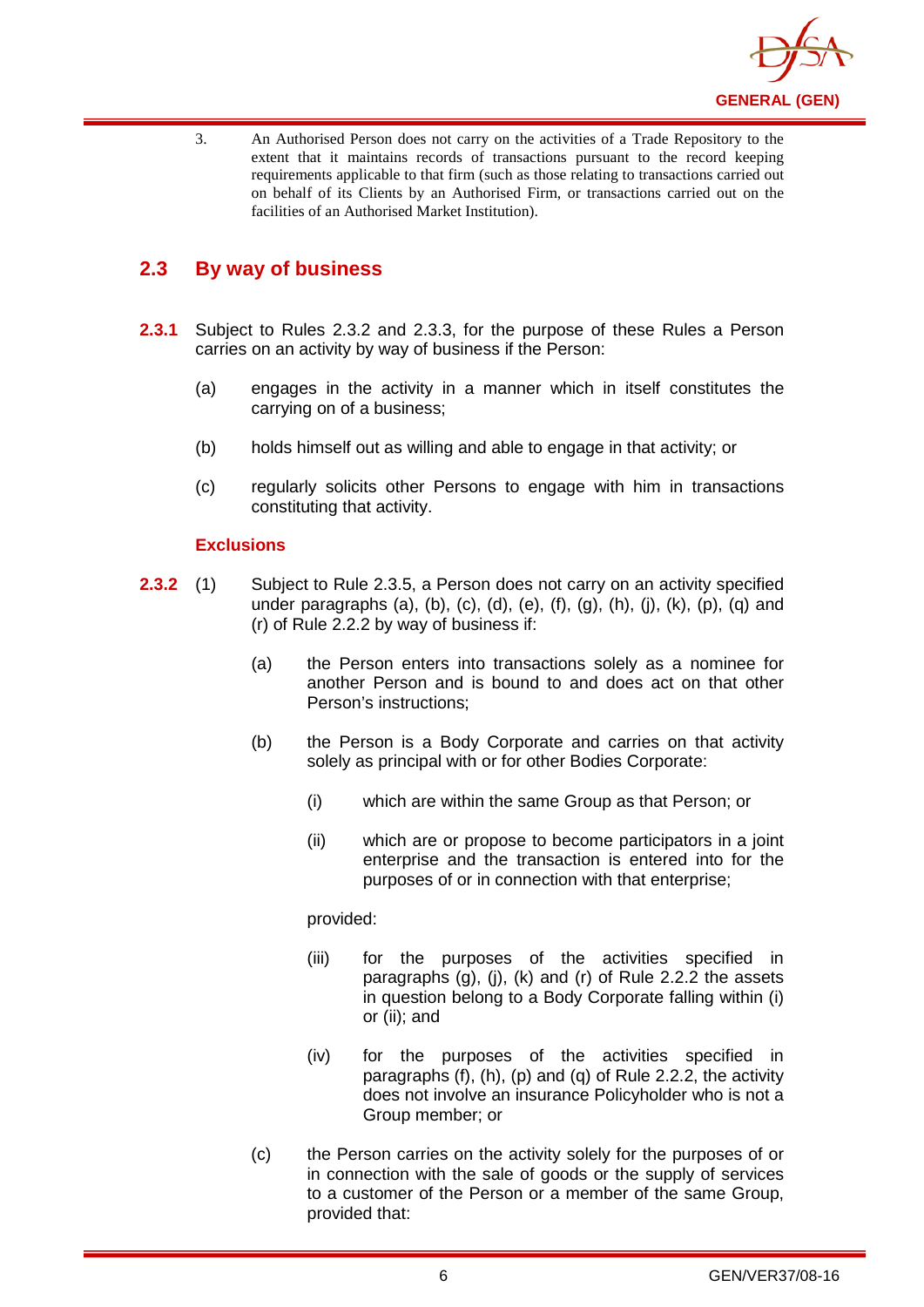

- (i) the supplier's main business is to sell goods or supply services and not to carry on any Financial Service; and
- (ii) the customer is not an individual;

and for the purposes of the activities specified in paragraphs  $(q)$ ,  $(i)$ ,  $(k)$  and  $(r)$  of Rule 2.2.2 the assets in question belong to that customer or member.

- (2) A Person who is a Body Corporate does not carry on the activity specified under paragraph (d) or (e) of [Rule 2.2.2](http://www.complinet.com/dfsa/display/display.html?rbid=1547&element_id=1854) by way of business, if:
	- (a) the Person carries on such activities as a member of an Authorised Market Institution or Recognised Body;
	- (b) the Person carries on such activities for its own account or for another Body Corporate which is in the same Group as the Person, provided that any such member of the Group for which the Person acts is a wholly-owned Subsidiary of a Holding Company within the Group or is the Holding Company itself;
	- (c) the Person restricts such activities to transactions involving or relating only to Commodity Derivatives on that Authorised Market Institution or Recognised Body;
	- (d) the main business of the Person is dealing in relation to Commodity Derivatives; and
	- (e) the Person is not part of a Group whose main business is the provision of financial services.
- **2.3.3** A Person does not carry on an activity specified under paragraphs (d), (e), (f) or (h) of Rule 2.2.2 by way of business if the activity is carried on solely for the purposes of or in connection with the acquisition or disposal of Shares in a Body Corporate, other than an Investment Company or Investment Partnership, provided that:
	- (a) such Shares carry at least 50% of the voting rights or the acquisition will take an existing holding to at least 50%; or
	- (b) the object of the transaction may reasonably be regarded as being the acquisition of day to day control of the Body Corporate; and
	- (c) he is to enter as principal into the transaction.
- **2.3.4** (1) A Person who is a Trustee does not carry on an activity specified under paragraphs (d), (g), and (j) of Rule 2.2.2 by way of business in circumstances where he is acting as a trustee.
	- (2) A Person who is an individual does not carry on an activity specified under paragraph (t) by way of business where he is acting as trustee, enforcer or protector or where he is arranging for a Person to act as trustee, in respect of less than three (3) trusts.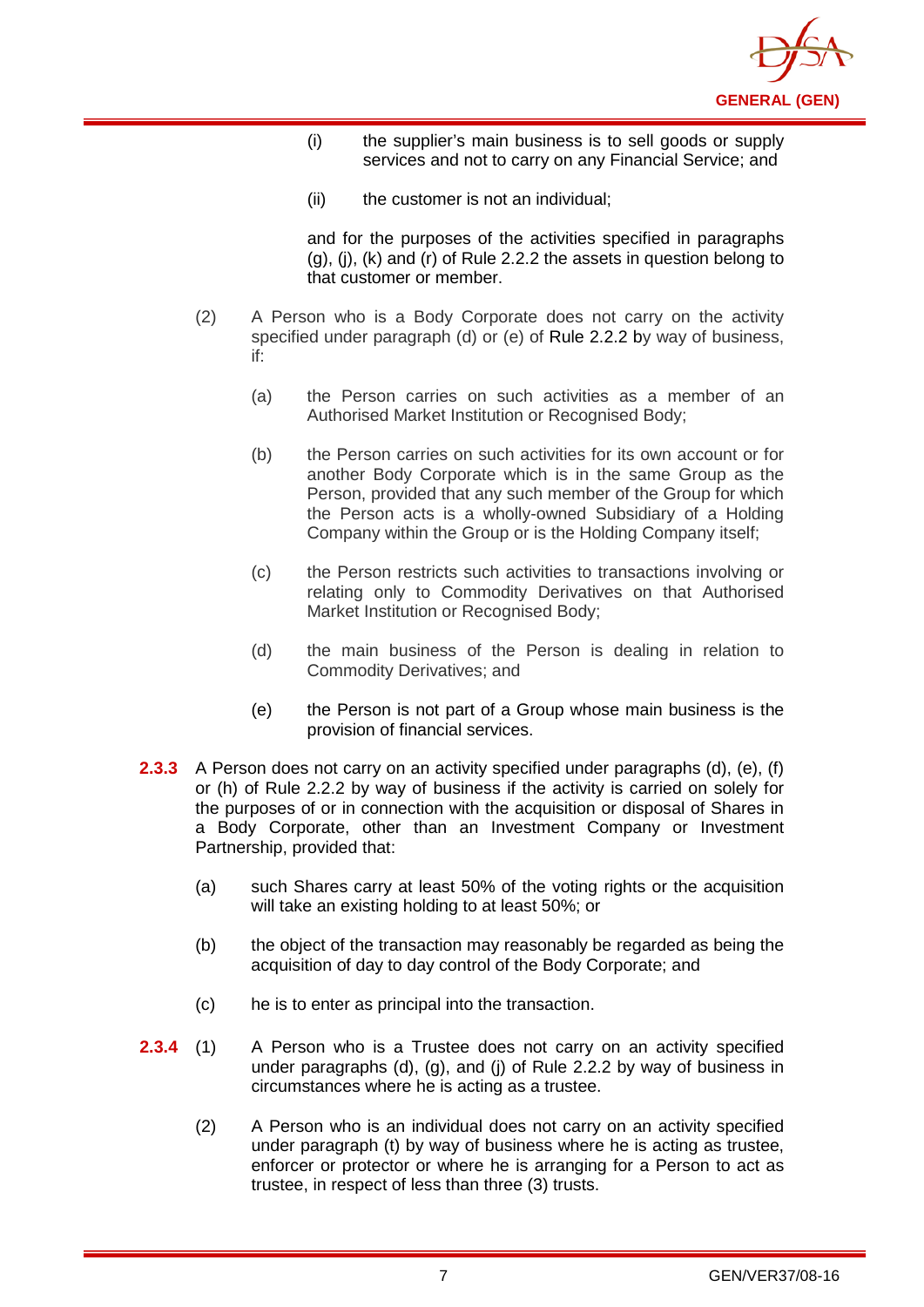

- **2.3.5** (1) A Person does not carry on an activity specified under paragraphs (d), (e),  $(f)$ ,  $(g)$ ,  $(h)$ ,  $(i)$ ,  $(j)$ ,  $(k)$ ,  $(p)$ ,  $(t)$ ,  $(u)$  and  $(v)$  of Rule 2.2.2 by way of business if:
	- (a) that Person is the holder of a licence under the SFO Regulations to establish a Single Family Office in the DIFC; and
	- (b) the activity is carried on exclusively for the purposes of, and only in so far as it is, carrying out its duties as a Single Family Office.
	- (2) A Private Trust Company or Family Fiduciary Structure does not carry on an activity specified under paragraph (t) of Rule 2.2.2 by way of business if it:
		- (a) carries on that activity exclusively for the purposes of, and only in so far as it is, providing services to a Single Family; and
		- (b) does not solicit trust business from, or provide trust services to, any Person outside the structure of the Single Family Office and outside the Single Family.

## <span id="page-11-0"></span>**2.4 Accepting deposits**

- **2.4.1** In Rule 2.2.2, Accepting Deposits means accepting Deposits where:
	- (a) money received by way of Deposit is lent to others; or
	- (b) any other activity of the Person accepting the Deposit is financed, wholly or to a material extent, out of the capital of or returns on any money received by way of Deposit.

## <span id="page-11-1"></span>**2.5 Providing credit**

**2.5.1** In Rule 2.2.2, Providing Credit means providing a Credit Facility to a Person in his capacity as a borrower or potential borrower.

#### **Exclusions**

**2.5.2** A Person who is an Authorised Firm does not Provide Credit where the provision of the Credit Facility is incidental to or in connection with the trading of Investments, or conducting Insurance Business.

- 1. Where an Authorised Firm is providing brokerage services pursuant to its Financial Service of Dealing in Investments as Agent, it may in the ordinary course of that business also be necessary to provide margin lending facilities to its Clients. In doing so the Authorised Firm will not be considered to be Providing Credit to its Client.
- 2. Where an Authorised Firm is Effecting Contracts of Insurance or Carrying Out Contracts of Insurance, it may in the ordinary course of that Insurance Business be necessary to provide an instalment contract to a Client with respect to the payment of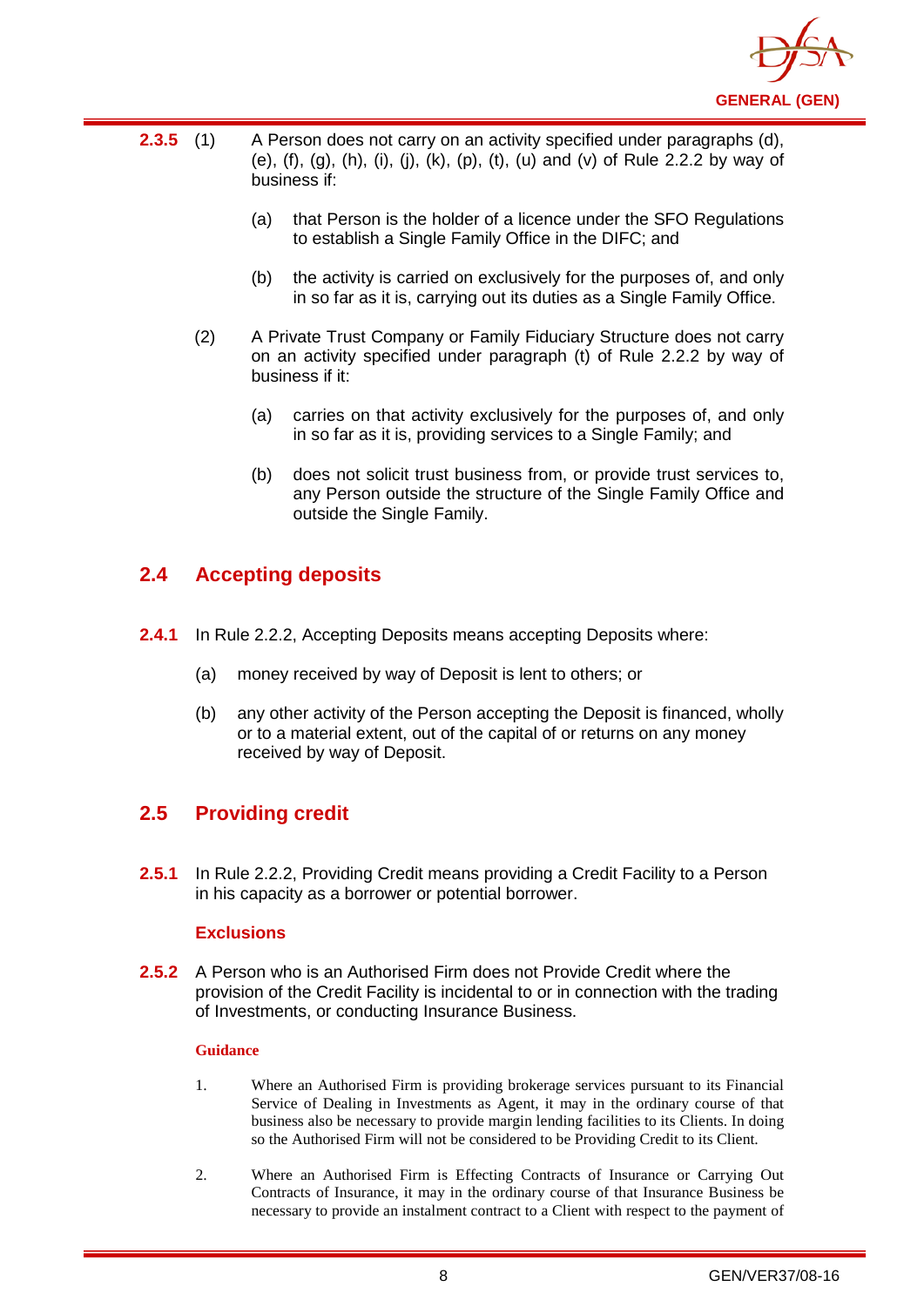

an insurance premium. In doing so the Authorised Firm will not be considered to be Providing Credit to its Client.

## <span id="page-12-0"></span>**2.6 Providing money services**

- **2.6.1** (1) In Rule 2.2.2, Providing Money Services means providing currency exchange or money transmission.
	- (2) In (1) 'money transmission' means:
		- (a) selling or issuing payment instruments;
		- (b) selling or issuing stored value; or
		- (c) receiving money or monetary value for transmission, including electronic transmission, to a location within or outside the DIFC.

#### **Exclusions**

**2.6.2** A Person who is an Authorised Firm does not Provide Money Services if it does so in relation to the carrying on of another Financial Service where Providing Money Services is in connection with and a necessary part of that other Financial Service.

## <span id="page-12-1"></span>**2.7 Dealing in investments as principal**

**2.7.1** In Rule 2.2.2, Dealing in Investments as Principal means buying, selling, subscribing for or underwriting any Investment as principal.

#### **Exclusions**

- **2.7.2** A Person does not Deal in Investments as Principal merely by accepting an instrument, creating or acknowledging indebtedness in respect of any loan, credit, guarantee or other similar financial accommodation which that person has made or provided.
- **2.7.3** A Person does not Deal in Investments as Principal by issuing or redeeming Securities issued by that person.
- **2.7.4** A Person who is not an Authorised Firm or an Authorised Market Institution does not Deal in Investments as Principal in relation to an Investment by entering into a transaction with or through an Authorised Firm or a Regulated Financial Institution.
- **2.7.5** A Person who is an Authorised Firm does not Deal in Investments as Principal if in the course of managing the assets of a Private Equity Fund:
	- (a) the Person makes an initial subscription for Units of that Fund; and
	- (b) the Units are held by that Person for a period of more than 12 months.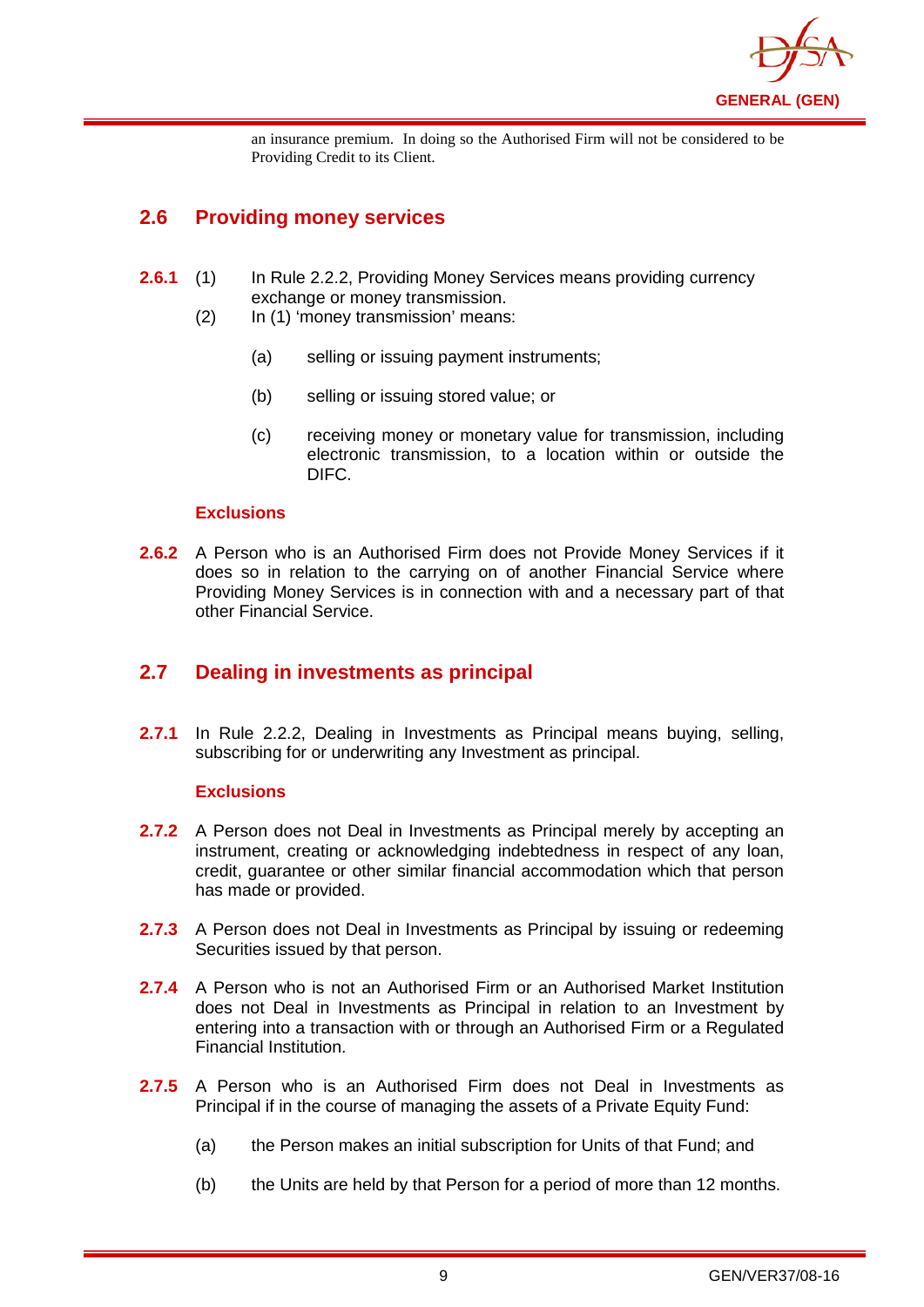

## <span id="page-13-0"></span>**2.8 Dealing in investments as agent**

**2.8.1** In Rule 2.2.2, Dealing in Investments as Agent means buying, selling, subscribing for or underwriting any Investment as agent.

#### **Exclusions**

- **2.8.2** A Person does not Deal in Investments as Agent if the activity:
	- (a) is carried on in the course of providing legal or accountancy services which do not otherwise consist of the carrying on of Financial Services;
	- (b) may reasonably be regarded as a necessary part of any other services provided in the course of providing legal or accountancy services; and
	- (c) is not remunerated separately from the other services.
- **2.8.3** A Person does not Deal in Investments as Agent if that Person:
	- (a) is merely receiving and transmitting a Client order in respect of an Investment; and
	- (b) does not execute the Client order for and on behalf of the Client or otherwise commit the Client to the transaction relating to the relevant Investment.
- **2.8.4** An Exchange does not Deal in Investments as Agent merely by taking action in accordance with its Default Rules.

## <span id="page-13-1"></span>**2.9 Arranging credit or deals in investments**

- **2.9.1** (1) In Rule 2.2.2, Arranging Credit or Deals in Investments means:
	- (a) making arrangements with a view to another Person, whether as principal or agent, buying, selling, subscribing for or underwriting an Investment; or
	- (b) making arrangements for another Person, whether as principal or agent, to borrow money by way of a Credit Facility.
	- (2) The arrangements in (1) include:
		- (a) arrangements which do not bring about the transaction; and
		- (b) arrangements comprising or involving the receipt and transmission of Client orders in relation to Investments.
	- (3) The arrangements in (1) do not include: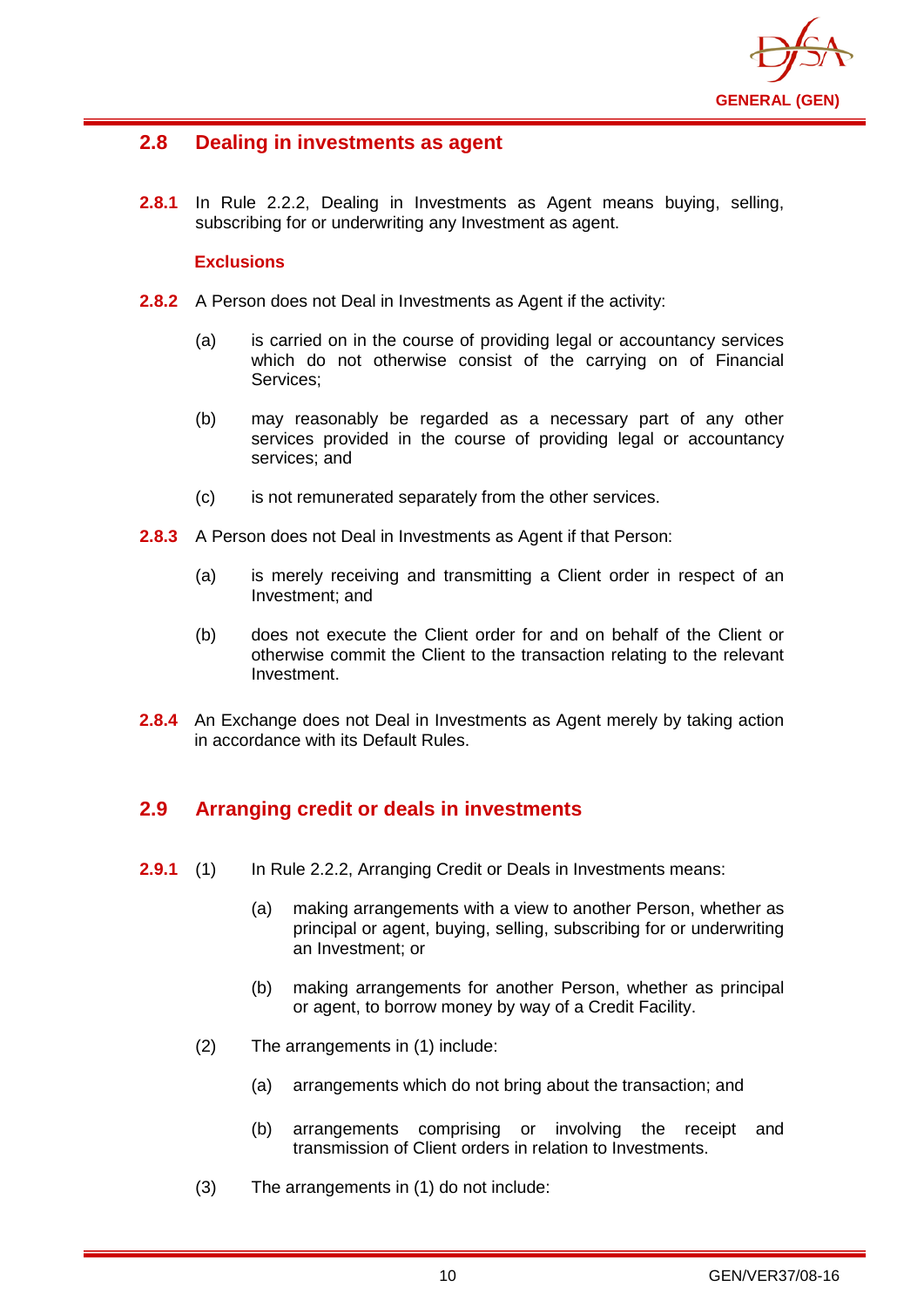

- (a) arrangements which amount to Operating an Alternative Trading System; or
- (b) arrangements of the kind described in Rule 2.26.1 that constitute marketing.
- (4) In this Rule and in Rules 2.9.2 to 2.9.7, an "Investment" includes rights under a contract of Long-Term Insurance, that is not a contract of reinsurance.

#### **Guidance**

- 1. In regard to arrangements under Rule 2.9.1(3)(b), pursuant to Rule 2.2.10, an Authorised Firm (other than a Representative Office) may carry on an activity of the kind described in Rule 2.26.1 that constitutes marketing without the need for any additional authorisation to do so.
- 2. An "Investment" is defined in Rule 2.9.1(4) to include rights under a contract of Long-Term Insurance (other than a contract of reinsurance). As a result, arranging activities relating to contracts of Long-Term Insurance fall within Arranging Credit or Deals in Investments instead of Insurance Intermediation. "Long-Term Insurance" is defined in GLO, in summary, as a contract of the type described in GEN Rule A4.1.2 (life insurance) that is expressed to be in force for more than one year and meets specified conditions.

#### **Exclusions**

- **2.9.2** There are excluded from Rule 2.9.1 any arrangements for a transaction into which the Person making the arrangements enters or is to enter whether as principal or agent for some other Person.
- **2.9.3** A Person does not Arrange Credit or Deals in Investments merely by providing means by which one party to a transaction is able to communicate with other such parties.
- **2.9.4** A Person does not Arrange Credit or Deals in Investments by making arrangements under which another Person accepts or is to accept an instrument creating or acknowledging indebtedness in respect of any loan, credit, guarantee or other similar financial accommodation which he or his principal has made or provided.
- **2.9.5** A Person does not Arrange Credit or Deals in Investments merely by making arrangements having as their sole purpose the provision of finance to enable a Person to buy, sell, subscribe for or underwrite Investments.
- **2.9.6** A Person does not Arrange Credit or Deals in Investments by making arrangements for the issue or redemption of Securities issued by it.
- **2.9.7** A Person does not Arrange Credit or Deals in Investments if the activity:
	- (a) is carried on in the course of providing legal or accountancy services, which do not otherwise consist of the carrying on of Financial Services;
	- (b) may reasonably be regarded as a necessary part of any other services provided in the course of providing legal or accountancy services;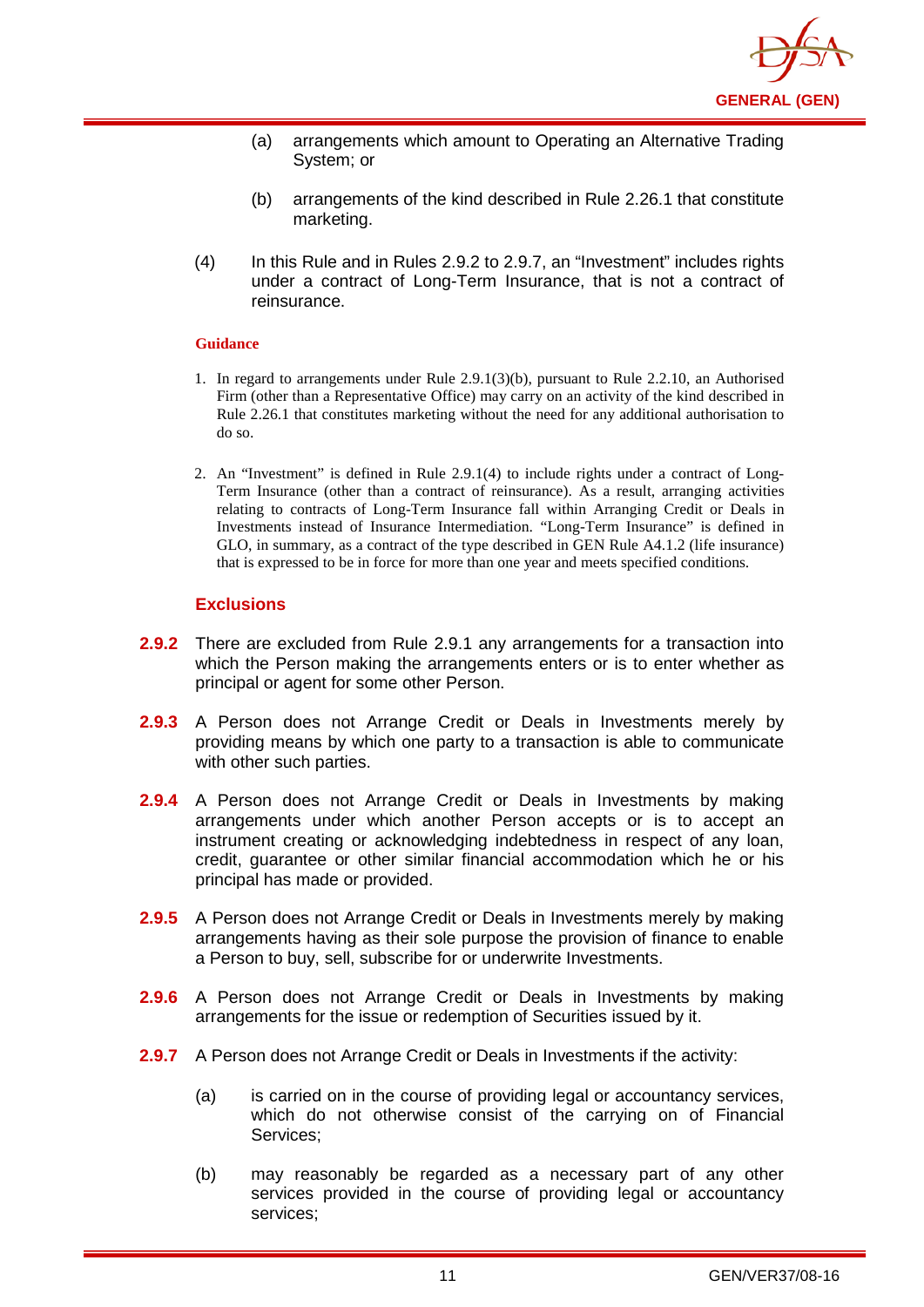

- (c) is not remunerated separately from the other services; and
- (d) in the case of a contract of Long-Term Insurance, does not assist in the conclusion or performance of the contract.
- **2.9.8** An Exchange does not make arrangements referred to in Rule 2.9.1(a), merely by making arrangements for, or taking steps that facilitate, another Person to act as Central Counterparty to transactions entered into on a facility operated by the Exchange.

## <span id="page-15-0"></span>**2.10 Managing assets**

**2.10.1** In Rule 2.2.2, Managing Assets means managing on a discretionary basis assets belonging to another Person if the assets include any Investment or rights under a contract of Long-Term Insurance, not being a contract of reinsurance.

#### **Exclusions**

- **2.10.2** A Person who is not an Authorised Firm or an Authorised Market Institution does not Manage Assets if:
	- (a) he is a Person formally appointed in writing by the owner of the assets to manage the assets in question; and
	- (b) all day-to-day decisions relating to the Investments which are included in those assets are taken by an Authorised Firm or a Regulated Financial Institution.

#### **Guidance**

A Person does not become a Fund Manager of a Fund merely by being appointed by a Fund Manager of a Fund to provide the Financial Service of Managing Assets to the Fund. This is because the Fund Manager remains legally accountable to the Unitholders of the Fund for the proper management of the Fund in accordance with its Constitution and Prospectus.

## <span id="page-15-1"></span>**2.11 Advising on financial products or credit**

- **2.11.1** (1) In Rule 2.2.2, Advising on Financial Products or Credit means giving advice to a Person:
	- (a) in his capacity as an investor or potential investor, or in his capacity as agent for an investor or a potential investor on the merits of his buying, selling, holding, subscribing for or underwriting a particular financial product (whether as principal or agent); or
	- (b) in his capacity as a borrower or potential borrower or as agent for a borrower or potential borrower on the merits of his entering into a particular Credit Facility.
	- (2) Advice in (1)(a) and (b) includes a statement, opinion or report: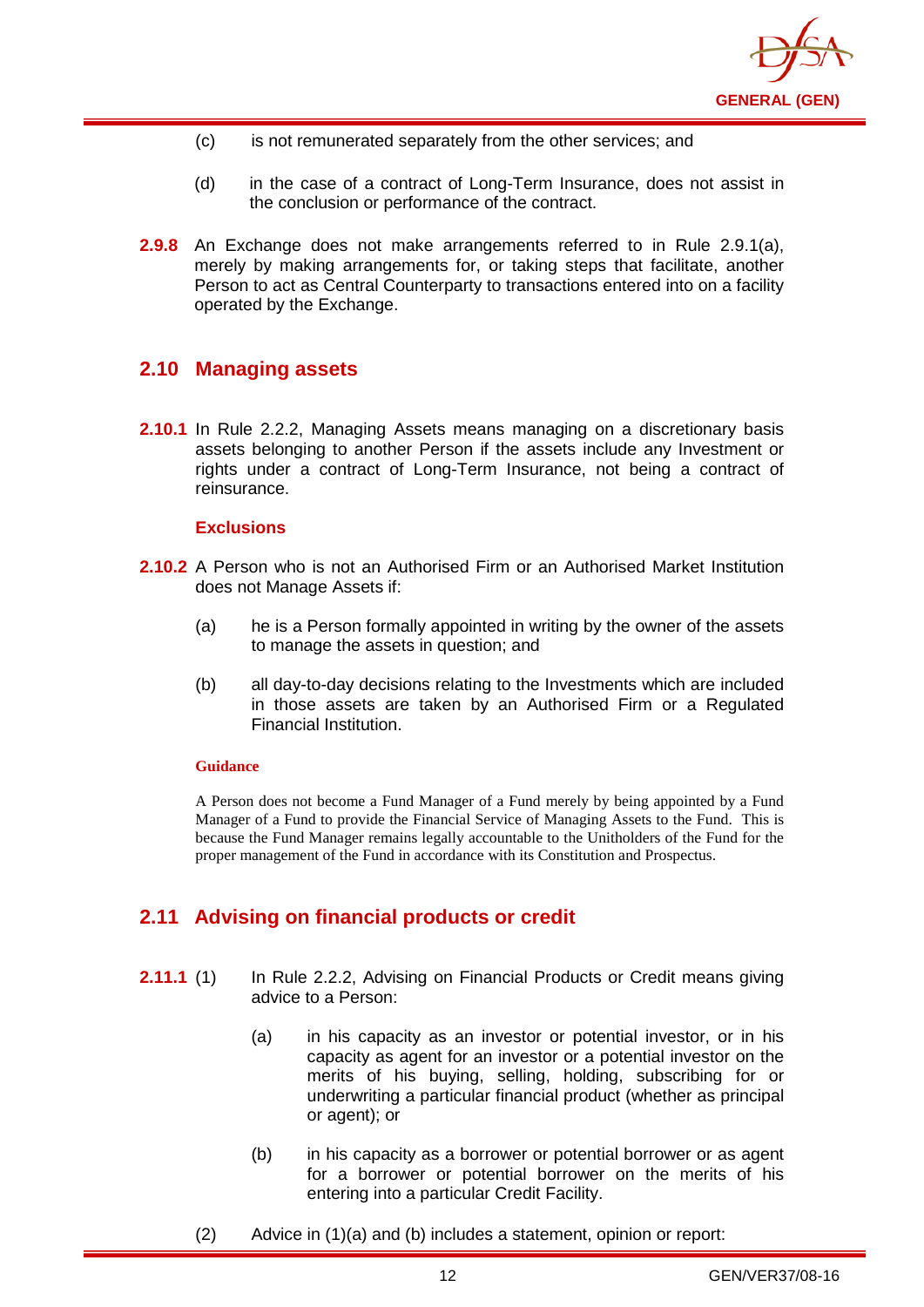

- (a) where the intention is to influence a Person, in making a decision, to select a particular financial product or an interest in a particular financial product or to enter into a particular Credit Facility; or
- (b) which could reasonably be regarded as being intended to have such an influence.
- (3) Giving advice to a Person under (1)(a) includes operating an Insurance Aggregation Site relating to contracts of Long-Term Insurance, other than contracts of reinsurance.
- (4) For the purposes of this Rule and Rule 2.11.2, a "financial product" is an Investment, Deposit, Profit Sharing Investment Account or rights under a contract of Long-Term Insurance, that is not a contract of reinsurance.

#### **Guidance**

- 1. As a "financial product" is defined in Rule 2.11.1(4) to include rights under a contract of Long-Term Insurance (other than a contract of reinsurance), advice on contracts of Long-Term Insurance will fall within Advising on Financial Products or Credit instead of Insurance Intermediation.
- 2. An "Insurance Aggregation Site" is defined in GLO. In summary, it is a website or other form of electronic media that provides a facility for a user to search for, and then to conclude, directly or indirectly, a Contract of Insurance. The site may, for example, enable the user to conclude a Contract of Insurance:
	- a. directly, if the user can enter into the Contract of Insurance by clicking a button on the website itself; or
	- b. indirectly, if it provides a link to the insurer, transmits the details of one party to the other party or otherwise facilitates contact between the parties.
- 3. Operating an Insurance Aggregation Site will fall under Advising on Financial Products or Credit to the extent that it relates to contracts of Long-Term Insurance, and under Insurance Intermediation to the extent that it relates to other types of Contracts of Insurance.
- 4. An operator of an Insurance Aggregation Site that can be used by Retail Clients will need an endorsement on its Licence to deal with Retail Clients (see Rule 2.2.8). The operator will also need to consider what controls it must put in place to ensure that it does not contravene COB Rule 7.2.2 (which prohibits firms from acting in relation to a Contract of Insurance where the risk is situated outside the DIFC and within the U.A.E). Such controls may include:
	- a. mechanisms that block a U.A.E customer from being able to access the site or conclude a Contract of Insurance using the site; and
	- b. clear and prominent warnings on the site that it is not intended for use by U.A.E customers.

#### **Exclusions**

**2.11.2** A Person does not Advise on Financial Products or Credit by giving advice in any newspaper, journal, magazine, broadcast service or similar service in any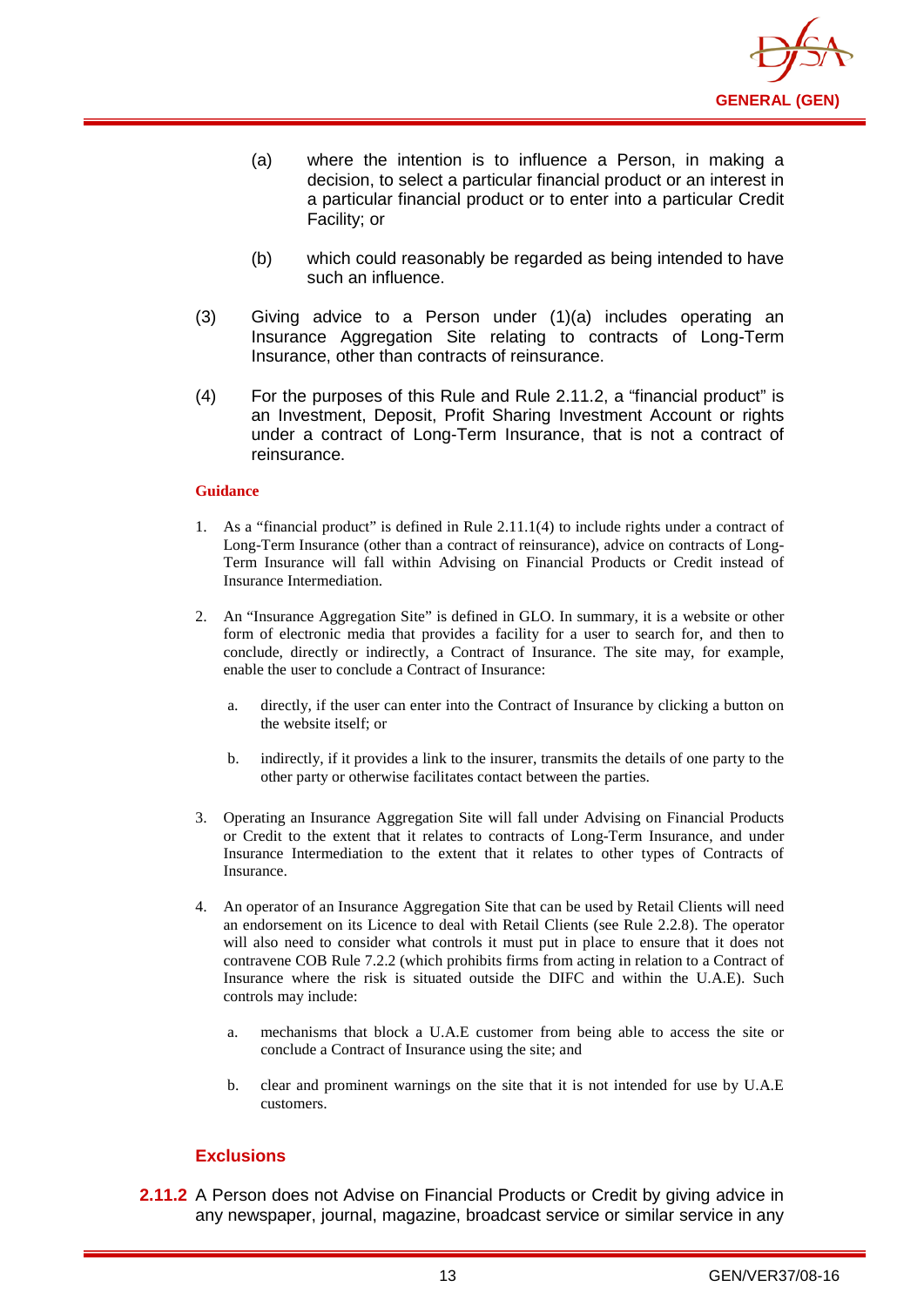

medium if the principal purpose of the publication or service, taken as a whole, is neither:

- (a) that of giving advice of the kind mentioned in Rule 2.11.1; nor
- (b) that of leading or enabling Persons:
	- (i) to buy, sell, subscribe for or underwrite a particular financial product; or
	- (ii) to enter into a particular Credit Facility.
- **2.11.3** A Person does not Advise on Financial Products or Credit if the activity:
	- (a) is carried on in the course of providing legal or accountancy services, which do not otherwise consist of the carrying on of Financial Services;
	- (b) may reasonably be regarded as a necessary part of any other services provided in the course of providing legal or accountancy services; and
	- (c) is not remunerated separately from the other services.

## <span id="page-17-0"></span>**2.12 Managing a collective investment fund**

- **2.12.1** (1) In Rule 2.2.2, Managing a Collective Investment Fund means:
	- (a) being legally accountable to the Unitholders in the Fund for the management of the property held for or within a Fund under the Fund's Constitution; and
	- (b) establishing, managing or otherwise operating or winding up a Collective Investment Fund; and
	- (2) To the extent that any activity under (1) constitutes Managing Assets, Providing Fund Administration, Dealing as Agent, Dealing as Principal, Arranging Credit or Deals in Investments, or Providing Custody, such a Financial Service is taken to be incorporated within Managing a Collective Investment Fund.
	- (3) The Person referred to in (1) is a Fund Manager.

#### **Exclusions**

- **2.12.2** Pursuant to Article 20(3) of the Collective Investment Law 2010, a Person is hereby prescribed by the DFSA as not Managing a Collective Investment Fund merely because that Person:
	- (a) is acting as an agent, employee or delegate of the Fund Manager; or
	- (b) takes steps to wind up or dissolve a Fund or remedy a defect that led to a Fund being deregistered.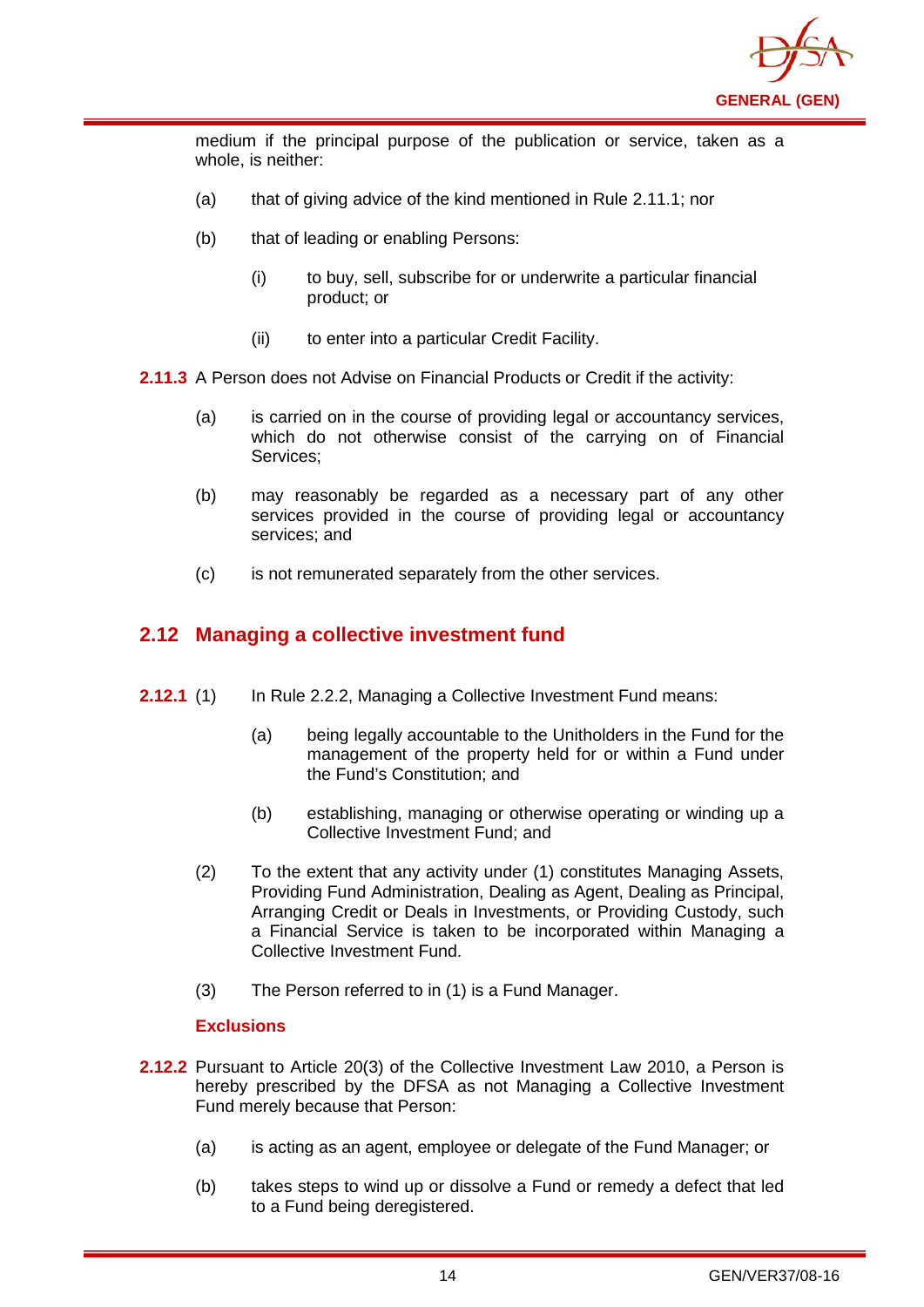

## <span id="page-18-0"></span>**2.13 Providing custody**

- **2.13.1** (1) In Rule 2.2.2, Providing Custody means one or more of the following activities:
	- (a) safeguarding and administering Investments belonging to another Person;
	- (b) in the case of a Fund, safeguarding and administering Fund Property; or
	- (c) acting as a Central Securities Depository.
	- (2) In (1) (a) and (b), the following activities do not constitute administering Investments or Fund Property:
		- (a) providing information as to the number and value of any Investments or Fund Property safeguarded;
		- (b) converting currency; or
		- (c) receiving documents relating to an Investment or Fund Property for the purpose of onward transmission to, from or at the direction of the Person to whom the Investment or Fund Property belongs.
	- (3) In (1)(c), "acting as a Central Securities Depository" means holding securities in uncertificated (dematerialised) form to enable [book entry](http://en.wikipedia.org/wiki/Book_entry) transfer of such securities for the purposes of clearing or settlement of transactions executed on a facility operated by an Authorised Market Institution or an Alternative Trading System or a similar facility regulated and supervised by a Financial Services Regulator.

#### **Guidance**

A Person does not become a Fund Manager of a Fund merely by being appointed by a Fund Manager of a Fund to provide the Financial Service of Providing Custody to the Fund. This is because the Fund Manager remains legally accountable to the Unitholders of the Fund for the safe custody and proper management of the Fund in accordance with its Constitution and Prospectus.

## <span id="page-18-1"></span>**2.14 Arranging custody**

**2.14.1** In Rule 2.2.2, Arranging Custody means arranging for one or more Persons to carry on the activity described in Rule 2.13.1.

#### **Exclusions**

**2.14.2** (1) A Person (the 'introducer') does not Arrange Custody by introducing a Person to another Person (the 'custodian') who is authorised by the DFSA or a Financial Services Regulator to carry on the activity described in Rule 2.13.1, if the introducer is not connected to the custodian.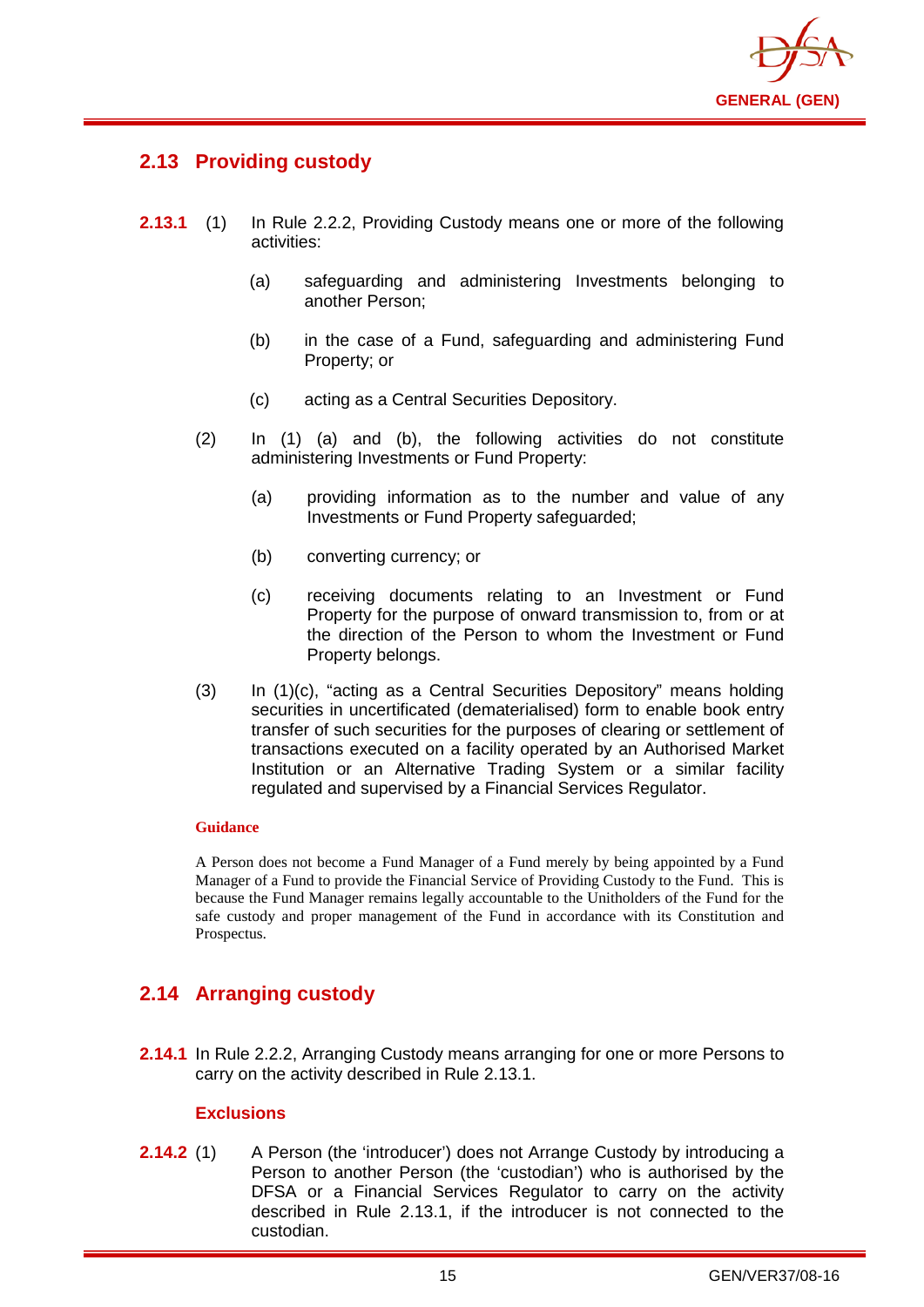

- (2) For the purposes of (1) an introducer is connected to a custodian if:
	- (a) the custodian is a member of the same Group as the introducer; or
	- (b) the introducer is remunerated by the custodian or a member of the custodian's Group for making the introduction.
- **2.14.3** An Exchange does not Arrange Custody merely by making arrangements for, or taking steps that facilitate:
	- (a) the safeguarding and administration of assets belonging to Members or other participants for the purposes of AMI section 5.10; or
	- (b) the settlement by another Person of transactions entered into on a facility operated by the Exchange.

## <span id="page-19-0"></span>**2.15 Effecting contracts of insurance**

- **2.15.1** (1) In Rule 2.2.2, Effecting Contracts of Insurance means effecting such contracts as principal.
	- (2) An Insurer authorised to Effect Contracts of Insurance is taken under that authorisation to be authorised also to carry on an activity that:
		- (a) is referred to in Rule 2.9.1(1)(a), 2.11.1(1)(a) or 2.19(1)(a) or (c); and
		- (b) relates to a Contract of Insurance entered into, or to be entered into, as principal by the Insurer.

#### **Guidance**

A Contract of Insurance is defined in GEN App 4 to include a contract of reinsurance.

## <span id="page-19-1"></span>**2.16 Carrying out contracts of insurance**

**2.16.1** In Rule 2.2.2, Carrying Out Contracts of Insurance means carrying out such contracts as principal.

#### **Guidance**

A Contract of Insurance is defined in GEN App 4 to include a contract of reinsurance.

## <span id="page-19-2"></span>**2.17 Operating an exchange**

**2.17.1** (1) In Rule 2.2.2, Operating an Exchange means operating a facility which functions regularly and brings together multiple third party buying and selling interests in Investments, in accordance with its non-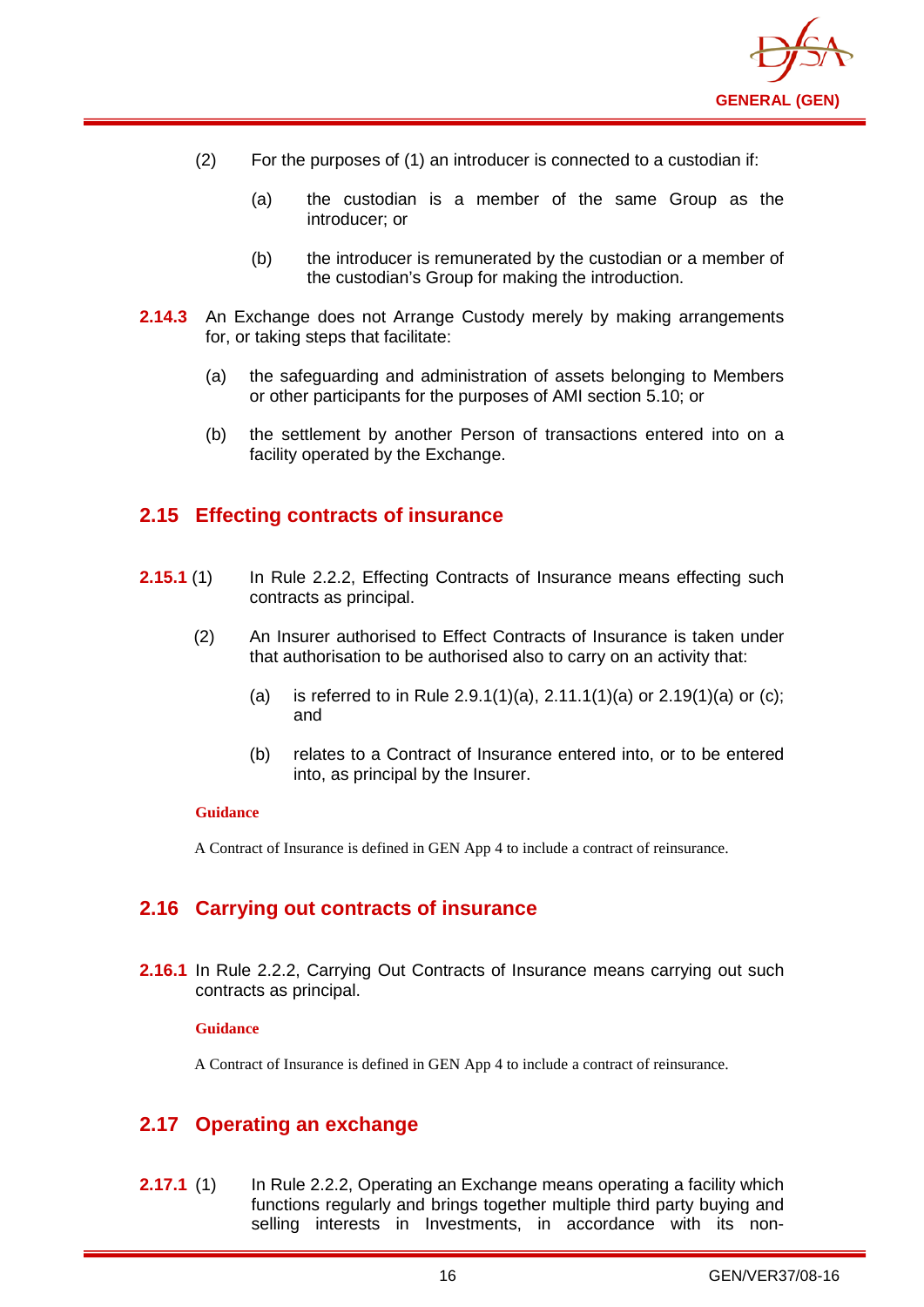

discretionary rules, in a way that can result in a contract in respect of Investments admitted to trading or traded on the facility.

(2) The facility referred to in (1) may be organised on a temporary or permanent basis and can be an order driven system, a quote driven system or a hybrid of such systems that enables the market to operate electronic trading or trading by other means.

#### **Guidance**

- 1. An Authorised Market Institution authorised to Operate an Exchange may carry on the Financial Service of operating a Multilateral Trading Facility, as defined in Rule  $2.22.1(1)(a)$ , provided it has an endorsement on its Licence that permits it to do so (see Rule 2.2.12).
- 2. An Authorised Market Institution may also act as a Trade Repository if it has an endorsement on its Licence that permits it to do so (see Rule 2.2.14). Acting as a Trade Repository does not constitute a Financial Service but is subject to the additional conduct requirements in GEN App 5.

## <span id="page-20-0"></span>**2.18 Operating a clearing house**

- **2.18.1** (1) In Rule 2.2.2, operating a Clearing House means operating a facility where confirmation, clearance and settlement of transactions in Investments are carried out in accordance with the non-discretionary rules of the facility, under which the Person operating the facility:
	- (a) becomes a Central Counterparty ("CCP"); or
	- (b) provides a book-entry Securities Settlement System ("SSS"),

regardless of whether or not such a Person also operates a Central Securities Depository.

- (2) In (1), confirmation, clearance and settlement means the process of:
	- (a) establishing settlement positions, including the calculation of net positions arising from any transactions in Investments (the transactions);
	- (b) checking that Investments, cash or both, including margin, are available to secure the exposure arising from the transactions; and
	- (c) securing the timely discharge (whether by performance, compromise or otherwise) of the rights and liabilities in relation to the transactions.
- $(3)$  In  $(1)(a)$ , a Person operates as a CCP where it:
	- (a) ensures the performance of open contracts relating to Investments made on a facility for trading Investments; and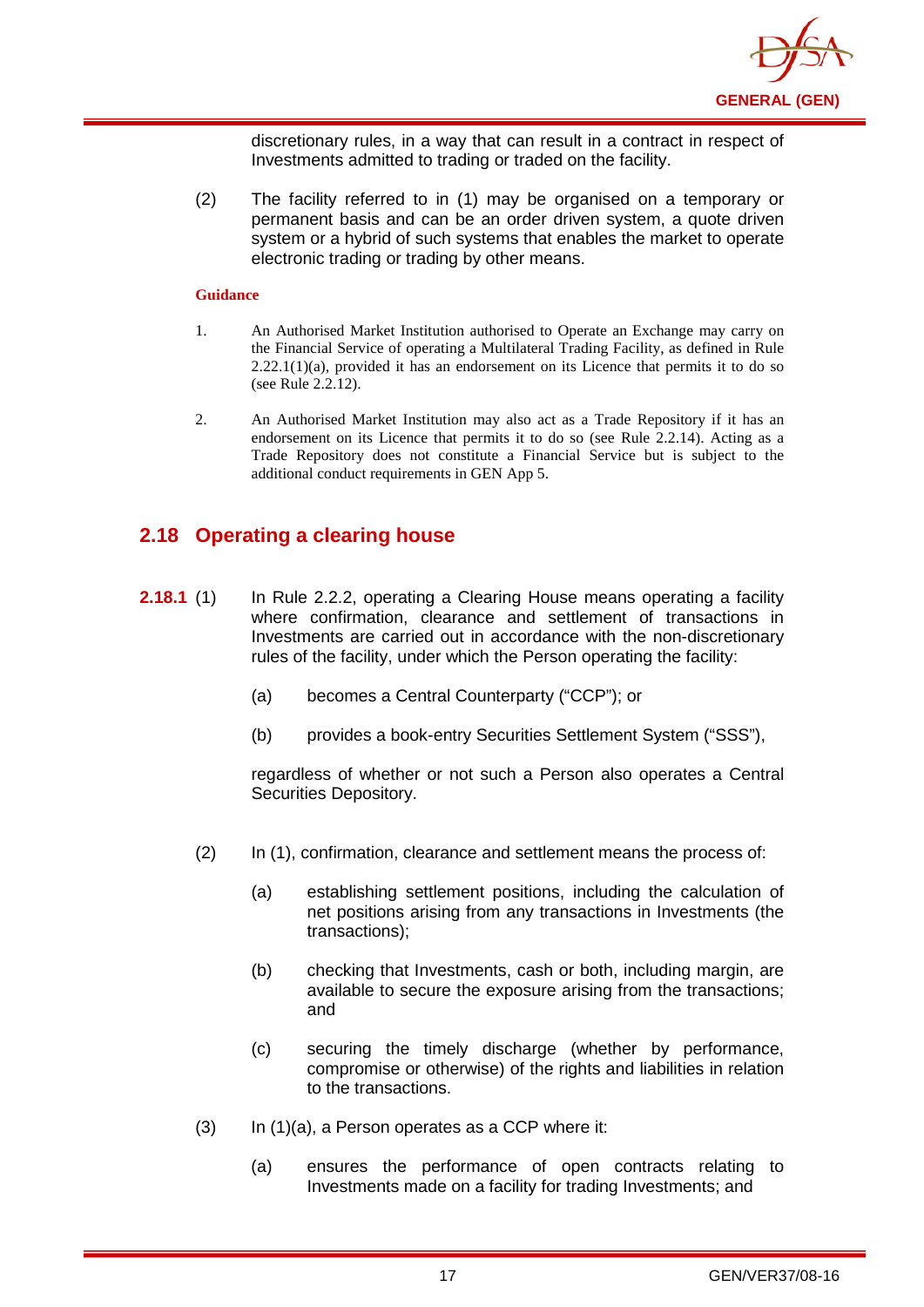

- (b) does so by interposing itself between counterparties to such contracts by becoming either the buyer to every seller, or the seller to every buyer.
- (4) In (1)(b), a Person operates an SSS where it operates a system which enables Investments held in accounts to be transferred and settled by book entry according to a set of predetermined multilateral rules.
- (5) Acting as a Central Securities Depository in (1) means holding securities in uncertificated (dematerialised) form to enable [book entry](http://en.wikipedia.org/wiki/Book_entry) transfer of such securities for the purposes of clearing or settlement of transactions on its own facility and on any other similar facility, including an Alternative Trading Facility or a facility supervised or regulated by another Financial Services Regulator.
- (6) To the extent that any activity under (1) constitutes Dealing In Investments as Principal, Dealing in Investments as Agent, Arranging Credit or Deals in Investments, Managing Assets or Arranging Custody, such Financial Services are taken to be incorporated within Operating a Clearing House, provided such activities are carried out as an incidental and integral part of Operating a Clearing House.

#### **Guidance**

- 1. The activity of operating a Central Securities Depository may be carried on by an Authorised Market Institution licensed to Operate a Clearing House in conjunction with its regulated activities, particularly operating an SSS. An Authorised Firm which has a licence authorising it to carry on Custody Services may also operate a CSD under its licence (see GEN Rule 2.13.1(3)). If a Clearing House were to operate a CSD through a subsidiary, that subsidiary would need to be licensed separately as an Authorised Firm Providing Custody.
- 2. An Authorised Market Institution Licensed to Operate a Clearing House may also act as a Trade Repository if it has an endorsement on its Licence that permits it to do so (see Rule 2.2.14). Acting as a Trade Repository does not constitute a Financial Service but is subject to the additional conducts requirements in GEN App 5.

## <span id="page-21-0"></span>**2.19 Insurance intermediation**

- **2.19.1** (1) In Rule 2.2.2, Insurance Intermediation means:
	- (a) advising on a Contract of Insurance;
	- (b) acting as agent for another Person in relation to the buying or selling of a Contract of Insurance for that other Person;
	- (c) making arrangements with a view to another Person, whether as principal or agent, buying a Contract of Insurance; or
	- (d) operating an Insurance Aggregation Site.
	- (2) In (1)(a), 'advising' means giving advice to a Person in his capacity as a Policyholder, or in his capacity as agent for a Policyholder on the merits of his entering into a Contract of Insurance whether as principal or agent.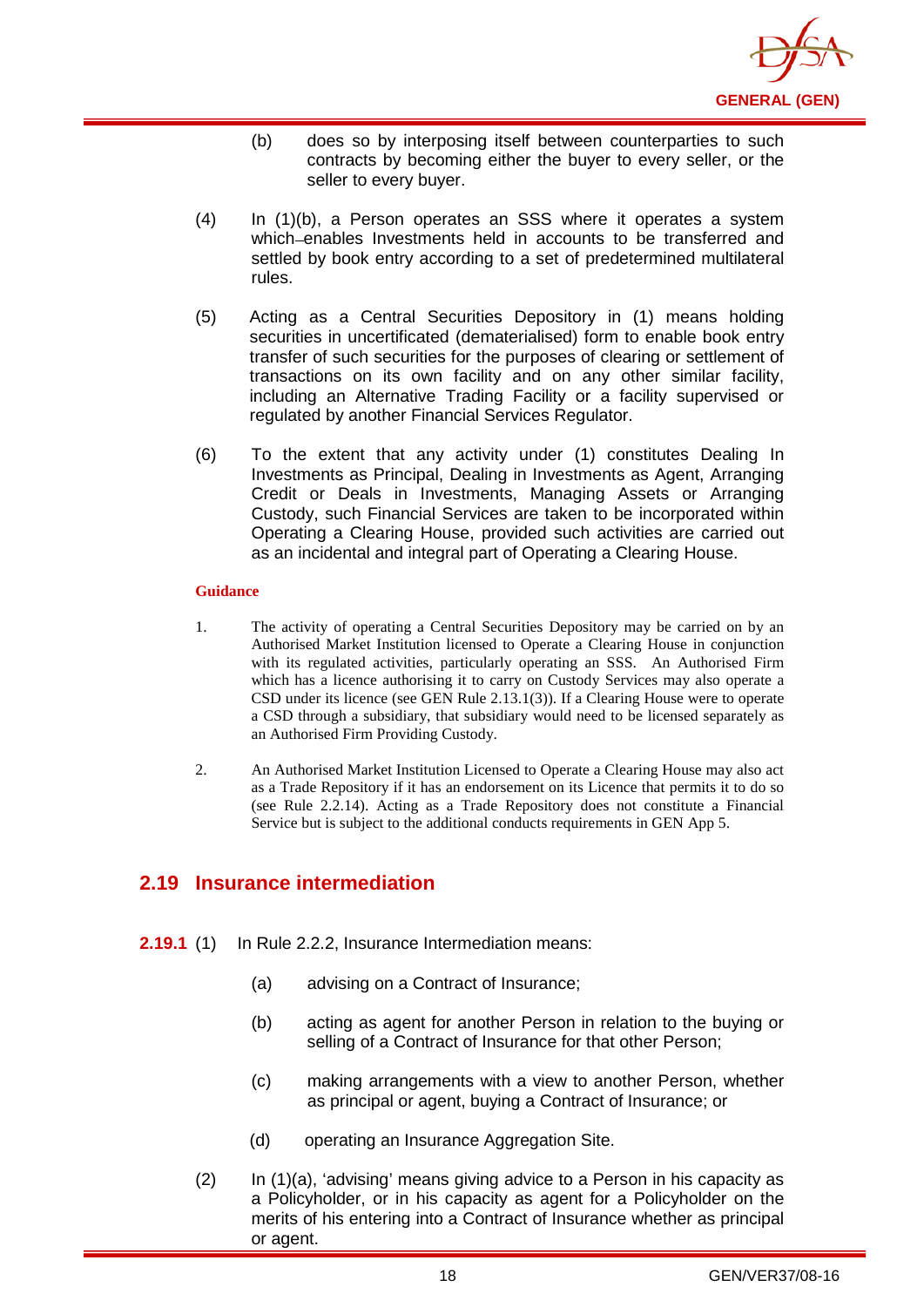

- (3) In (2), 'advice' includes a statement, opinion or report:
	- (a) where the intention is to influence a Person, in making a decision, to select a Contract of Insurance or insurance cover; or
	- (b) which could reasonably be regarded as being intended to have such influence.
- (4) The arrangements in (1)(c) include arrangements which do not bring about the transaction.
- (5) The arrangements in (1)(c) do not include arrangements of the kind described in Rule 2.26.1 that constitute marketing.
- (6) The arrangements in (1)(c) do not include the mere provision of information about:
	- (a) a Contract of Insurance, insurer, insurance intermediary or insurance manager to a Policyholder; or
	- (b) a Policyholder to an insurer, insurance intermediary or insurance manager,

if the Person providing that information does not take any further steps to assist in concluding the Contract of Insurance.

#### **Guidance**

- 1. Insurance Intermediation activities may be carried on by an Insurance Agent (i.e. a Person who acts as an agent of one or more insurers) or an Insurance Broker (i.e. a Person who acts as an agent of a policyholder), or by an Insurer itself, in relation to its own Contracts of Insurance. Generally, most activities of an Insurance Agent can be carried on by an Insurance Manager that has the authority to underwrite Contracts of Insurance in the DIFC.
- 2. For more information about Insurance Aggregation Sites, see Guidance items 2 to 4 under Rule 2.11.1.
- 3. In regard to arrangements under Rule 2.19.1(5), pursuant to Rule 2.2.10, an Authorised Firm (other than a Representative Office) may carry on an activity of the kind described in Rule 2.26.1 that constitutes marketing without the need for any additional authorisation to do so.

#### **Exclusions**

- **2.19.2** A Person does not carry on the activities specified in Rule 2.19.1(1) if he enters or is to enter into a transaction in respect of a Contract of Insurance as principal.
- **2.19.3** A Person does not carry on Insurance Intermediation if the activity:
	- (a) is carried on in the course of any professional business which does not otherwise consist of the carrying on of Financial Services;
	- (b) may reasonably be regarded as a necessary part of any other services provided in the course of that professional business;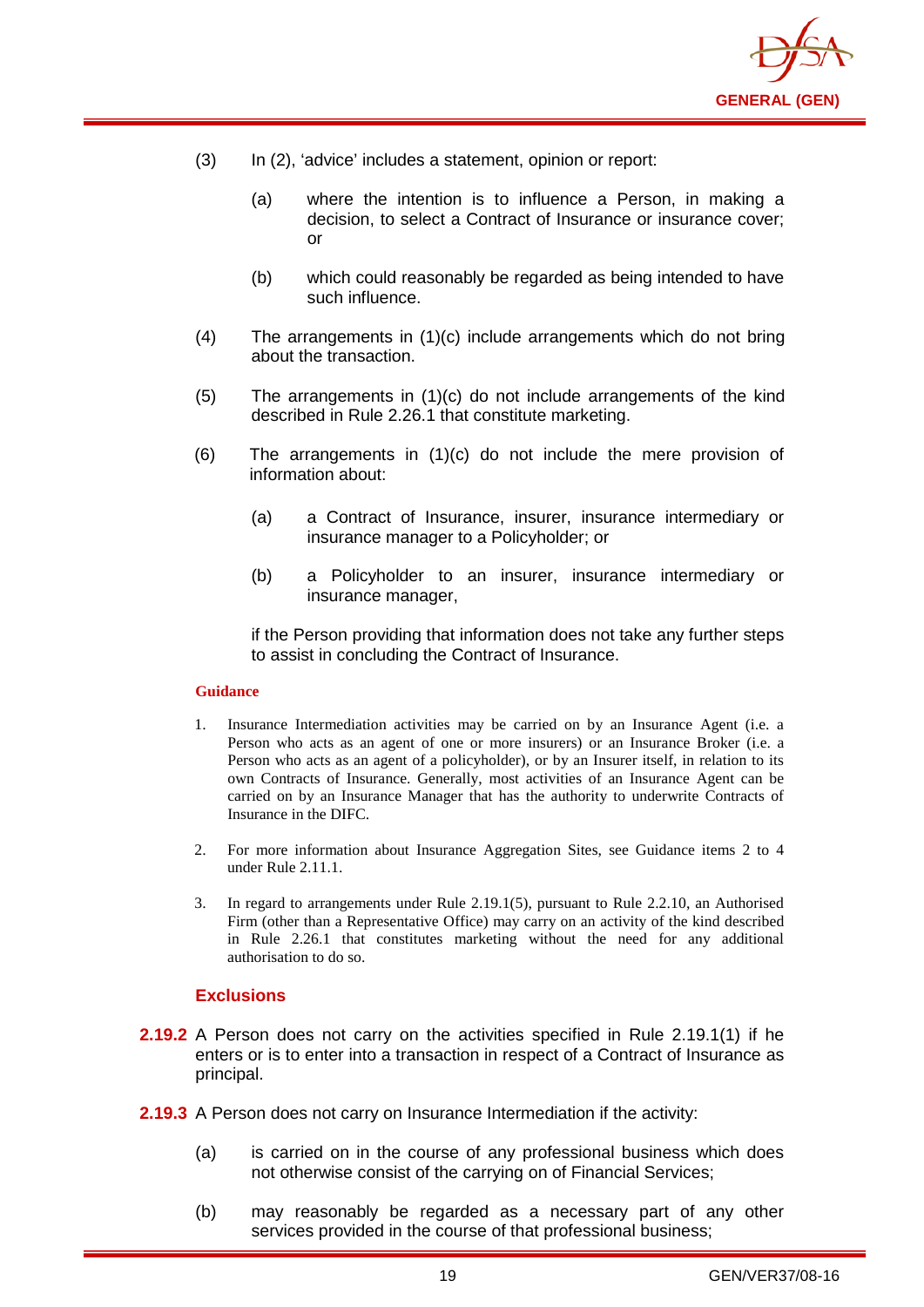

- (c) is not remunerated separately from the other services; and
- (d) does not assist in the conclusion or performance of a Contract of **Insurance**

**2.19.3A** A Person does not carry on an Insurance Intermediation activity if:

- (a) the activity is carried on in the course of a business of providing goods or services (other than Financial Services);
- (b) providing goods or services referred to in (a) is the principal business of that Person; and
- (c) the activity:
	- (i) can reasonably be regarded as being ancillary and complementary to the principal business of that Person; and
	- (ii) does not relate to a contract of Long-Term Insurance.

- 1. The exclusions in Rules 2.19.3 and 2.19.3A apply to certain Insurance Intermediation activities which occur in the course of carrying on other businesses.
- 2. Rule 2.19.3 applies to activities carried on as a necessary part of a professional service, such as insurance advice provided by an accountant or solicitor as part of estate planning or tax advice.
- 3. Rule 2.19.3A applies to activities that are ancillary and complementary to a business of providing goods or services. This might include, for example, a travel agent arranging travel insurance or a supplier of electrical goods arranging insurance of those goods. It does not apply if the main service or good is not provided to the customer, for example, if a travel agent does not provide the main travel service to the customer.
- **2.19.4** A Person does not give advice in relation to a Contract of Insurance by giving advice in any newspaper, journal, magazine, broadcast service or similar service in any medium if the principal purpose of the publication or service, taken as a whole, is neither:
	- (a) that of giving advice of the kind mentioned in Rule 2.19.1; nor
	- (b) that of leading or enabling Persons to buy types of insurance.
- **2.19.5** A Person does not arrange a Contract of Insurance merely by providing the means by which one party to a transaction is able to communicate with other such parties.
- **2.19.6** A Person who is an Authorised Firm does not advise in relation to a Contract of Insurance if it is authorised under its Licence to carry on the Financial Service of Advising on Financial Products or Credit, to the extent the advice relates to a contract of Long-Term Insurance, that is not a contract of reinsurance.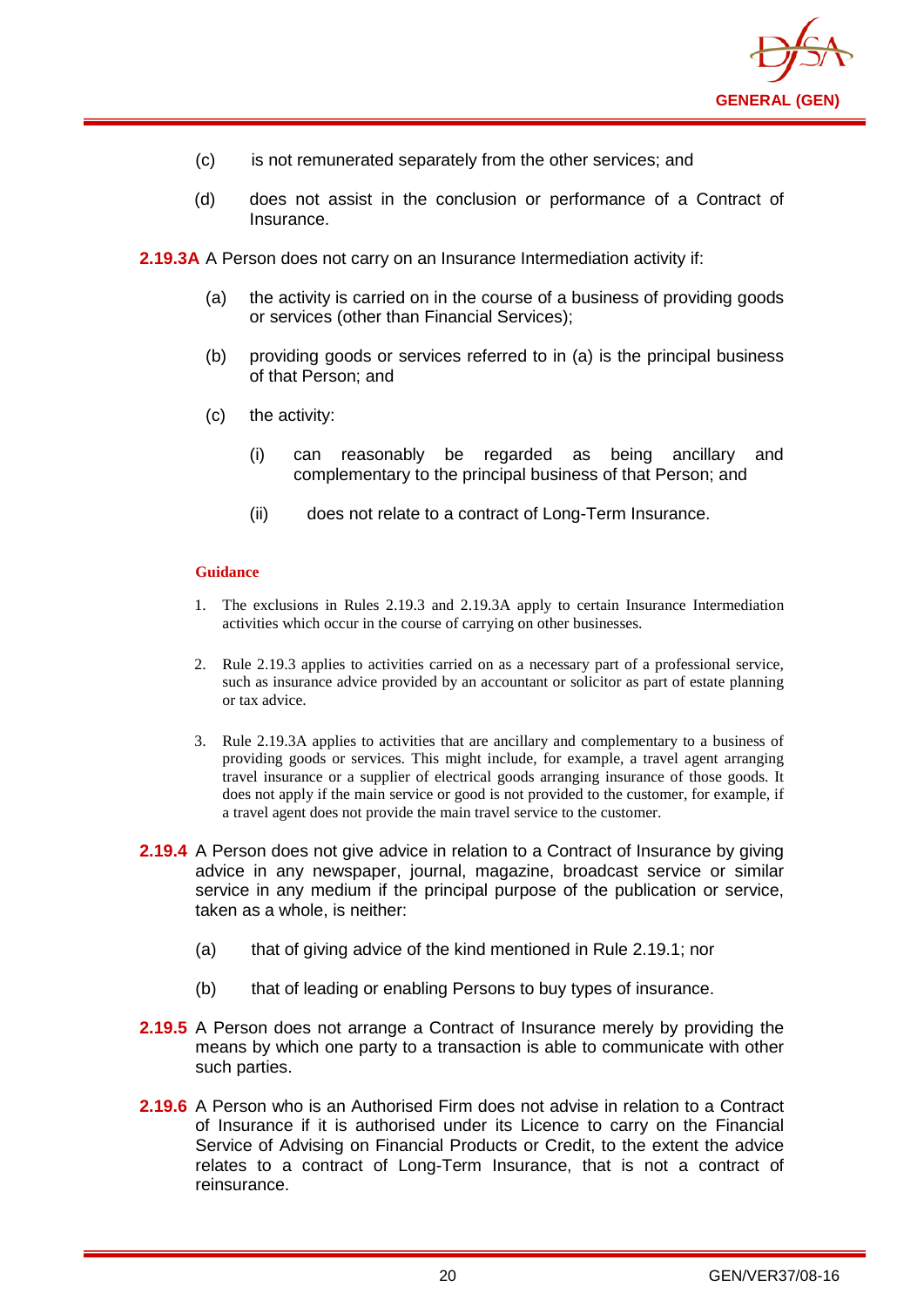

- **2.19.7** A Person who is an Authorised Firm does not arrange a Contract of Insurance if it is authorised under its Licence to carry on the Financial Service of Arranging Credit or Deals in Investments, to the extent that the arranging relates to rights under a contract of Long-Term Insurance, that is not a contract of reinsurance.
- **2.19.8** An Insurance Manager does not carry on Insurance Intermediation to the extent that it carries on an activity that constitutes Insurance Management.
- **2.19.9** A Person does not carry on Insurance Intermediation by reason only of providing either or both of the following services:
	- (a) an insurance loss adjustment service; or
	- (b) the expert appraisal of insurance claims.

## <span id="page-24-0"></span>**2.20 Insurance management**

- **2.20.1** (1) In Rule 2.2.2, Insurance Management means:
	- (a) performing underwriting or administration functions for or on behalf of an insurer, for the purposes of that insurer effecting or carrying out a Contract of Insurance as principal;
	- (b) advising on a Contract of Insurance for which the Person performs, or is proposing to perform, underwriting functions referred to in (a); or
	- (c) arranging reinsurance for and on behalf of an insurer for whom it is underwriting.
	- $(2)$  In  $(1)$ :
		- (a) "administration" includes, without limitation, one or more of the following activities:
			- (i) processing applications for, and endorsements on, Contracts of Insurance;
			- (ii) collecting and processing premiums;
			- (iii) negotiating terms of settlement of claims; or
			- (iv) settling claims;
		- (b) "advising" has the same meaning as in Rule  $2.19.1(2)$  and  $(3)$ ; and
		- (c) "underwriting" includes, without limitation, one or more of the following activities:
			- (i) assessing underwriting risks;
			- (ii) negotiating and settling terms of Contracts of Insurance including exclusions;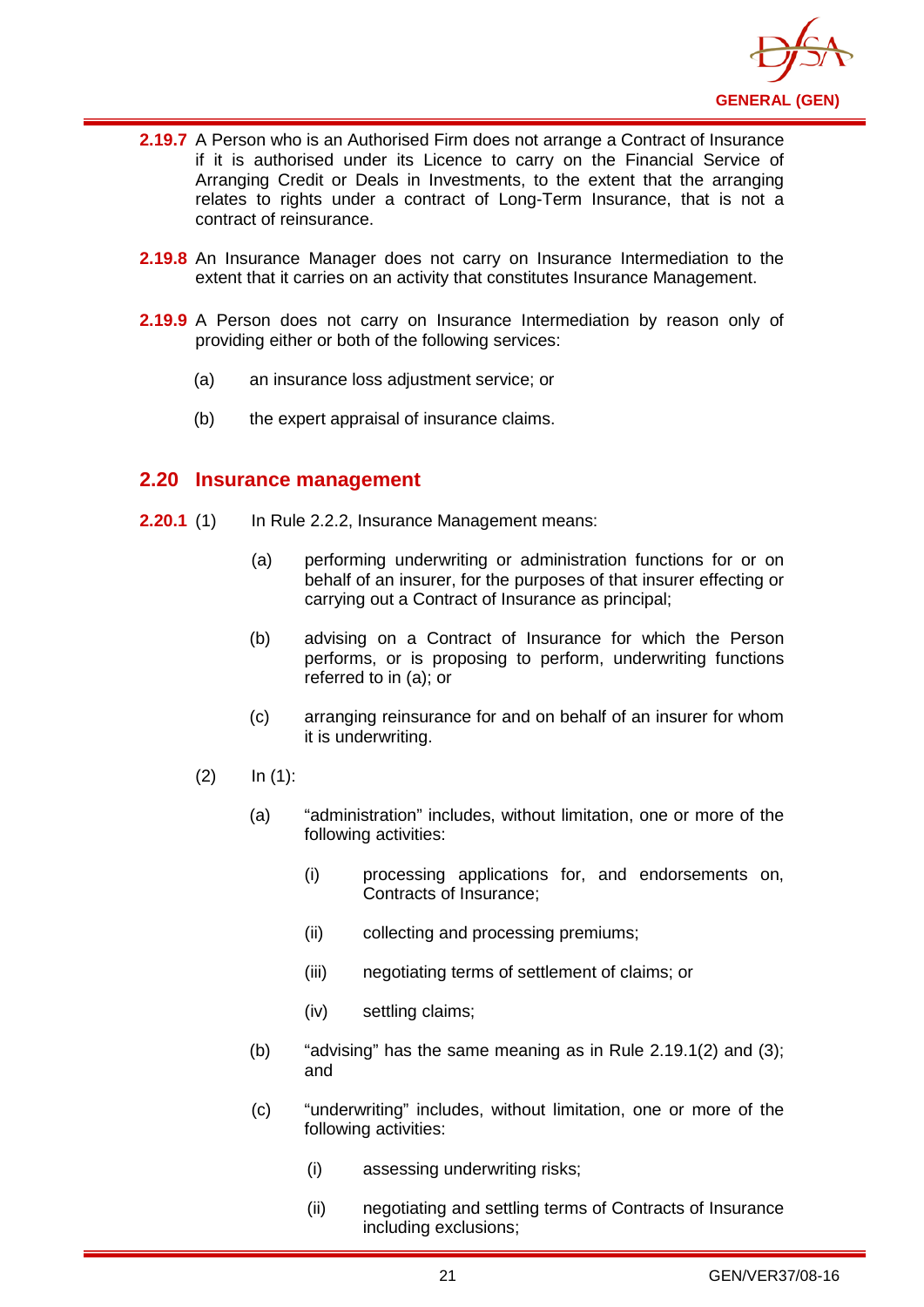

- (iii) negotiating and settling premiums;
- (iv) negotiating commissions; or
- (v) countersigning, stamping and issuing Contracts of Insurance.
- (3) In this Rule, a reference to an "insurer" is a reference to:
	- (a) an Insurer; or
	- (b) a Non-DIFC insurer.

#### **Guidance**

- 1. As a Contract of Insurance is defined in GEN App4 to include a contract of reinsurance, Insurance Management includes functions performed for or on behalf of a reinsurer. A Person may carry on Insurance Management for or on behalf of a domestic (i.e. DIFC) Insurer or a Non-DIFC insurer (i.e. an insurer located and regulated outside the DIFC). A Person may also do so for a single insurer or a number of insurers.
- 2. An Insurance Manager can under Rule 2.20.1(1)(b) advise on Contracts of Insurance for which it performs, or proposes to perform, underwriting functions. This includes advising sponsors and members of captive cells it manages or proposes to manage.
- 3. An Insurance Manager advising on contracts of insurance which it underwrites or proposes to underwrite is not generally expected to act also as an Insurance Broker, i.e. as agent of a Policyholder, because this would cause conflicts of interest that are difficult to manage. See the Guidance under COB Rule 7.9.1.

#### **Exclusions**

- **2.20.2** A Person does not provide Insurance Management to an Insurer if he is an Employee of that Insurer.
- **2.20.3** A Person who is an Authorised Firm does not carry on Insurance Management if it is an Insurer.
- **2.20.4** A Person does not carry on Insurance Management by reason only of providing to an insurer any one or more of the following services:
	- (a) an actuarial service;
	- (b) an insurance loss adjustment service; or
	- (c) advice relating to insurance risks.

#### <span id="page-25-0"></span>**2.21 Managing a profit sharing investment account**

**2.21.1** In Rule 2.2.2, Managing a Profit Sharing Investment Account means managing an account or portfolio which is a Profit Sharing Investment Account.

### <span id="page-25-1"></span>**2.22 Operating an alternative trading system**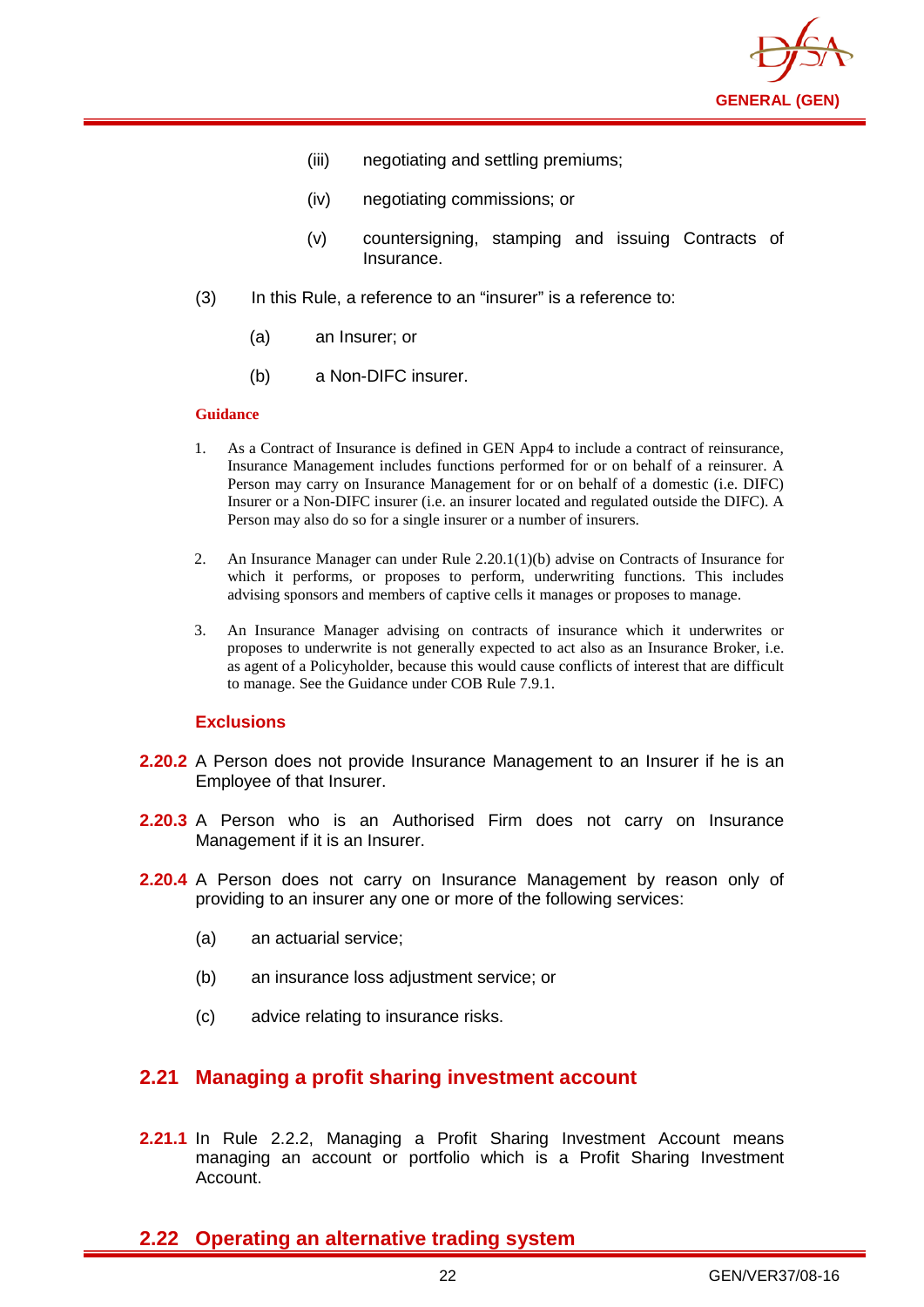

- **2.22.1** (1) In Rule 2.2.2, Operating an Alternative Trading System means:
	- (a) operating a Multilateral Trading Facility ("MTF"); or
	- (b) operating an Organised Trading Facility ("OTF").
	- (2) In (1)(a), a Person operates an MTF if that Person operates a system which brings together multiple third party buying and selling interests in Investments, in accordance with its non-discretionary rules, in a way that results in a contract in respect of such Investments.
	- (3) In (1)(b), a Person operates an OTF if that Person operates a system which brings together multiple third party buying and selling interests in Investments, in accordance with its discretionary rules, in a way that results in a contract in respect of such Investments.

#### **Guidance**

The main distinction between operating an MTF and operating an OTF is that the former is operated in accordance with the non-discretionary rules adopted and implemented by the operator, whereas the latter is operated in accordance with the discretionary rules of the operator. Accordingly, a Person operating an OTF has more flexibility relating to how it applies its rules to participants on its facility, whereas a Person operating an MTF is required to apply its rules in a non-discretionary manner across all participants on its facility.

#### **Exclusion**

**2.22.2** A Person does not carry on the activity of the kind specified in Rule 2.22.1 if it operates a facility which is merely an order routing system where buying and selling interests in, or orders for, Investments are merely transmitted but do not interact.

## <span id="page-26-0"></span>**2.23 Providing Trust Services**

- **2.23.1** In Rule 2.2.2, Providing Trust Services means:
	- (a) the provision of services with respect to the creation of an express trust;
	- (b) arranging for any Person to act as a trustee in respect of any express trust;
	- (c) acting as trustee in respect of an express trust;
	- (d) the provision of Trust Administration Services in respect of an express trust; or
	- (e) acting as protector or enforcer in respect of an express trust.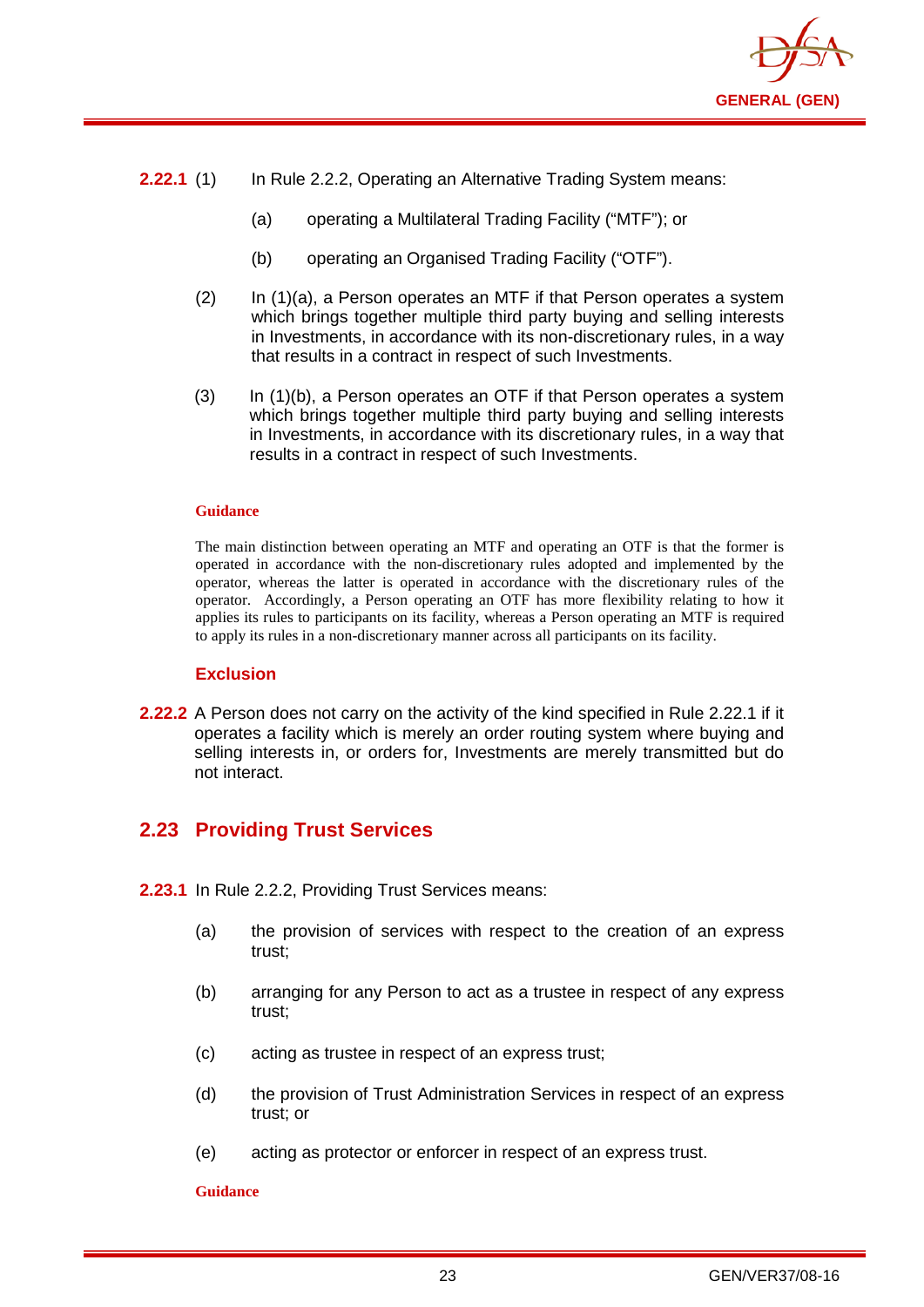

Providing generic advice on the desirability of using a trust does not amount to Providing Trust Services as defined in Rule 2.23.1.

#### **Exclusions**

- **2.23.2** A Person meeting part (1)(d) or (e) of the definition of a DNFBP does not provide Trust Services where it only:
	- (a) arranges for a Person to act as trustee in respect of an express trust; or
	- (b) provides services with respect to the creation of an express trust;

provided that:

- (i) the provision of such services is solely incidental to the practice of law or accounting as the case may be; and
- (ii) the DNFBP is not holding itself out as Providing Trust Services.

#### **Guidance**

Acting as trustee, protector or enforcer or Providing Trust Administration Services are not activities incidental to the practice of law or accounting and require a Licence.

**2.23.3** A Person is not Providing Trust Services if that Person is the Trustee of a Fund and the activities are in connection with or arise from, acting as the Trustee of the Fund.

## <span id="page-27-0"></span>**2.24 Providing fund administration**

- **2.24.1** In Rule 2.2.2, Providing Fund Administration means providing one or more of the following services in relation to a Fund:
	- (a) processing dealing instructions including subscriptions, redemptions, stock transfers and arranging settlements;
	- (b) valuing of assets and performing net asset value calculations;
	- (c) maintaining the share register and Unitholder registration details;
	- (d) performing anti money laundering requirements;
	- (e) undertaking transaction monitoring and reconciliation functions;
	- (f) performing administrative activities in relation to banking, cash management, treasury and foreign exchange;
	- (g) producing financial statements, other than as the Fund's registered auditor; or
	- (h) communicating with participants, the Fund, the Fund Manager, and investment managers, the prime brokers, the Regulators and any other parties in relation to the administration of the Fund.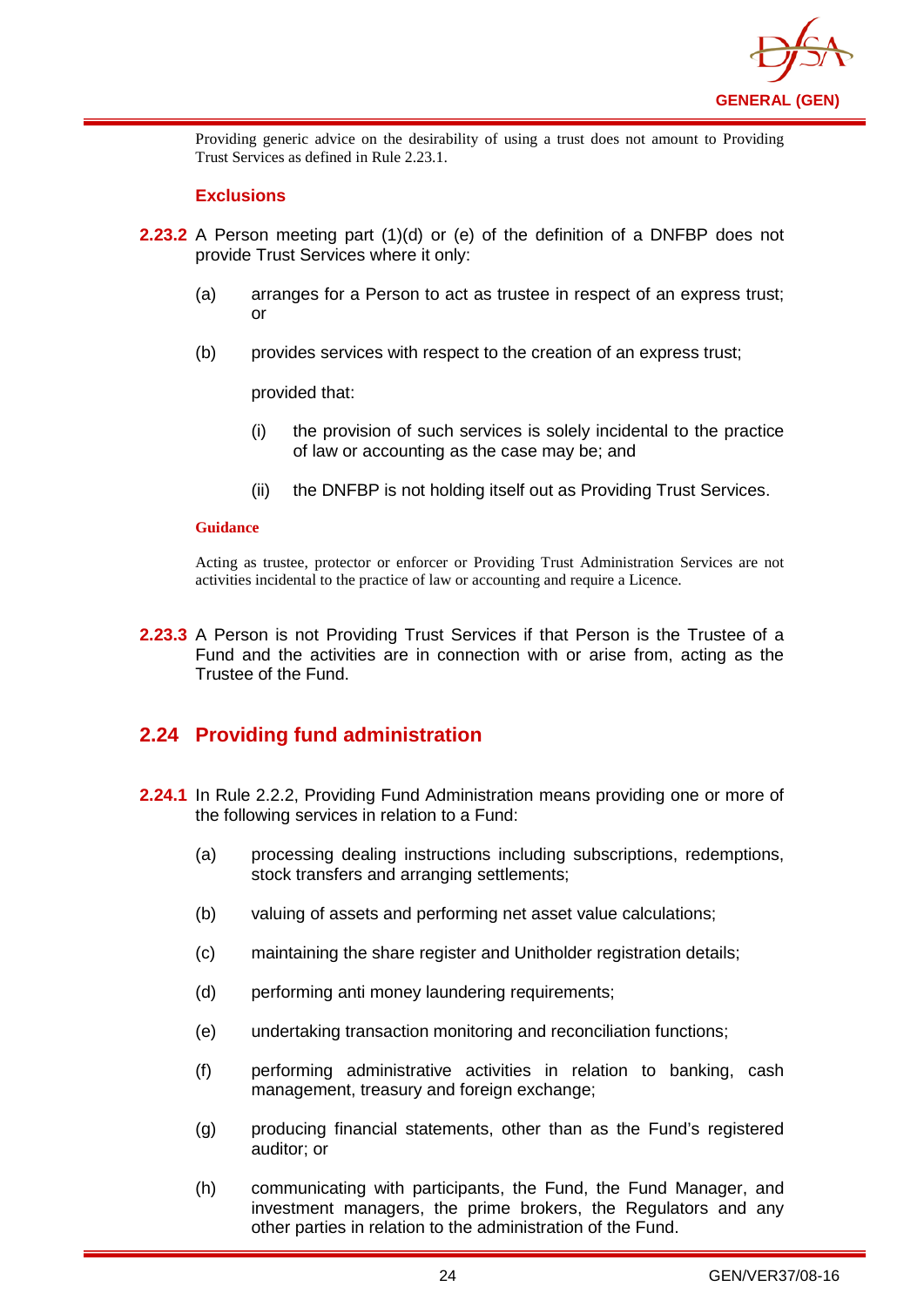

## <span id="page-28-0"></span>**2.25 Acting as the Trustee of a Fund**

- **2.25.1** (1) In Rule 2.2.2, Acting as the Trustee of a Fund means holding the assets of a Fund on trust for the Unitholders where the Fund is in the form of an Investment Trust.
	- (2) To the extent that any activity under (1) constitutes Providing Fund Administration or Providing Custody, such a Financial Service is taken to be incorporated within Acting as the Trustee of a Fund.

#### **Guidance**

Rule 2.25.1(2) alleviates any requirement upon a Trustee to obtain further authorisations for certain Financial Services where the activities fall within the ordinary scope of the activity of Acting as the Trustee of a Fund. The provision also facilitates the delegation of these discrete activities under CIR section 7.3.

#### **Exclusions**

**2.25.2** A Person is not Acting as the Trustee of a Fund merely because he is acting as an agent, employee or delegate of a Trustee.

## <span id="page-28-1"></span>**2.26 Operating a Representative Office**

- **2.26.1** (1) In Rule 2.2.2 Operating a Representative Office means the marketing of one or more financial services or financial products which are offered in a jurisdiction other than the DIFC.
	- (2) For the purposes of (1) 'marketing' means:
		- (a) providing information on one or more financial products or financial services;
		- (b) engaging in promotions in relation to (a); or
		- (c) making introductions or referrals in connection with the offer of financial services or financial products;

provided that such activities do not constitute:

- (d) Advising on Financial Products or Credit; or
- (e) receiving and transmitting orders in relation to a financial product.
- (3) For the purposes of (1) and (2) (a), (c) and (d), the term 'financial product' means an Investment, a Credit Facility, a Deposit, a Profit Sharing Investment Account or a Contract of Insurance.

#### **Exclusions**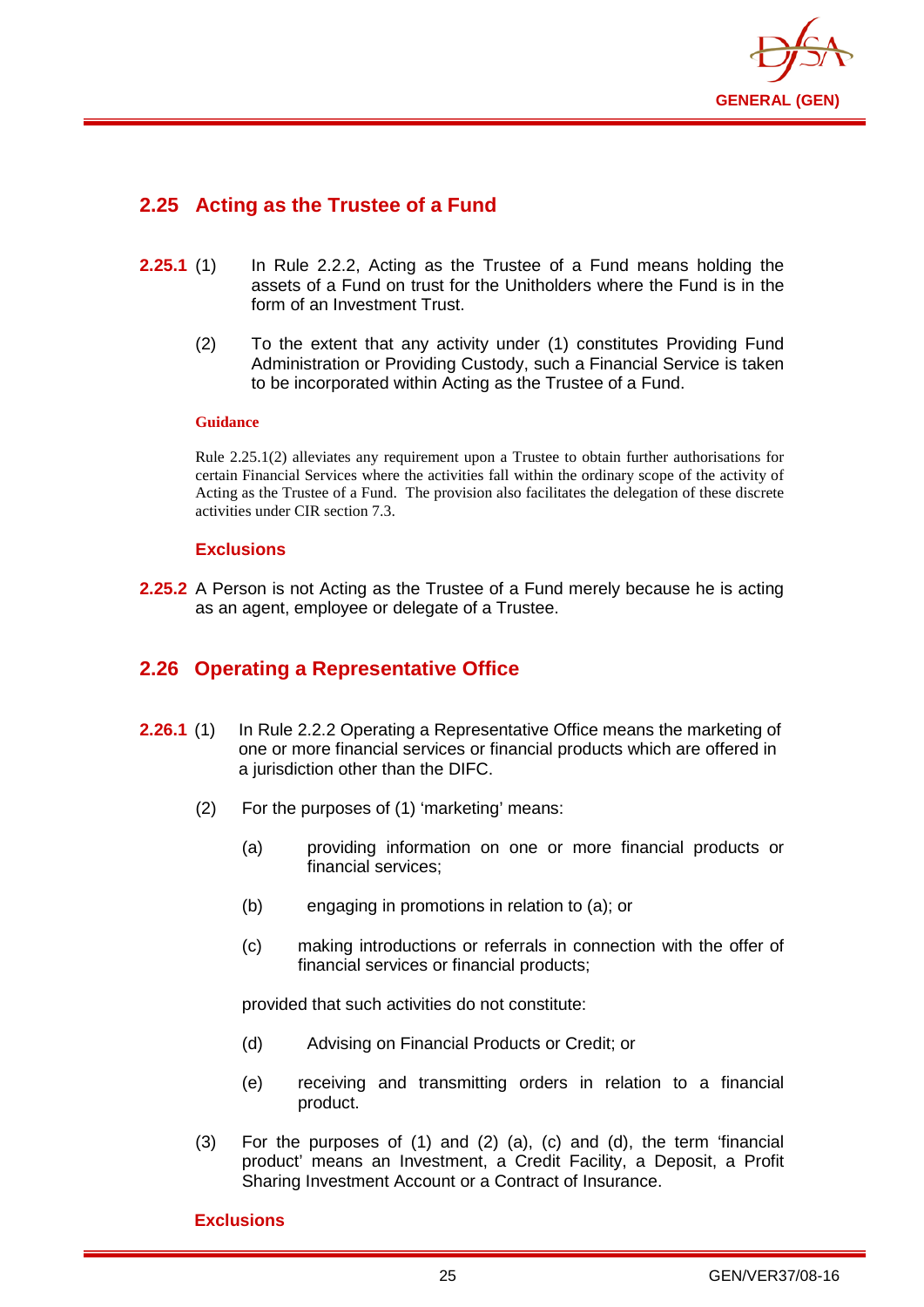

- **2.26.2** An Authorised Firm other than a Representative Office does not Operate a Representative Office if it undertakes any activities of the kind described in Rule 2.26.1 that constitute marketing.
- **2.26.3** Any communication which amounts to marketing in respect of a financial service or financial product, which is issued by or on behalf of a government or non-commercial government entity, does not constitute marketing for the purposes of Rule 2.26.1.

## <span id="page-29-0"></span>**2.27 Operating a Credit Rating Agency**

- **2.27.1** (1) In Rule 2.2.2, Operating a Credit Rating Agency means undertaking one or more Credit Rating Activities for the purpose of producing a Credit Rating with a view to that Credit Rating being:
	- (a) disseminated to the public; or
	- (b) distributed to a Person by subscription;

whether or not it is in fact disseminated or distributed.

- (2) For the purposes of (1):
	- (a) Credit Rating Activities are data and information analysis relating to a Credit Rating or the evaluation, approval, issue or review of a Credit Rating; and
	- (b) a Credit Rating is an opinion expressed using an established and defined ranking system of rating categories regarding the creditworthiness of a Rating Subject.
- (3) In (2), a Rating Subject means:
	- (a) a Person other than a natural person;
	- (b) a credit commitment; or
	- (c) a debt or debt-like Investment.

#### **Exclusions**

**2.27.2** A Person does not Operate a Credit Rating Agency where that Person prepares any credit scores, credit scoring systems or similar assessments relating to obligations arising from consumer, commercial or industrial relationships.

- 1. The effect of Rule 2.27.1 is that even if a Person undertakes from a place of business in the DIFC some but not all of the Credit Rating Activities for the purpose of producing a Credit Rating, that Person needs to have a Licence authorising it to Operate a Credit Rating Agency.
- 2. Where a Credit Rating Agency outsources some of its Credit Rating Activities, it will need to ensure that it meets the relevant requirements, including those relating to outsourcing, in Rule 5.3.21.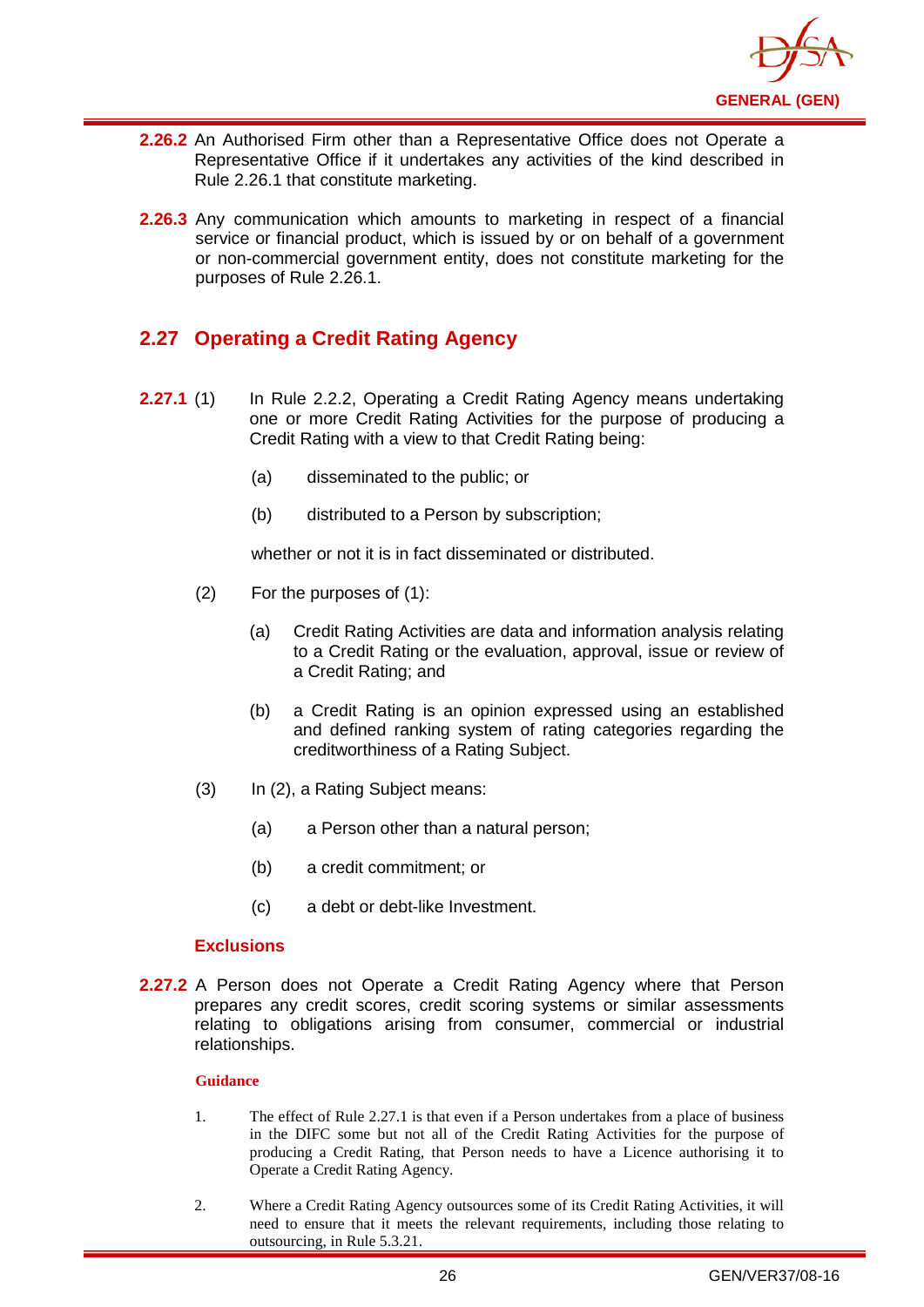

- 3. There is no express prohibition against carrying on the Financial Service of Operating a Credit Rating Agency by Persons who are authorised to carry on other Financial Services. However, the specific conduct requirements applicable to Credit Rating Agencies in COB chapter 8, include a prohibition against certain types of consultancy and advisory services being provided by a Credit Rating Agency. Therefore, even if a Credit Rating Agency has an appropriate Licence authorising it to provide advice on financial products, it will not be able to provide the prohibited type of consultancy and advisory services.
- 4. A Person may provide a private Credit Rating for the exclusive use of another Person (Second Person) without seeking a License authorising it to Operate a Credit Rating Agency where the Credit Rating is produced based on the request of the Second Person and is not intended to be disseminated to the public or distributed by subscription. Such a Person may wish to include an express warning in the Credit Rating that it is intended only for the exclusive use of the Second Person and obtain from such Second Person a prior written undertaking that the Credit Rating will not be disseminated to the public or distributed on subscription.
- 5. Credit scoring referred to in Rule 2.27.2 is a method of assessing creditworthiness. A credit score is primarily based on credit report information typically sourced from credit bureaus. A Person does not become a Credit Rating Agency merely by preparing or providing credit assessments. Lenders, such as banks and credit card companies, use credit scores to evaluate the potential risk posed by lending money to consumers and to mitigate losses due to bad debt. Insurance companies, and government departments also employ the same techniques.

## <span id="page-30-0"></span>**2.28 Definition of Financial Product (for misleading and deceptive conduct prohibition)**

**2.28.1** Pursuant to Article 41B(2) of the Regulatory Law, a "Financial Product" in Article 41B of that Law is prescribed to mean an Investment, a Credit Facility, a Deposit, a Profit Sharing Investment Account or a Contract of Insurance.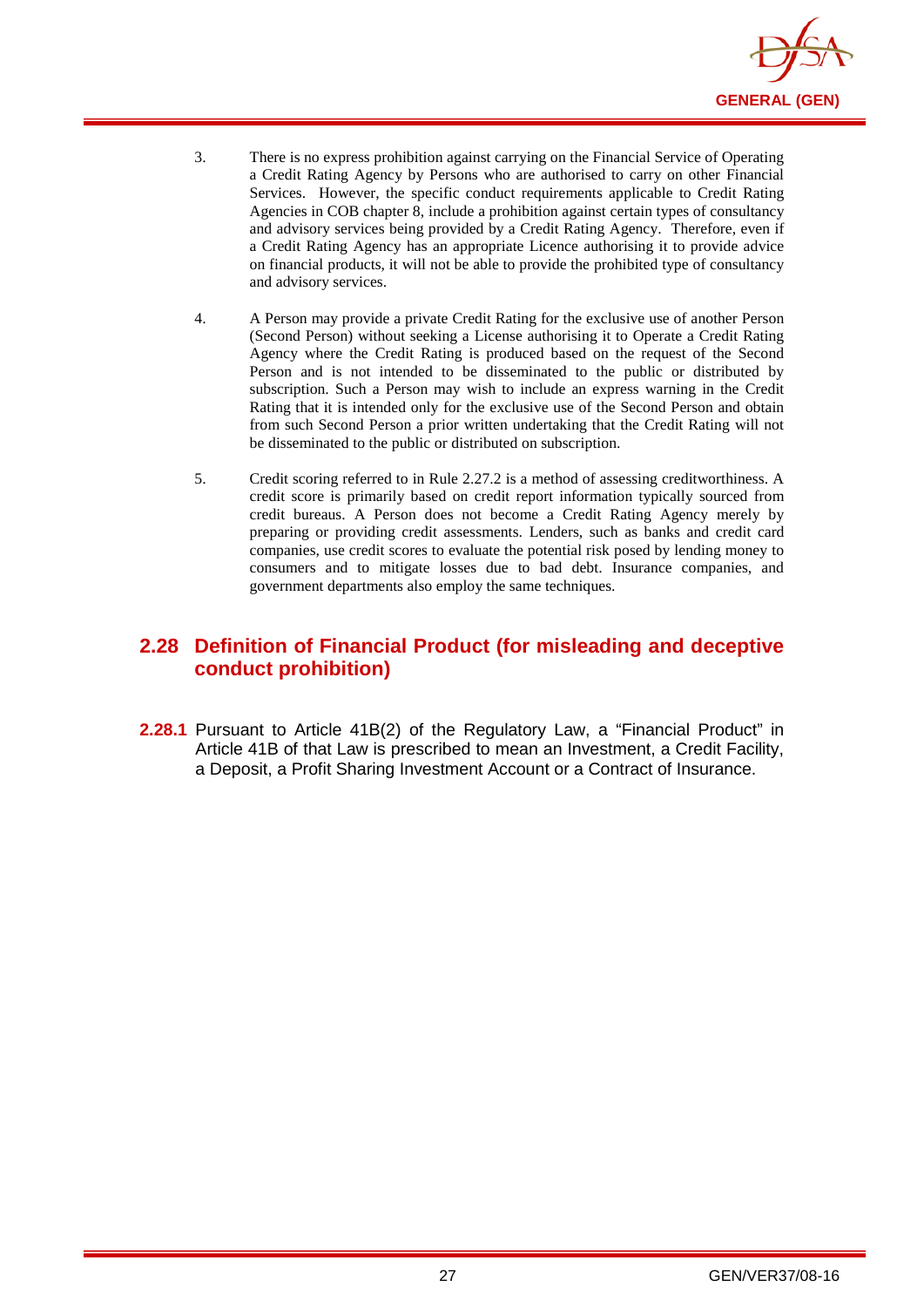

## <span id="page-31-0"></span>**3. FINANCIAL PROMOTIONS**

## <span id="page-31-1"></span>**3.1 Application**

- **3.1.1** This chapter applies to any Person who approves, makes or intends to make a Financial Promotion in or from the DIFC.
- **3.1.2** Rules 3.4.1 to 3.6.3 do not apply to a Person who makes an Offer which is in accordance with the requirements relating to:
	- (a) an Offer of Securities under the Markets Law 2012 and the MKT Rules; or
	- (b) an Offer of Units under the Collective Investment Law 2010 and CIR Rules.

## <span id="page-31-2"></span>**3.2 Overview**

**3.2.1** The Rules in this chapter are made for the purposes of the Financial Promotions Prohibition in Article 41A of the Regulatory Law 2004.

#### **Guidance**

1. Article 41A(3) of the Regulatory Law 2004 defines a Financial Promotion as:

*"Any communication, however made, which invites or induces a Person to:*

- *(a) enter into, or offer to enter into, an agreement in relation to the provision of a financial service; or*
- *(b) exercise any rights conferred by a financial product or acquire, dispose of, underwrite or convert a financial product."*
- 2. The Guidance in this chapter is designed to help explain the scope of the Financial Promotions Prohibition.
- 3. The definition of a Financial Promotion is very broad and encompasses the definitions of a "financial promotion" in Article 19(3) of the Collective Investment Law 2010. A Financial Promotion also includes "marketing material" as defined elsewhere in the Rulebook.
- 4. The DFSA considers that a Financial Promotion may be made in any manner and by any form including, but not limited to, an oral, electronic or written communication and includes an advertisement, or any form of promotion or marketing. A disclaimer stating that a communication is not a Financial Promotion would not, on its own, prevent a communication from being a Financial Promotion.
- 5. A Person who is permitted to make a Financial Promotion in the DIFC pursuant to these Rules should ensure that in making such a Financial Promotion he does not breach the Financial Services Prohibition in Article 41 of the Regulatory Law 2004.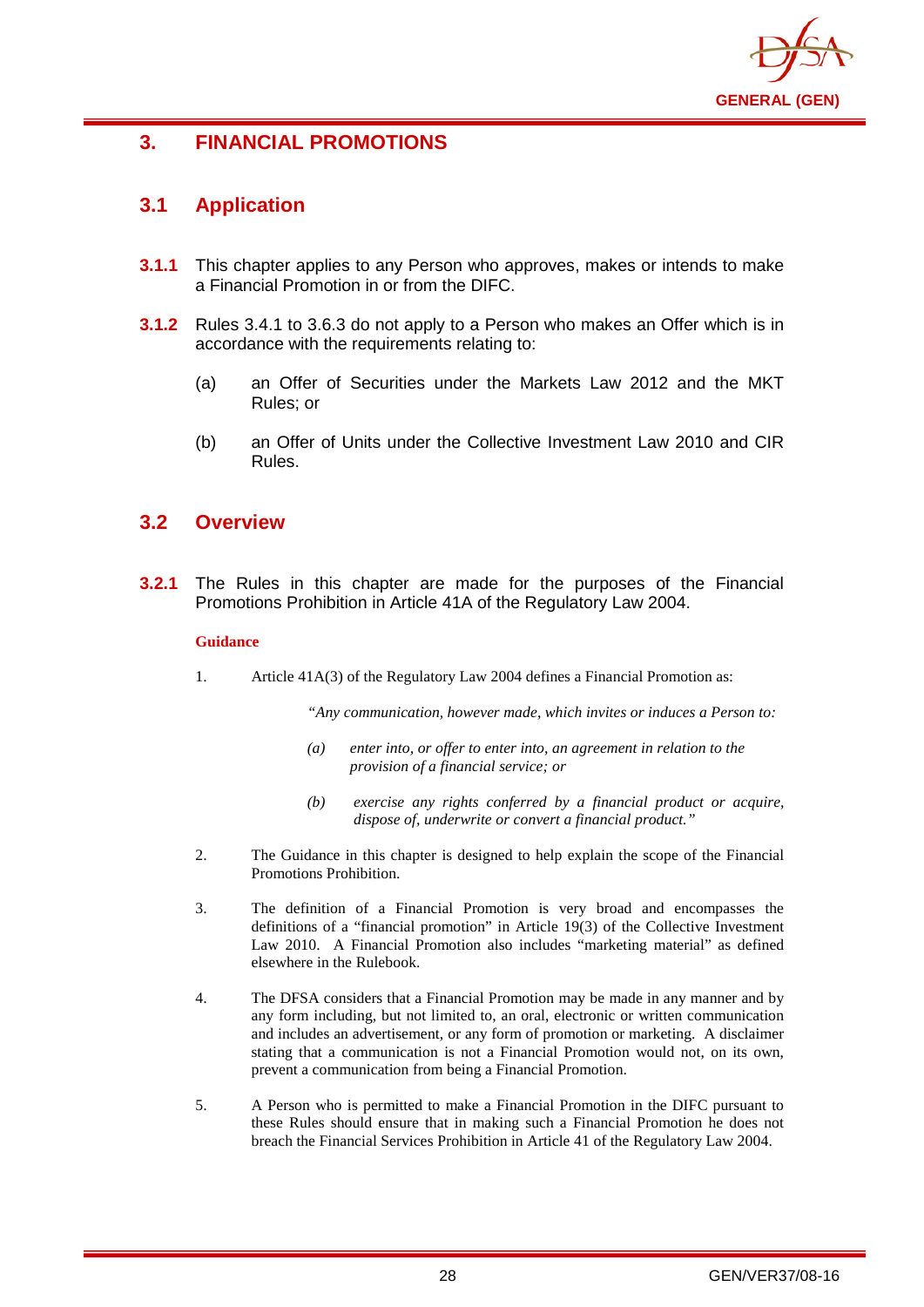

6. Depending on the nature and scale of the activities, if a Person makes Financial Promotions on a regular basis or for a prolonged period while physically located in the DIFC, for example by way of a booth, meetings or conferences, the DFSA may consider such activities as constituting the carrying on of a Financial Service, such as Operating a Representative Office. The DFSA considers that in the context of Financial Promotions, "a regular basis" would be anything more than occasional and "a prolonged period" would usually be anything more than 3 consecutive days.

## <span id="page-32-0"></span>**3.3 Definition of a Financial Product**

**3.3.1** Pursuant to Article 41A(4) of the Regulatory Law 2004, "financial product" in Article 41A(3)(b) of the Regulatory Law 2004 is hereby prescribed to mean an Investment, a Credit Facility, a Deposit, a Profit Sharing Investment Account, or a Contract of Insurance.

## <span id="page-32-1"></span>**3.4 Scope of the Financial Promotions Prohibition**

- **3.4.1** (1) A Person shall not, subject to (2), make a Financial Promotion in or from the DIFC unless that Person is an Authorised Person.
	- (2) A Person other than an Authorised Person may make a Financial Promotion in or from the DIFC if, and only to the extent that, the Person:
		- (a) is licensed and supervised by a Financial Services Regulator in the UAE;
		- (b) is a Recognised Body or External Fund Manager;
		- (c) is a Reporting Entity and makes a Financial Promotion in or from the DIFC exclusively for the purpose of discharging its mandatory disclosure requirements; or
		- (d) makes an exempt Financial Promotion as specified in (3).
	- $(3)$  For the purposes of  $(2)(d)$ , a communication is an "exempt Financial Promotion" if it is:
		- (a) approved by an Authorised Firm;
		- (b) directed at and capable of acceptance exclusively by a Person who appears on reasonable grounds to be a Professional Client of the type specified in COB Rule 2.3.4;
		- (c) made to a Person in the DIFC (the "recipient") as a result of an unsolicited request by the recipient to receive the Financial Promotion;
		- (d) made or issued by or on behalf of a government or noncommercial government entity; or
		- (e) made in the DIFC by a Person in the course of providing legal or accountancy services and may reasonably be regarded as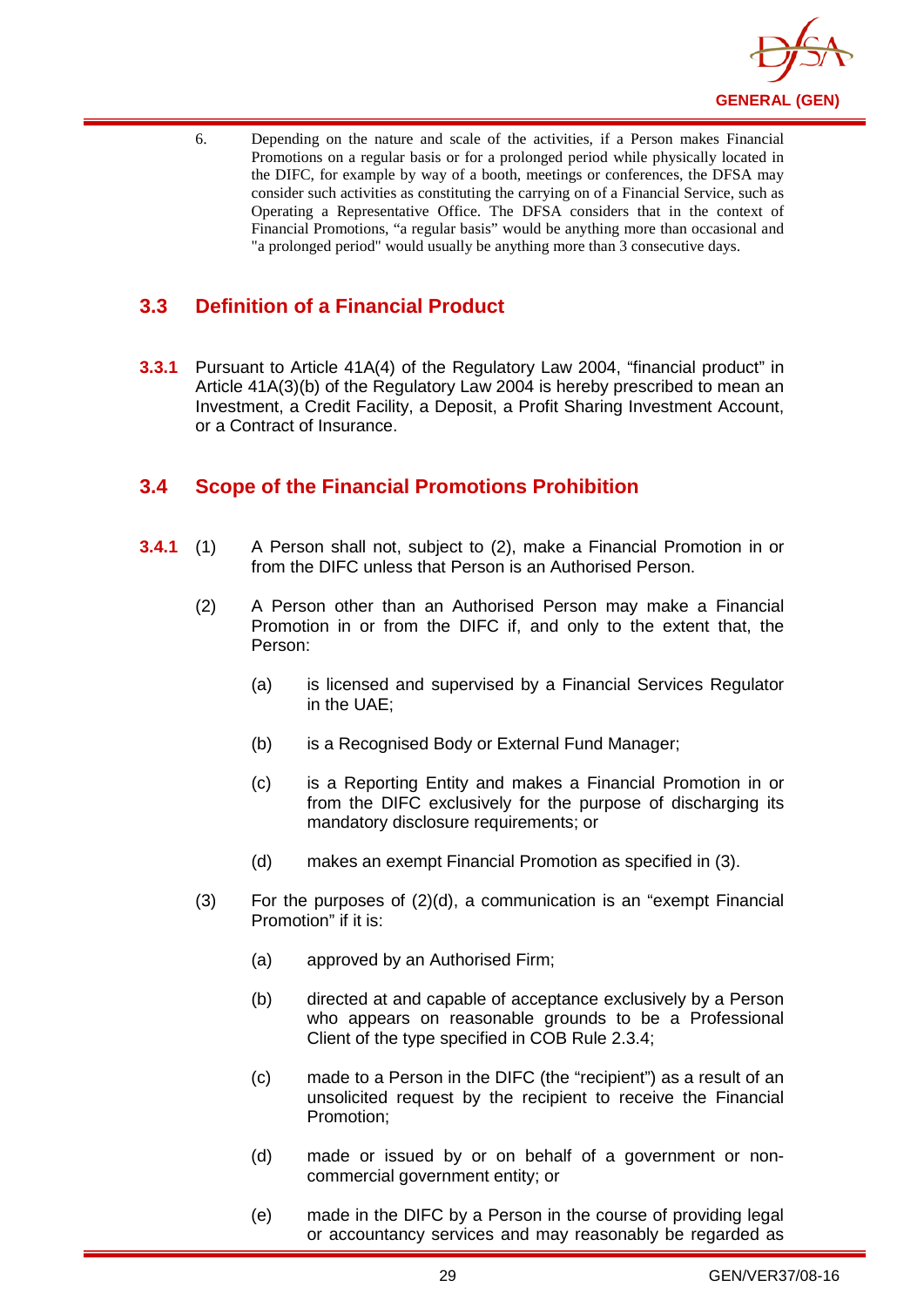

incidental to and a necessary part of the provision of such services.

- **3.4.2** A Person does not breach the Financial Promotions Prohibition if
	- (a) the Person causes a Financial Promotion to be made in the course of providing a facility which is a mere conduit for the making of the Financial Promotion;
	- (b) the Person is located outside the DIFC and makes a Financial Promotion which appears, on reasonable grounds, to be a communication which is not directed at or intended to be acted upon by a Person in the DIFC; or
	- (c) the Financial Promotion is not made for a commercial or business purpose.

- 1. Examples of a mere conduit would include a newspaper or magazine, a website carrying third-party banner ads, a postman or courier, a person paid to hand out promotional material to the public and an event venue - unless in each case they were the originator i.e the Person who makes the Financial Promotion.
- 2. In Rule 3.4.2(b) the DFSA considers that the following non-exhaustive list of factors may each be indicative of whether or not a Financial Promotion is "intended to be acted upon by, or targeted at, Persons in the DIFC":
	- i. whether it is expressed to be for a Person or type of Person in the DIFC;
	- ii. whether it is sent to an address (including a P.O. Box) in the DIFC;
	- iii. whether it is physically distributed to Persons in the DIFC;
	- iv. whether it takes place in the DIFC;
	- v. whether it makes reference to the DIFC;
	- vi. whether it appears in a DIFC publication;
	- vii. whether it appears on a DIFC-based or related website or other media
	- viii. whether it is sent to the email of a Person in the DIFC; or
	- ix. whether it contains a prominent and clear disclaimer on its face that it is not intended to be acted upon by Persons in the DIFC.
- 3. The DFSA in applying Rule 3.4.2(c) will generally consider that for a communication to be made "for a commercial or business purpose" there must be a commercial element to the Financial Promotion, whether or not the Financial Promotion actually leads to the provision of any financial service. However, the DFSA considers that "for a commercial or business purpose" requires a commercial or business interest on the part of the communicator and the nature of the communicator's business need not be related to any specific financial service.
- 4. The DFSA considers that a Person located outside the DIFC who makes a Financial Promotion into the DIFC, makes that communication in the DIFC. The DFSA considers that the prohibition in Article 41A(1) applies irrespective of where the communicator of the Financial Promotion is located.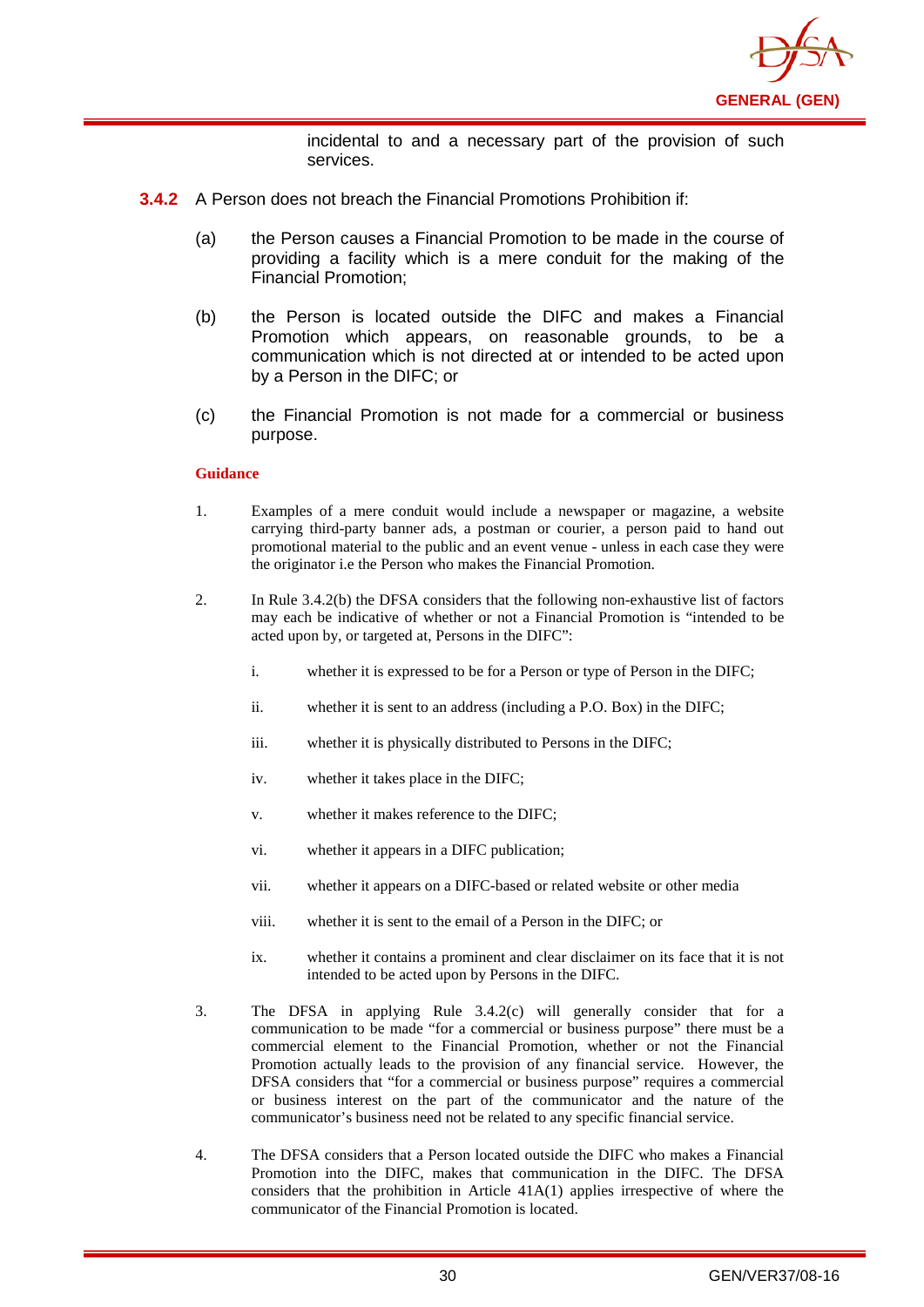

## <span id="page-34-0"></span>**3.5 Additional Rules for Financial Promotions**

- **3.5.1** (1) A Person in Rule 3.4.1(2) (a) to (d) must, subject to (2), take reasonable care to ensure that any Financial Promotion it makes in or from the DIFC:
	- (a) is clear, fair and not misleading;
	- (b) includes the Person's name, address and regulatory status;
	- (c) if it is intended only for Professional Clients, is not sent or directed to any Person who appears on reasonable grounds not to be a Professional Client, and contains a clear statement that only a Person meeting the criteria for a Professional Client should act upon it; and
	- (d) which is provided to or directed at a Retail Client and contains any information or representation relating to past performance, or any forecast based on past performance or on any other assumptions:
		- (i) presents a balanced view of the financial products or financial services to which the Financial Promotion relates;
		- (ii) identifies, in an easy to understand manner, the information from which the past performance or forecast is derived and how any key facts and assumptions used in that context are drawn; and
		- (iii) contains a prominent warning that past performance is not necessarily a reliable indicator of future performance.
	- (2) A Person described in Rule 3.4.1(2)(a) who makes a Financial Promotion to an existing client in the DIFC is not required to comply with (1) provided that in making the Financial Promotion that Person complies with the requirements of the relevant Financial Services Regulator in the UAE which relate to Financial Promotions.

- 1. In presenting information relating to past performance of a financial product or financial service, a Person should use a reputable independent actuarial, financial or statistical reporting service provider.
- 2. The effect of Rule 3.5.1(2) is that a Person who is licensed and regulated by a Financial Services Regulator in the UAE is not required to comply with Rule 3.5.1(1) when communicating with an existing client. However, when making a Financial Promotion to a prospective client in the DIFC, Rule 3.5.1(1) does apply to such Persons, as do the prohibitions on the making of offers contained in the Markets Law 2012 and Collective Investment Law 2010 respectively.
- **3.5.2** A Person must not, in any Financial Promotion, attempt to limit or avoid any duty or liability it may have under any DFSA-administered laws or the Rules.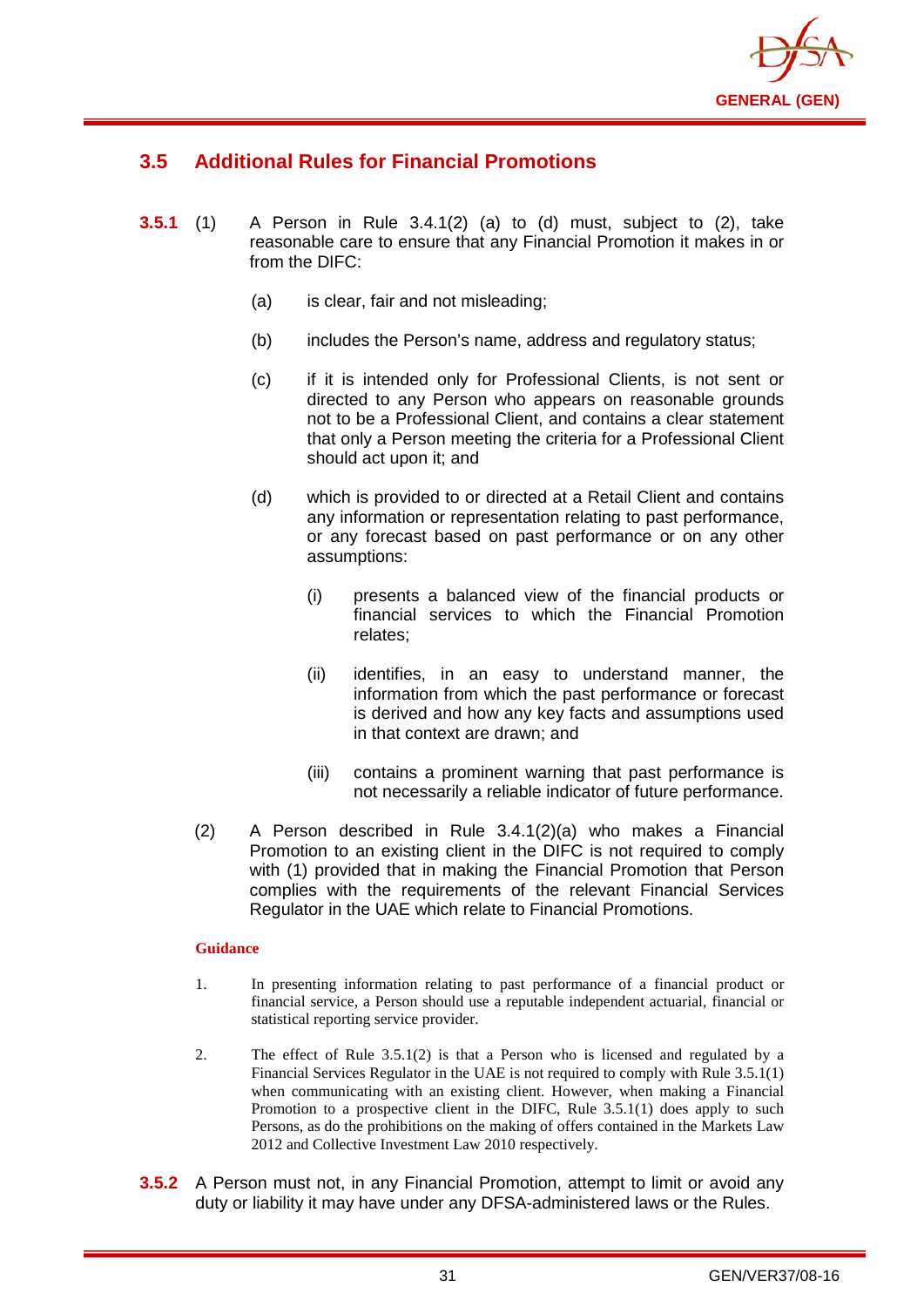

## **3.6 Approval of Financial Promotions by an Authorised Firm**

- **3.6.1** For the purposes of GEN Rule 3.4.1(3)(a), an Authorised Firm must not approve a Financial Promotion unless:
	- (a) the Financial Promotion includes a clear and prominent statement that it has been "approved by" the relevant Authorised Firm; and
	- (b) the Financial Promotion is made in accordance with the requirements in Section 3.5.
- **3.6.2** An Authorised Firm must not approve a Financial Promotion which is directed at a Person who appears on reasonable grounds to be a Retail Client unless:
	- (a) it has an endorsement on its License which permits it to carry on a Financial Service with or for a Retail Client; and
	- (b) the scope of its License includes the Financial Service and, if applicable, the particular financial product, to which the Financial Promotion relates.
- **3.6.3** An Authorised Firm must ensure that a Financial Promotion it has approved complies with the requirements in this chapter on an on-going basis.

#### **Guidance**

An Authorised Firm which proposes to approve a Financial Promotion where all or part of that promotion will be real time, such as a live event, will need to consider whether it is able to comply effectively with any relevant Rules in relation to the Financial Promotion or its approval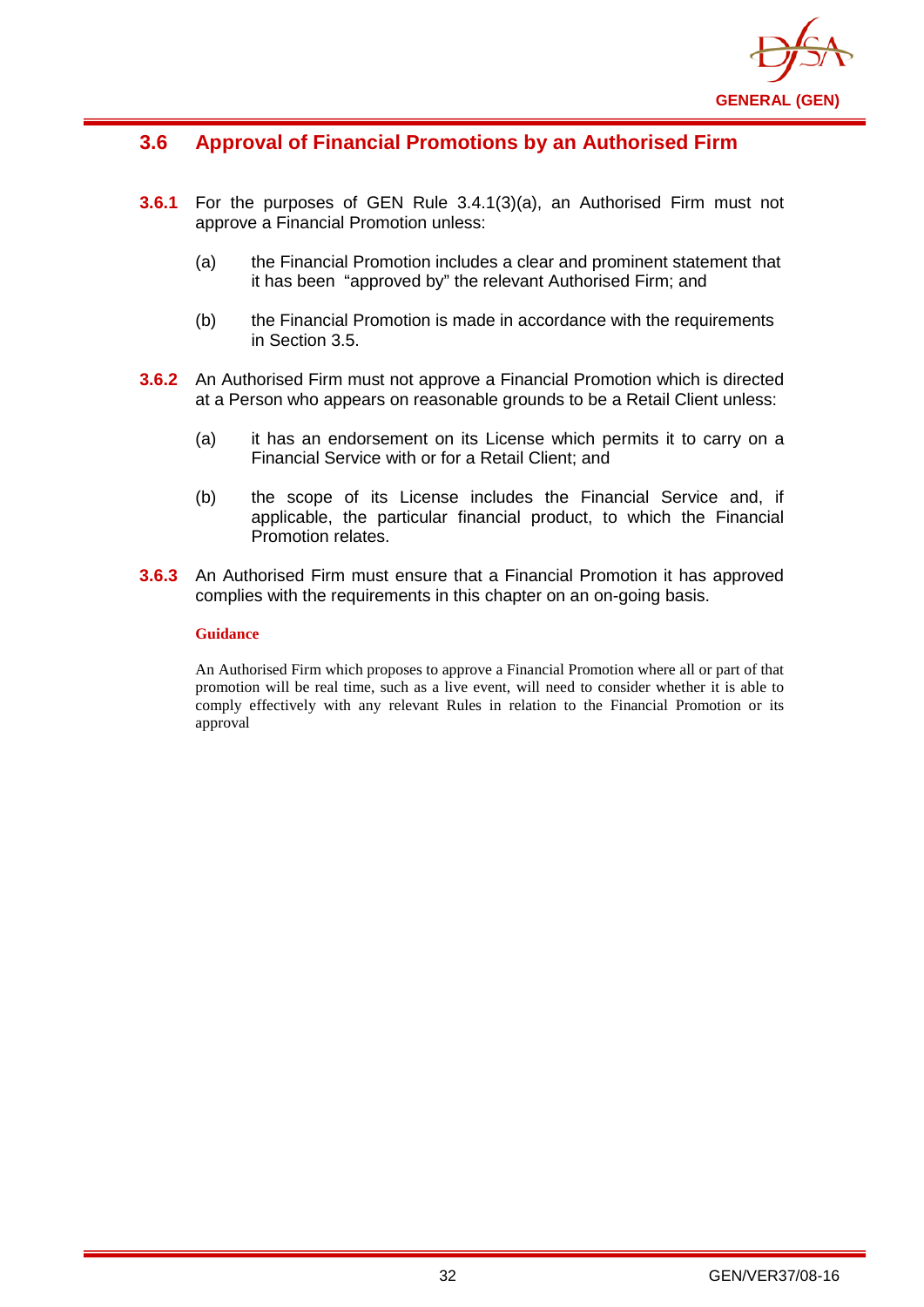

# **4 CORE PRINCIPLES**

# **4.1 Principles for Authorised Firms – application**

- **4.1.1** (1) The twelve Principles for Authorised Firms, set out in section 4.2, apply subject to (2) and (3) to every Authorised Firm in accordance with Rules 4.1.2 and 4.1.3.
	- (2) The twelve Principles for Authorised Firms, set out in section 4.2, do not apply to an Authorised Firm which is a Representative Office.
	- (3) An Authorised Firm which is a Credit Rating Agency does not have to comply with the Principles set out in Rules 4.2.6, 4.2.7, 4.2.8 and 4.2.9.
- **4.1.2** (1) For the purposes of Rule 4.1.3 the term 'activities' means:
	- (a) Financial Services business;
	- (b) activities carried on in connection with a Financial Service business;
	- (c) activities held out as being for the purpose of a Financial Service business; and
	- (d) in relation to any particular Principle, any activity specified in (2), (3) and (4).
	- (2) Principles 3 and 4 also apply in a Prudential Context to an Authorised Firm with respect to the carrying on of all its activities.
	- (3) Principles 3 and 4 also take into account any activities of other members of the Group of which the Authorised Firm is a member.
	- (4) Principles 10 and 11, to the extent that it relates to disclosing to the DFSA, also applies to an Authorised Firm with respect to the carrying on of all its activities, and takes into account any activities of other members of the Group of which the Authorised Firm is a member.
- **4.1.3** (1) The Principles apply to an Authorised Firm only with respect to activities carried on from an establishment maintained by it in the DIFC, unless an extension in (2), (3), (4) or (5) applies.
	- (2) Where another applicable Rule, which is relevant to the activity, has a wider territorial scope than that in (1), any related Principle applies with that wider scope in relation to the activity described in the Rule.
	- (3) Principles 1, 2 and 3 apply in a Prudential Context to an Authorised Firm with respect to activities wherever they are carried on.
	- (4) Principles 4 and 11 apply to an Authorised Firm with respect to activities wherever they are carried on.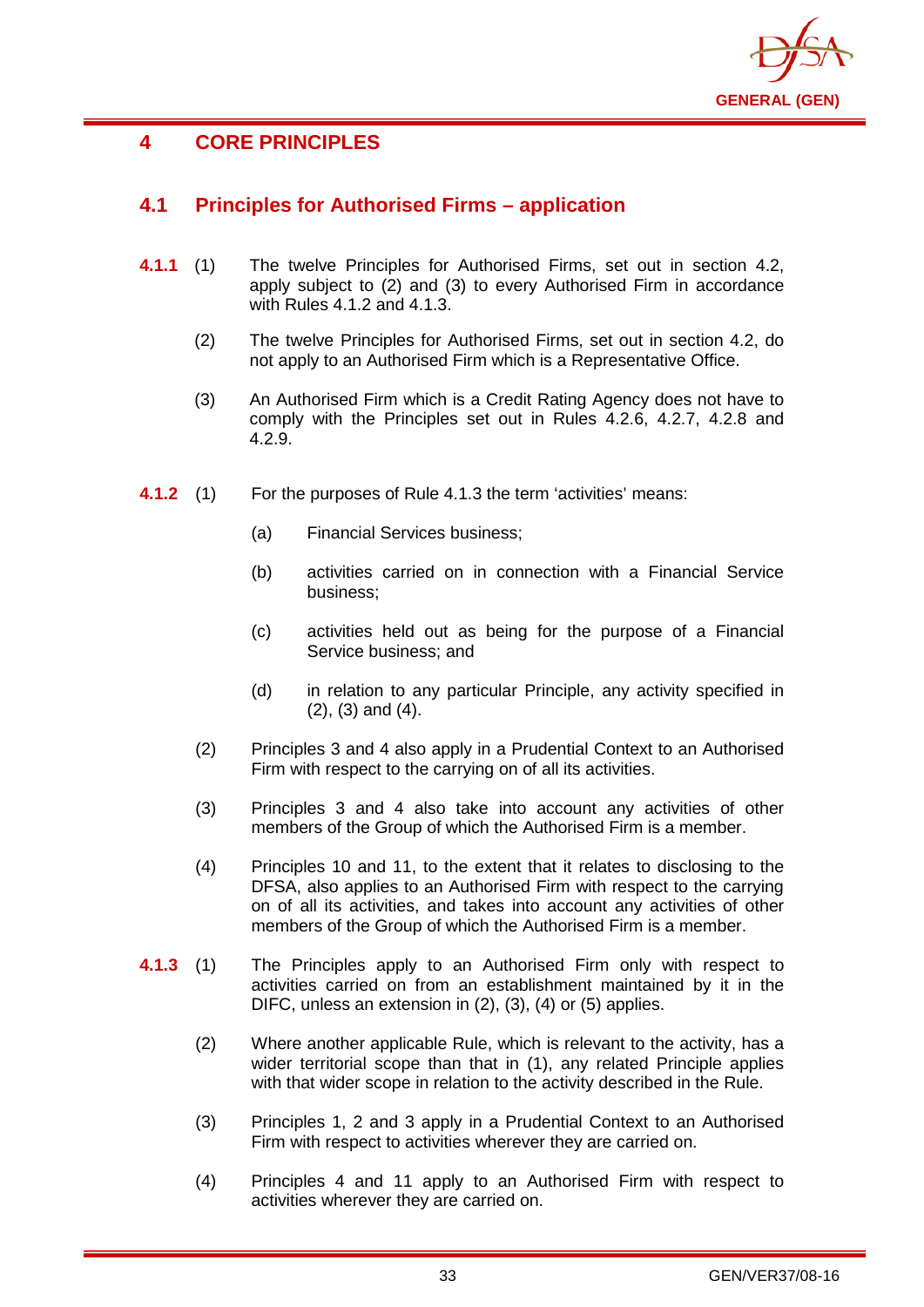

(5) Principle 5 also applies to an Authorised Firm with respect to the activities carried on in or from any place outside the DIFC if and to the extent that the activities have, or might reasonably be regarded as likely to have, a negative effect on confidence in the financial markets operating in the DIFC.

#### **Guidance**

- 1. The Principles for Authorised Firms have the status of Rules and are a general statement of fundamental regulatory requirements which apply alongside the other Rules and also in new or unforeseen situations which may not be covered elsewhere by a specific Rule. Rules in other areas of the Rulebook build upon these fundamental principles. Consequently the Rules and Guidance elsewhere in the Rulebook should not be seen as exhausting the implications of the Principles.
- 2. Breaching a Principle for Authorised Firms makes an Authorised Firm liable to disciplinary action, and may indicate that it is no longer fit and proper to carry on a Financial Service or to hold a Licence and the DFSA may consider withdrawing authorisation or the Licence on that basis.
- 3. The onus will be on the DFSA to show that the Authorised Firm has been at fault in some way, taking into account the standard of conduct required under the Principle in question.

# **4.2 The Principles for Authorised Firms**

### **Principle 1 - Integrity**

**4.2.1** An Authorised Firm must observe high standards of integrity and fair dealing.

### **Principle 2 - Due skill, care and diligence**

**4.2.2** In conducting its business activities an Authorised Firm must act with due skill, care and diligence.

### **Principle 3 - Management, systems and controls**

**4.2.3** An Authorised Firm must ensure that its affairs are managed effectively and responsibly by its senior management. An Authorised Firm must have adequate systems and controls to ensure, as far as is reasonably practical, that it complies with legislation applicable in the DIFC.

## **Principle 4 - Resources**

**4.2.4** An Authorised Firm must maintain and be able to demonstrate the existence of adequate resources to conduct and manage its affairs. These include adequate financial and system resources as well as adequate and competent human resources.

### **Principle 5 - Market conduct**

**4.2.5** An Authorised Firm must observe proper standards of conduct in financial markets.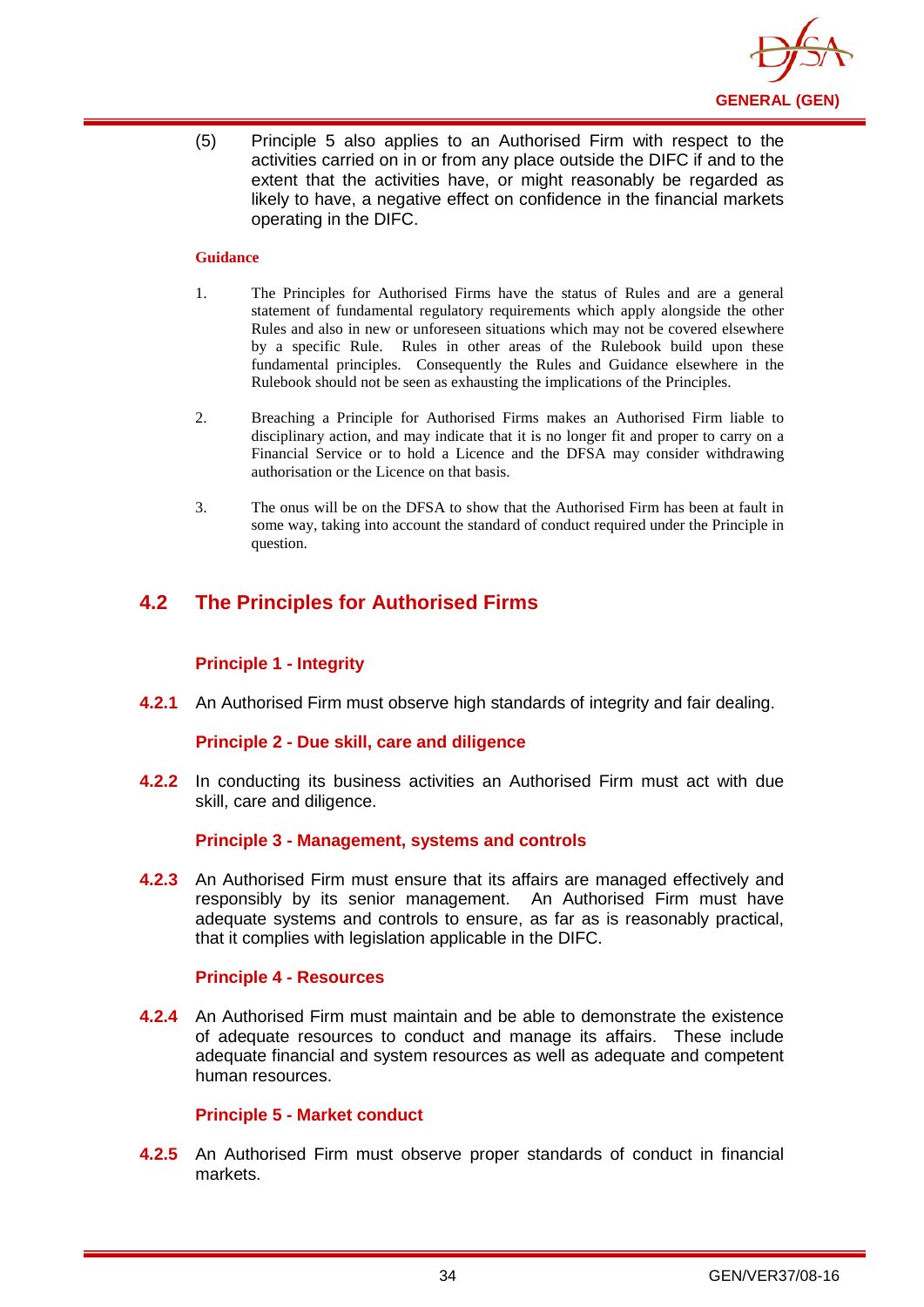

## **Principle 6 - Information and interests**

**4.2.6** An Authorised Firm must pay due regard to the interests of its customers and communicate information to them in a way which is clear, fair and not misleading.

## **Principle 7 - Conflicts of interest**

**4.2.7** An Authorised Firm must take all reasonable steps to ensure that conflicts of interest between itself and its customers, between its Employees and customers and between one customer and another are identified and then prevented or managed, or disclosed, in such a way that the interests of a customer are not adversely affected.

## **Principle 8 - Suitability**

**4.2.8** An Authorised Firm must take reasonable care to ensure the suitability of its advice and discretionary decisions for customers who are entitled to rely upon its judgement.

## **Principle 9 - Customer assets and money**

**4.2.9** Where an Authorised Firm has control of or is otherwise responsible for assets or money belonging to a customer which it is required to safeguard, it must arrange proper protection for them in accordance with the responsibility it has accepted.

### **Principle 10 - Relations with regulators**

**4.2.10** An Authorised Firm must deal with Regulators in an open and co-operative manner and keep the DFSA promptly informed of significant events or anything else relating to the Authorised Firm of which the DFSA would reasonably expect to be notified.

### **Principle 11 - Compliance with high standards of corporate governance**

**4.2.11** An Authorised Firm must have a corporate governance framework as appropriate to the nature, scale and complexity of its business and structure, which is adequate to promote the sound and prudent management and oversight of the Authorised Firm's business and to protect the interests of its customers and stakeholders.

#### **Guidance**

Corporate governance framework encompasses structural and procedural arrangements such as systems, policies and practices that are put in place to promote good governance and include the specific measures required under GEN Rule 5.3.30.

## **Principle 12 – Remuneration practices**

**4.2.12** An Authorised Firm must have a remuneration structure and strategies which are well aligned with the long term interests of the firm, and are appropriate to the nature, scale and complexity of its business.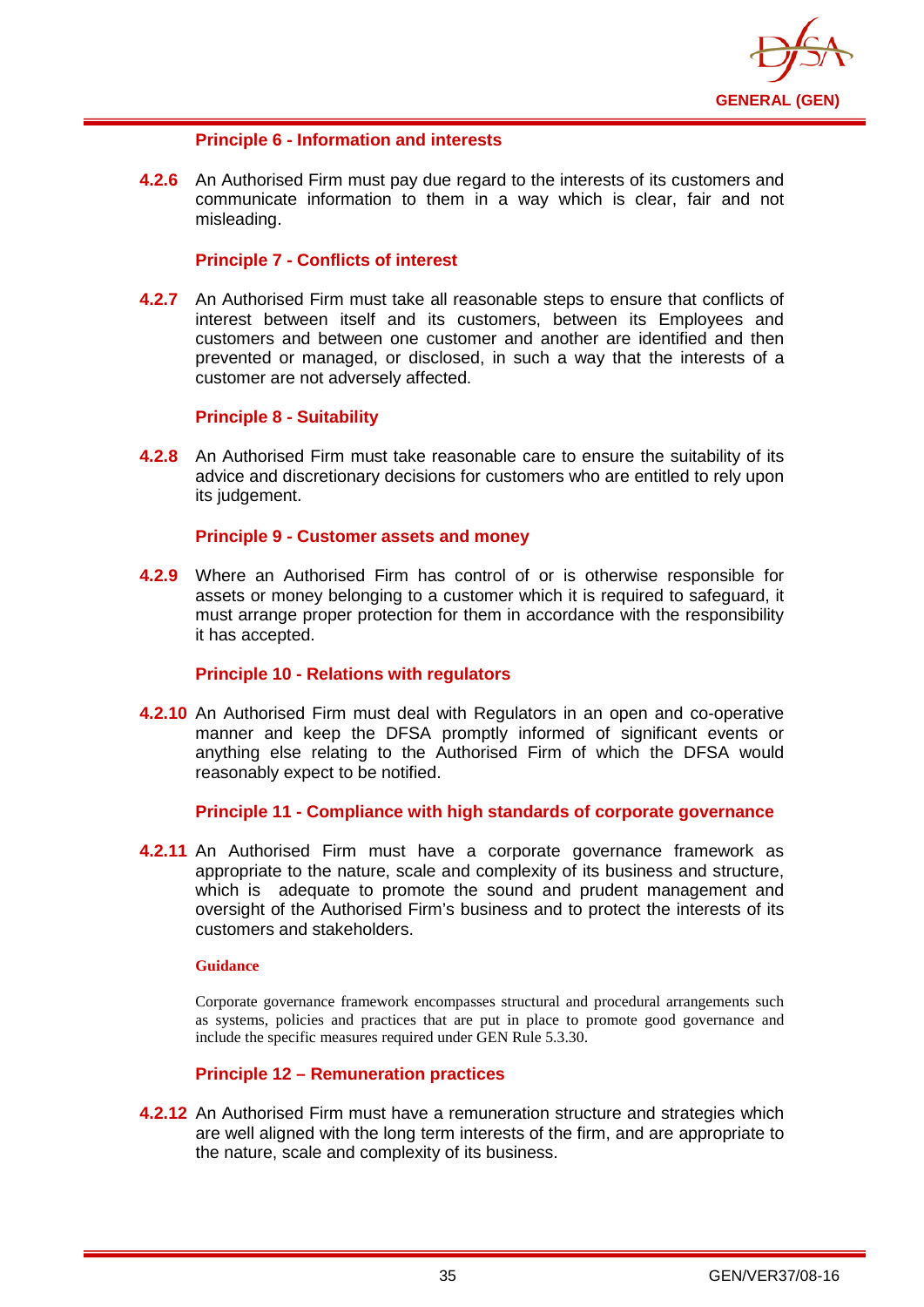

# **4.3 Principles for Authorised Individuals – application**

**4.3.1** The six Principles for Authorised Individuals set out in section 4.4 apply to every Authorised Individual in respect of every Licensed Function.

#### **Guidance**

- 1. The Principles for Authorised Individuals do not apply to an Authorised Individual in respect of any other functions he may carry out, although his conduct in those functions may be relevant to his fitness and propriety.
- 2. Breaching a Principle for Authorised Individuals makes an Authorised Individual liable to disciplinary action and may indicate that he is no longer fit and proper to perform a Licensed Function and the DFSA may consider suspending or withdrawing Authorised Individual status on that basis.
- 3. The onus will be on the DFSA to show that he is culpable, taking into account the standard of conduct required under the Principle in question. In determining whether or not the particular conduct of an Authorised Individual complies with the Principles for Authorised Individuals, the DFSA will take account of whether that conduct is consistent with the requirements and standards relevant to his Authorised Firm, the Authorised Individual's own role and the information available to him.

# **4.4 The Principles for Authorised Individuals**

## **Principle 1 - Integrity**

**4.4.1** An Authorised Individual must observe high standards of integrity and fair dealing in carrying out every Licensed Function.

### **Principle 2 - Due skill, care and diligence**

**4.4.2** An Authorised Individual must act with due skill, care and diligence in carrying out every Licensed Function.

### **Principle 3 - Market conduct**

**4.4.3** An Authorised Individual must observe proper standards of conduct in financial markets in carrying out every Licensed Function.

### **Principle 4 - Relations with the DFSA**

**4.4.4** An Authorised Individual must deal with the DFSA in an open and cooperative manner and must disclose appropriately any information of which the DFSA would reasonably be expected to be notified.

### **Principle 5 - Management, systems and control**

**4.4.5** An Authorised Individual who has significant responsibility must take reasonable care to ensure that the business of the Authorised Firm for which he is responsible is organised so that it can be managed and controlled effectively.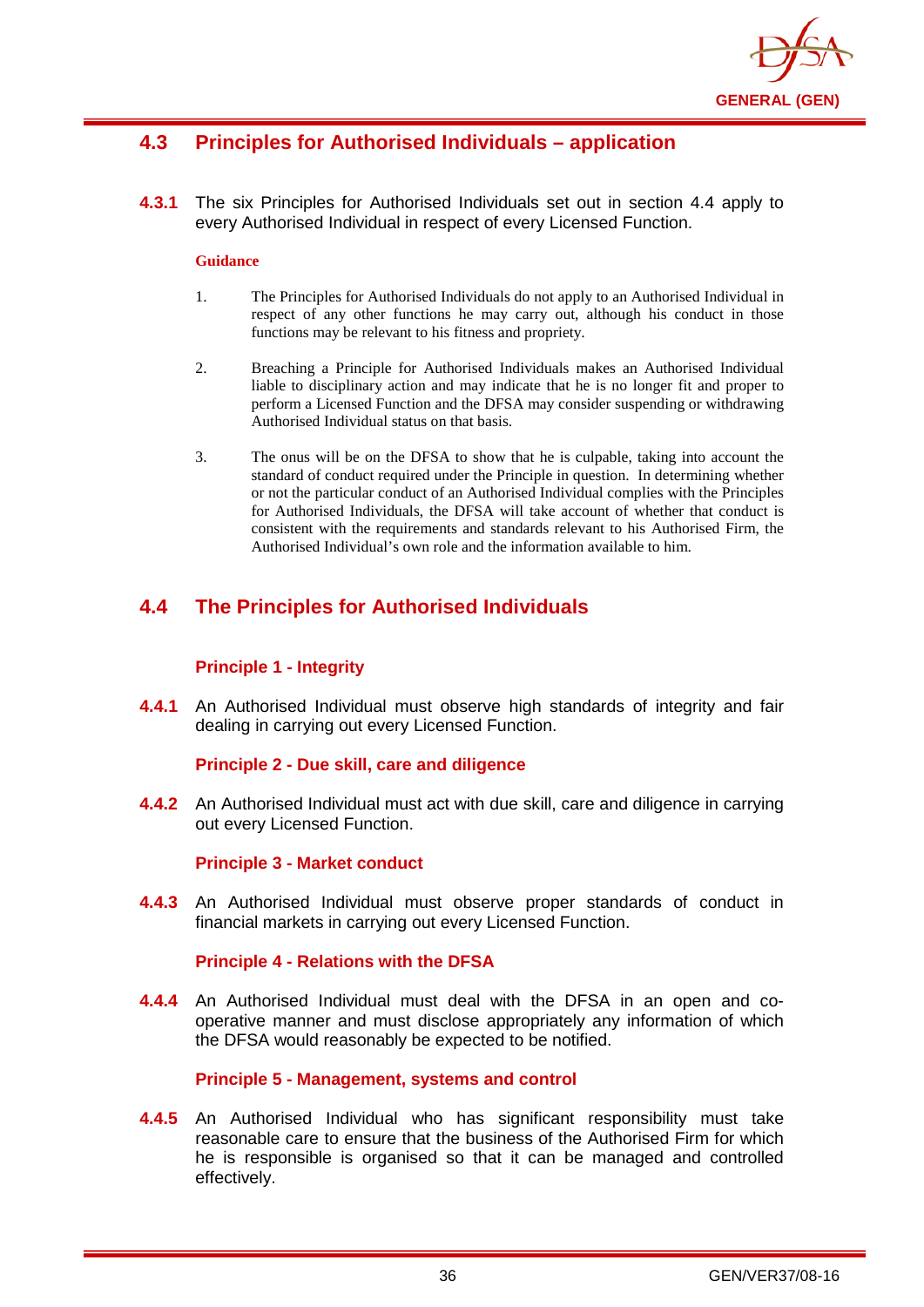

## **Principle 6 - Compliance**

**4.4.6** An Authorised Individual who has significant responsibility must take reasonable care to ensure that the business of the Authorised Firm for which he is responsible complies with any legislation applicable in the DIFC.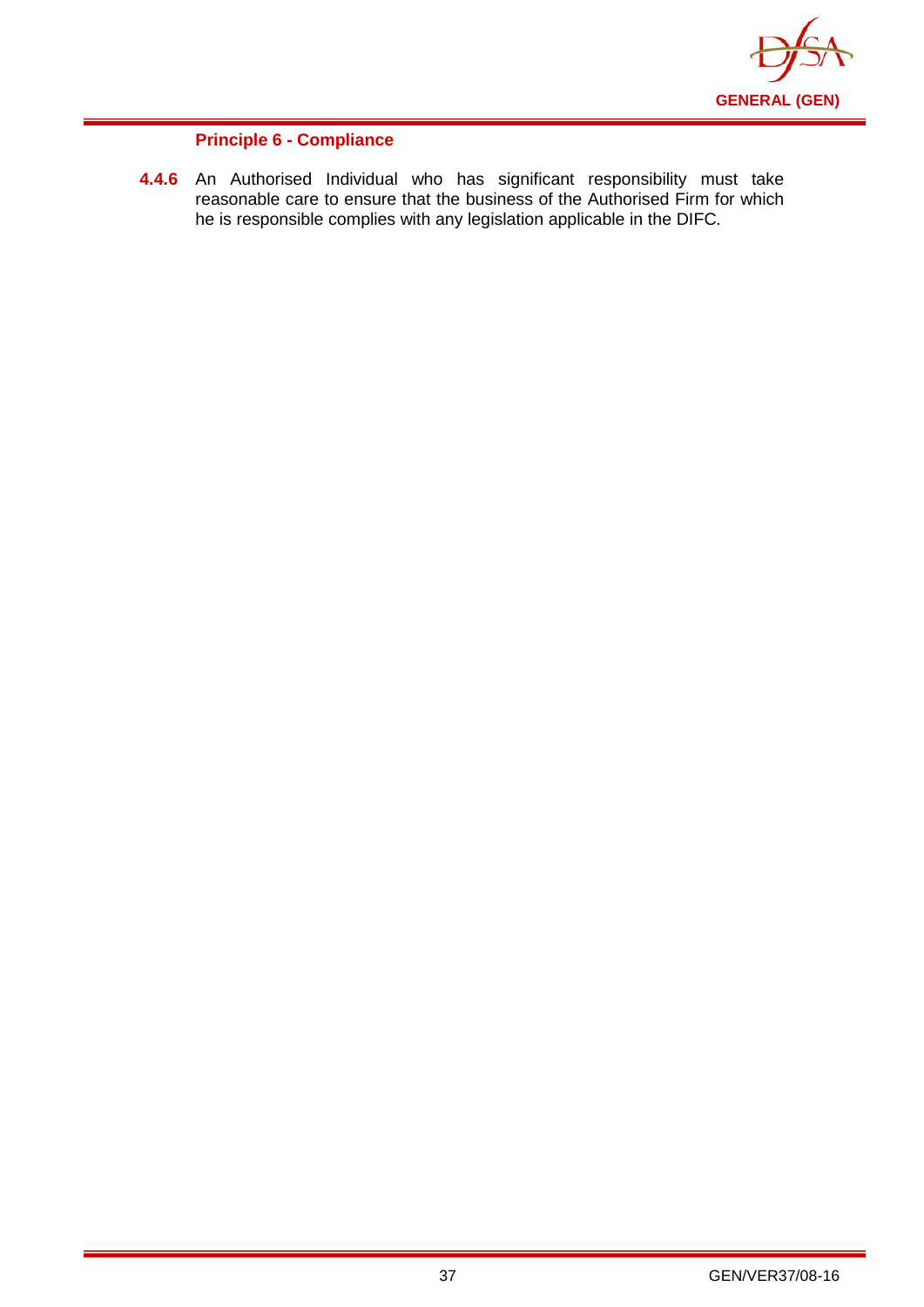

# **5 MANAGEMENT, SYSTEMS AND CONTROLS**

# **5.1 Application**

- **5.1.1** (1) Subject to (5), this chapter applies to every Authorised Person with respect to the Financial Services carried on in or from the DIFC.
	- (2) It also applies in a Prudential Context to a Domestic Firm with respect to all its activities wherever they are carried on.
	- (3) Section 5.3 also applies to an Authorised Firm in a Prudential Context with respect to its entire DIFC branch's activities wherever they are carried on.
	- (4) This chapter also applies to an Authorised Market Institution, if it has an endorsed Licence authorising it to maintain an Official List of Securities, with respect to such maintenance.
	- (5) Rules 5.3.13, 5.3.14, 5.3.15, 5.3.23, 5.3.24, 5.3.30 and 5.3.31 do not apply to an Authorised ISPV.
	- (6) This chapter does not apply to a Representative Office.

#### **Guidance**

- 1. The purpose of this chapter is to set out the requirements for the Governing Body and the senior management within an Authorised Person who are to take direct responsibility for the [Authorised Person's](http://www.fsa.gov.uk/handbook/hbk_glossary.pdf) arrangements on matters likely to be of interest to the DFSA wherever they may give rise to risks to the DFSA's objectives or they affect [the DFSA's](http://www.fsa.gov.uk/handbook/hbk_glossary.pdf) functions under the legislation applicable in the DIFC. See also the requirements relating to organisation in Rules 5.3.2 and 5.3.3.
- 2. In relation to an Authorised Market Institution, this chapter should be read in conjunction with the AMI module.
- 3. In relation to an Authorised Firm which is a Fund Manager or the Trustee, this chapter should be read in conjunction with the CIR module and construed to take into account any Fund which the Authorised Firm operates or for which it acts as the Trustee.
- 4. In relation to an Authorised Person which carries on Islamic Financial Business in or from the DIFC, this chapter should be read in conjunction with the IFR module.

# **5.2 Allocation of significant responsibilities**

## **Apportionment of significant responsibilities**

- **5.2.1** An Authorised Person must apportion significant responsibilities between the members of its Governing Body and its senior management and maintain such apportionment in such a way that:
	- (a) it meets the corporate governance requirements in Rule 5.3.30;
	- (b) it is appropriate with regard to: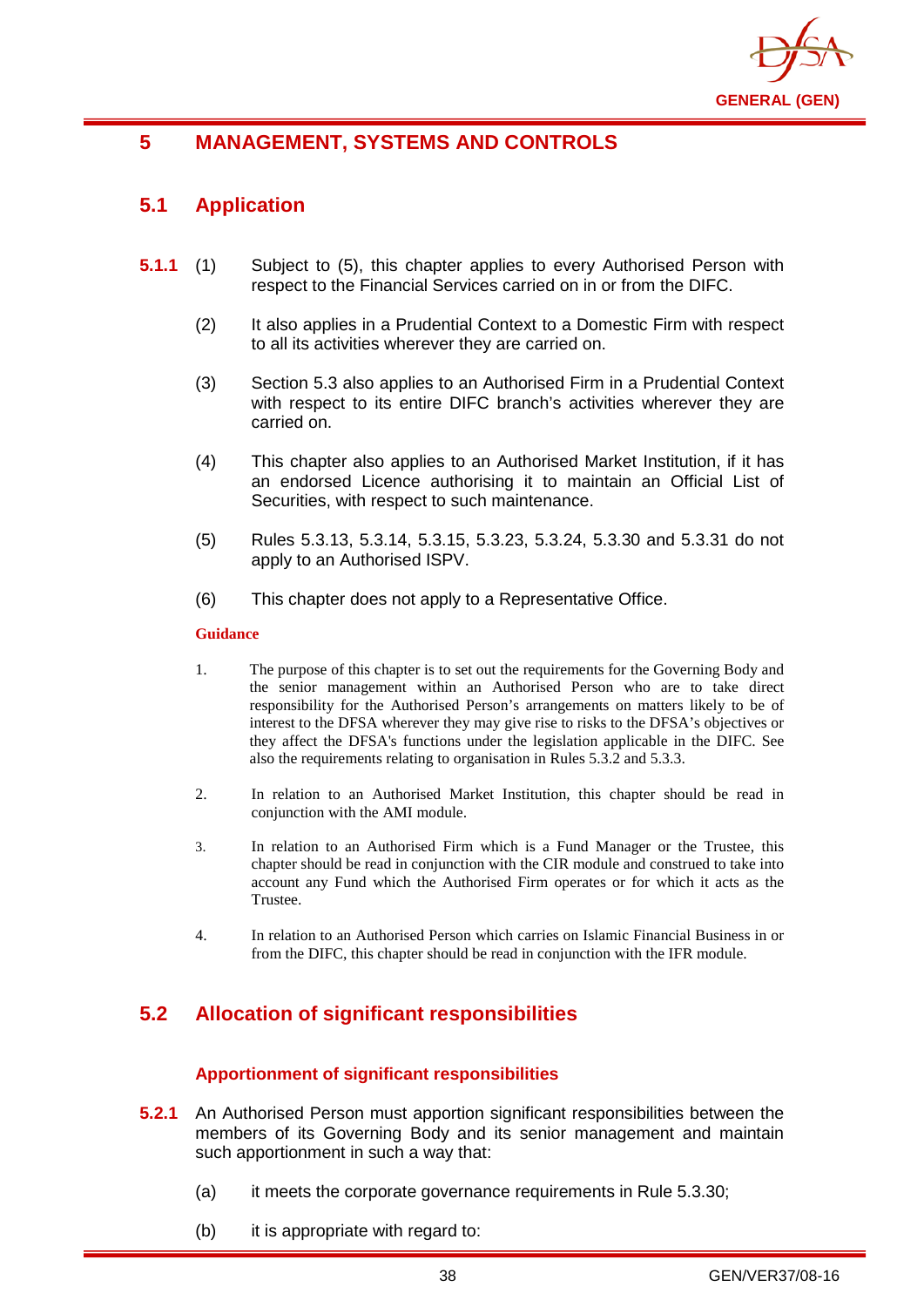

- (i) the nature, scale and complexity of the business of the Authorised Person; and
- (ii) the ability and qualifications of the responsible individuals;
- (c) it is clear who is responsible for which matters; and
- (d) the business of the Authorised Person can be adequately monitored and controlled by the Authorised Person's Governing Body and senior management.
- **5.2.2** An Authorised Person must allocate to the Senior Executive Officer or to the individual holding equivalent responsibility for the conduct for the Authorised Person's business or the Governing Body, the functions of:
	- (a) dealing with the apportionment of responsibilities; and
	- (b) overseeing the establishment and maintenance of systems and controls.

Rules 5.2.1 and 5.2.2 do not derogate from the overall responsibility of the Governing Body in Rule 5.3.30(2).

## **Recording of apportionment**

- **5.2.3** (1) An Authorised Person must establish and maintain an up-to-date record of the arrangements it has made to comply with Rules 5.2.1 and 5.2.2.
	- (2) The record must show that the members of the Governing Body and the senior management are aware of and have accepted the responsibilities apportioned in accordance with Rule 5.2.1.
	- (3) Where a responsibility has been allocated to more than one individual, the record must show clearly how that responsibility is allocated between the individuals.
	- (4) The record must be retained for six years from the date on which it was established or superseded by a more up-to-date record.

# **5.3 Systems and controls**

### **General requirement**

- **5.3.1** (1) An Authorised Person must establish and maintain systems and controls, including but not limited to financial and risk systems and controls, that ensure that its affairs are managed effectively and responsibly by its senior management.
	- (2) An Authorised Person must undertake regular reviews of its systems and controls.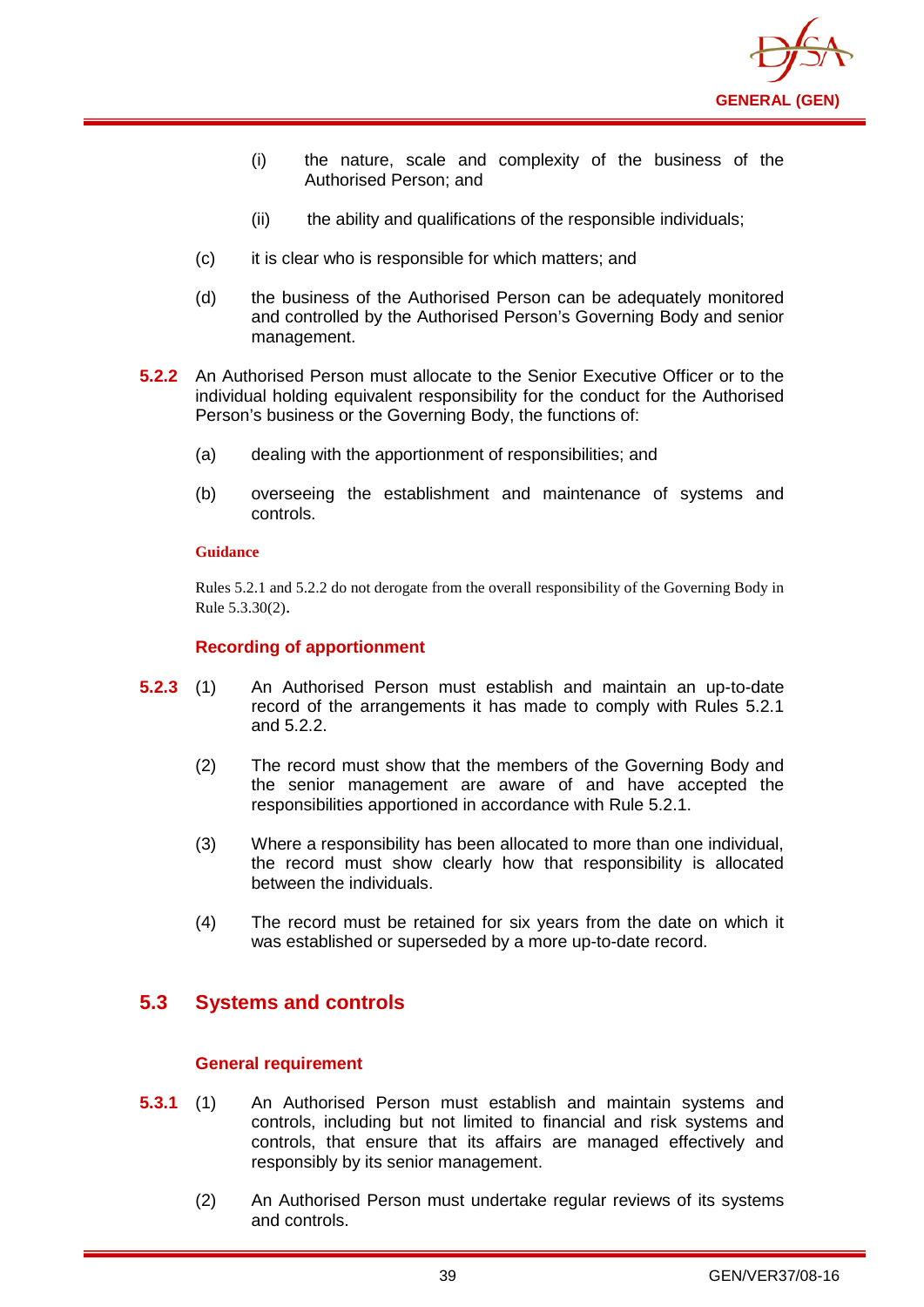

The nature and extent of the systems and controls of an Authorised Person will depend upon a variety of factors including the nature, scale and complexity of its business. While all Authorised Persons, irrespective of the nature, scale, and complexity of their business and legal structure or organisation need to comply with this chapter, the DFSA will take into account these factors and the differences that exist between Authorised Persons when assessing the adequacy of an Authorised Person's systems and controls. Nevertheless, neither these factors nor the differences relieve an Authorised Person from compliance with its regulatory obligations.

## **Organisation**

- **5.3.2** (1) An Authorised Person must establish and implement, taking due account of the nature, scale and complexity of its business and structure, adequate measures to ensure that:
	- (a) the roles and responsibilities assigned to its Governing Body and the members of that body, senior management and Persons Undertaking Key Control Functions are clearly defined;
	- (b) there are clear reporting lines applicable to the individuals undertaking those functions; and
	- (c) the roles, responsibilities and reporting lines referred to in (a) and (b) are documented and communicated to all relevant Employees.
	- (2) An Authorised Firm must ensure that any Employee who will be delivering Financial Services to its customers is clearly identified, together with his respective lines of accountability and supervision.
	- (3) An Authorised Firm which is conducting Investment Business or the Financial Services of Providing Fund Administration or Providing Trust Services, must ensure it makes publically available details of any Employee who delivers Financial Services to its customers, by including such information:
		- (a) in a register, maintained by the Authorised Firm at its place of business and open for inspection during business hours; or
		- (b) on the website of the Authorised Firm.
	- (4) An Authorised Firm referred to in (3), must have complete and up to date information on its register or website, including:
		- (a) the date on which the relevant Employee commenced delivering of Financial Services to customers; and
		- (b) the Financial Services which that Employee is permitted by the Authorised Firm to deliver to customers.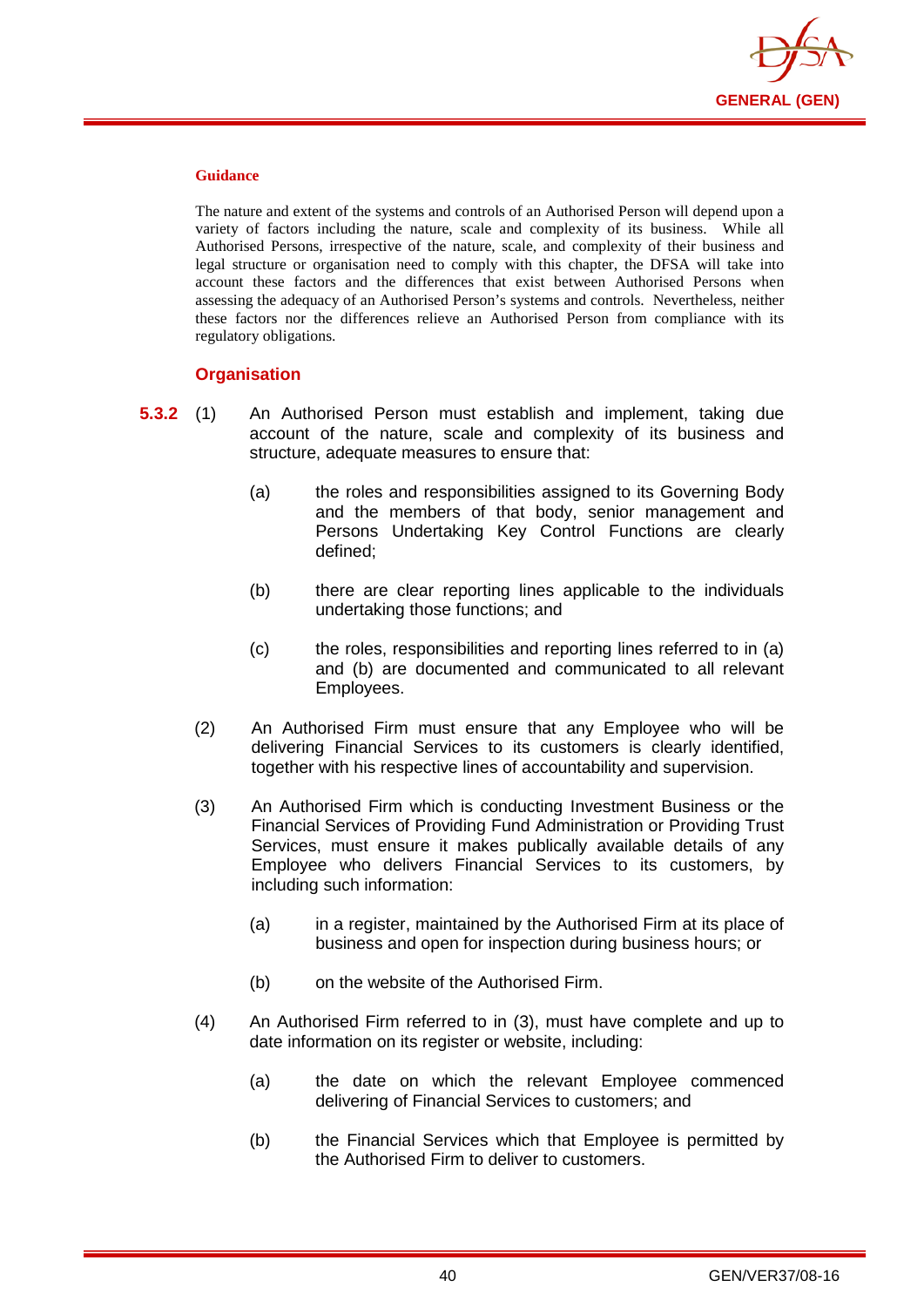

- 1. The term Employee is defined in the GLO widely and includes members of the Governing Body or directors and senior managers of the Authorised Firm. Therefore, the requirements relating to Employees in Rules 5.3.3 and 5.3.6 apply to all Employees including those across the organisation.
- 2. The division of responsibilities between the Governing Body and the senior management should be clearly established and set out in writing. In assigning duties, the Governing Body should take care that no one individual has unfettered powers in making material decisions.
- 3. Members of the Governing Body may include individuals undertaking senior management functions (such as the chief executive of the firm) and Persons Undertaking Key Control Functions. In assigning specific functions to such individuals, care should be taken to ensure that the integrity and effectiveness of the functions they are to perform are not compromised. For example, if the Chairperson of the Governing Body is also the chief executive officer of the Authorised Person, the Governing Body should ensure that the performance assessment of that individual in his roles should be undertaken by a senior non-executive member of the Governing Body or an independent external consultant.
- 4. Persons Undertaking Key Control Functions are defined in GLO in an inclusive manner to encompass Persons such as the heads of risk control, compliance and internal audit functions. In the case of an Insurer, the actuary also is a Person who Undertakes a Key Control Function.
- 5. An example of an Employee providing Financial Services to a customer is a client relationship manager employed by an Authorised Firm providing wealth management services. In contrast, an Employee who may be employed in the back office of an Authorised Firm with responsibility for setting up client accounts would not be client facing.
- **5.3.3** An Authorised Person must ensure that key duties and functions are segregated. Such segregation must ensure that the duties and functions to be performed by the same individual do not conflict with each other, thereby impairing the effective discharge of those functions by the relevant individuals (such as undetected errors or any abuse of positions) and thus exposing the Authorised Person or its customers or users to inappropriate risks.

### **Risk management**

- **5.3.4** An Authorised Person must establish and maintain risk management systems and controls to enable it to identify, assess, mitigate, control and monitor its risks.
- **5.3.5** An Authorised Person must develop, implement and maintain policies and procedures to manage the risks to which the Authorised Person and where applicable, its customers or users, are exposed.
- **5.3.6** (1) An Authorised Person must appoint an individual to advise its Governing Body and senior management of such risks.
	- (2) An Authorised Person which is part of a Group should be aware of the implications of any Group wide risk policy and systems and controls regime.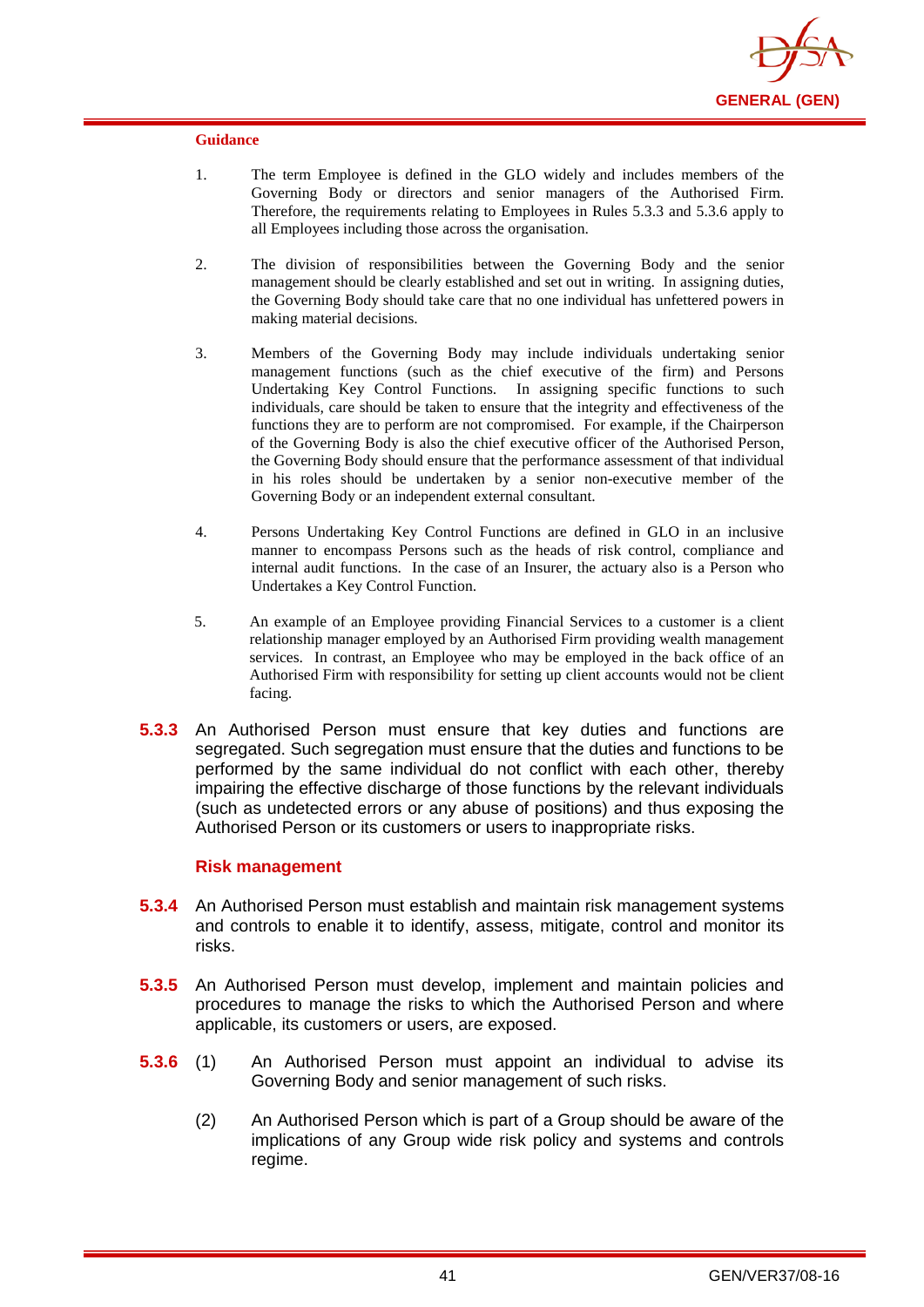

### **Compliance**

- **5.3.7** An Authorised Person must establish and maintain compliance arrangements, including processes and procedures that ensure and evidence, as far as reasonably practicable, that the Authorised Firm complies with all legislation applicable in the DIFC.
- **5.3.8** An Authorised Person must document the organisation, responsibilities and procedures of the compliance function.
- **5.3.9** An Authorised Person must ensure that the Compliance Officer has access to sufficient resources, including an adequate number of competent staff, to perform his duties objectively and independently of operational and business functions.
- **5.3.10** An Authorised Person must ensure that the Compliance Officer has unrestricted access to relevant records and to the Authorised Person's Governing Body and senior management.
- **5.3.11** An Authorised Person must establish and maintain monitoring and reporting processes and procedures to ensure that any compliance breaches are readily identified, reported and promptly acted upon.
- **5.3.12** An Authorised Person must document the monitoring and reporting processes and procedures as well as keep records of breaches of any of legislation applicable in the DIFC.

## **Internal audit**

- **5.3.13** (1) An Authorised Person must establish and maintain an internal audit function with responsibility for monitoring the appropriateness and effectiveness of its systems and controls.
	- (2) The internal audit function must be independent from operational and business functions.

#### **Guidance**

The Person appointed as the Internal Auditor of an Authorised Market Institution is a Key Individual pursuant to AMI Rule 5.3.1.

- **5.3.14** An Authorised Person must ensure that its internal audit function has unrestricted access to all relevant records and recourse when needed to the Authorised Person's Governing Body or the relevant committee, established by its Governing Body for this purpose.
- **5.3.15** An Authorised Person must document the organisation, responsibilities and procedures of the internal audit function.

## **Business plan and strategy**

**5.3.16** (1) An Authorised Person must produce a business plan which enables it, amongst other things, to manage the risks to which it and its customers are exposed.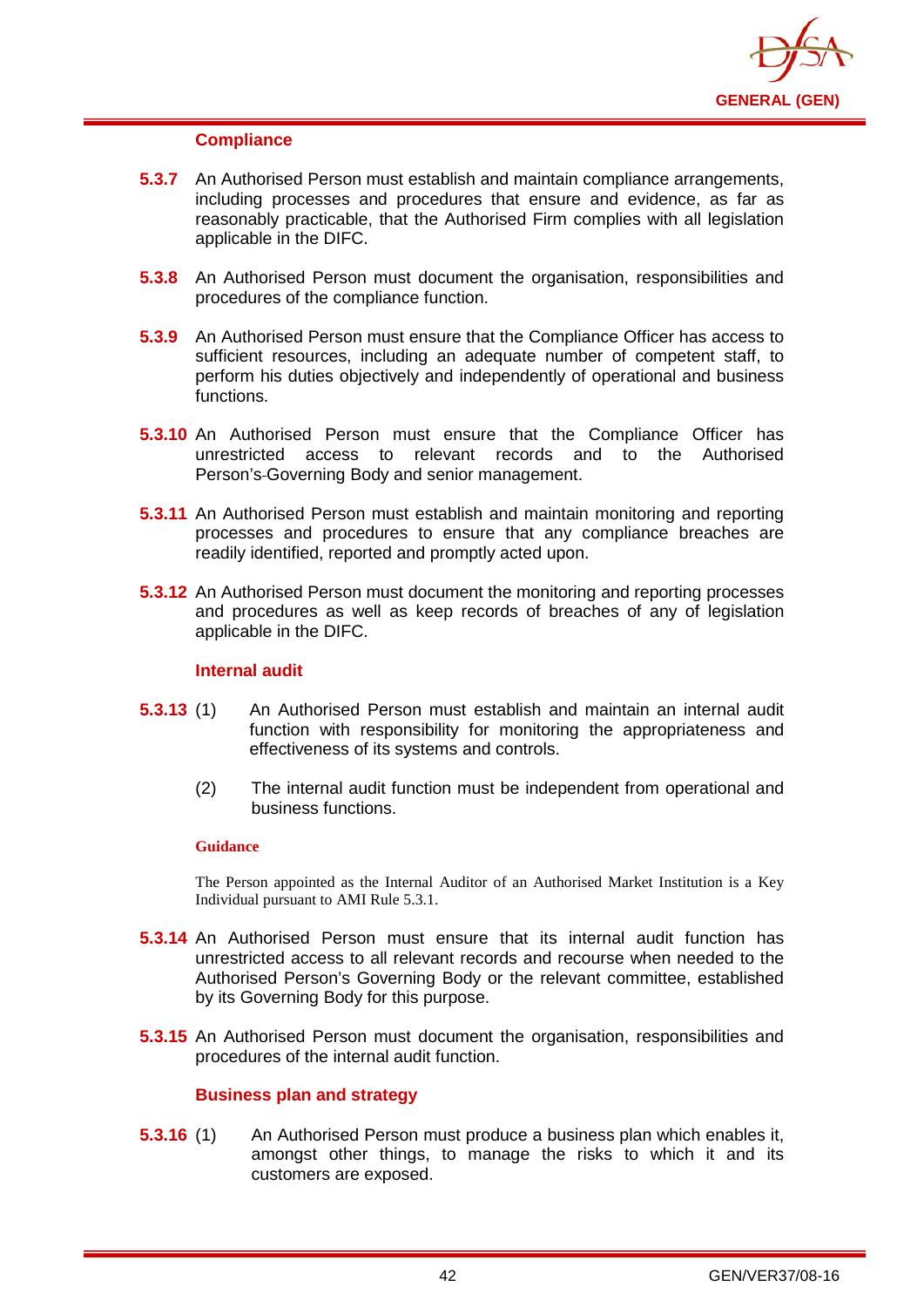

- (2) The business plan must take into account the Authorised Person's current business activities and the business activities forecast for the next twelve months.
- (3) The business plan must be documented and updated as appropriate to take account of changes in the business environment and to reflect changes in the business of the Authorised Person.

## **Management information**

**5.3.17** An Authorised Person must establish and maintain arrangements to provide its Governing Body and senior management with the information necessary to organise, monitor and control its activities, to comply with legislation applicable in the DIFC and to manage risks. The information must be relevant, accurate, comprehensive, timely and reliable.

### **Staff and agents**

- **5.3.18** An Authorised Person must establish and maintain systems and controls that enable it to satisfy itself of the suitability of anyone who acts for it.
- **5.3.19** (1) An Authorised Firm must ensure, as far as reasonably practical, that its Employees are:
	- (a) fit and proper;
	- (b) competent and capable of performing the functions which are to be assigned to those Employees; and
	- (c) trained in the requirements of the legislation applicable in the DIFC.
	- (2) An Authorised Firm must establish and maintain systems and controls to comply with (1). An Authorised Firm must be able to demonstrate that it has complied with these requirements through appropriate measures, including the maintenance of relevant records.

- 1. When considering whether an Employee is fit and proper, competent and capable, an Authorised Firm should consider any training undertaken or required by an Employee, the nature of the Clients to whom an Employee provides Financial Services, and the type of activities performed by an Employee in the provision of such Financial Services including any interface with Clients.
- 2. When assessing the fitness and propriety of Employees, an Authorised Firm should be guided by the matters set out in section 2.3 of the RPP Sourcebook and should also monitor conflicts or potential conflicts of interest arising from all of the individual's links and activities.
- 3. When assessing the competence and capability of an Employee, an Authorised Firm should:
	- a. obtain details of the skills, knowledge and experience of the Employee relevant to the nature and requirements of the role;
	- b. take reasonable steps to verify the relevance, accuracy and authenticity of any information obtained;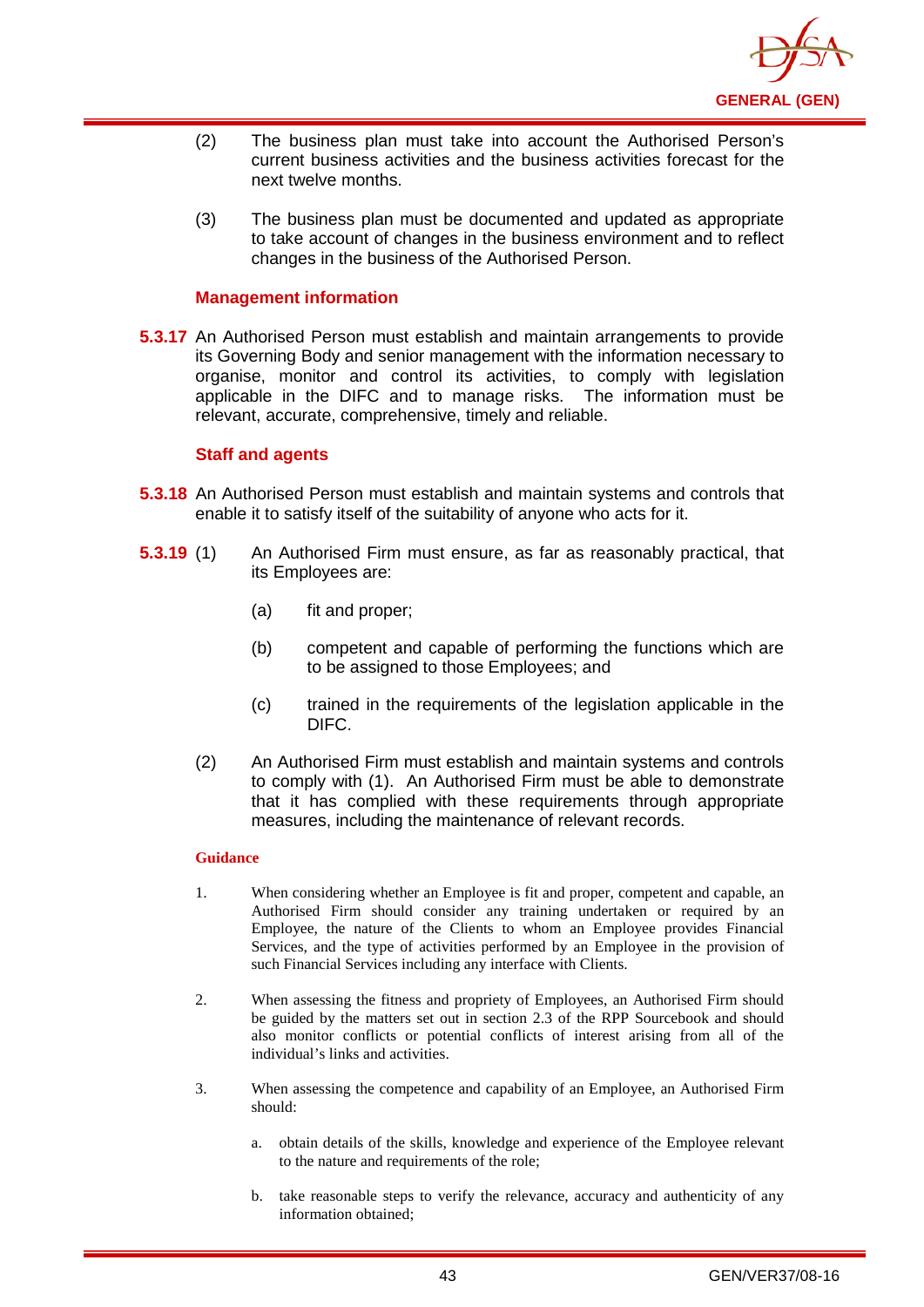

- c. determine, in light of the Employee's relevant skills, knowledge and experience, that the Employee is competent and capable of fulfilling the duties of the role; and
- d. consider the level of responsibility that the Employee will assume within the Authorised Firm, including whether the Employee will be providing Financial Services to Retail Clients in an interfacing role.
- 4. An Authorised Firm should also satisfy itself that an Employee:
	- a. continues to be competent and capable of performing the role;
	- b. has kept abreast of market, product, technology, legislative and regulatory developments that are relevant to the role, through training or other means; and
	- c. is able to apply his knowledge.
- 5. Refer to section 2.2.13 of the RPP Sourcebook for criteria for suitability of members of the Governing Body of the Authorised Firm.

## **Conduct**

- **5.3.20** An Authorised Person must establish and maintain systems and controls that ensure, as far as reasonably practical, that the Authorised Person and its Employees do not engage in conduct, or facilitate others to engage in conduct, which may constitute:
	- (a) market misconduct; or
	- (b) a financial crime under any applicable U.A.E. laws.

### **Outsourcing**

- **5.3.21** (1) An Authorised Person which outsources any of its functions or activities directly related to Financial Services to service providers (including within its Group) is not relieved of its regulatory obligations and remains responsible for compliance with legislation applicable in the DIFC.
	- (2) The outsourced function under this Rule shall be deemed as being carried out by the Authorised Person itself.
	- (3) An Authorised Person which uses such service providers must ensure that it:
		- (a) has undertaken due diligence in choosing suitable service providers;
		- (b) effectively supervises the outsourced functions or activities; and
		- (c) deals effectively with any act or failure to act by the service provider that leads, or might lead, to a breach of any legislation applicable in the DIFC.
- **5.3.22** (1) An Authorised Person must inform the DFSA about any material outsourcing arrangements.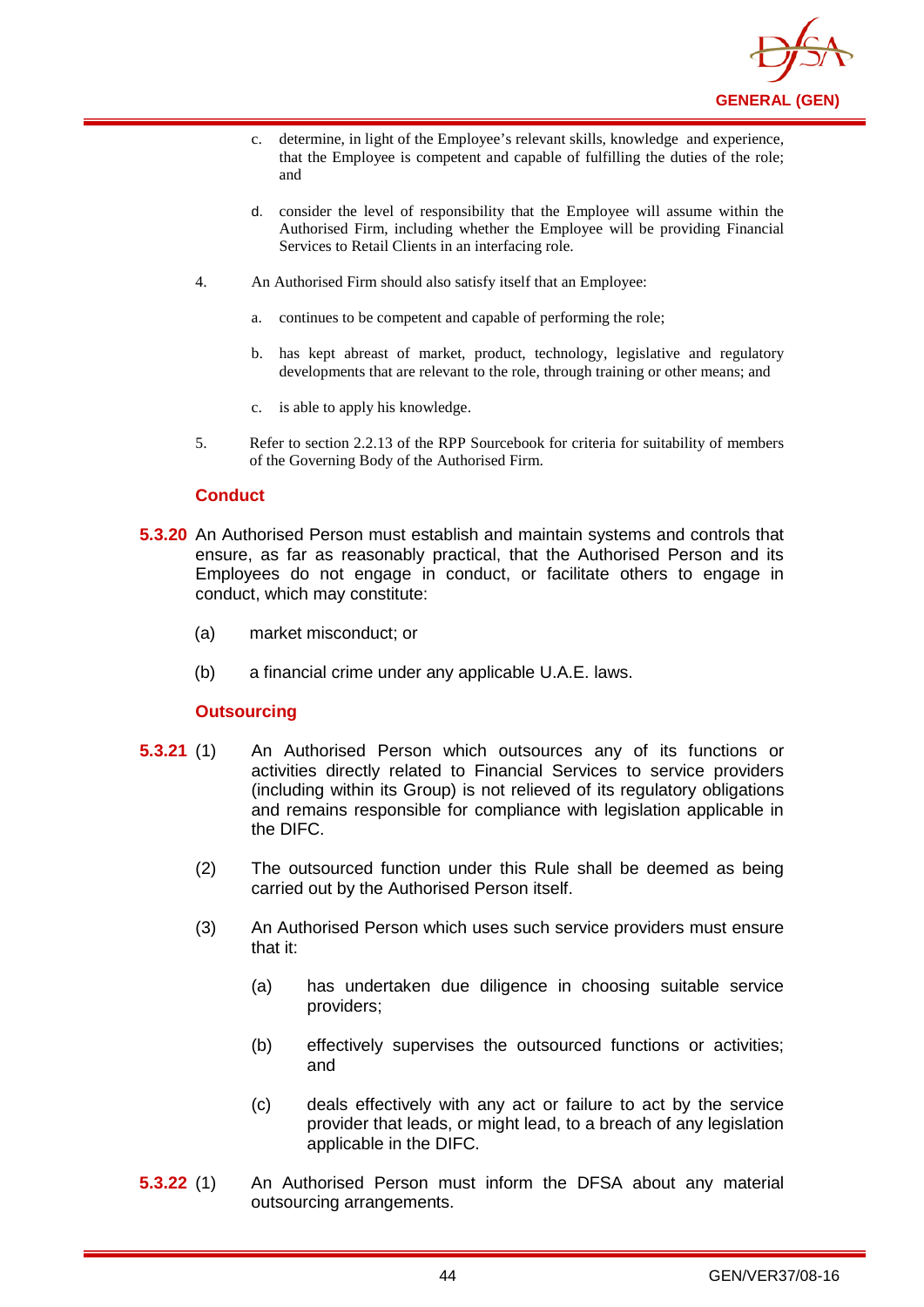

- (2) An Authorised Person which has a material outsourcing arrangement must:
	- (a) establish and maintain comprehensive outsourcing policies, contingency plans and outsourcing risk management programmes;
	- (b) enter into an appropriate and written outsourcing contract; and
	- (c) ensure that the outsourcing arrangements neither reduce its ability to fulfil its obligations to customers and the DFSA, nor hinder supervision of the Authorised Person by the DFSA.
- (3) An Authorised Person must ensure that the terms of its outsourcing contract with each service provider under a material outsourcing arrangement require the service provider to:
	- (a) provide for the provision of information under section 11.1 in relation to the Authorised Person and access to their business premises; and
	- (b) deal in an open and co-operative way with the DFSA.

- 1. An Authorised Person's outsourcing arrangements should include consideration of:
	- a. applicable guiding principles for outsourcing in financial services issued by the Joint Forum; or
	- b. any equivalent principles or regulations the Authorised Person is subject to in its home country jurisdiction.
- 2. An outsourcing arrangement would be considered to be material if it is a service of such importance that weakness or failure of that service would cast serious doubt on the Authorised Person's continuing ability to remain fit and proper or to comply with DFSA administered Laws and Rules.

## **Business continuity and disaster recovery**

- **5.3.23** (1) An Authorised Person must have in place adequate arrangements to ensure that it can continue to function and meet its obligations under the legislation applicable in the DIFC in the event of an unforeseen interruption.
	- (2) These arrangements must be kept up to date and regularly tested to ensure their effectiveness.

- 1. In considering the adequacy of an Authorised Person's business continuity arrangements, the DFSA will have regard to the Authorised Person's management of the specific risks arising from interruptions to its business including its crisis management and disaster recovery plans.
- 2. The DFSA expects an Authorised Person to have:
	- a. arrangements which establish and maintain the Authorised Person's physical security and protection for its information systems for business continuity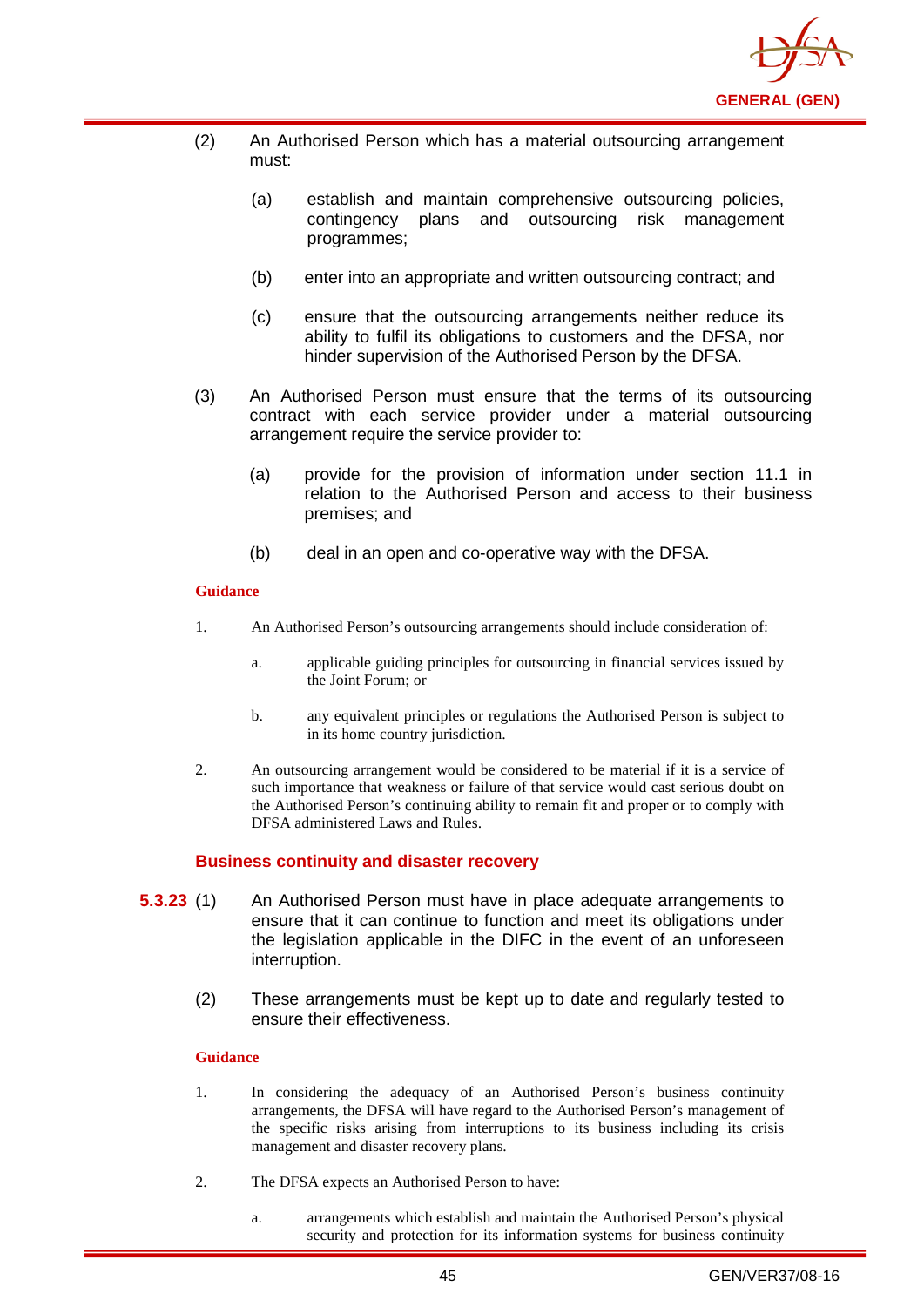

purposes in the event of planned or unplanned information system interruption or other events that impact on its operations;

- b. considered its primary data centres' and business operations' reliance on infrastructure components, for example transportation, telecommunications networks and utilities and made the necessary arrangements to minimise the risk of interruption to its operations by arranging backup of infrastructure components and service providers; and
- c. considered, in its plans for dealing with a major interruption to its primary data centre or business operations, its alternative data centres' and business operations' reliance on infrastructure components and made the necessary arrangements such that these do not rely on the same infrastructure components and the same service provider as the primary data centres and operations.

### **Records**

- **5.3.24** (1) An Authorised Person must make and retain records of matters and dealings, including Accounting Records and corporate governance practices which are the subject of requirements and standards under the legislation applicable in the DIFC.
	- (2) Such records, however stored, must be capable of reproduction on paper within a reasonable period not exceeding 3 business days.
- **5.3.25** Subject to Rule 5.3.26, the records required by Rule 5.3.24 or by any other Rule in this Rulebook must be maintained by the Authorised Person in the English language.
- **5.3.26** If an Authorised Person's records relate to business carried on from an establishment in a territory outside the DIFC, an official language of that territory may be used instead of the English language as required by Rule 5.3.25.
- **5.3.27** An Authorised Person must have systems and controls to fulfil the Authorised Person's legal and regulatory obligations with respect to adequacy, access, period of retention and security of records.

#### **Fraud**

- **5.3.28** An Authorised Person must establish and maintain effective systems and controls to:
	- (a) deter and prevent suspected fraud against the Authorised Person; and
	- (b) report suspected fraud and other financial crimes to the relevant authorities.
- **5.3.29** Deleted

### **Corporate Governance**

- **5.3.30** (1) An Authorised Person must have a Governing Body and senior management that meet the requirements in (2) and (3) respectively.
	- (2) The Governing Body of the Authorised Person must:
		- (a) be clearly responsible for setting or approving (or both) the business objectives of the firm and the strategies for achieving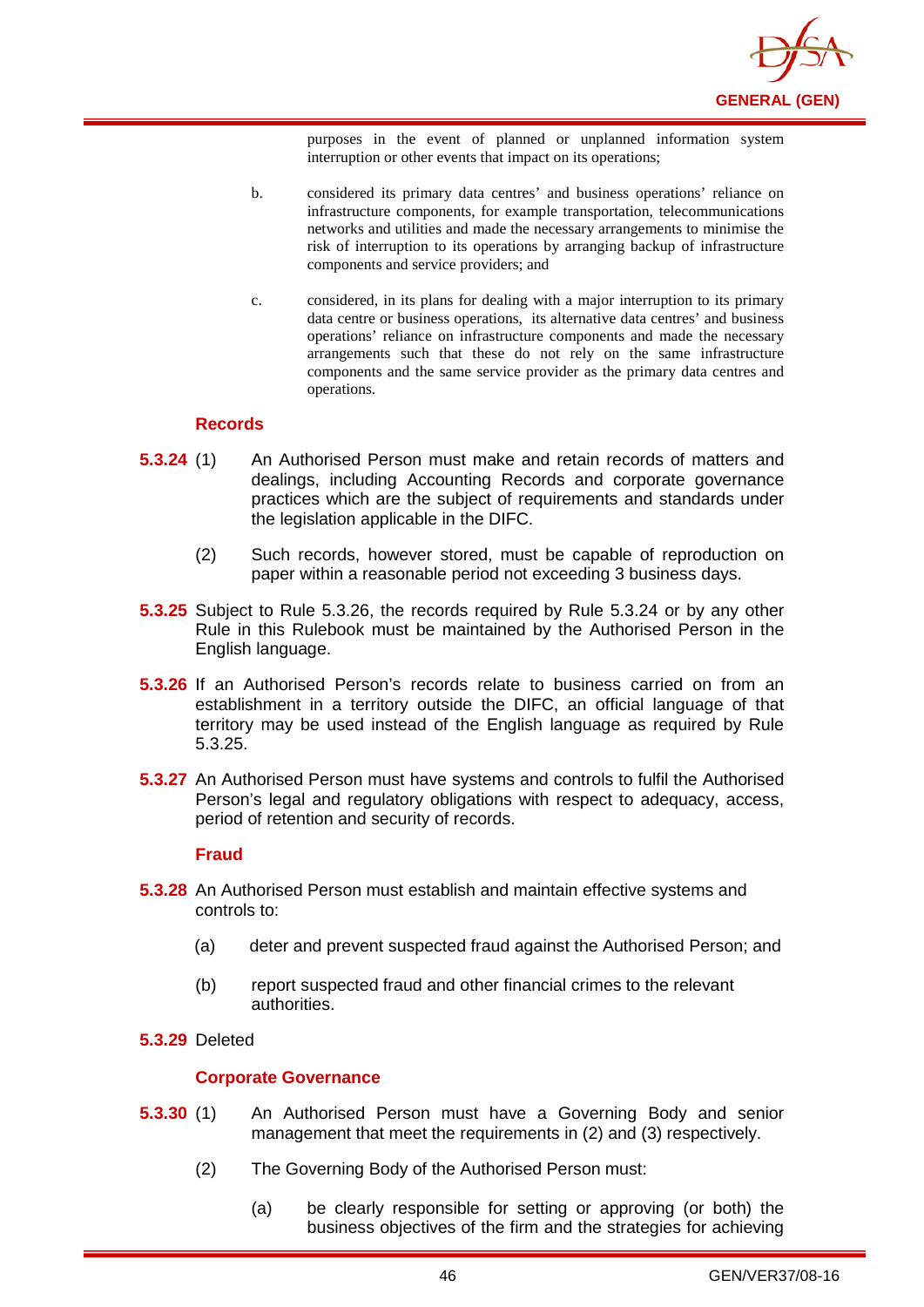

those objectives and for providing effective oversight of the management of the firm;

- (b) comprise an adequate number and mix of individuals who have, among them, the relevant knowledge, skills, expertise and time commitment necessary to effectively carry out the duties and functions of the Governing Body; and
- (c) have adequate powers and resources, including its own governance practices and procedures, to enable it to discharge those duties and functions effectively.
- (3) The senior management of the Authorised Person must be clearly responsible for the day-to-day management of the firm's business in accordance with the business objectives and strategies approved or set by the Governing Body.

#### **Guidance**

#### **Scope of corporate governance**

- 1. Corporate governance is a framework of systems, policies, procedures and controls through which an entity:
	- a. promotes the sound and prudent management of its business;
	- b. protects the interests of its customers and stakeholders; and
	- c. places clear responsibility for achieving (a) and (b) on the Governing Body and its members and the senior management of the Authorised Person.
- 2. Many requirements designed to ensure sound corporate governance of companies, such as those relating to shareholder and minority protection and responsibilities of the Board of Directors of companies, are found in the company laws and apply to Authorised Persons. Additional disclosure requirements also apply if they are listed companies. The requirements in this Module are tailored to Authorised Persons and are designed to augment and not to exclude the application of those requirements.
- 3. Whilst Rule 5.3.30 deals with two aspects of corporate governance, the requirements included in other provisions under sections 5.2 and 5.3 also go to the heart of sound corporate governance by promoting prudent and sound management of the Authorised Person's business in the interest of its customers and stakeholders. These requirements together are designed to promote sound corporate governance practices in Authorised Persons whilst also providing a greater degree of flexibility for Authorised Persons in establishing and implementing a corporate governance framework that are both appropriate and practicable to suit their operations.
- 4. Stakeholder groups of an Authorised Person, who would benefit from the sound and prudent management of firms, can be varied but generally encompass its owners (shareholders), customers (in the case of an AMI, its members and investors), creditors, counterparties and employees, whose interests may not necessarily be mutually coextensive. A key objective in enhancing corporate governance standards applicable to Authorised Persons is to ensure that firms are soundly and prudently managed, with the primary regard being had to its customers.

#### **Proportionate application to firms depending on the nature of their business**

5. One of the key considerations that underpins how the corporate governance requirements set out in Rule 5.3.30 apply to an Authorised Person is the nature, scale and complexity of the Authorised Person's business, and its organisational structure.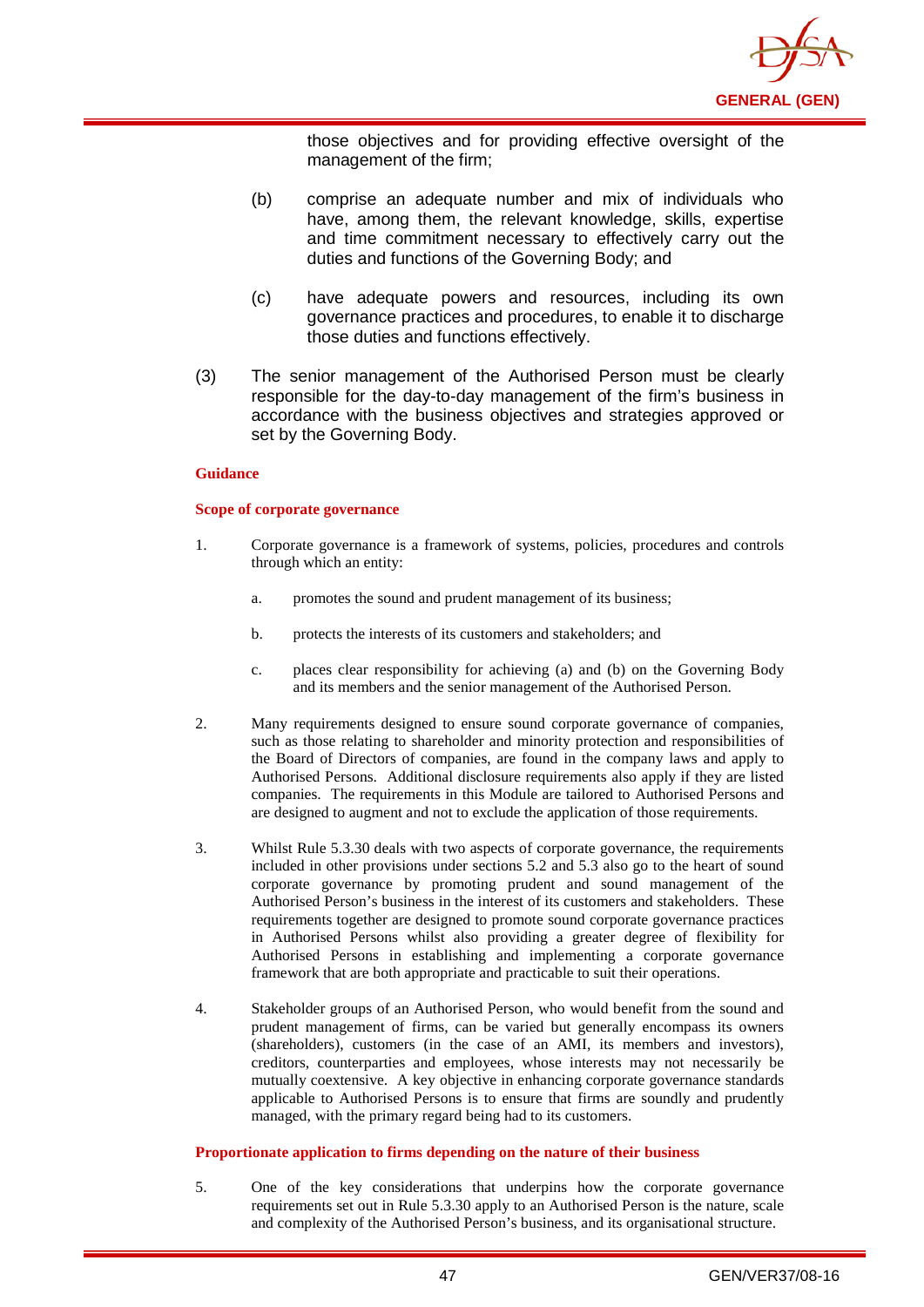

- 6. While requiring banks, insurers and dealers to have more detailed and complex corporate governance systems and controls, simpler systems and procedures could be required for other firms, depending on the nature and scale of their Financial Services. For example, in the case of certain types of Category 4 Financial Service providers such as arranging or advising only firms, less extensive and simpler corporate governance systems and procedures may be sufficient to meet their corporate governance obligations.
- 7. For example, an Authorised Person which is a small scale operation with a tightly held ownership structure may not have a Governing Body which comprises members who are fully independent of the firm's business and from each other, nor be sufficiently large to be able to form numerous committees of the Governing Body to undertake various functions such as nomination and remuneration. In such cases, whilst strict adherence to such aspects of best practice would not be required, overall measures as appropriate to achieve the sound and prudent management of the business would be needed. For example, a firm with no regulatory track record would be expected to have additional corporate governance controls in place to ensure the sound and prudent management of its business, such as the appointment of an independent director (who has relevant regulatory experience) to its Governing Body.

#### **Application to Branches and Groups**

- 8. As part of the flexible and proportionate application of corporate governance standards to firms, whether a firm is a Branch or a subsidiary within a Group is also taken into account. An Authorised Person which is a member of a Group may, instead of developing its own corporate governance policies, adopt group-wide corporate governance standards. However, the Governing Body of the Authorised Person should consider whether those standards are appropriate for the firm, and to the extent possible, make any changes as necessary.
- 9. In the case of a Branch, corporate governance practices adopted at the head office would generally apply to the Branch and are expected to be adequate. The DFSA considers, as part of its authorisation of a Branch and on-going supervision, the adequacy of regulatory and supervisory arrangements applicable in the home jurisdiction, including a corporate governance framework adopted and implemented by the head office (see section 3.2.15 of the RPP Sourcebook).

#### **Best practice relating to corporate governance**

10. In addition to the considerations noted above, best practice that an Authorised Person may adopt to achieve compliance with the applicable corporate governance standards is set out in Guidance at Appendix 3.1. An Authorised Person may, where the best practice set out in App3.1 is not suited to its particular business or structure, deviate from such best practice or any aspects thereof. The DFSA will expect the Authorised Person to demonstrate to the DFSA, upon request, what the deviations are and why such deviations are considered by the Authorised Person to be appropriate.

### **Remuneration structure and strategies**

- **5.3.31** (1) The Governing Body of an Authorised Person must ensure that the remuneration structure and strategy of the firm:
	- (a) are consistent with the business objectives and strategies and the identified risk parameters within which the firm's business is to be conducted;
	- (b) provide for effective alignment of risk outcomes and the roles and functions of the Employees, taking account of:
		- (i) the nature of the roles and functions of the relevant Employees; and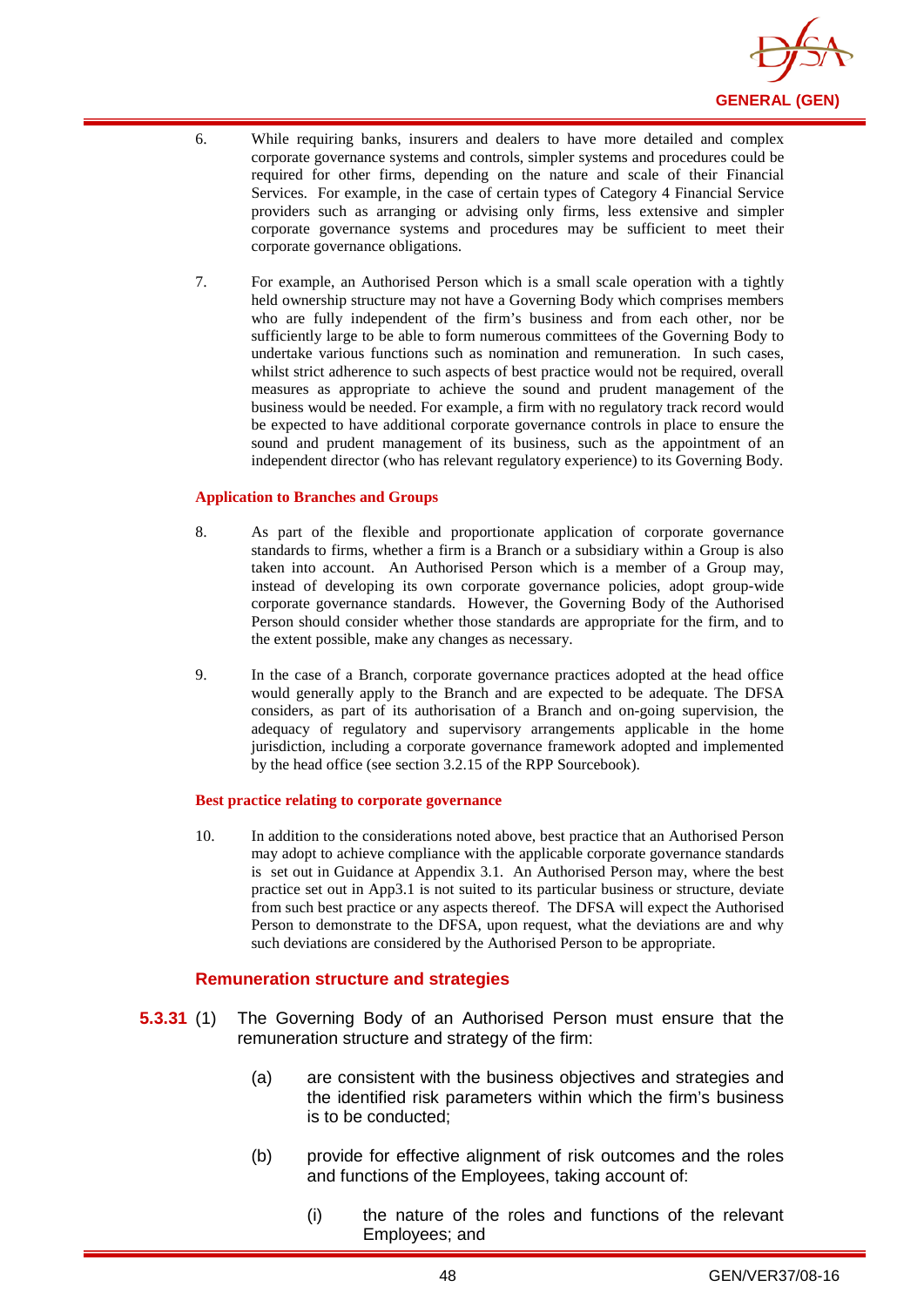

- (ii) whether the actions of the Employees may expose the firm to unacceptable financial, reputational and other risks;
- (c) at a minimum, include the members of its Governing Body, the senior management, Persons Undertaking Key Control Functions and any major risk-taking Employees; and
- (d) are implemented and monitored to ensure that they operate, on an on-going basis, effectively and as intended.
- (2) The Governing Body must provide to the DFSA and relevant stakeholders sufficient information about its remuneration structure and strategies to demonstrate that such structure and strategies meet the requirements in (1) on an on-going basis.
- (3) For the purposes of this Rule, "major risk-taking Employees" are Employees whose actions have a material impact on the risk exposure of the Authorised Person.

#### **Proportionate application to firms depending on the nature of their business**

1. Those considerations set out in Guidance items 5 – 7 under Rule 5.3.30 apply equally to the way in which the remuneration structure and strategies related requirement in Rule 5.3.31 is designed to apply to an Authorised Person. Accordingly, whilst most Category 4 firms may have simple arrangements to achieve the outcome of aligning performance outcomes and risks associated with remuneration structure and strategies, banks, insurers and dealers are expected to have more stringent measures to address such risks.

#### **Application to Branches and Groups**

2. As part of the flexible and proportionate application of corporate governance standards to firms, whether a firm is a Branch or a subsidiary within a Group is also taken into account. As such, the considerations noted in Guidance items 8 – 9 under Rule 5.3.30 apply equally to the application of the remuneration related requirements for Branches and Groups. For example, where an Authorised Person is a member of a Group, its Governing Body should consider whether the Group wide policies, such as those relating to the Employees covered under the remuneration strategy and the disclosure relating to remuneration made at the Group level are adequate to meet its obligations under Rule 5.3.31.

#### **Best practice relating to corporate governance**

3. In addition to the considerations noted above, best practice that an Authorised Person may adopt to promote sound remuneration structure and strategies within the firm is set out as Guidance at Appendix 3.2. Where such best practice or any aspects thereof are not suited to a particular Authorised Person's business or structure, it may deviate from such best practice. The DFSA will expect the Authorised Person to demonstrate, upon request, what the deviations are and why such deviations are considered appropriate.

#### **Disclosure of information relating to remuneration structure and strategy**

4. The information which an Authorised Person provides to the DFSA relating to its remuneration structure and strategies should be included in the annual report or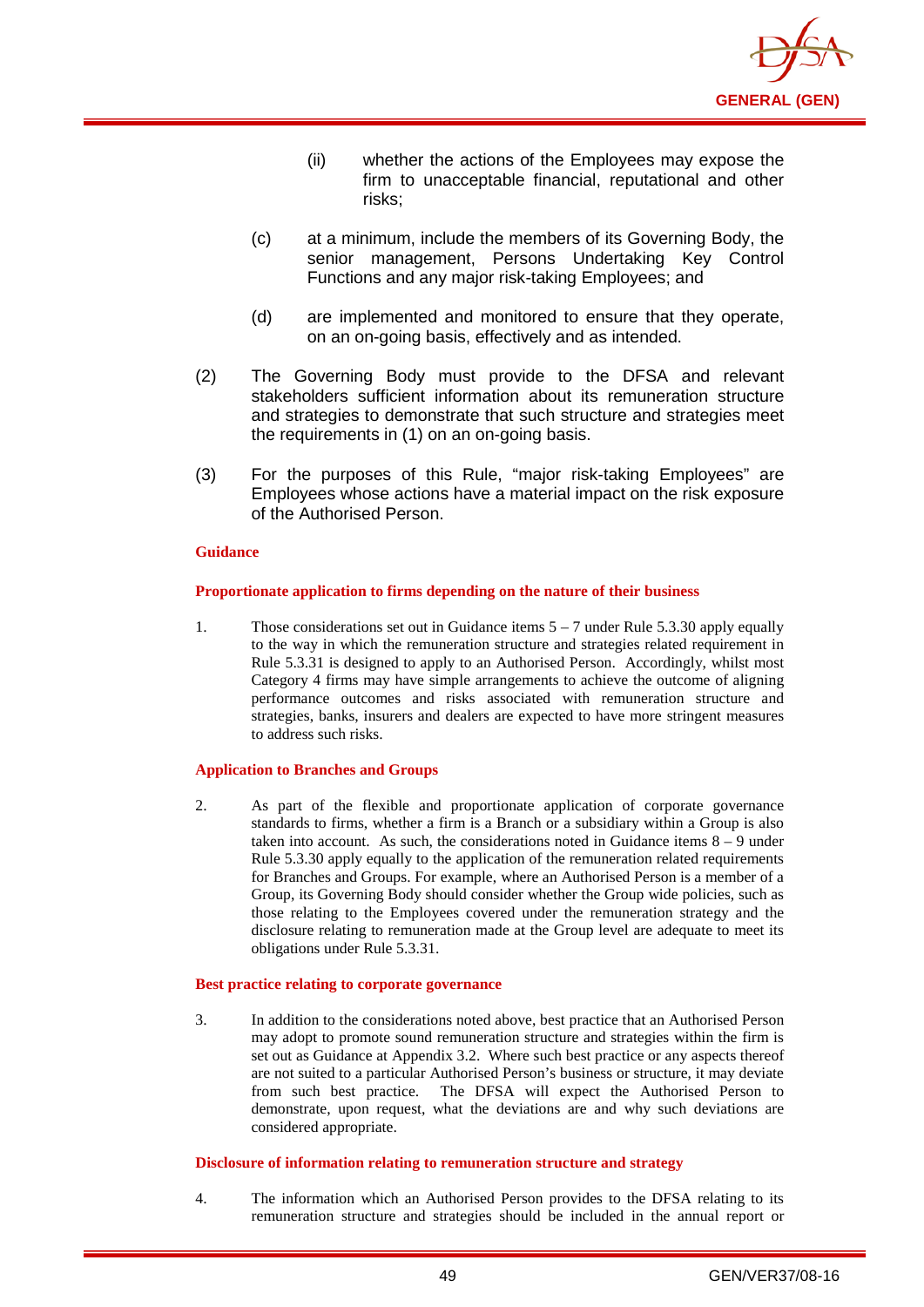

accounting statements. The DFSA expects the annual report of Authorised Persons to include, at a minimum, information relating to:

- a. the decision making process used to determine the firm-wide remuneration policy (such as by a remuneration committee or an external consultant if any, or by the Governing Body);
- b. the most important elements of its remuneration structure (such as, in the case of performance based remuneration, the link between pay and performance and the relevant assessment criteria); and
- c. aggregate quantitative information on remuneration of its Governing Body, the senior management, Persons Undertaking Key Control Functions and any major risk taking Employees.
- 5. The DFSA may, pursuant to its supervisory powers, require additional information relating to the remuneration structure and strategy of an Authorised Firm to assess whether the general elements relating to remuneration under Rule 5.3.31(1) are met by the firm. Any significant changes to the remuneration structure and strategy should also be notified to the DFSA before being implemented. See Rule 11.10.20.
- 6. The information included in the annual report is made available to the DFSA and the shareholders, and in the case of a listed company, to the public. The Governing Body of the Authorised Person should also consider what additional information should be included in the annual report. In the case of banks, insurers and dealers, more detailed disclosure of remuneration structure and strategy and its impact on the financial soundness of the firm would be required. When providing disclosure relating to remuneration in its annual report, Authorised Persons should take account of the legal obligations that apply to the firm including the confidentiality of information obligations.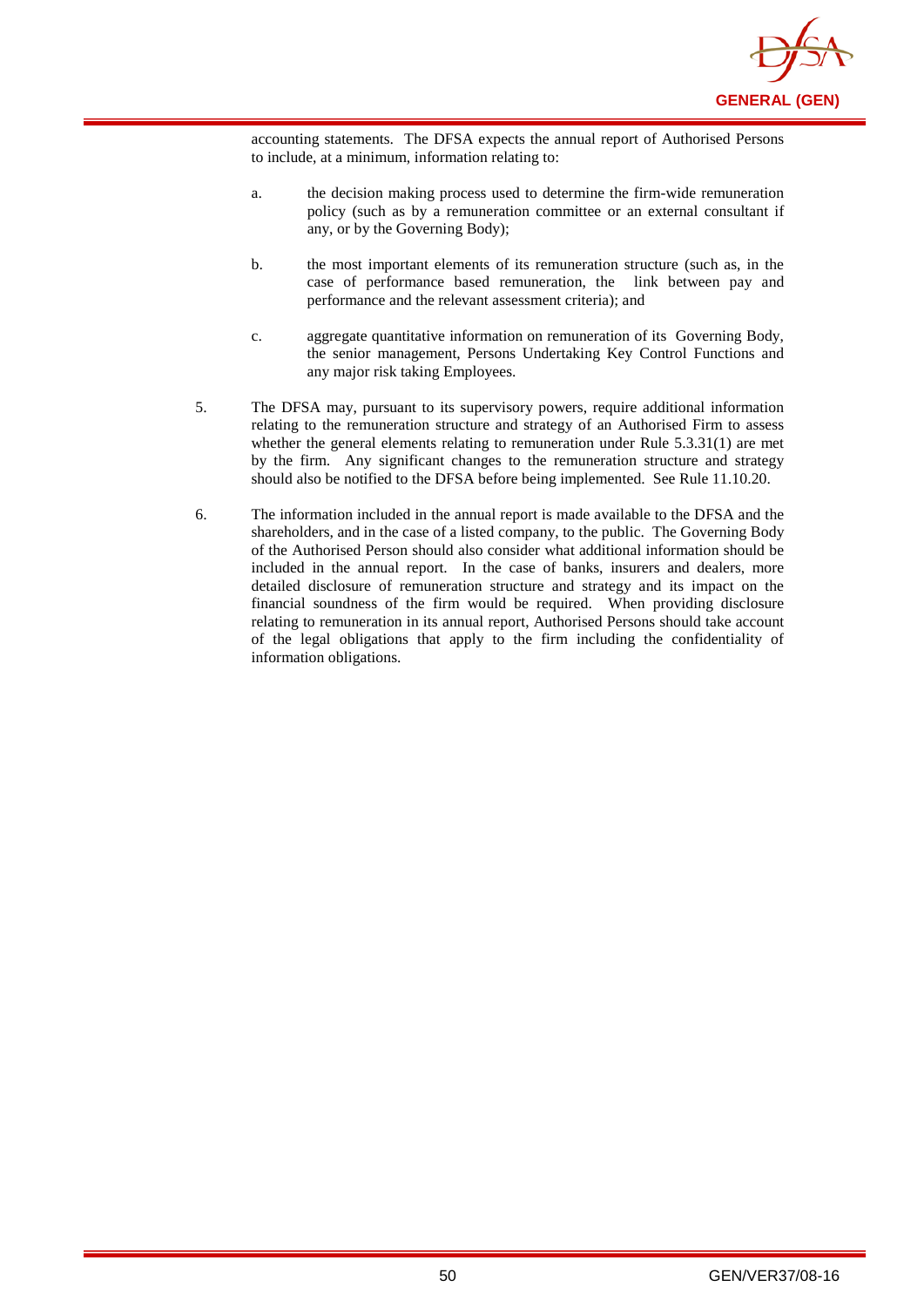

# **6 GENERAL PROVISIONS**

# **6.1 Application**

- **6.1.1** (1) Sections 6.1, 6.2, 6.3, 6.9 and 6.10 apply to every Person to whom any provision in the Rulebook applies.
	- (2) Section 6.4 applies to every Authorised Person.
	- (3) Sections 6.5 and 6.6 apply to every Authorised Firm, Authorised Market Institution and Person who has submitted an application for authorisation to carry on one or more Financial Services.
	- (4) Section 6.7 applies to any Person who has been affected by the activities of the DFSA.
	- (5) Section 6.8 applies to the DFSA.
	- (6) Only sections 6.9 and 6.10 of this chapter apply to a Representative Office.

# **6.2 Interpreting the rulebook**

### **Guidance**

### **Interpretation**

- 1. Every provision in the Rulebook must be interpreted in the light of its purpose. The purpose of any provision is to be gathered first and foremost from the text of the provision in question and its context among other relevant provisions.
- 2. When this section refers to a provision, this means every type of provision, including Rules and Guidance.
- 3. Where reference is made in the Rulebook to another provision of the Rulebook or other DIFC legislation, it is a reference to that provision as amended from time to time.
- 4. Unless the contrary intention appears:
	- a. words in the Rulebook importing the masculine gender include the feminine gender and words importing the feminine gender include the masculine; and
	- b. words in the Rulebook in the singular include the plural and words in the plural include the singular.
- 5. If a provision in the Rulebook refers to a communication, notice, agreement, or other document 'in writing' then, unless the contrary intention appears, it means in legible form and capable of being reproduced on paper, irrespective of the medium used. Expressions related to writing must be interpreted accordingly.
- 6. Any reference to 'dollars' or '\$' is a reference to United States Dollars unless the contrary intention appears.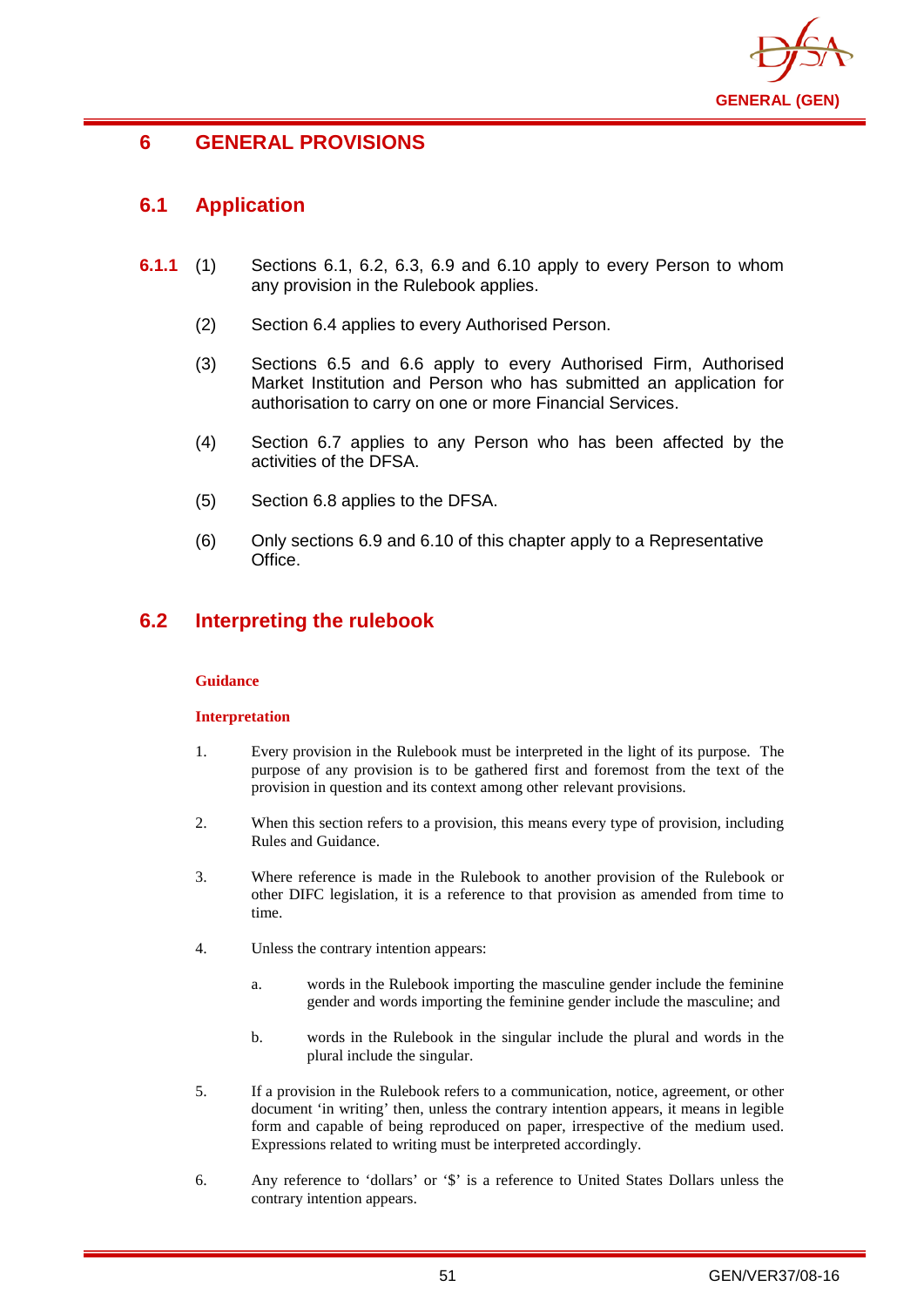

- 7. References to Articles made throughout the Rulebook are references to Articles in the Regulatory Law 2004 unless otherwise stated.
- 8. Unless stated otherwise, a day means a calendar day. If an obligation falls on a calendar day which is either a Friday or Saturday or an official State holiday in the DIFC, the obligation must take place on the next calendar day which is a business day.

#### **Defined Terms**

9. Defined terms are identified throughout the Rulebook by the capitalisation of the initial letter of a word or of each word in a phrase and are defined in the Glossary (GLO), however, where a word or phrase is used only in a prudential context in PIB then for convenience purposes it is only defined under Rule 1.2.1 of PIB rather than in GLO. Unless the context otherwise requires, where capitalisation of the initial letter is not used, an expression has its natural meaning.

## **6.3 Emergency**

- **6.3.1** (1) If an Authorised Person is unable to comply with a particular Rule due to an emergency which is outside its or its Employees' control and could not have been avoided by taking all reasonable steps, the Authorised Person will not be in contravention of that Rule to the extent that, in consequence of the emergency, compliance with that Rule is impractical.
	- (2) This Rule applies only for so long as the consequences of the emergency continue and the Authorised Person is able demonstrate that it is taking all practical steps to deal with those consequences, to comply with the Rule, and to mitigate losses and potential losses to its customers or users.
	- (3) An Authorised Person must notify the DFSA as soon as practical of the emergency and of the steps it is taking and proposes to take to deal with the consequences of the emergency.

#### **Guidance**

- 1. Procedures for notification to the DFSA are set out in section 6.10.
- 2. The Rules in section 6.3 do not affect the powers of the DFSA under Article 26 of the Markets Law 2012.

## **6.4 Disclosure of regulatory status**

- **6.4.1** An Authorised Person must not misrepresent its status expressly or by implication.
- **6.4.2** (1) An Authorised Person must take reasonable care to ensure that every key business document which is in connection with the Authorised Person carrying on a Financial Service in or from the DIFC includes one of the disclosures under this Rule.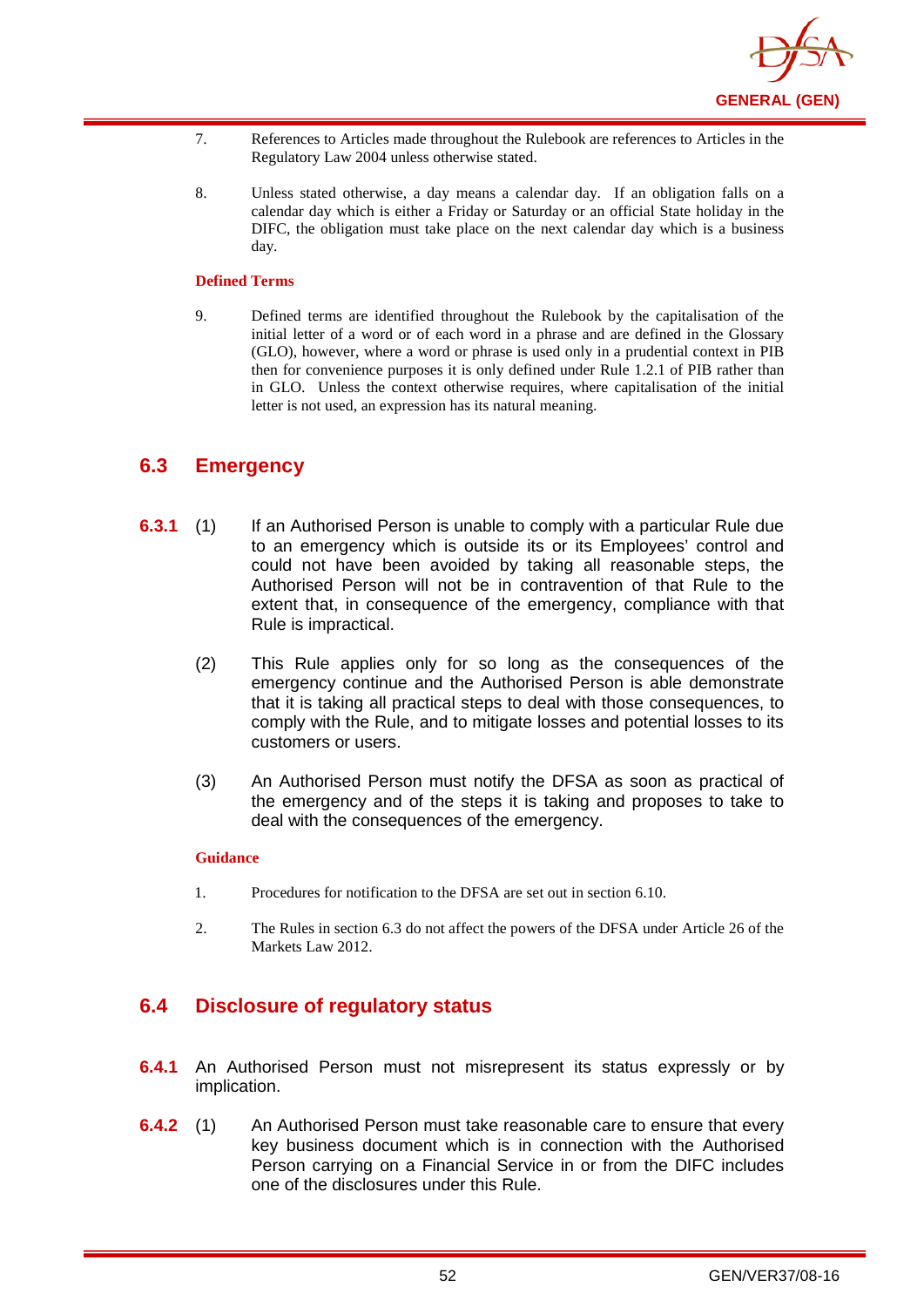

- (2) A key business document includes letterhead whether issued by post, fax or electronic means, terms of business, client agreements, written promotional materials, business cards, prospectuses and websites but does not include compliment slips, account statements or text messages.
- (3) The disclosure required under this Rule is:
	- (a) 'Regulated by the Dubai Financial Services Authority'; or
	- (b) 'Regulated by the DFSA'.
- (4) The DFSA logo must not be reproduced without express written permission from the DFSA and in accordance with any conditions for use.
- (5) Rules 6.4.2(1) to (4) also apply to the operation and administration of an Official List of Securities by an Authorised Market Institution.

# **6.5 Location of offices**

- **6.5.1** (1) Where an Authorised Person is a Body Corporate incorporated in the DIFC, its head office and registered office must be in the DIFC.
	- (2) Where an Authorised Person is a partnership established under the Limited Partnership Law 2004 or the General Partnership Law 2006, its head office and registered office must be in the DIFC.
	- (3) Where an Authorised Person operates in the DIFC through a Branch:
		- (a) it must have a place of business in the DIFC that is the principal place where it carries on the activities for which it is authorised by the DFSA; and
		- (b) that place of business must be its address in the DIFC to which communications and notices may be addressed.
	- (4) An applicant for authorisation to carry on one or more Financial Services must satisfy the DFSA that it will meet the requirements in this Rule when the authorisation is granted.
	- (5) In this Rule:
		- (a) "head office" means the principal place where an Authorised Person carries on:
			- (i) the day-to-day management and control of its business, wherever that business may be conducted; and
			- (ii) the activities for which it is authorised by the DFSA; and
		- (b) "registered office" has the meaning given in the Companies Law 2009, Limited Partnership Law 2004 or General Partnership Law 2006, as applicable.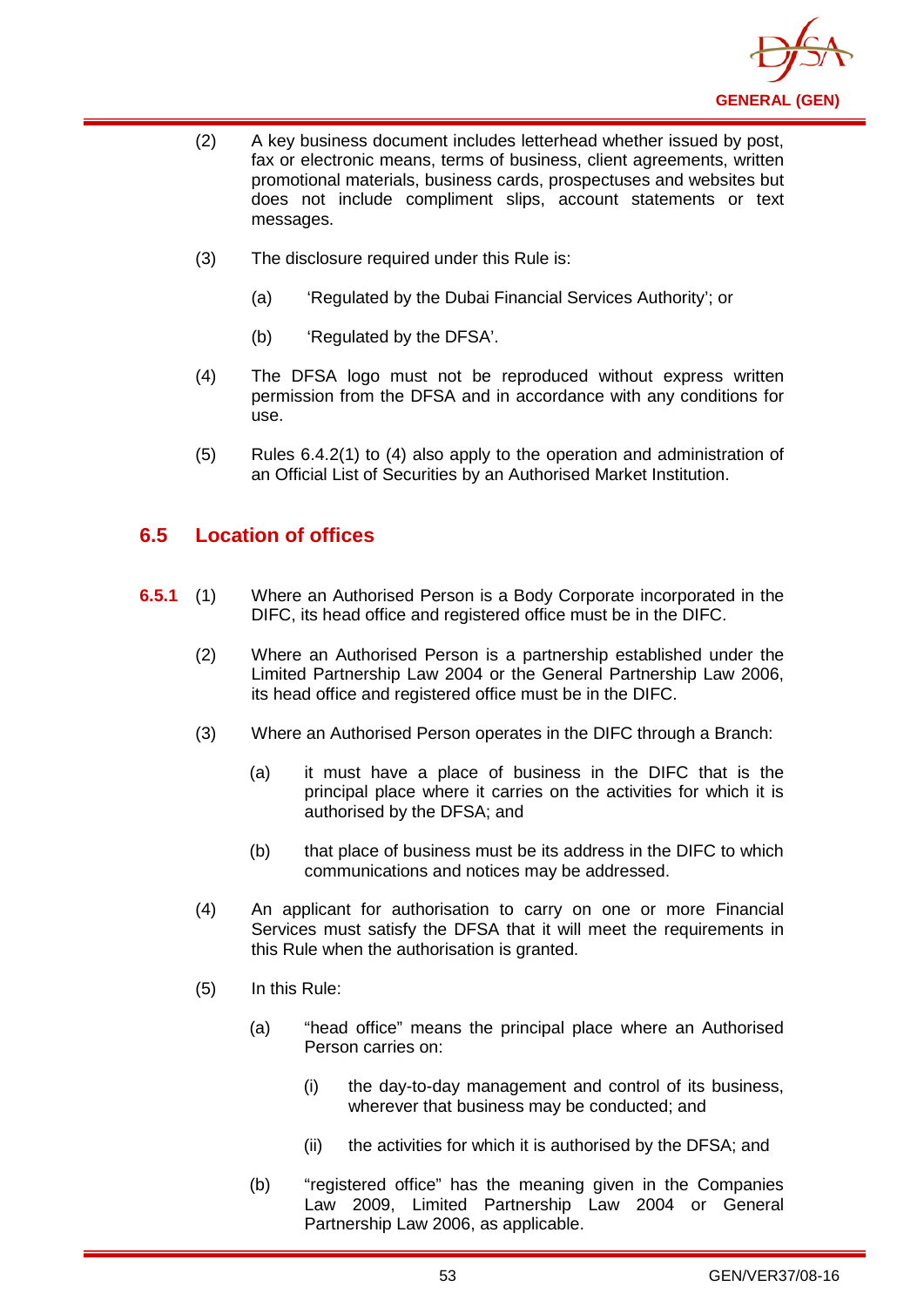

- 1. In considering the location of an Authorised Firm's or Authorised Market Institution's head office, the DFSA will have regard to the location of its directors, partners and senior management and to the main location of its day-to-day operational, control, management and administrative arrangements and will judge matters on a case by case basis.
- 2. An Authorised Firm, Authorised Market Institution or an applicant for authorisation which does not satisfy the DFSA with respect to the location of its offices will, on this point alone not be considered fit and proper or able to satisfy the Licensing Requirements.
- 3. The DFSA expects all Authorised Persons to have a physical presence, including Employees, in the DIFC. The DFSA does not permit 'brass plate' operations i.e. offices with the name of the entity but with no staff or where no meaningful activity takes place.
- 4. The Companies Law, Limited Partnership Law and General Partnership Law of the DIFC also require entities to which they apply, to have a registered office in the DIFC, and to carry on their principal business activity in the DIFC.

## **6.6 Close links**

- **6.6.1** (1) Where an Authorised Person or a Person who has submitted an application for authorisation to carry on one or more Financial Services has Close Links with another Person, the DFSA must be satisfied that those Close Links are not likely to prevent the effective supervision by the DFSA of the Authorised Person.
	- (2) If requested by the DFSA the Authorised Person must submit a Close Links report or notification, in a form specified by the DFSA. This may be requested on an ad hoc or periodic basis.

#### **Guidance**

- 1. Procedures for notification to the DFSA are set out in section 6.10.
- 2. Under the fit and proper test for Authorised Firms and the Licensing Requirements for Authorised Market Institutions, an Authorised Firm or Authorised Market Institution which does not satisfy the DFSA with respect of its Close Links will, on this point alone, not be considered fit and proper or able to satisfy the Licensing Requirements.

# **6.7 Complaints against the DFSA**

- 1. A Person who feels he has been adversely affected by the manner in which the DFSA has carried out its functions may make a complaint to the DFSA about its conduct or the conduct of its Employees.
- 2. A complaint must be in writing and should be addressed to the Chief Executive of the DFSA. The complaint will be dealt with by the DFSA in a timely manner.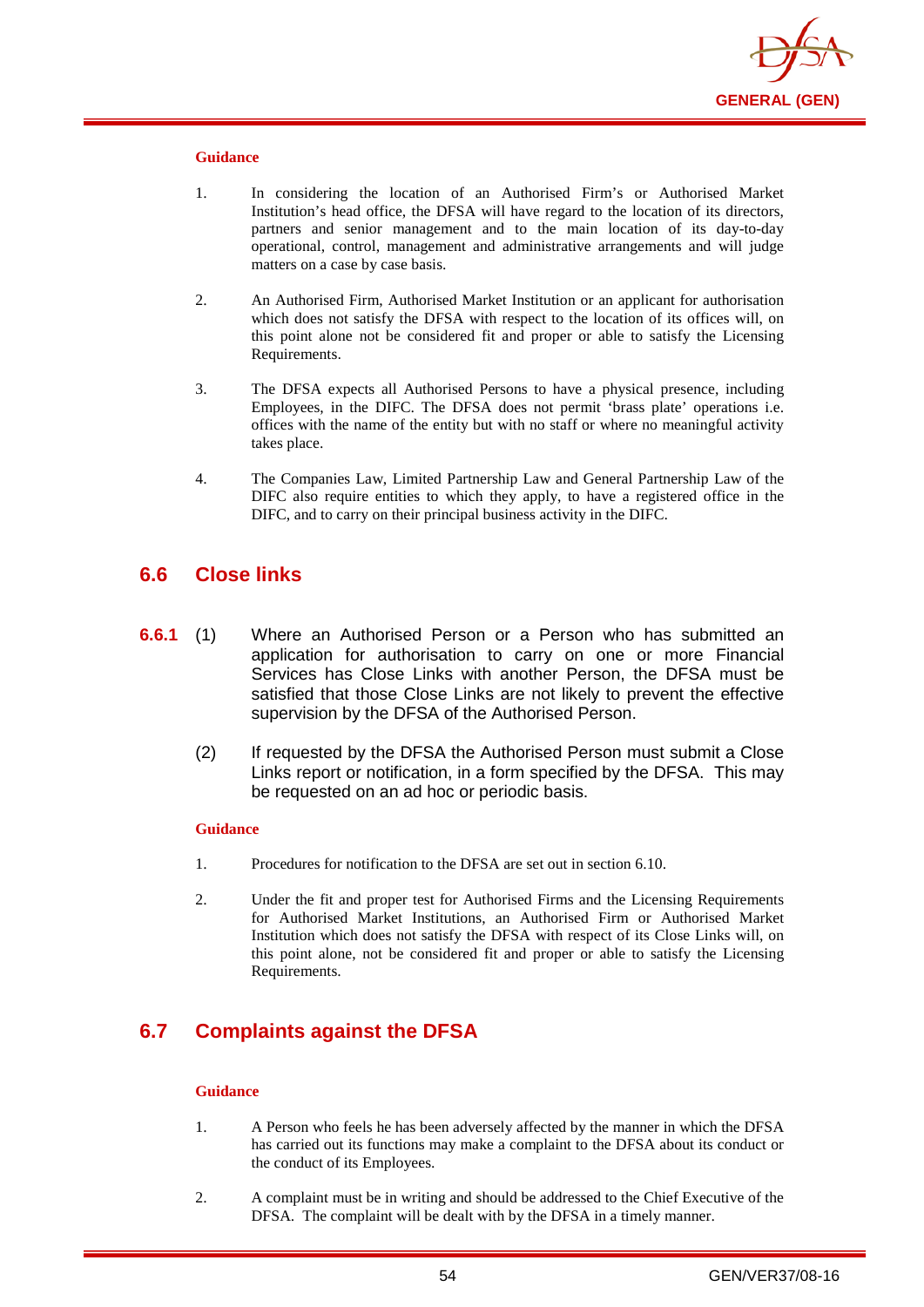

## **6.8 Public register**

## **Maintenance and publication**

- **6.8.1** The registers required to be maintained and published by the DFSA pursuant to Article 62 shall be published and maintained in either or both of the following manners:
	- (a) by maintaining hard copy registers which are made available for inspection at the premises of the DFSA during normal business hours; or
	- (b) by maintaining an electronic version of the registers and making the information from those registers available through the DFSA website.

# **6.9 Communication with the DFSA**

**6.9.1** An Authorised Person must ensure that any communication with the DFSA is conducted in the English language.

## **6.10 Provision of information to the DFSA**

#### **Guidance**

- 1. This section sets out how certain information must be provided to the DFSA. It applies to information in an AFN form and in any other application, notification, report or return that must be provided to the DFSA under a Rule. It does not apply to PIB or PIN returns, which are subject to a special system: the DFSA Electronic Prudential Reporting System (EPRS).
- 2. The DFSA has enabled certain information to be submitted online using the electronic system on its website. If information can be submitted online, that online electronic system is to be used – see Rule 6.10.2. In other cases, information must be provided to the DFSA in accordance with Rule 6.10.3.
- **6.10.1** (1) This section applies to a Person providing information to the DFSA in:
	- (a) an AFN form; or
	- (b) any other application, notification, report or return required to be provided or submitted to the DFSA under a Rule.
	- (2) This section does not apply to an Authorised Person providing a return under PIB or PIN.
	- (3) In this section, a reference to information that can be submitted online is a reference to information that can be submitted to the DFSA online using the appropriate electronic system on the DFSA website.

## **Method of providing information**

**6.10.2** If information can be submitted online, a Person must submit the information to the DFSA using the online system.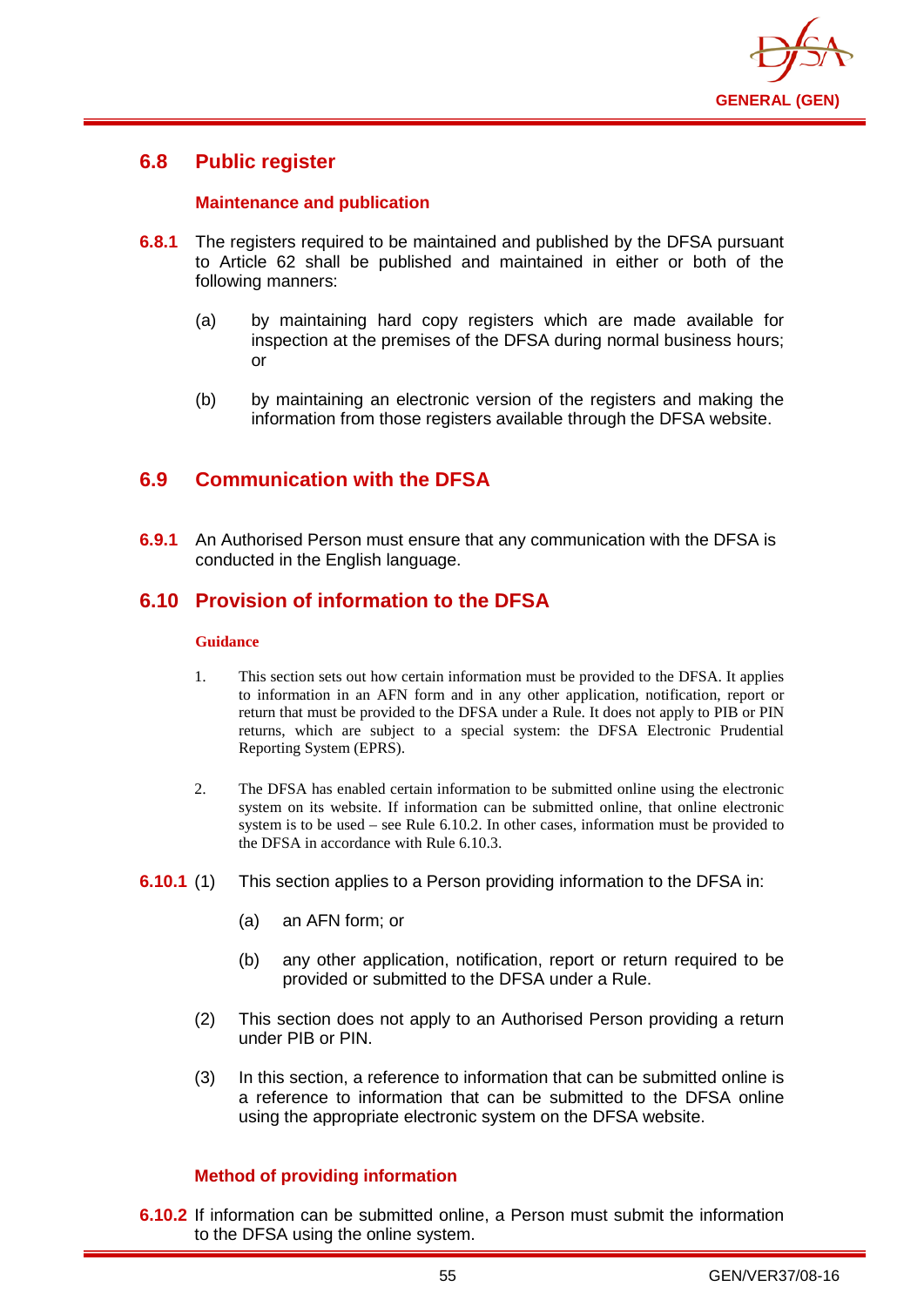

- **6.10.3** If information cannot be submitted online then, unless a Rule states otherwise, a Person must ensure that information it provides to the DFSA:
	- (a) is provided to the DFSA in writing;
	- (b) sets out the Person's full name and, if applicable, its authorisation or registration number;
	- (c) is addressed to the attention of:
		- (i) the Markets Department if the information is being provided under AMI, REC, MKT, PRS or TKO; or
		- (ii) the Supervision Department in any other case; and
	- (d) is delivered to the DFSA:
		- (i) by post to the current address of the DFSA;
		- (ii) by hand to the current address of the DFSA; or
		- (iii) by electronic mail to an address provided by the DFSA.

## **Evidence that information was provided**

**6.10.4** A Person who provides information to the DFSA must retain sufficient evidence to be able to demonstrate to the DFSA, upon request, that the information was submitted or delivered.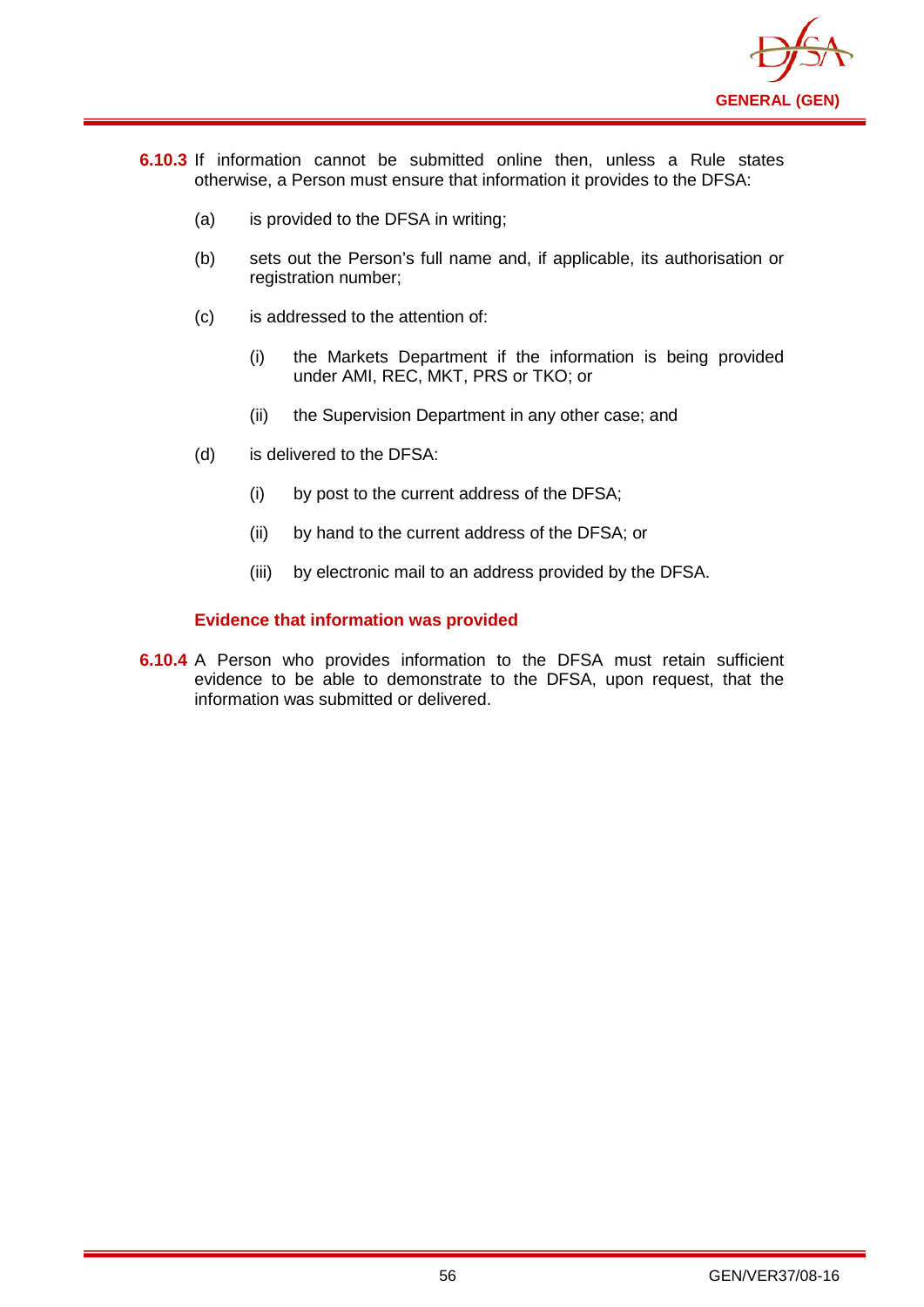

# **7 AUTHORISATION**

# **7.1 Application**

- **7.1.1** (1) This chapter applies, subject to (2), to every Person who is:
	- (a) an Authorised Firm;
	- (b) an applicant for a Licence to be an Authorised Firm;
	- (c) an Authorised Individual;
	- (d) an applicant for Authorised Individual status; or
	- (e) a Controller of a Person referred to in (a) or (b).
	- (2) This chapter does not apply to a Person intending to:
		- (a) Operate an Exchange;
		- (b) Operate a Clearing House; or
		- (c) Operate a Representative Office.

## **Guidance**

- 1. This chapter outlines DFSA's authorisation requirements for an Authorised Firm and Authorised Individual.
- 2. The DFSA's requirements for authorisation of:
	- a. Authorised Market Institutions are covered by the AMI module; and
	- b. Representative Offices are covered by the REP module.
- 3. The DFSA's requirements for registration of DNFBPs are found in the AML module.
- 4. This chapter should be read in conjunction with the RPP Sourcebook which sets out DFSA's general regulatory policy and processes. Some additional processes may be outlined in other chapters of this module.
- 5. Chapter 2 of the RPP Sourcebook sets out DFSA's approach to the authorisation of undertakings and individuals to conduct Financial Services or Licensed Functions, as the case may be.

# **7.2 Application for a Licence**

**7.2.1** A Person, who intends to carry on one or more Financial Services in or from the DIFC must apply to the DFSA for a Licence, in accordance with the Rules in this section.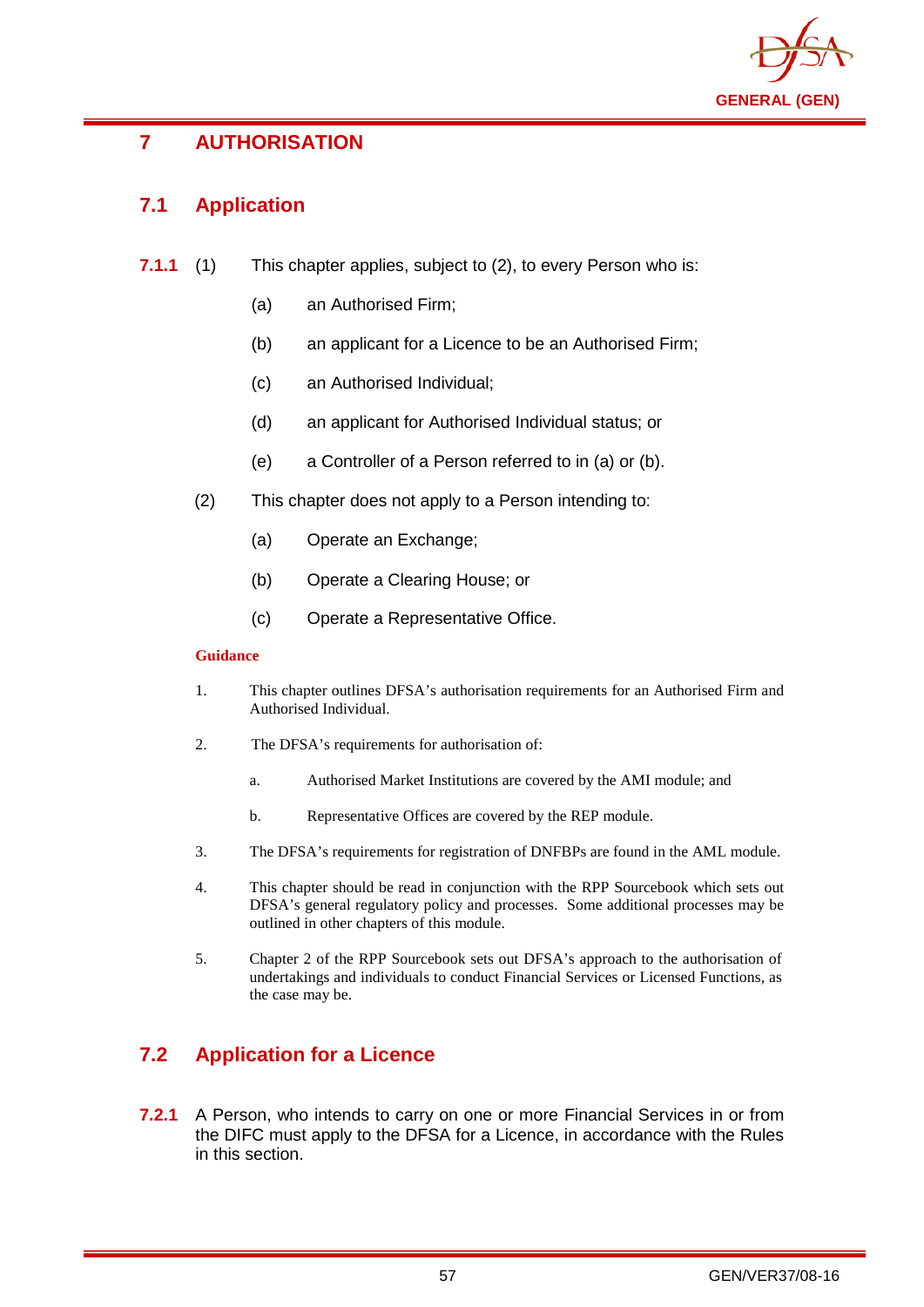

- **7.2.2** (1) The DFSA will only consider an application for a Licence from a Person who, subject to (2), (3) and (4), is:
	- (a) a Body Corporate; or
	- (b) a Partnership;

and who is not an Authorised Market Institution.

- (2) If the application is in respect of either or both of the following Financial Services:
	- (a) Effecting Contracts of Insurance; or
	- (b) Carrying Out Contracts of Insurance,

the applicant must be a Body Corporate.

- (3) If the application is in respect of the Financial Service of Accepting Deposits, the applicant must be a Body Corporate or a Partnership.
- (4) If the application is in respect of the Financial Service of Managing a Collective Investment Fund or Acting as the Trustee of a Fund, the applicant must be a Body Corporate.

#### **Guidance**

Section 2.2.8 of the RPP Sourcebook sets out matters which the DFSA takes into consideration when making an assessment under Rule 7.2.2.

- **7.2.3** A Person licensed by the Emirates Securities and Commodities Authority to trade on an U.A.E. exchange will not be granted a Licence by the DFSA unless that Person has the prior approval of the Emirates Securities and Commodities Authority.
- **7.2.4** A Person applying for a Licence must complete and submit the appropriate form or forms in AFN.

#### **Guidance**

A Person submitting an application under Rule 7.2.4 is required to:

- a. pay the appropriate application fee as set out in FER; and
- b. include information relating to its Controllers, completed by the relevant Controllers themselves, in the appropriate form in AFN.

### **Consideration and assessment of applications**

- **7.2.5** In order to become authorised to carry on one or more Financial Services, the applicant must demonstrate to the satisfaction of the DFSA that it:
	- (a) has adequate resources, including financial resources;
	- (b) is fit and proper; and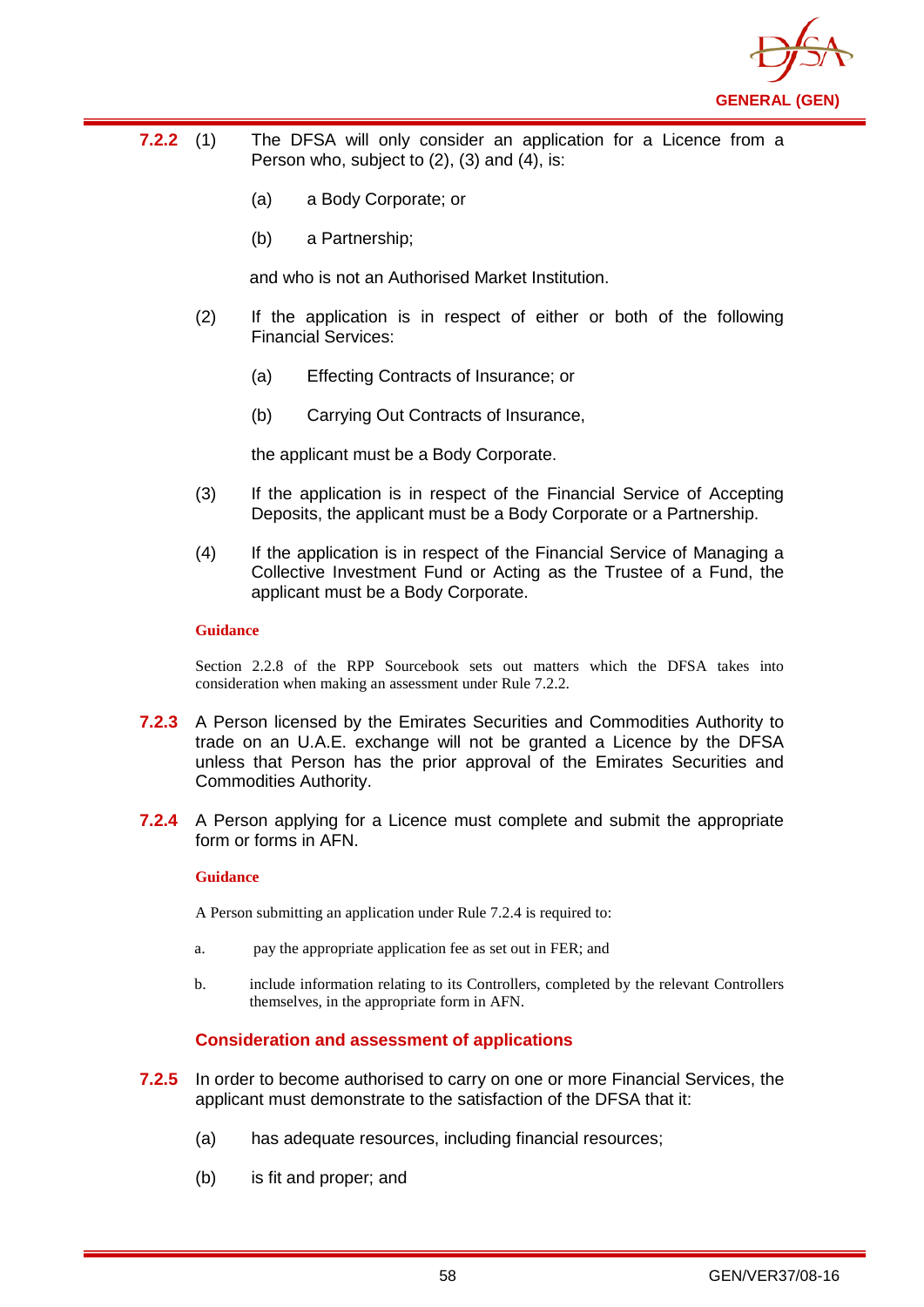

(c) has adequate compliance arrangements, including policies and procedures, that will enable it to comply with all the applicable legal requirements, including the Rules.

### **Adequate resources**

- **7.2.6** In assessing whether an applicant has adequate resources, the DFSA will consider:
	- (a) how the applicant will comply with the applicable provisions of PIB or PIN;
	- (b) the provision the applicant makes in respect of any liabilities, including contingent and future liabilities;
	- (c) the means by which the applicant and members of its Group manage risk in connection with their business; and
	- (d) the rationale for, and basis of, the applicant's business plan.

#### **Guidance**

A Credit Rating Agency is not subject to any specific capital requirements in PIB. Instead, it is required, pursuant to Rules 4.2.4 and 7.2.6 to have and maintain adequate financial resources to manage its affairs prudently and soundly.

### **Fitness and propriety**

- **7.2.7** (1) In assessing whether an applicant is fit and proper, the DFSA will consider:
	- (a) the fitness and propriety of the members of its Governing Body;
	- (b) the suitability of the applicant's Controllers or any other Person;
	- (c) the impact a Controller might have on the applicant's ability to comply with the applicable requirements:
	- (d) the Financial Services concerned;
	- (e) the activities of the applicant and any associated risks that those activities pose to the DFSA's objectives described under Article 8(3) of the Regulatory Law 2004;
	- (f) whether the applicant's affairs will be conducted and managed in a sound and prudent manner;
	- (g) any matter which may harm or may have harmed the integrity or the reputation of the DFSA or DIFC; and
	- (h) any other relevant matters.
	- (2) The DFSA will, in assessing the matters in (1), consider the cumulative effect of factors which, if taken individually, may be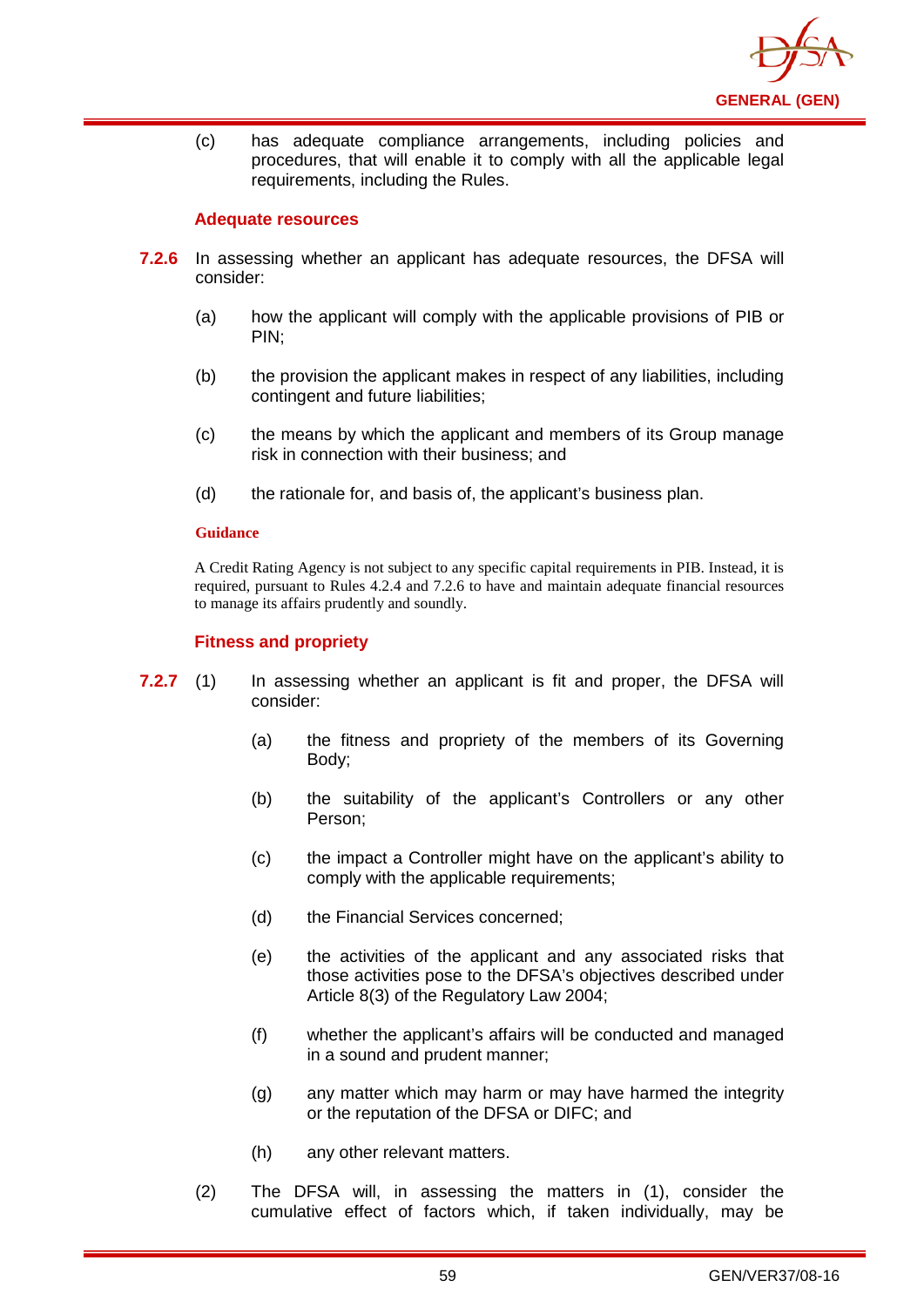

regarded as insufficient to give reasonable cause to doubt the fitness and propriety of an applicant.

#### **Guidance**

Section 2.2 of the RPP Sourcebook sets out matters which the DFSA takes into consideration when making an assessment under Rule 7.2.7.

## **Compliance arrangements**

- **7.2.8** In assessing whether an applicant has adequate compliance arrangements, the DFSA will consider whether it has:
	- (a) clear and comprehensive policies and procedures relating to compliance with all applicable legal requirements including the Rules;
	- (b) adequate means to implement those policies and procedures and monitor that they are operating effectively and as intended.
- **7.2.9** In assessing an application for a Licence, the DFSA may:
	- (a) make any enquiries which it considers appropriate, including enquiries independent of the applicant;
	- (b) require the applicant to provide additional information;
	- (c) require the applicant to have information on how it intends to ensure compliance with a particular Rule;
	- (d) require any information provided by the applicant to be verified in any way that the DFSA specifies; and
	- (e) take into account any information which it considers relevant.
- **7.2.10** (1) In assessing an application for a Licence the DFSA may, by means of written notice, indicate the legal form that the applicant may adopt to enable authorisation to be granted.
	- (2) Where the DFSA thinks it appropriate it may treat an application made by one legal form or Person as having been made by the new legal form or Person.
- **7.2.11** In assessing an application for a Licence authorising the applicant to Operate an Alternative Trading System, the DFSA will have regard to, but is not limited to, considering the following matters:
	- (a) whether the establishment of an Alternative Trading System is, or is likely to be, in the interests of the Financial Services and Markets industry;
	- (b) whether the Alternative Trading System will or is likely to lead to more efficient price discovery of, or deepen liquidity in, an Investment; and
	- (c) whether there is any risk of market fragmentation, loss of liquidity or inefficiency in price discovery as a result of the proposed Alternative Trading System operation.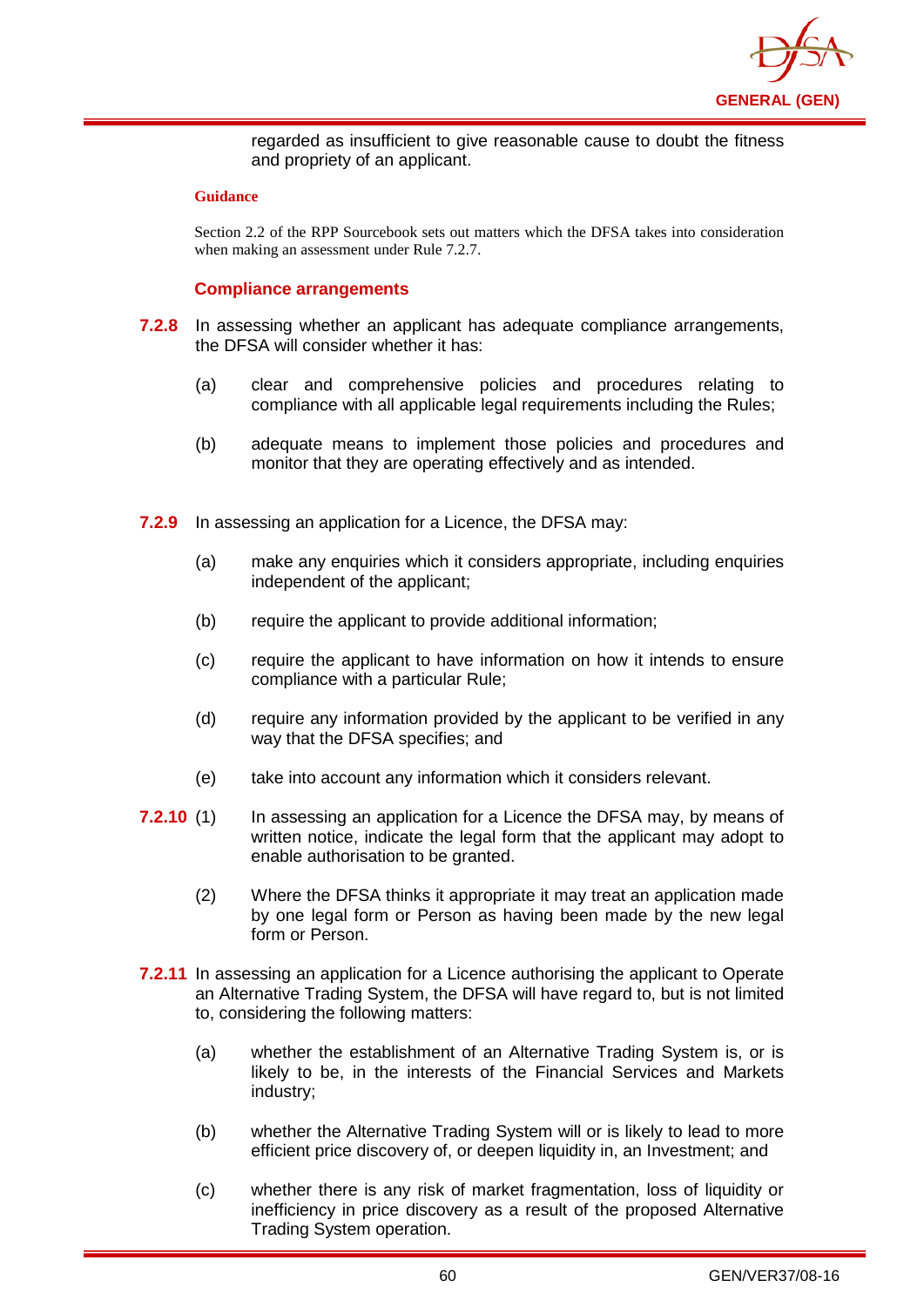

# **7.3 Applications for endorsements**

## **Carrying on service with or for a Retail Client**

- **7.3.1** The following requirements must be met by an Authorised Firm for the grant of an endorsement to carry on a Financial Service with or for a Retail Client:
	- (a) the applicant must have adequate systems and controls for carrying on Financial Services with or for a Retail Client;
	- (b) the applicant must have adequate systems and controls (including policies and procedures) to ensure compliance with the requirements in COB relevant to Retail Clients;
	- (c) the applicant must have adequate systems and controls to ensure that its Employees remain competent and capable to perform the functions which are assigned to them, in particular, functions that involve dealing with Retail Clients; and
	- (d) the applicant must have adequate Complaint handling policies and procedures.

## **Acting as a Trade Repository**

**7.3.2** The requirements in App 5 must be met by an Authorised Firm for the grant of an endorsement to act as a Trade Repository.

### **Endorsement to hold Client Assets or Insurance Monies**

- **7.3.3** An Authorised Firm applying for an endorsement to hold or control Client Assets must satisfy the DFSA that it has in place adequate systems and controls to meet the applicable requirements in COB sections 6.11 to 6.14.
- **7.3.4** An Insurance Intermediary or Insurance Manager applying for an endorsement to hold Insurance Monies must satisfy the DFSA that it has in place adequate systems and controls to meet the applicable requirements in COB section 7.12.

# **7.4 Licensed Functions and Authorised individuals**

- **7.4.1** (1) Pursuant to Article 43 of the Regulatory Law 2004, the functions specified in Rules 7.4.2 to 7.4.9 are Licensed Functions.
	- (2) A Licensed Function shall not include a function performed by a registered insolvency practitioner (subject to the restrictions defined within Article 88 of the Insolvency Law 2009) if the practitioner is:
		- (a) acting as a nominee in relation to a company voluntary arrangement within the meaning of Article 8 of the Insolvency Law 2009;
		- (b) appointed as a receiver or administrative receiver within the meaning of Article 14 of the Insolvency Law 2009;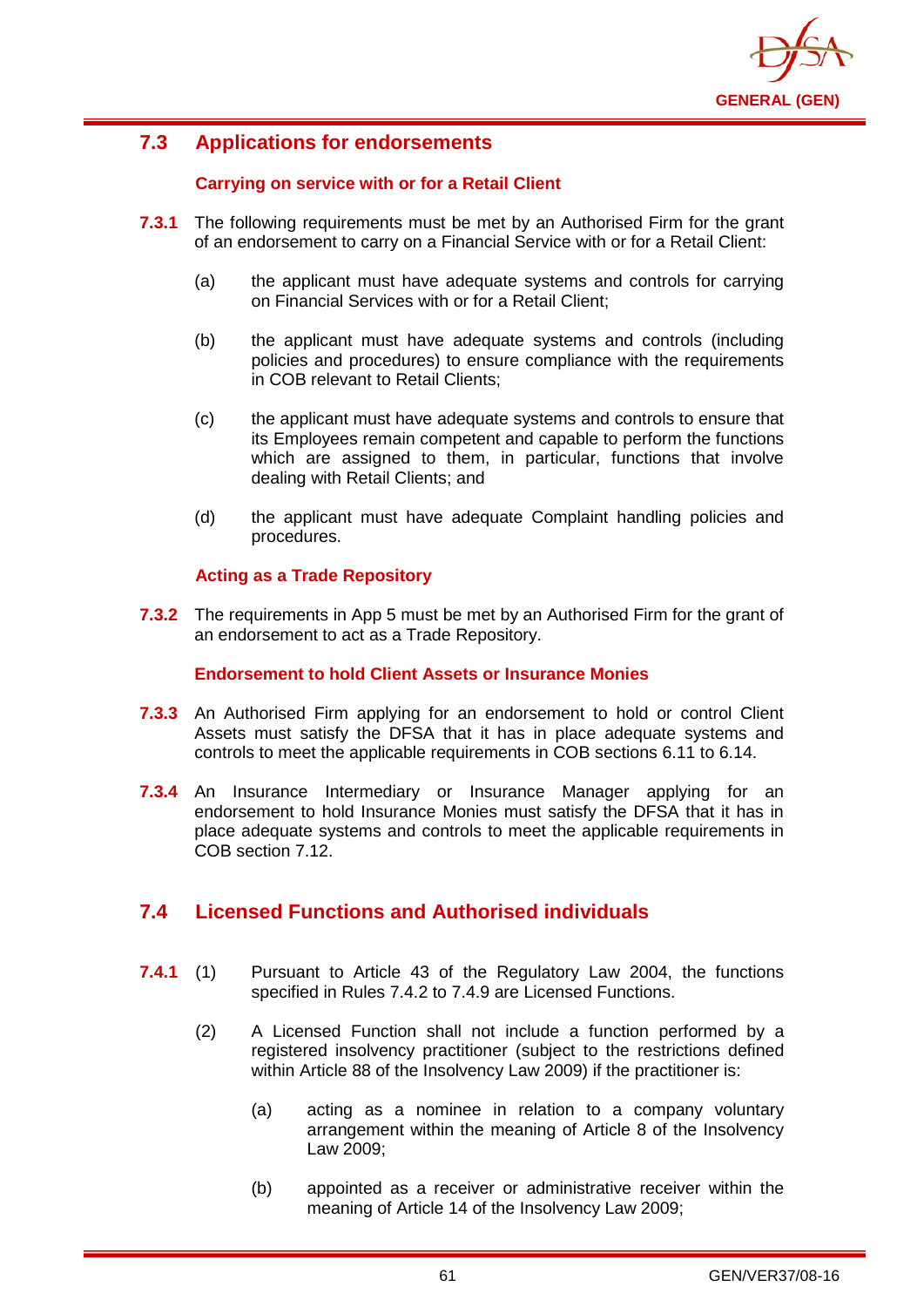

- (c) appointed as a liquidator in relation to a members' voluntary winding up within the meaning of Article 32 of the Insolvency Law 2009;
- (d) appointed as a liquidator in relation to a creditors' voluntary winding up within the meaning of Article 32 of the Insolvency Law 2009; or
- (e) appointed as a liquidator or provisional liquidator in relation to a compulsory winding up within the meanings of Article 58 and 59 of the Insolvency Law 2009.
- (3) A Licensed Function shall not include a function performed by an individual appointed to act as manager of the business of an Authorised Firm or Authorised Market Institution as directed by the DFSA under Article 88 of the Regulatory Law 2004.

## **Senior Executive Officer**

- **7.4.2** The Senior Executive Officer function is carried out by an individual who:
	- (a) has, either alone or jointly with other Authorised Individuals, ultimate responsibility for the day-to-day management, supervision and control of one or more (or all) parts of an Authorised Firm's Financial Services carried on in or from the DIFC; and
	- (b) is a Director, Partner or Senior Manager of the Authorised Firm.

### **Licensed Director**

**7.4.3** Subject to Rule 7.5.4, the Licensed Director function is carried out by an individual who is a Director of an Authorised Firm which is a Body Corporate.

### **Licensed Partner**

**7.4.4** The Licensed Partner function is carried out, in the case of an Authorised Firm which is a Partnership or Limited Liability Partnership, by an individual specified in Rule 7.5.5.

### **Finance Officer**

**7.4.5** The Finance Officer function is carried out by an individual who is a Director, Partner or Senior Manager of an Authorised Firm who has responsibility for the Authorised Firm's compliance with the applicable Rules in PIN or PIB.

## **Compliance Officer**

**7.4.6** The Compliance Officer function is carried out by an individual who is a Director, Partner or Senior Manager of an Authorised Firm who has responsibility for compliance matters in relation to the Authorised Firm's Financial Services.

### **Senior Manager**

**7.4.7** The Senior Manager function is carried out by an individual who is responsible either alone or jointly with other individuals for the management,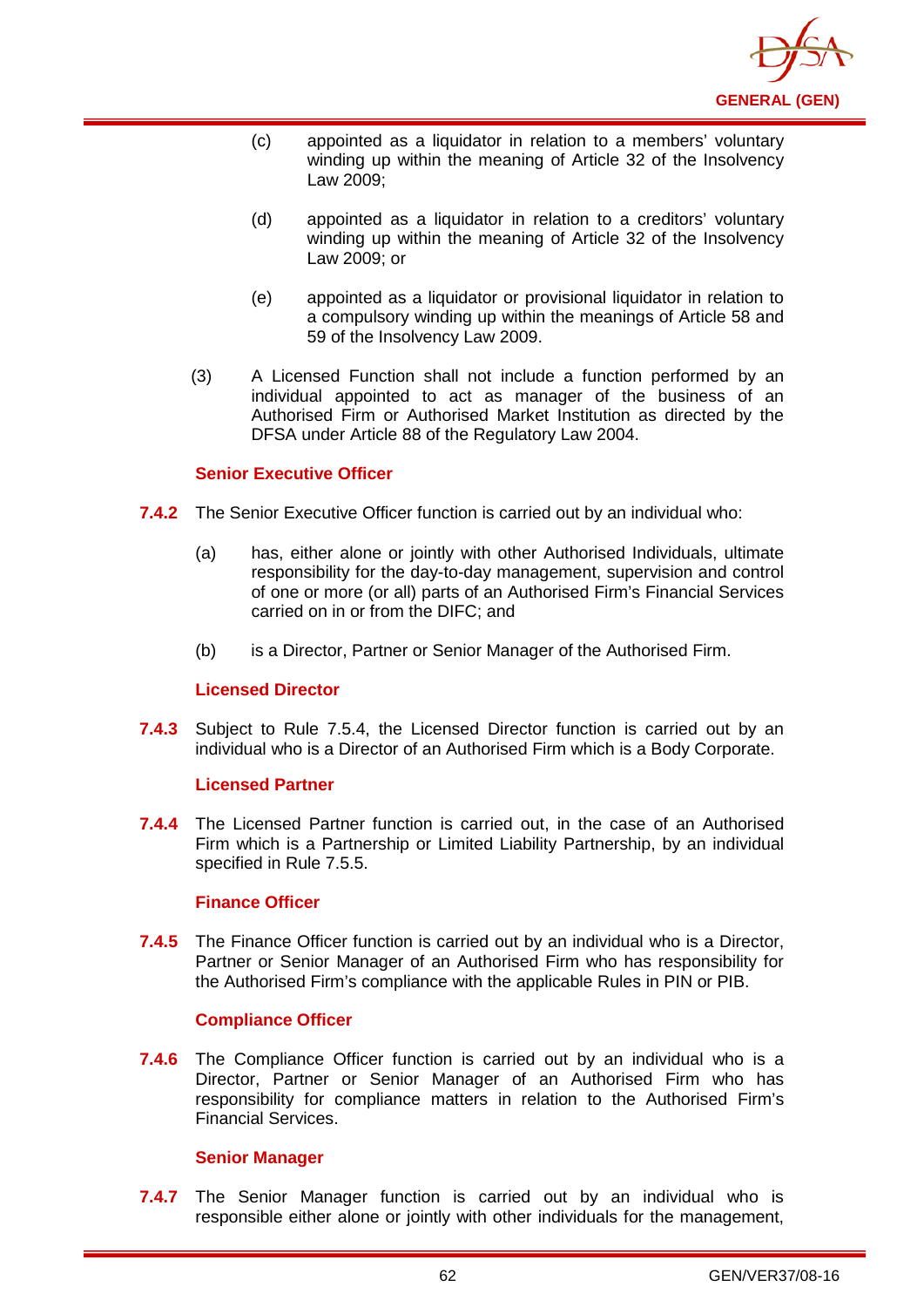

supervision or control of one or more parts of an Authorised Firm's Financial Services who is:

- (a) an Employee of the Authorised Firm; and
- (b) not a Director or Partner of the Authorised Firm.

#### **Guidance**

In respect of a Fund, the DFSA would expect the Fund Manager to appoint at least one individual other than the Senior Executive Officer to carry out Senior Manager functions in relation to the Fund such as managing operational risk and other internal controls.

## **Money Laundering Reporting Officer**

**7.4.8** The Money Laundering Reporting Officer function is carried out by an individual who is a Director, Partner or Senior Manager of an Authorised Firm and who has responsibility for the implementation of an Authorised Firm's anti money laundering policies, procedures, systems and controls and day to day oversight of its compliance with the Rules in AML and any relevant anti money laundering legislation applicable in the DIFC.

### **Responsible Officer**

- **7.4.9** The Responsible Officer function is carried out by an individual who:
	- (a) has significant responsibility for the management of one or more aspects of an Authorised Firm's affairs;
	- (b) exercises a significant influence on the firm as a result of (a); and
	- (c) is not an Employee of the Authorised Firm.

### **Guidance**

- 1. The Licensed Function of Responsible Officer applies to an individual employed by a Controller or other Group company who is not an Employee of the Authorised Firm, but who has significant responsibility for, or for exercising a significant influence on, the management of one or more aspects of the Authorised Firm's business.
- 2. Examples of a Responsible Officer might include an individual responsible for the overall strategic direction of an Authorised Firm or a regional manager to whom a Senior Executive Officer reports and from whom he takes direction.

### **7.4.10** An Authorised Individual may perform one or more Licensed Functions for one or more Authorised Firms.

- 1. In considering whether to grant an individual Authorised Individual status with respect to more than one Authorised Firm, the DFSA will consider each Licensed Function to be carried out and the allocation of responsibility for that individual among the Authorised Firms.
- 2. In the above situation the DFSA will need to be satisfied that the individual will be able to carry out his role effectively, is fit and proper to do so, and that there are no conflicts of interest or that any actual or potential conflicts of interest are appropriately managed.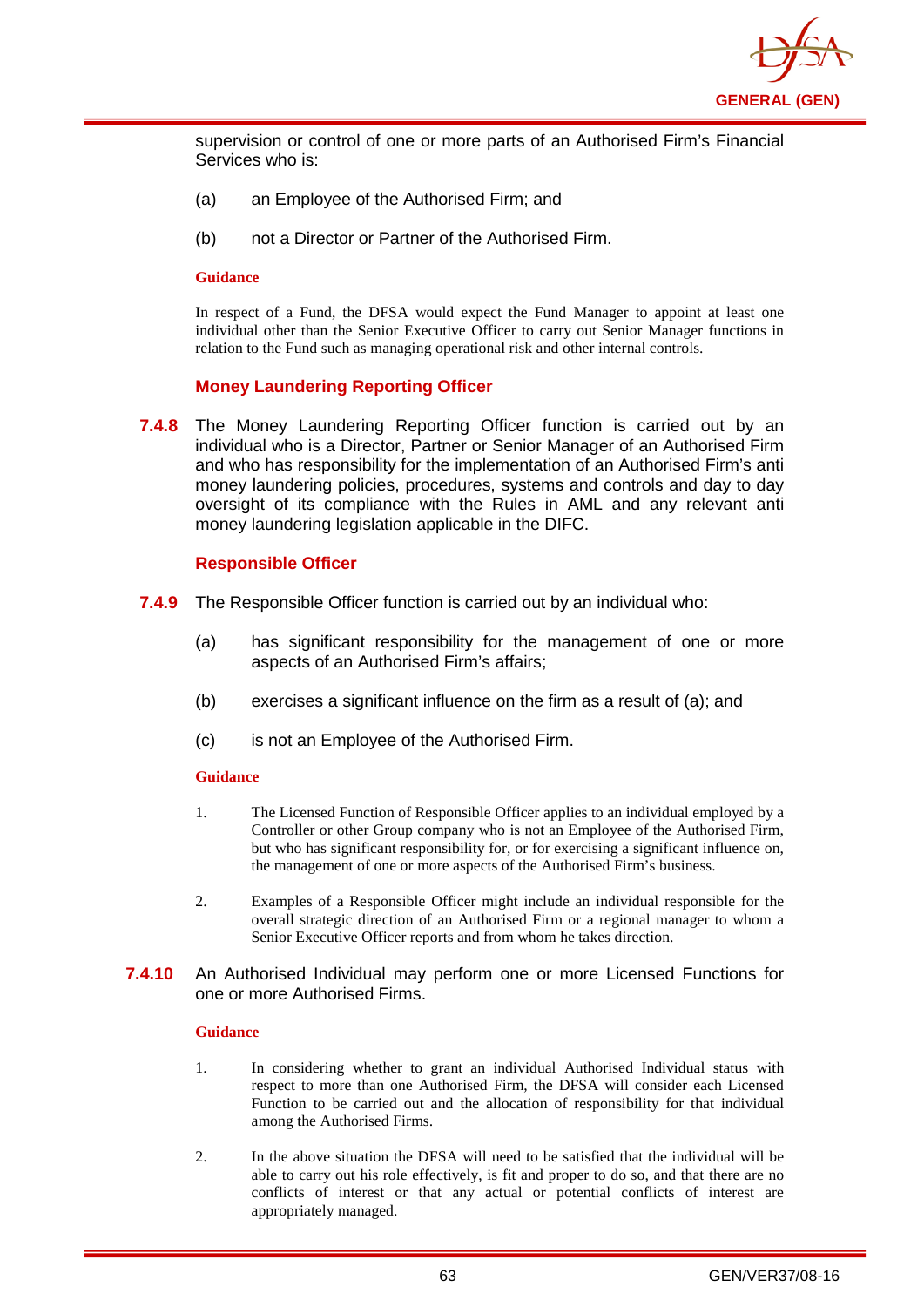

# **7.5 Mandatory appointments**

- **7.5.1** (1) An Authorised Firm must, subject to (2), make the following appointments and ensure that they are held by one or more Authorised Individuals at all times:
	- (a) Senior Executive Officer;
	- (b) Finance Officer;
	- (c) Compliance Officer; and
	- (d) Money Laundering Reporting Officer.
	- (2) An Authorised Firm which is a Credit Rating Agency:
		- (a) need not make the appointment referred to in  $(1)(b)$  and  $(d)$ ; and
		- (b) must ensure that the appointments referred to in 1(a) and (c) are held by separate Authorised Individuals at all times.

- 1. This Guidance addresses a range of circumstances:
	- a. one individual performing more than one function in a single firm, as contemplated in Rule 7.5.1;
	- b. more than one individual performing one function in a single firm, not addressed by that Rule;
	- c. one individual performing a single function in more than one firm, also not addressed by that Rule.
- 2. The DFSA will only authorise an individual to perform more than one Licensed Function or combine Licensed Functions with other functions where it is satisfied that the individual is fit and proper to perform each Licensed Function or combination of Licensed Functions.
- 3. In the above situation the DFSA will need to be satisfied that the individual will be able to carry out his role effectively, is fit and proper to do so, and that there are no conflicts of interest or that any actual or potential conflicts of interest are appropriately managed.
- 4. Notwithstanding this Rule, an Authorised Firm would generally be expected to separate the roles of Compliance Officer and Senior Executive Officer. In addition, the roles of Compliance Officer, Finance Officer and Money Laundering Reporting Officer would not be expected to be combined with any other functions unless appropriate monitoring and control arrangements independent of the individual concerned will be implemented by the Authorised Firm. This may be possible in the case of a Branch, where monitoring and controlling of the individual (carrying out more than one role in the Branch) is conducted from the firm's home state by an appropriate individual for each of the relevant Licenced Functions. However, it is recognised that, on a case by case basis, there may be exceptional circumstances in which this may not always be practical or possible.
- 5. In what it considers to be exceptional circumstances, the DFSA may register more than one individual to perform the Licensed Function of Compliance Officer in respect of different internal business divisions within a large Authorised Firm. In this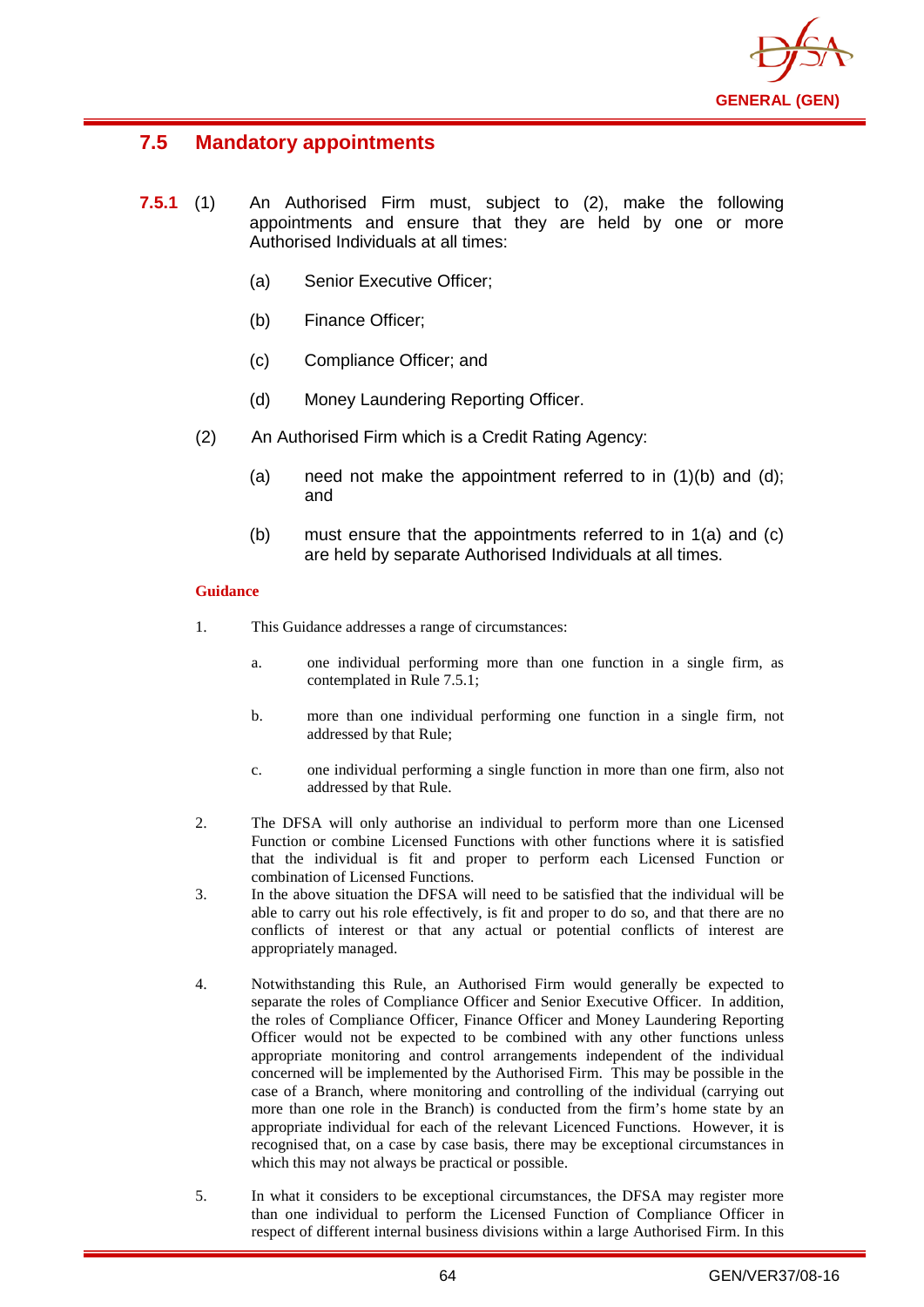

regard the DFSA may consider, amongst other things, the nature, scale and complexity of the activities of the firm, the clarity of demarcation between areas of responsibility, the potential for gaps in responsibility, and processes of communication with the DFSA.

- 6. The DFSA may also register an individual as the Compliance Officer for more than one Authorised Firm. The DFSA will only do this where it is satisfied that the individual is able to carry out his functions effectively in each firm taking into consideration factors such as the amount and nature of business conducted by the firms. Each Authorised Firm has a duty under GEN 5 to monitor its compliance arrangements to ensure, as far as reasonably practicable, that it complies with all legislation applicable in the DIFC.
- **7.5.2** The Authorised Individuals referred to in Rule 7.5.1(a), (c) and (d) must be resident in the U.A.E.

- 1. In appropriate circumstances, the DFSA may waive the requirement for a Compliance Officer or MLRO to be resident in the UAE. In determining whether to grant a waiver, the DFSA will consider a range of factors on a case by case basis focused on whether the firm can demonstrate that it has appropriate compliance arrangements (see GEN section 5.3). These factors may include, but are not limited to: the nature, scale and complexity of the activities of the firm; the ability of a remote officer to carry out his functions in differing time zones and a differing working week; the size, resourcing and capabilities of a remote compliance function; the ability of a remote officer to liaise and communicate readily with the DFSA; and the competency and capability of a remote officer and whether the remote officer is able effectively to undertake or supervise regular compliance monitoring and keep up to date with applicable Rules.
- 2. The DFSA will also take into account factors such as the relevant regulatory experience of the proposed Authorised Individual and whether the applicant firm has previously been subject to financial services regulation.
- **7.5.3** In the case of a Trust Service Provider, the Authorised Individuals referred to in Rule 7.5.1 (c) and (d) must not act also as trustees on behalf of the Trust Service Provider.
- **7.5.4** An Authorised Firm which is a Body Corporate (other than a Limited Liability Partnership) whose head office and registered office are located in the DIFC, must register with the DFSA all of its Directors as Licensed Directors.
- **7.5.5** (1) In the case of an Authorised Firm which is a partnership established under either the DIFC General Partnership Law or Limited Liability Partnership Law, the Licensed Partner function must be carried out by:
	- (a) each individual Partner who must be registered as a Licensed Partner; and
	- (b) in the case of a Partner which is a Body Corporate, by an individual nominated by that Body Corporate and registered as a Licensed Partner to act on its behalf.
	- (2) In the case of an Authorised Firm which is a partnership established under the DIFC Limited Partnership Law, the Licensed Partner function must be carried out by: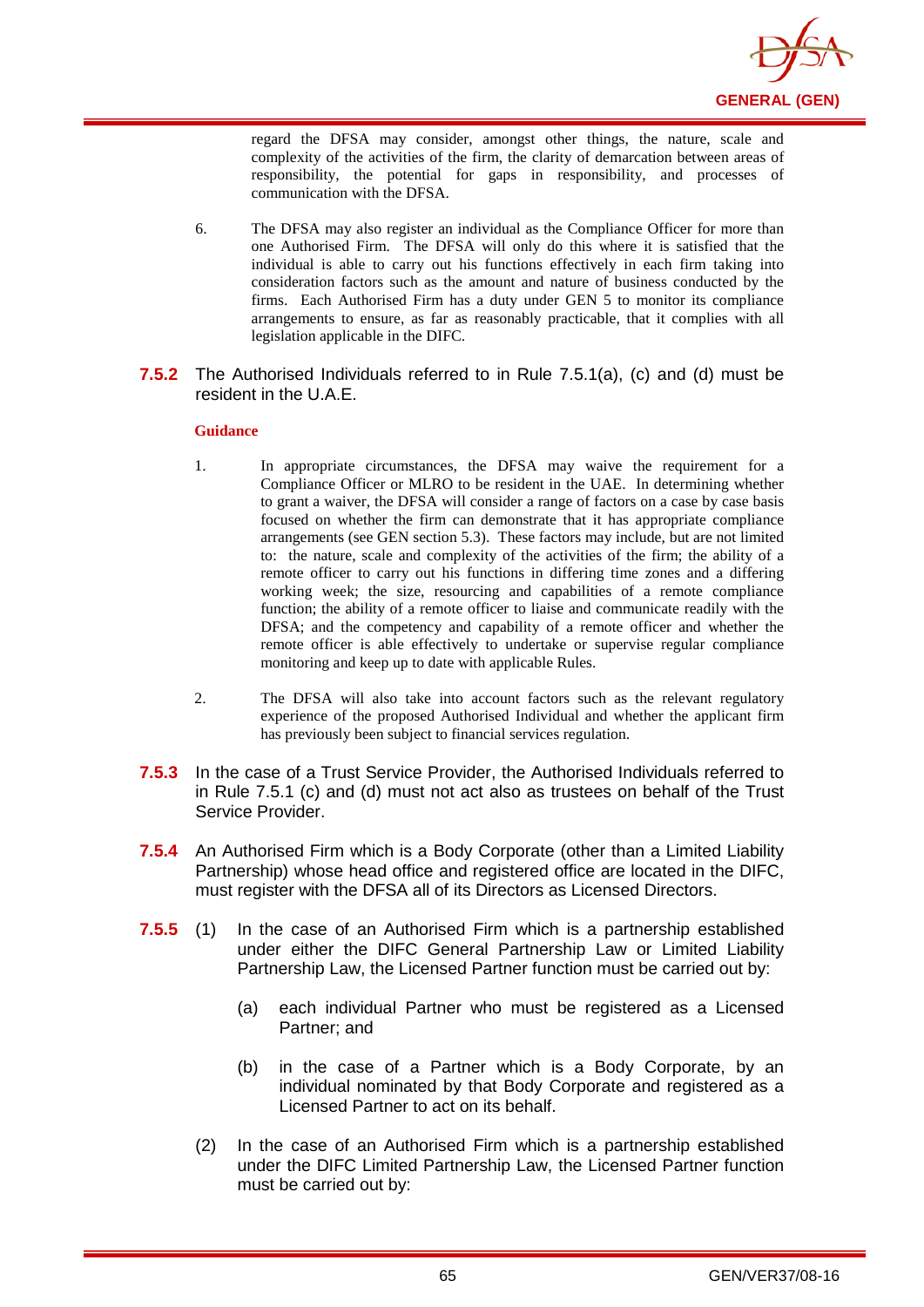

- (a) each individual General Partner who must be registered as a Licensed Partner; and
- (b) in the case of a General Partner which is a Body Corporate, by an individual nominated by that Body Corporate and registered as a Licensed Partner to act on its behalf.

An Authorised Firm that is a Branch is not required to register its Directors as Licensed Directors under Rule 7.5.4 or its Partners as a Licensed Partner under Rule 7.5.5.

# **7.6 Application for Authorised Individual status**

- **7.6.1** In submitting applications for Authorised Individual status, both the individual and Authorised Firm must complete and submit the appropriate form in AFN.
- **7.6.2** When an individual and an Authorised Firm apply to the DFSA for that individual to be an Authorised Individual, the individual must satisfy the DFSA that he is a fit and proper person to carry out the role.

## **Consideration and assessment of applications**

- **7.6.3** An individual will only be authorised to carry on one or more Licensed Functions if the DFSA is satisfied that the individual is fit and proper to be an Authorised Individual. In making this assessment, the DFSA will consider:
	- (a) the individual's integrity;
	- (b) the individual's competence and capability;
	- (c) the individual's financial soundness;
	- (d) the individual's proposed role within the Authorised Firm; and
	- (e) any other relevant matters.

#### **Guidance**

Section 2.3 of the RPP Sourcebook sets out matters which the DFSA takes into consideration when making an assessment of the kind under Rule 7.6.3.

- **7.6.4** In Rule 7.6.3, an individual may not be considered as fit and proper where:
	- (a) he is bankrupt;
	- (b) he has been convicted of a serious criminal offence; or
	- (c) he is incapable, through mental or physical incapacity, of managing his affairs.
- **7.6.5** In assessing an application for Authorised Individual status, the DFSA may:
	- (a) make any enquiries which it considers appropriate, including enquiries independent of the applicant;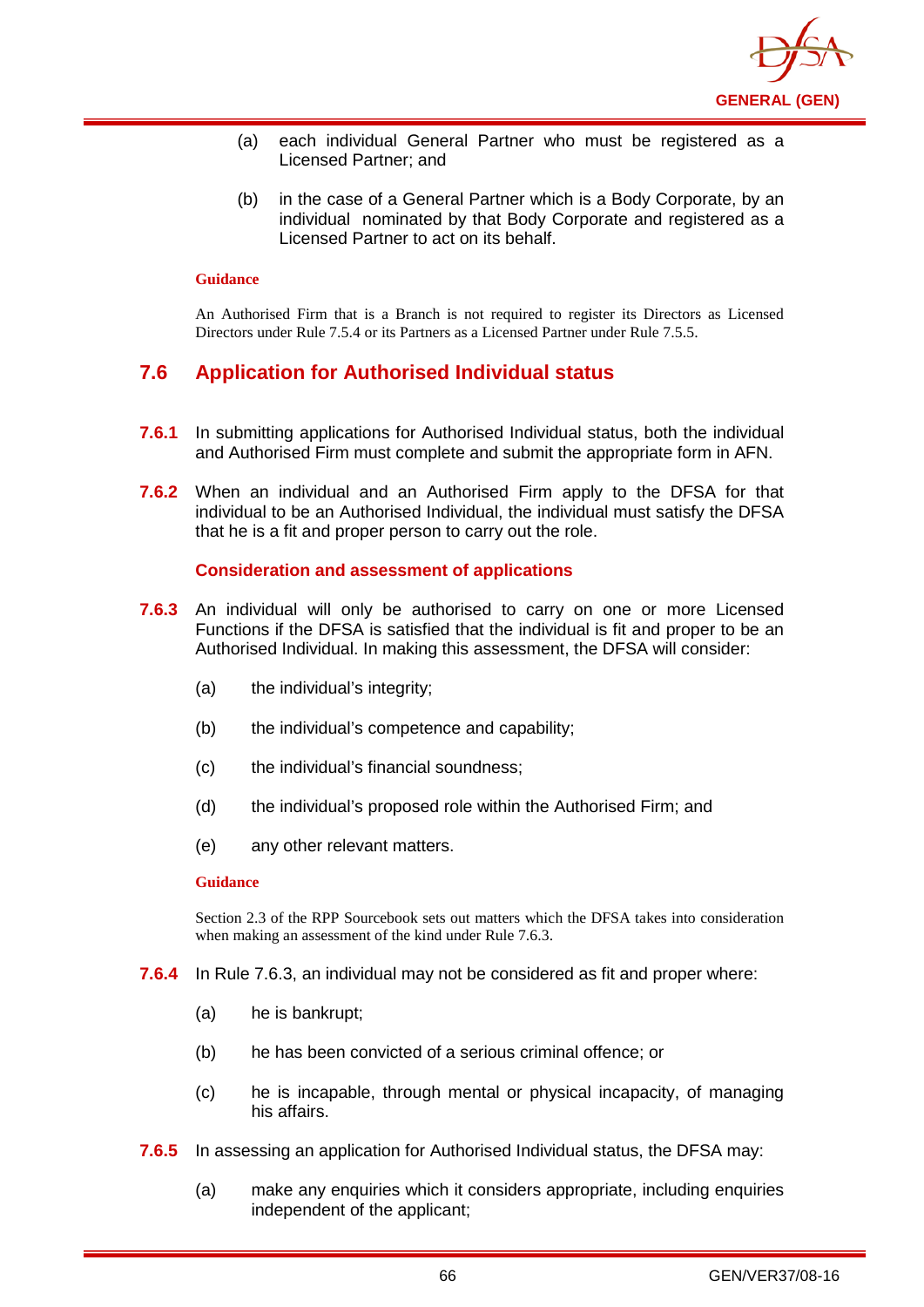

- (b) require the individual or Authorised Firm to provide additional information;
- (c) require any information provided by the individual or Authorised Firm to be verified in any way specified by the DFSA; and
- (d) take into account any information which it considers appropriate.
- **7.6.6** An Authorised Firm must not permit an individual to perform a Licensed Function on its behalf, except as permitted by section 11.6, unless that individual is an Authorised Individual who has been assessed by the Authorised Firm as competent to perform that Licensed Function in accordance with Rule 7.6.7.
- **7.6.7** In assessing the competence of an individual, an Authorised Firm must:
	- (a) obtain details of the knowledge and skills of the individual in relation to the knowledge and skills required for the role;
	- (b) take reasonable steps to verify the relevance, accuracy and authenticity of any information acquired;
	- (c) determine whether the individual holds any relevant qualifications with respect to the Licensed Function or Licensed Functions performed, or proposed to be to performed, within the Authorised Firm;
	- (d) determine the individual's relevant experience; and
	- (e) determine the individual's knowledge of the Authorised Firm's relevant systems and procedures with respect to the type of business that is to be, or is being, conducted by the individual on behalf of the Authorised Firm.
- **7.6.8** An Authorised Firm must be satisfied that an Authorised Individual:
	- (a) continues to be competent in his proposed role;
	- (b) has kept abreast of relevant market, product, technology, legislative and regulatory developments; and
	- (c) is able to apply his knowledge.
- **7.6.9** The Authorised Firm is responsible for the conduct of its Authorised Individuals and for ensuring that they remain fit and proper to carry out their role.

In considering whether an Authorised Individual remains fit and proper, the Authorised Firm should consider those matters in section 3.2 of the RPP Sourcebook and the notification requirements in section 11.10 of this module.

**7.6.10** Before lodging an application with the DFSA, an Authorised Firm must make reasonable enquiries as to an individual's fitness and propriety to carry out a Licensed Function.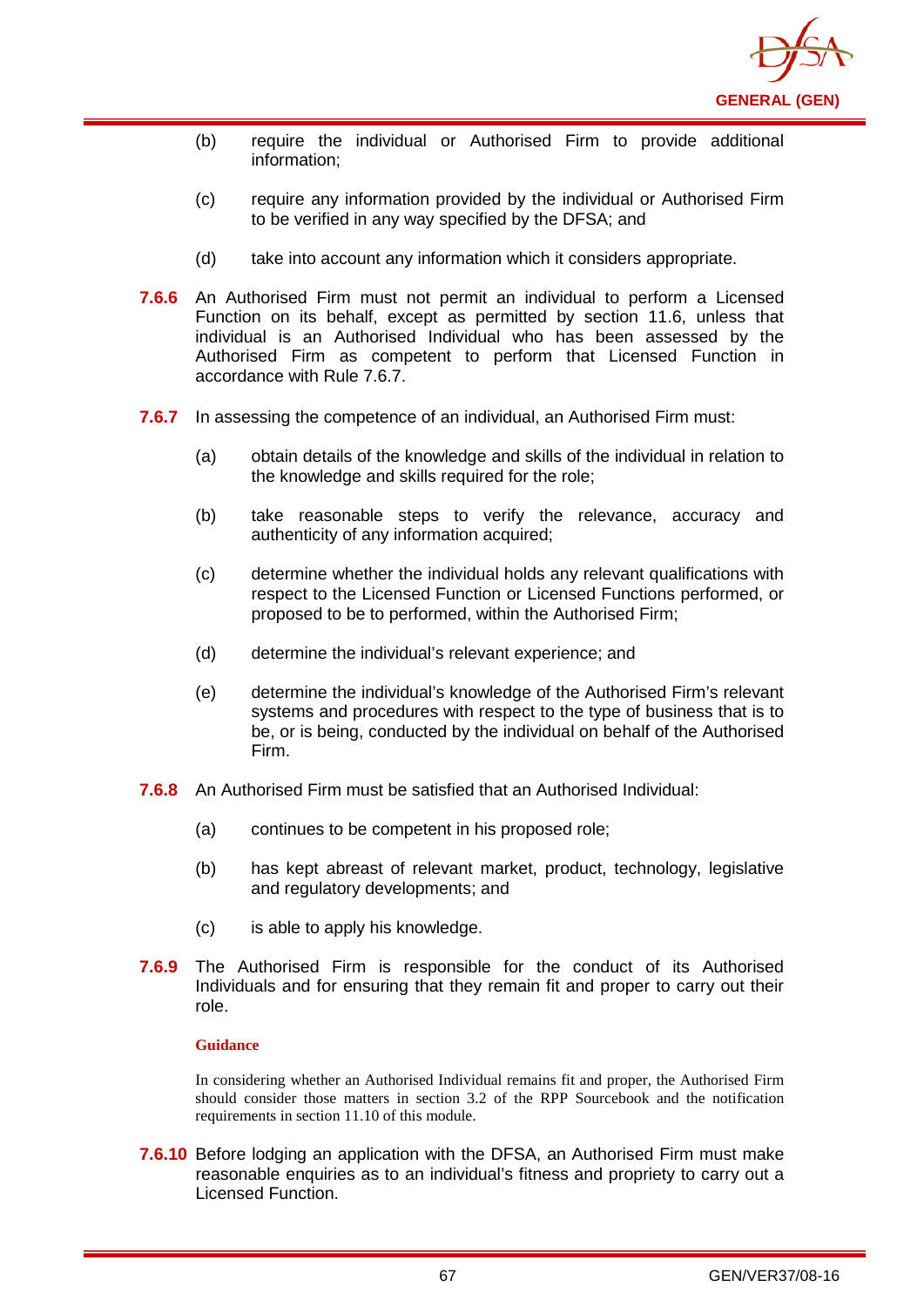

**7.6.11** An Authorised Firm must not lodge an application if it has reasonable grounds to believe that the individual is not fit and proper to carry out the Licensed Function.

### **Systems and controls**

- **7.6.12** An Authorised Firm must have appropriate arrangements in place to ensure that an individual assessed as being competent under Rule 7.6.6 maintains his competence.
- **7.6.13** An Authorised Firm must ensure, in the case of individuals seeking to perform the Licensed Functions of Senior Executive Officer, Money Laundering Reporting Officer, or Compliance Officer, that such individuals are able to demonstrate sufficient knowledge of relevant anti money laundering requirements.

#### **Guidance**

In considering whether individuals have sufficient knowledge of relevant anti money laundering requirements, the DFSA may be satisfied where the individual can demonstrate receipt of appropriate training specifically relevant to such requirements.

- **7.6.14** An Authorised Firm must establish and maintain systems and controls which will enable it to comply with Rules 7.6.6 to 7.6.9.
- **7.6.15** (1) An Authorised Firm must keep records of the assessment process undertaken for each individual under this chapter.
	- (2) These records must be kept for a minimum of six years from the date of the assessment.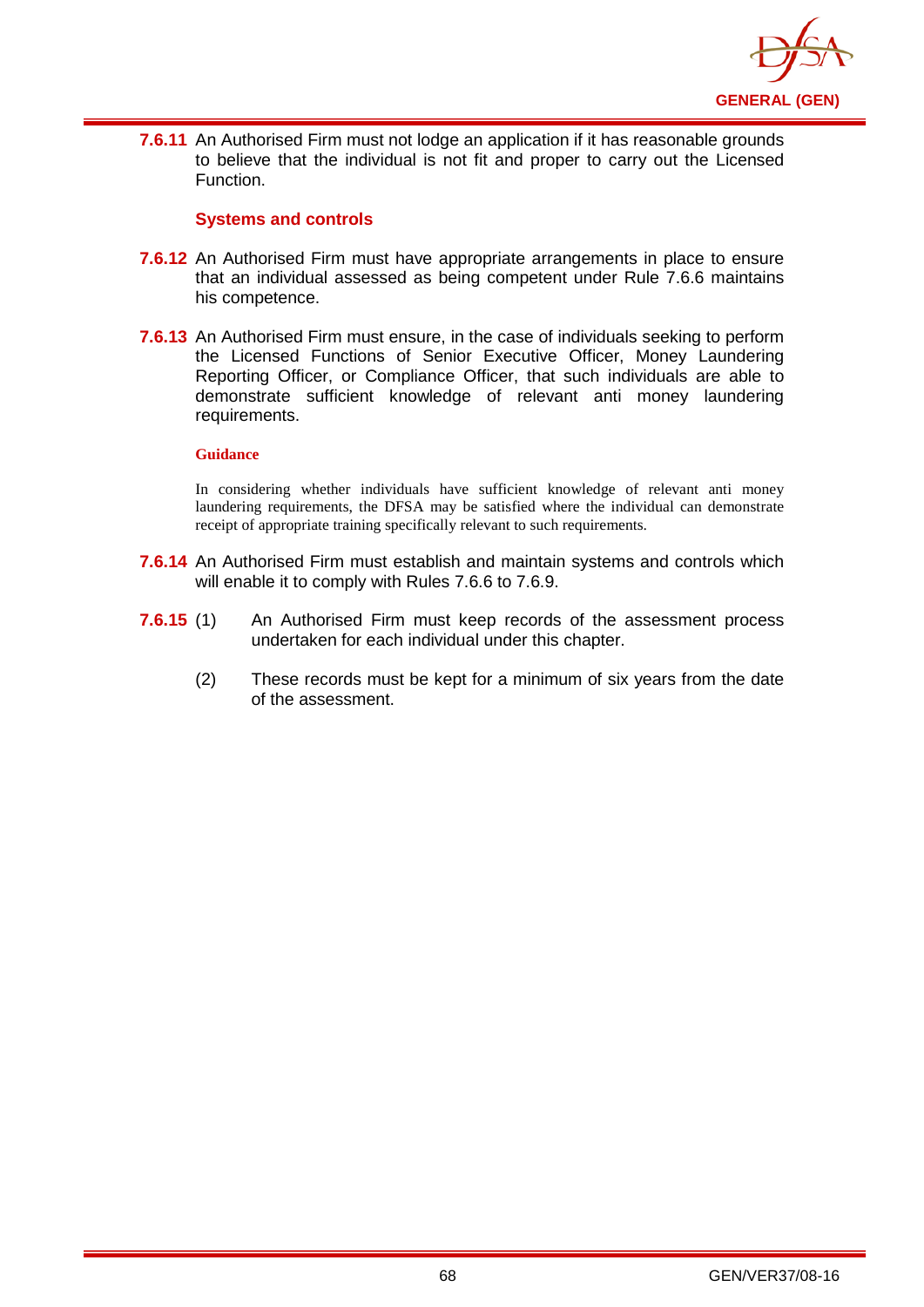

# **8 ACCOUNTING AND AUDITING**

# **8.1 Application**

- **8.1.1** This chapter applies to every Authorised Person other than a Representative Office.
- **8.1.2** Pursuant to Article 99(5) of the Regulatory Law, an Authorised Person which is a Representative Office is hereby exempt from the requirements in Article 99 of the Regulatory Law relating to the appointment of an Auditor.

### **Guidance**

The DFSA has exercised its power under Article 99(5) of the Regulatory Law to exempt an Authorised Person which is a Representative Office from the requirements in that Article. As a result, in accordance with the terms of Article 99(5), the Representative Office also does not need to comply with other requirements in chapters 4, 5 and 6 of Part 8 of that Law.

# **8.2 Financial statements and financial reporting standards**

**8.2.1** An Authorised Person must prepare financial statements for each financial year of the Authorised Person.

## **Guidance**

- 1. Chapter 4 of the Islamic Finance Rules (IFR) sets out specific disclosures an Authorised Person must include in its financial statements when carrying on Islamic Financial Business.
- 2. The financial statements prepared by an Authorised Person which is a Branch may be the financial statements prepared for the Authorised Person's head office.
- **8.2.2** An Authorised Person must, except as provided under Rule 8.2.3, prepare and maintain all financial statements in accordance with the International Financial Reporting Standards (IFRS).
- **8.2.3** (1) An Authorised Firm specified in (2) may prepare and maintain its financial statements in accordance with IFRS for Small and Medium-Sized Entities (SMEs) where that standard applies to it.
	- (2) Authorised Firms specified for the purposes of (1) are:
		- (a) an Authorised Firm in Category 3B, Category 3C or Category 4, which does not hold or control Client Assets or Insurance Monies; and
		- (b) an Authorised Firm in Category 4 which is not authorised under its Licence to carry on the Financial Service of Operating an Alternative Trading System.
	- (3) The DFSA may by written notice direct that a particular Authorised Firm or a specified class of Authorised Firm specified in (2) must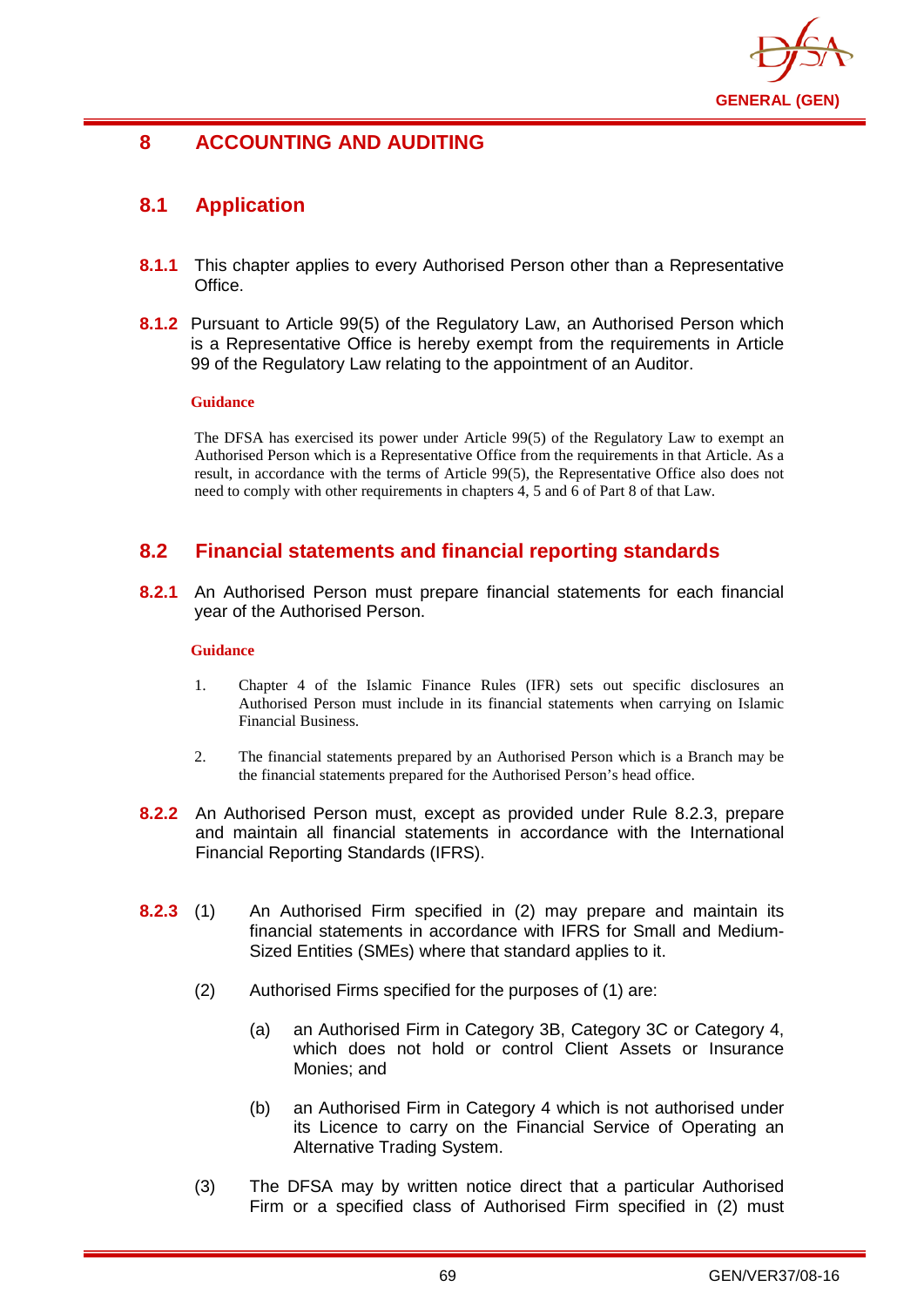

prepare and maintain financial statements in accordance with IFRS rather than IFRS for Small and Medium Sized Entities.

- (4) The DFSA may by written notice vary or revoke a direction under (3).
- (5) The procedures in Schedule 3 to the Regulatory Law apply to a decision of the DFSA to give a direction under (3) to a particular Authorised Firm.
- (6) If the DFSA decides to give a direction under (3) to a particular Authorised Firm, the Authorised Firm may refer the matter to the FMT for review.
- **8.2.4** An Authorised Person must:
	- (a) if it is a Body Corporate, have its financial statements approved by the Directors and signed on their behalf by at least one of the Directors; or
	- (b) if it is a Partnership, have its financial statements approved by the Partners and signed on their behalf by at least one of the Partners.

# **8.3 Accounting records and regulatory returns**

- **8.3.1** Every Authorised Person must keep Accounting Records which are sufficient to show and explain transactions and are such as to:
	- (a) be capable of disclosing the financial position of the Authorised Person on an ongoing basis; and
	- (b) record the financial position of the Authorised Person as at its financial year end.
- **8.3.2** Accounting Records must be maintained by an Authorised Person such as to enable its Governing Body to ensure that any financial statements prepared by the Authorised Person comply with the legislation applicable in the DIFC.
- **8.3.3** An Authorised Person's Accounting Records must be:
	- (a) retained by the Authorised Person for at least six years from the date to which they relate;
	- (b) at all reasonable times, open to inspection by the DFSA or the Auditor of the Authorised Person; and
	- (c) if requested by the DFSA capable of reproduction, within a reasonable period not exceeding 3 business days, in hard copy and in English.
- **8.3.4** All regulatory returns prepared by the Authorised Firm must be prepared and submitted in accordance with the requirements set out in PIB or PIN as applicable.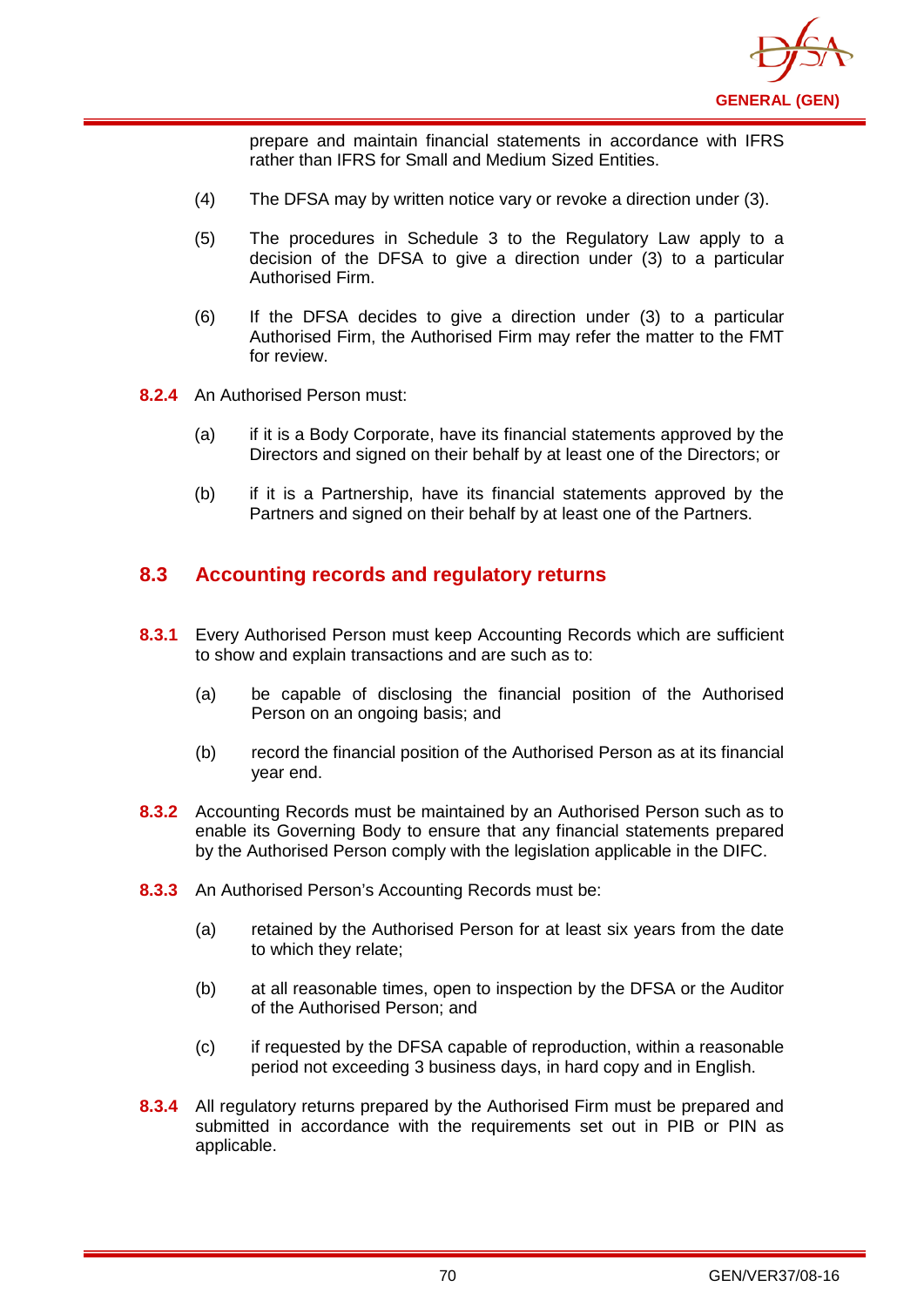

#### **Financial years**

- **8.3.5** (1) The first financial year of an Authorised Firm which is a Domestic Firm starts on the day on which it is incorporated and lasts for such period not exceeding 18 months as may be determined by its Directors or Partners.
	- (2) An Authorised Firm which is a Domestic Firm must as soon as practicable after it has made a determination under (1) notify the DFSA of the end date determined for its first financial year.
	- (3) The second and any subsequent financial year of an Authorised Firm which is a Domestic Firm shall, except as provided in Rule 8.3.6, start at the end of the previous financial year and shall last for 12 months or such other period which is within 7 days either shorter or longer than 12 months as may be determined by its Directors or Partners.
- **8.3.6** (1) An Authorised Firm which is a Domestic Firm may only change its financial year end from a period provided for under Rule 8.3.5(3) with the DFSA's prior consent.
	- (2) The application for consent must be in writing and include the reasons for the change.
	- (3) The DFSA may require the Authorised Firm to obtain written confirmation from its Auditor that the change of financial year end would not result in any significant distortion of the financial position of the Authorised Firm.
- **8.3.7** If an Authorised Firm is not a Domestic Firm and intends to change its financial year, it must provide the DFSA with reasonable advance notice prior to the change taking effect.

# **8.4 Appointment and termination of Auditors**

- **8.4.1** An Authorised Person must:
	- (a) notify the DFSA of the appointment of an Auditor by completing and submitting the appropriate form in AFN;
	- (b) prior to the appointment of the Auditor, take reasonable steps to ensure that the Auditor has the required skills, resources and experience to audit the business of the Authorised Person for which the auditor has been appointed; and
	- (c) if it is a Domestic Firm, ensure that the Auditor, at the time of appointment and for the duration of the engagement, is registered with the DFSA as a Registered Auditor.
- **8.4.2** An Authorised Person must notify the DFSA immediately if the appointment of the Auditor is or is about to be terminated, or on the resignation of its Auditor, by completing and submitting the appropriate form in AFN.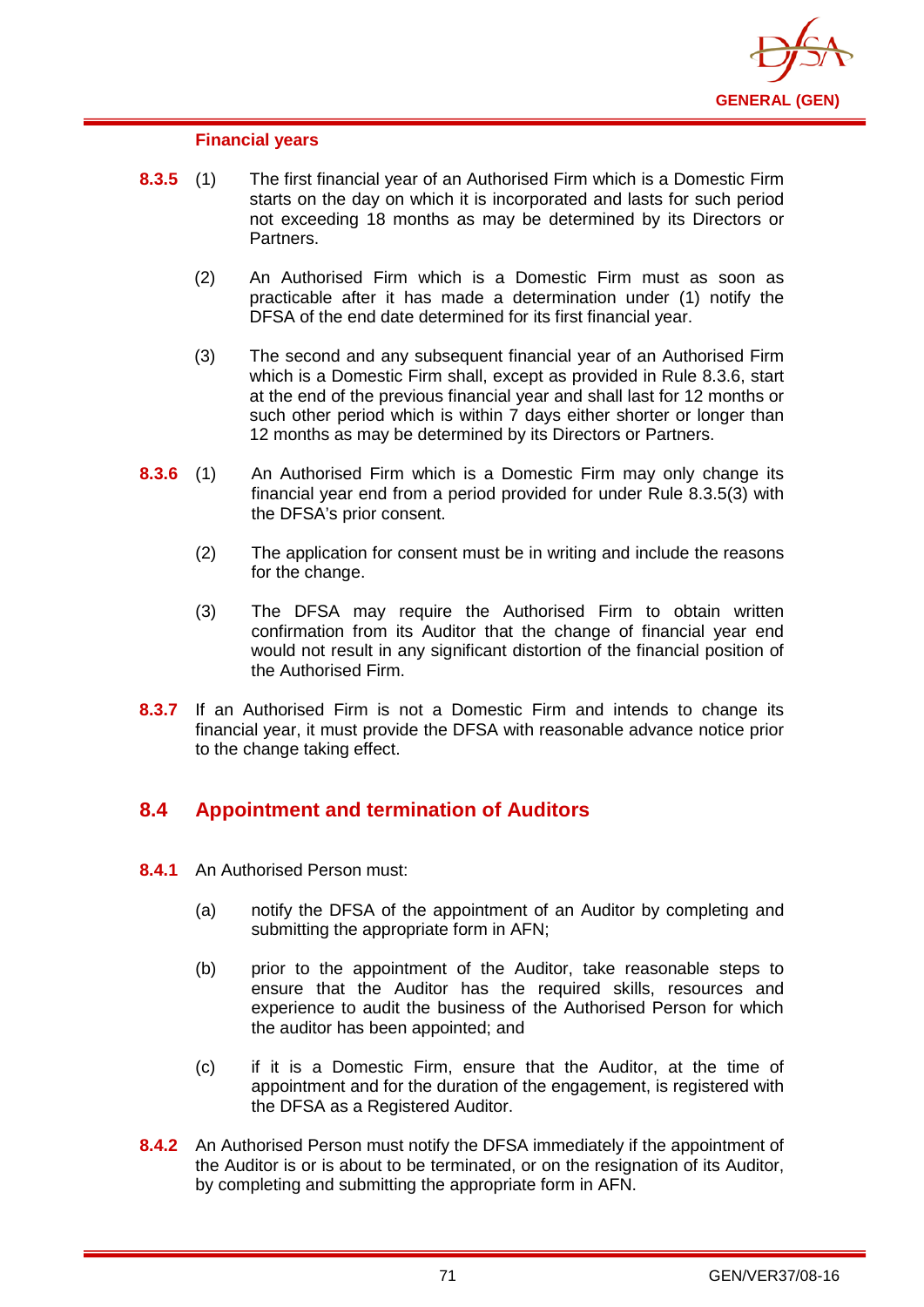

- **8.4.3** An Authorised Person must appoint an Auditor to fill any vacancy in the office of Auditor and ensure that the replacement Auditor can take up office at the time the vacancy arises or as soon as reasonably practicable.
- **8.4.4** (1) An Authorised Person must take reasonable steps to ensure that the Auditor and the relevant audit staff of the Auditor are independent of and not subject to any conflict of interest with respect to the Authorised Person.
	- (2) An Authorised Person must notify the DFSA if it becomes aware, or has reason to believe, that the Auditor or the relevant audit staff of the auditor are no longer independent of the Authorised Person, or have a conflict of interest which may affect their judgement in respect of the Authorised Person.

- 1. An Authorised Person should consider whether there is any financial or personal relationship between it or any of its relevant Employees and the Auditor or any of the relevant Employees of the Auditor that may affect the judgement of the Auditor when conducting an audit of the Authorised Person or complying with all its legal obligations, including the Regulatory Law, AUD, AML and other relevant modules of the DFSA Rulebook.
- 2. An Authorised Person should consider rotating the appointed relevant staff of the Auditor on a regular basis to ensure that the relevant staff of the Auditor remain independent.
- **8.4.5** If requested by the DFSA, an Authorised Person which carries on Financial Services through a Branch must provide the DFSA with information on its appointed or proposed Auditor with regard to the Auditor's, skills, experience and independence.

# **8.5 Co-operation with Auditors**

- **8.5.1** An Authorised Person must take reasonable steps to ensure that it and its Employees:
	- (a) provide any information to its Auditor that its Auditor reasonably requires, or is entitled to receive as Auditor;
	- (b) give the Auditor right of access at all reasonable times to relevant records and information within its possession;
	- (c) allow the Auditor to make copies of any records or information referred to in (b);
	- (d) do not interfere with the Auditor's ability to discharge its duties;
	- (e) report to the Auditor any matter which may significantly affect the financial position of the Authorised Person; and
	- (f) provide such other assistance as the Auditor may reasonably request it to provide.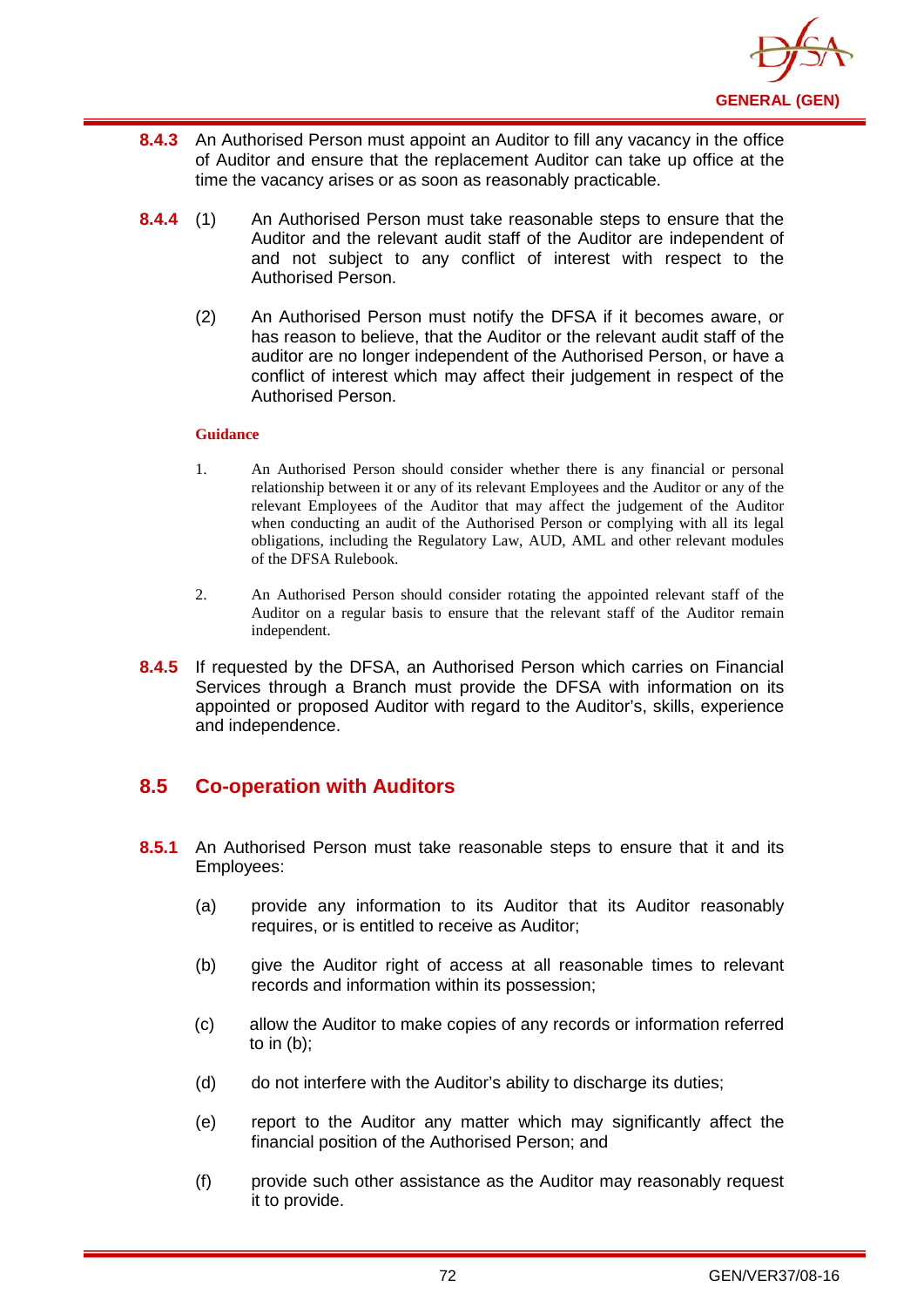

# **8.6 Audit reports**

- **8.6.1** An Authorised Person must, in writing, require its Auditor to:
	- (a) conduct an audit of and produce a Financial Statement Auditor's Report on the Authorised Person's financial statements in accordance with the International Standards on Auditing;
	- (b) produce a Regulatory Returns Auditor's Report in accordance with the Rules in AUD App1 as relevant;
	- (c) produce, if the Authorised Firm is permitted to control or hold Client Money, a Client Money Auditor's Report in accordance with the Rules in AUD App2;
	- (d) produce, if the Authorised Firm is permitted to control or hold Insurance Monies, an Insurance Monies Auditor's Report in accordance with the Rules in AUD App3; and
	- (e) produce, if the Authorised Firm is permitted to hold or control Client Investments, Arrange Custody or Provide Custody in or from the DIFC, a Safe Custody Auditor's Report in respect of such business as applicable, in accordance with the Rules in AUD App4.

### **Guidance**

For the purposes of Rule 8.6.1(a) the financial statements of an Authorised Person which is a Branch may be the financial statements prepared for the Authorised Person's head office.

- **8.6.2** An Authorised Person must submit any reports produced by its Auditor that are required by this chapter to the DFSA within four months of the Authorised Person's financial year end.
- **8.6.3** (1) An Authorised Person must, subject to (2), upon request by any Person, provide a copy of its most recent audited financial statements, together with the Financial Statement Auditor's Report to the Person. If the copy is made available in printed form, the Authorised Person may make a charge to cover reasonable costs incurred in providing the copy.
	- (2) The requirement in (1) does not apply to an Authorised Firm which:
		- (a) is in Category 3B, Category 3C or Category 4; and
		- (b) does not hold or control Client Assets or Insurance Monies.

### **Guidance**

An Authorised Person should be aware that there may be other legislation applicable to it that may require the Authorised Person to provide access to all or part of its financial statements.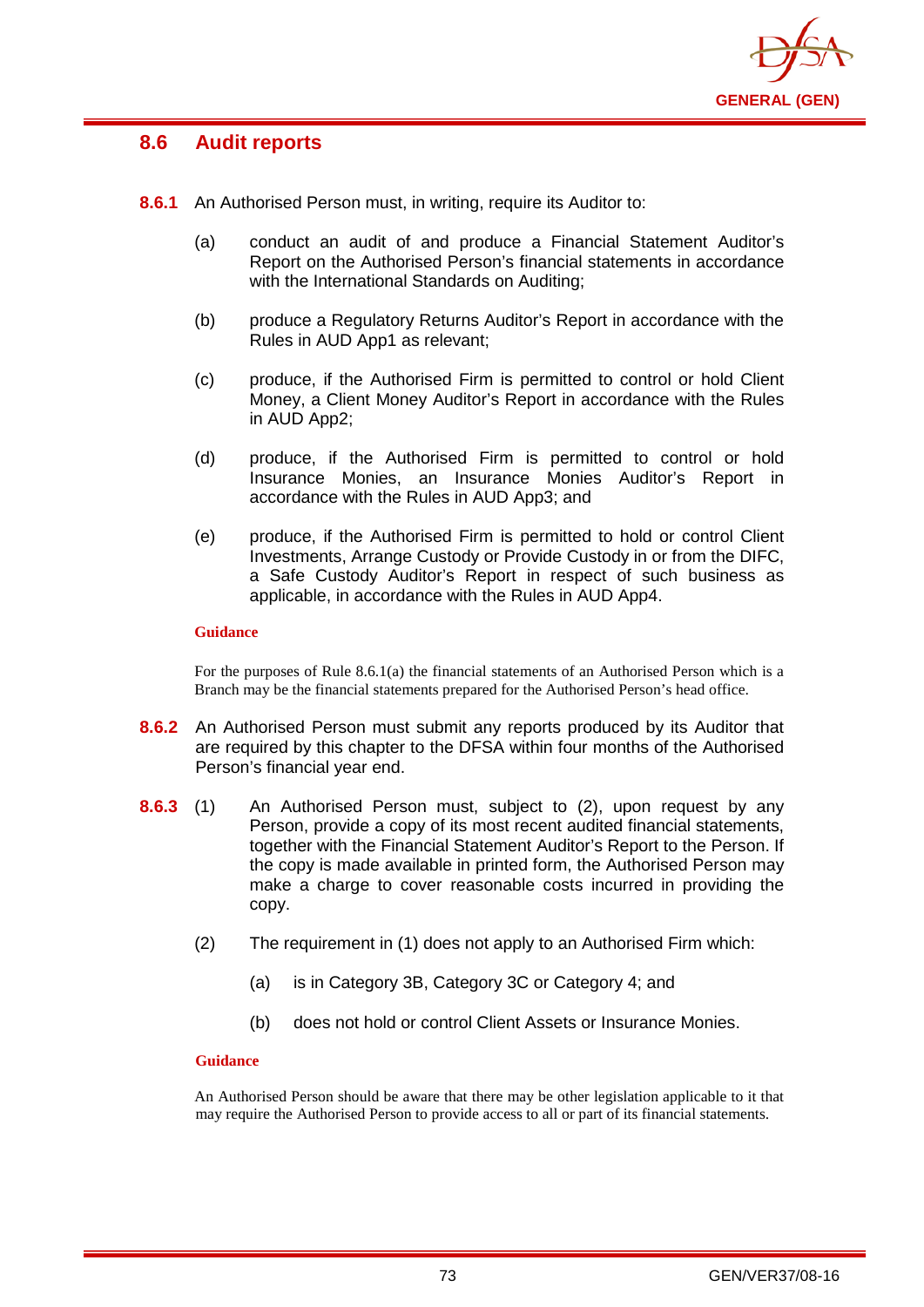

# **9 COMPLAINTS HANDLING AND DISPUTE RESOLUTION**

# **9.1 Application**

- **9.1.1** This chapter applies to every Authorised Firm, other than a Representative Office and a Credit Rating Agency, carrying on a Financial Service in or from the DIFC as follows:
	- (a) Section 9.2 applies to an Authorised Firm carrying on a Financial Service with or for a Retail Client; and
	- (b) Section 9.3 applies to an Authorised Firm carrying on a Financial Service with or for a Professional Client.

# **9.2 Complaints handling procedures for Retail Clients**

## **Written Complaints handling procedures**

- **9.2.1** An Authorised Firm must have adequate policies and procedures in place for the investigation and resolution of Complaints made against it by Retail Clients, and the manner of redress (including compensation for acts or omissions of the Authorised Firm).
- **9.2.2** The policies and procedures for handling Complaints must be in writing and provide that Complaints are handled fairly, consistently and promptly.

### **Guidance**

- 1. In establishing adequate Complaints handling policies and procedures, an Authorised Firm should have regard to:
	- a. the nature, scale and complexity of its business; and
	- b. its size and organisational structure.
- 2. In handling Complaints, an Authorised Firm should consider its obligations under the Data Protection Law 2007.
- 3. An Authorised Firm should consider its obligations under GEN Rule 5.3.19 and accompanying guidance.
- 4. The DFSA considers 60 days from the receipt of a Complaint to be an appropriate period in which an Authorised Firm should be able to resolve most Complaints.
- **9.2.3** On receipt of a Complaint, an Authorised Firm must:
	- (a) acknowledge the Complaint promptly in writing;
	- (b) provide the complainant with:
		- (i) the contact details of any individual responsible for handling the Complaint;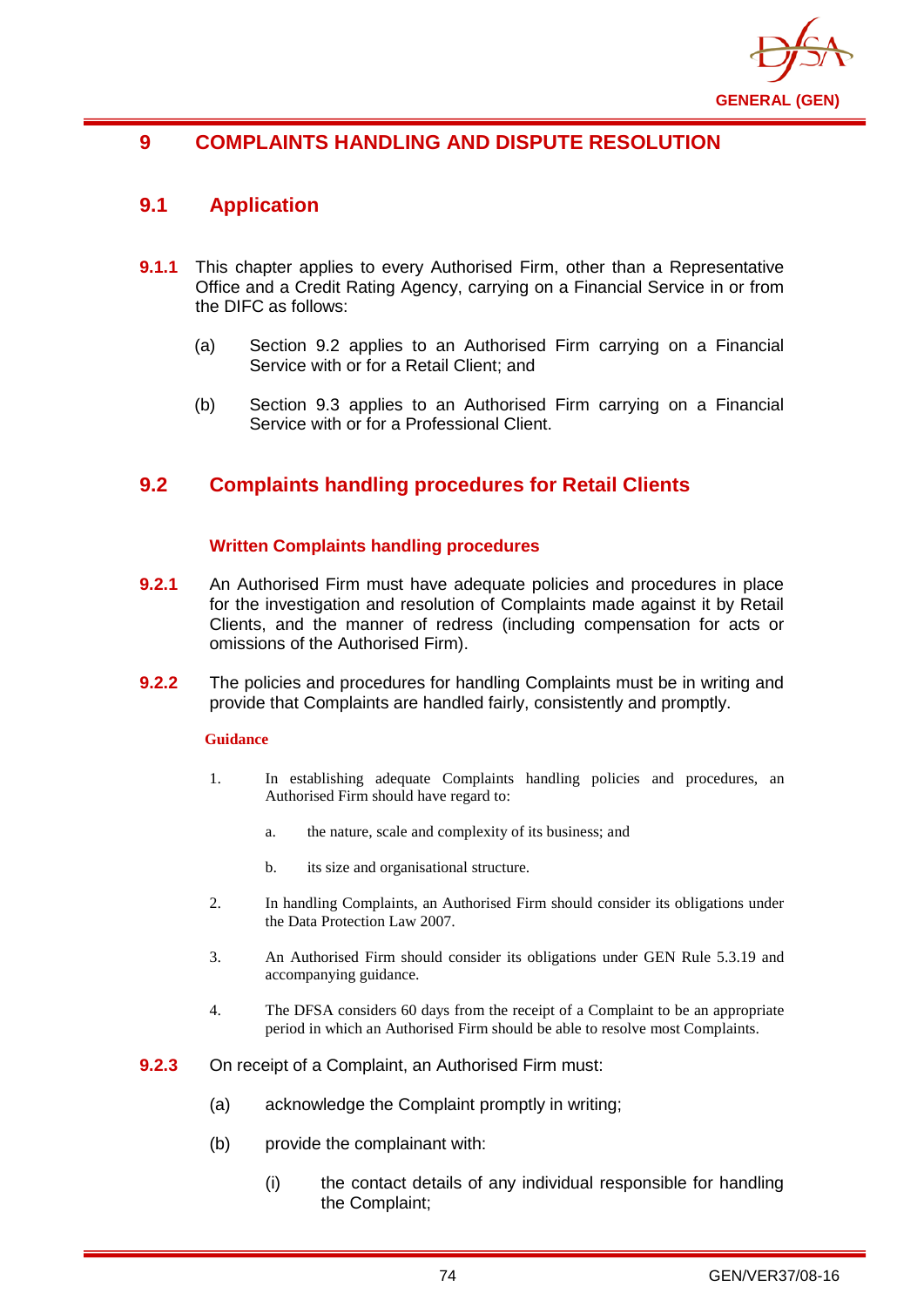

- (ii) key particulars of the Authorised Firm's Complaints handling procedures; and
- (iii) a statement that a copy of the procedures is available free of charge upon request in accordance with GEN Rule 9.2.11; and
- (c) consider the subject matter of the Complaint.
- **9.2.4** Where appropriate, an Authorised Firm must update the complainant on the progress of the handling of the Complaint.

- 1. The DFSA considers 7 days to be an adequate period in which an Authorised Firm should be able to acknowledge most Complaints.
- 2. The DFSA expects an update to be provided to the complainant in circumstances where the resolution of the Complaint is taking longer than 30 days.

## **Resolution of Complaints**

- **9.2.5** Upon conclusion of an investigation of a Complaint, an Authorised Firm must promptly:
	- (a) advise the complainant in writing of the resolution of the Complaint;
	- (b) provide the complainant with clear terms of redress, if applicable; and
	- (c) comply with the terms of redress if accepted by the complainant.
- **9.2.6** If the complainant is not satisfied with the terms of redress offered by the Authorised Firm, the Authorised Firm must inform the complainant of other avenues, if any, for resolution of the Complaint and provide him with the appropriate contact details upon request.

#### **Guidance**

Other avenues for resolution of a Complaint may include an external dispute resolution scheme, arbitration or the DIFC Court.

### **Employees handling Complaints**

- **9.2.7** Where appropriate, taking into account the nature, scale and complexity of an Authorised Firm's business, an Authorised Firm must ensure that any individual handling the Complaint is not or was not involved in the conduct of the Financial Service about which the Complaint has been made, and is able to handle the Complaint in a fair and impartial manner.
- **9.2.8** An Authorised Firm must ensure that any individual responsible for handling the Complaint has sufficient authority to resolve the Complaint or has access to individuals with the necessary authority.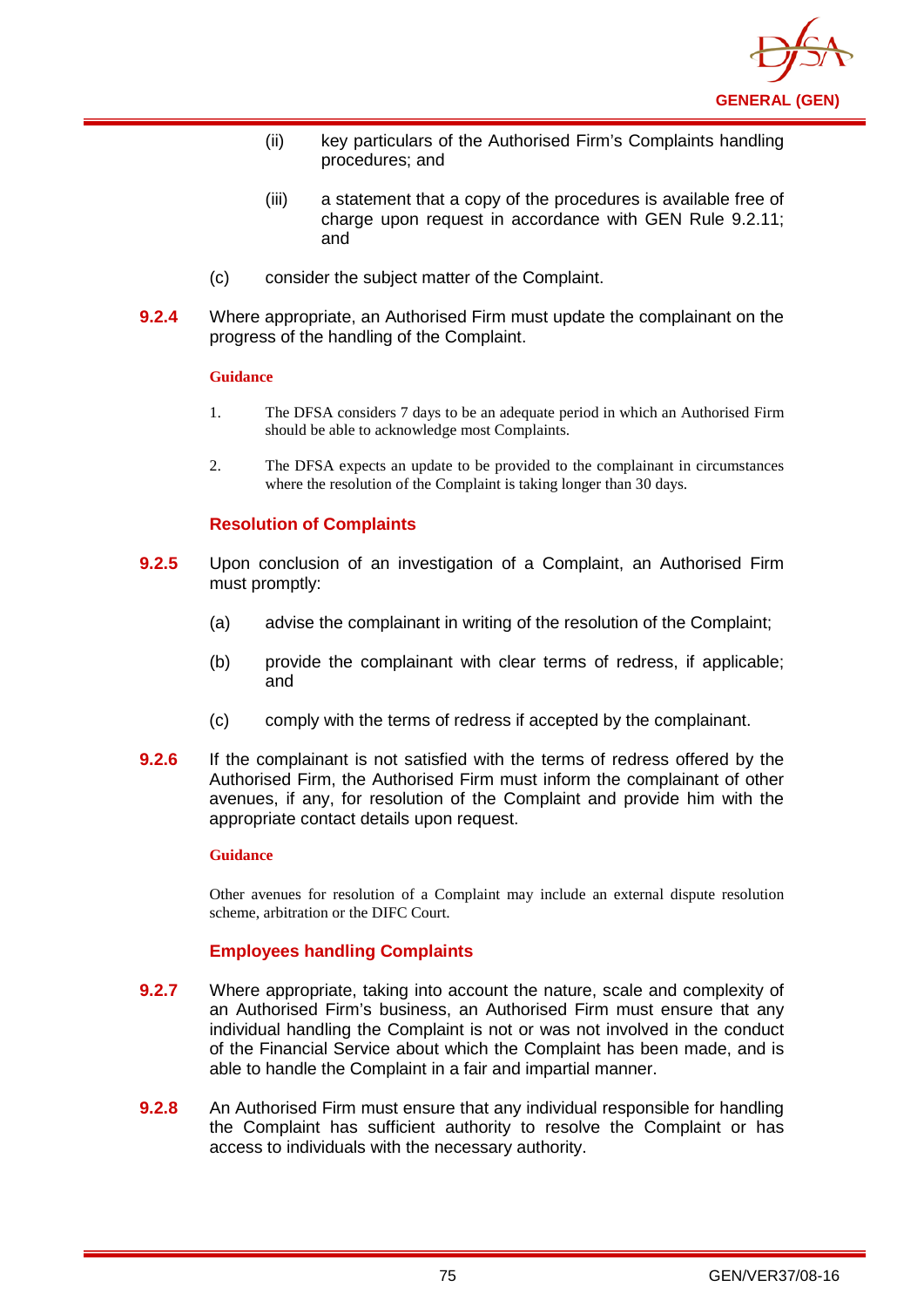

## **Complaints involving other Authorised Firms or Regulated Financial Institutions**

- **9.2.9** If an Authorised Firm considers that another Authorised Firm or a Regulated Financial Institution is entirely or partly responsible for the subject matter of a Complaint**,** it may refer the Complaint, or the relevant part of it, to the other Authorised Firm or Regulated Financial Institution in accordance with Rule 9.2.10.
- **9.2.10** To refer a Complaint, an Authorised Firm must:
	- (a) inform the complainant promptly and in writing that it would like to refer the Complaint, either entirely or in part, to another Authorised Firm or Regulated Financial Institution, and obtain the written consent of the complainant to do so;
	- (b) if the complainant consents to the referral of the Complaint, refer the Complaint to the other Authorised Firm or Regulated Financial Institution promptly and in writing;
	- (c) inform the complainant promptly and in writing that the Complaint has been referred and include adequate contact details of any individual at the other Authorised Firm or Regulated Financial Institution responsible for handling the Complaint; and
	- (d) continue to deal with any part of the Complaint not referred to the other Authorised Firm or Regulated Financial Institution, in accordance with this chapter.

### **Guidance**

The referral of a Complaint may involve the transfer of Personal Data, as defined under the Data Protection Law 2007, DIFC Law No 1 of 2007. In this respect, an Authorised Firm should consider its obligations under the Data Protection Law 2007.

## **Retail Client awareness**

**9.2.11** An Authorised Firm must ensure that a copy of its Complaints handling procedures is available free of charge to any Retail Client upon request.

## **Retention of records**

- **9.2.12** An Authorised Firm must maintain a record of all Complaints made against it for a minimum period of six years from the date of receipt of a Complaint.
- **9.2.13** This record must contain the name of the complainant, the substance of the Complaint, a record of the Authorised Firm's response, and any other relevant correspondence or records, and the action taken by the Authorised Firm to resolve each Complaint.

## **Systems and controls**

**9.2.14** In accordance with GEN Rules 5.3.4 and 5.3.5, an Authorised Firm must put in place adequate systems and controls in order for it to identify and remedy any recurring or systemic problems identified from Complaints.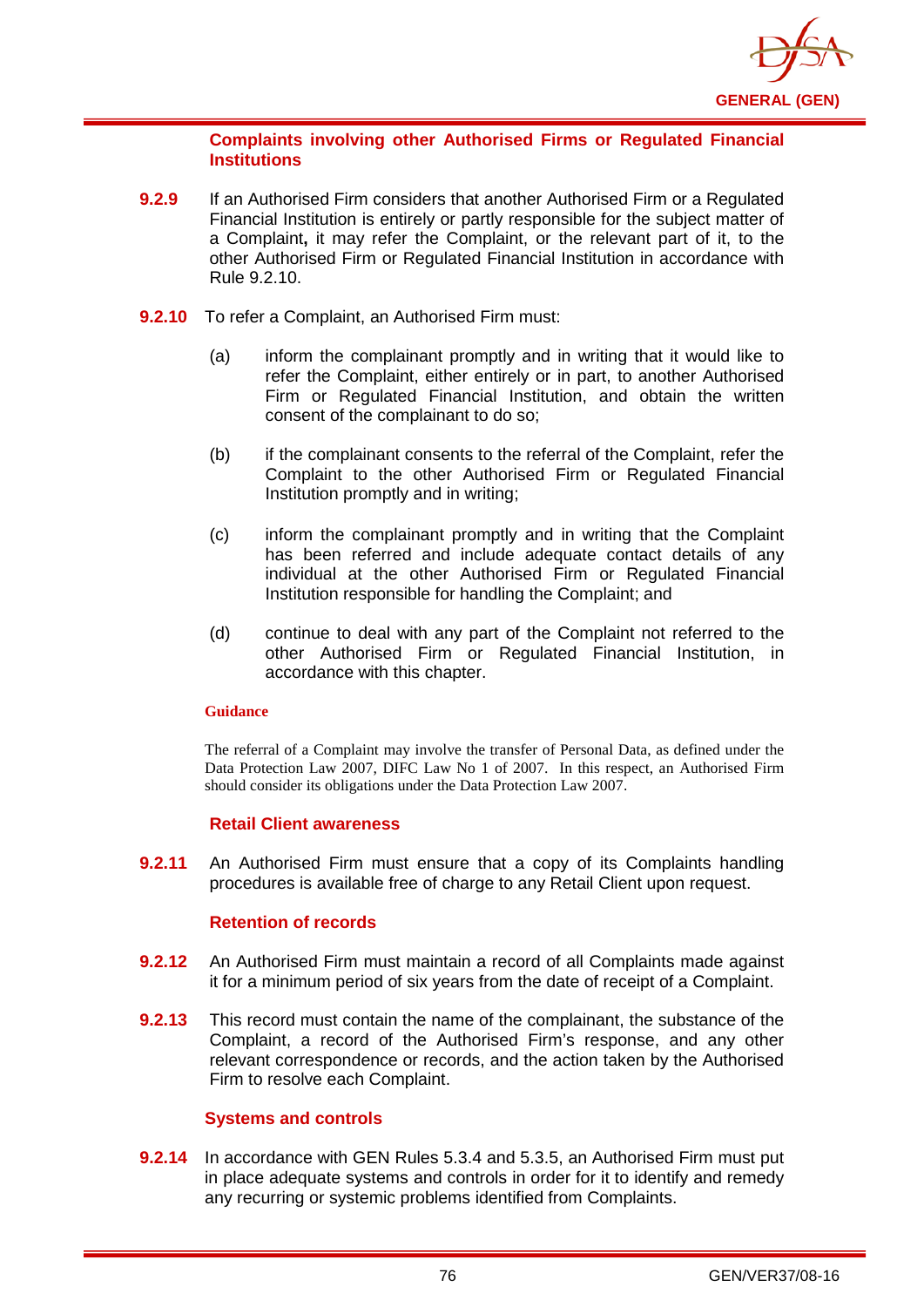

An Authorised Firm should consider whether it is required to notify the DFSA, pursuant to Rule 11.10.7, of any recurring or systemic problems identified from Complaints.

### **Outsourcing**

#### **Guidance**

An Authorised Firm may outsource the administration of its Complaints handling procedures in accordance with GEN Rule 5.3.21.

# **9.3 Complaints recording procedures for Professional Clients**

- **9.3.1** An Authorised Firm must have adequate policies and procedures in place for the recording of Complaints made against it by Professional Clients.
- **9.3.2** An Authorised Firm must maintain a record of any Complaint made against it for a minimum period of six years from the date of receipt of the Complaint.

#### **Guidance**

Depending on the nature, scale and complexity of its business, it may be appropriate for an Authorised Firm to have in place a suitable Complaints handling procedure for Professional Clients in order to ensure that such Complaints are properly handled and remedial action is taken promptly. Such Complaints handling procedures would be expected to include provisions about the independence of staff investigating the Complaint and bringing the matter to the attention of senior management.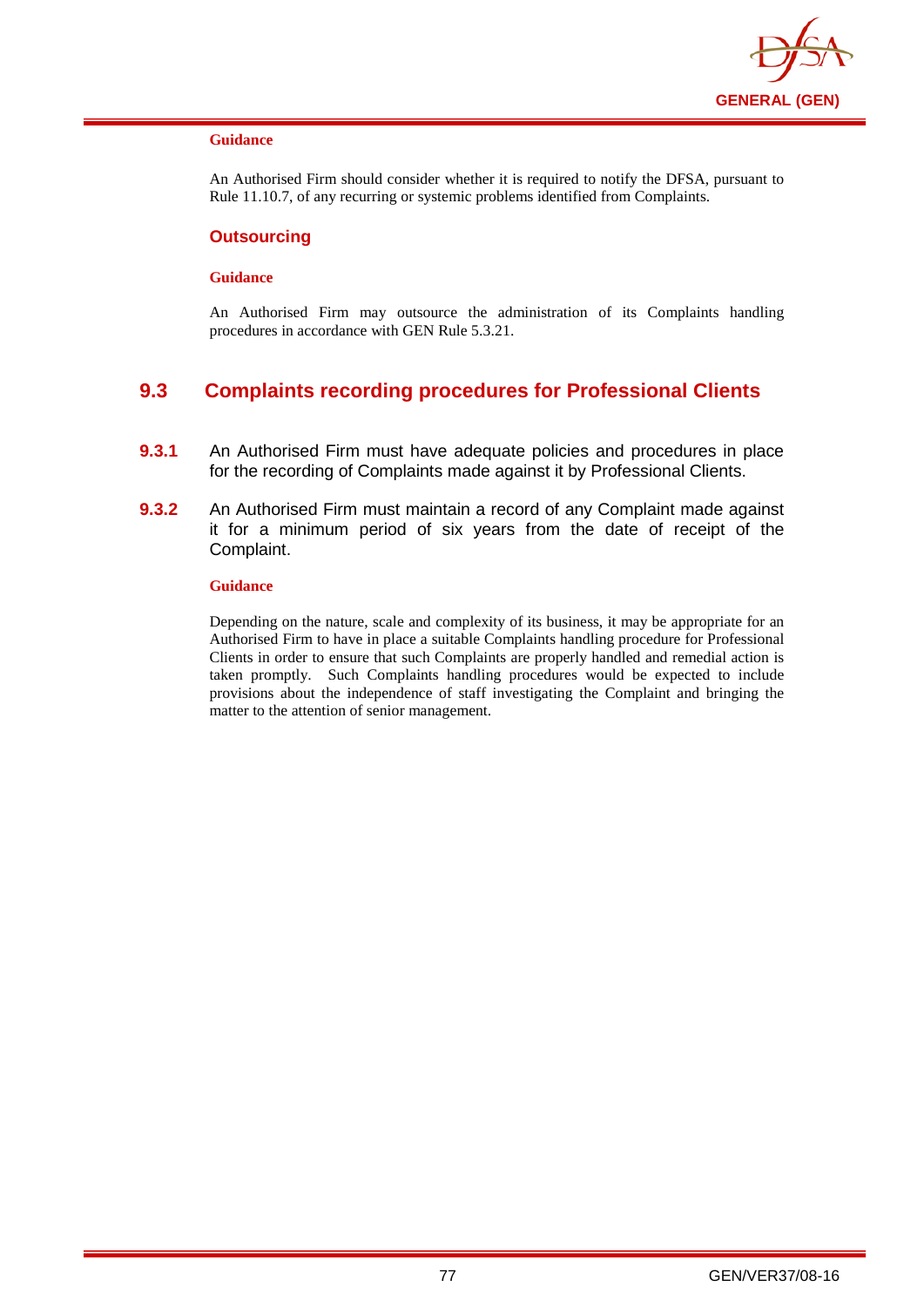

# **10 TRANSITIONAL RULES**

# **10.1 Endorsements to hold client assets and insurance monies**

## **Interpretation**

**10.1.1** In this section:

"commencement date" means the day on which Rule-Making Instrument No 165 of 2016 comes into force;

"endorsement" means an endorsement under:

- (a) Rule 2.2.10A permitting an Authorised Firm to hold or control Client Assets; or
- (b) Rule 2.2.10B permitting an Authorised Firm to hold Insurance Monies;

"transitional period" means the period starting on the commencement date and ending six months after that day.

## **Endorsement not required during transitional period**

**10.1.2** An Authorised Firm is not required to hold an endorsement before the end of the transitional period.

# **Grant of endorsement for Firms that already hold or control Client Assets**

- **10.1.3** (1) This Rule applies to an Authorised Firm that has, in the 12 months before the commencement date, submitted to the DFSA under Rule8.6.2:
	- (a) an Auditor's Report referred to in Rule 8.6.1(c) (a Client Money Auditor's Report); or
	- (b) an Auditor's Report referred to in Rule 8.6.1(e) (a Safe Custody Auditor's Report).
	- (2) An Authorised Firm to which this Rule applies may, within the transitional period, send a written notification to the DFSA confirming that it:
		- (a) wishes to obtain an endorsement to hold or control Client Assets;
		- (b) has submitted to the DFSA an Auditor's Report referred to in (1) in the 12 months before the commencement date; and
		- (c) has in place adequate systems and controls to meet the applicable requirements in COB sections 6.11 to 6.14.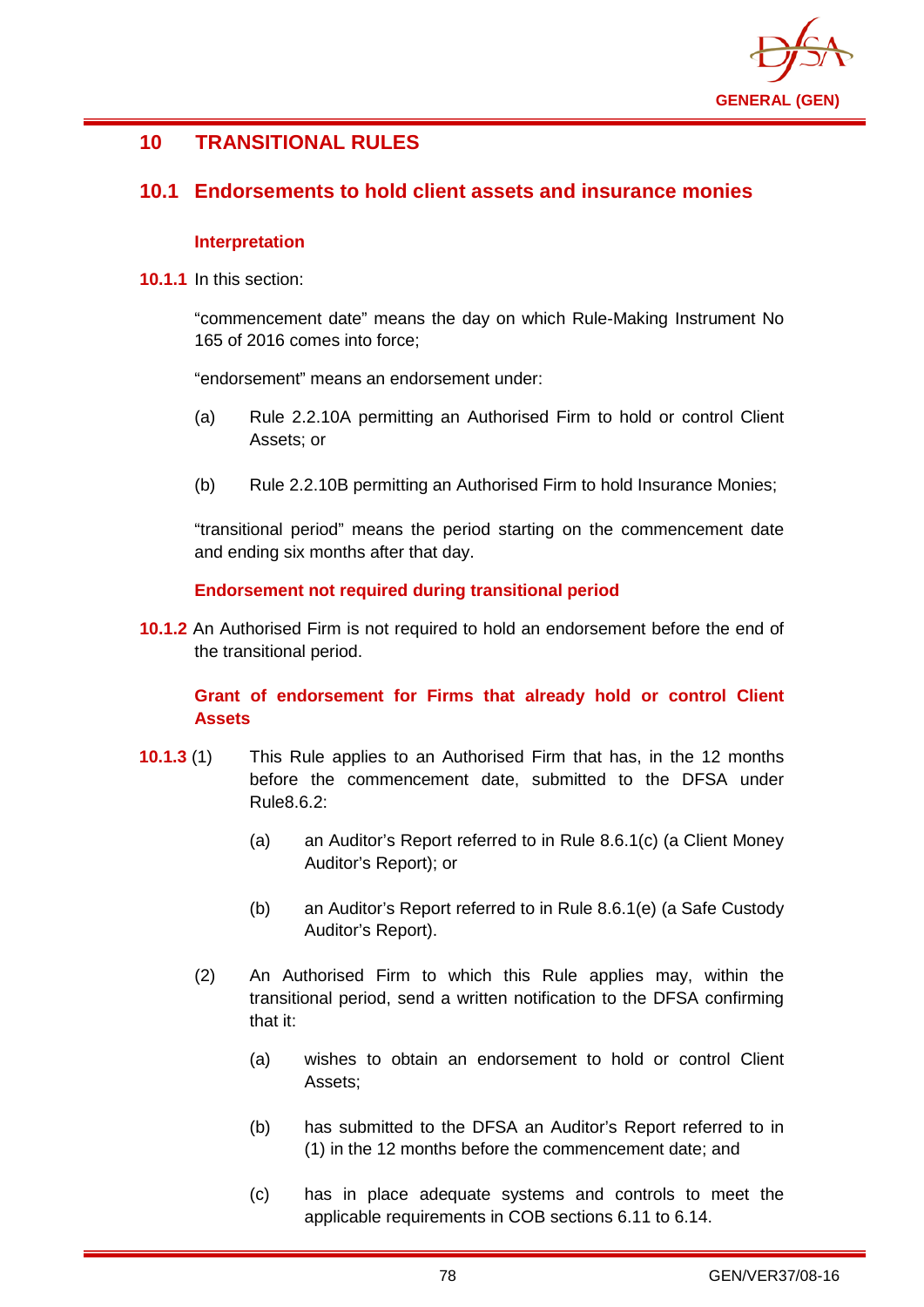

- (3) The DFSA may require the notification in (2) to be in such form and verified in such manner as it thinks fit.
- (4) If an Authorised Firm provides a duly completed notification to the DFSA in accordance with (2) and (3) within the transitional period:
	- (a) the DFSA must grant it an endorsement to hold or control Client Assets; and
	- (b) it is not required to apply for an endorsement under Rule 7.3.3 or pay the fee prescribed in FER 2.2.6 for such an application.

**Grant of endorsement for Firms that already hold Insurance Monies**

- **10.1.4** (1) This Rule applies to an Authorised Firm that has, in the 12 months before the commencement date, submitted to the DFSA under Rule 8.6.2 an Auditor's Report referred to in Rule 8.6.1(d) (an Insurance Monies Auditor's Report).
	- (2) An Authorised Firm to which this Rule applies may, within the transitional period, send a written notification to the DFSA confirming that it:
		- (a) wishes to obtain an endorsement to hold Insurance Monies;
		- (b) has submitted to the DFSA an Auditor's Report referred to in (1) in the 12 months before the commencement date; and
		- (c) has in place adequate systems and controls to meet the applicable requirements in COB section 7.12.
	- (3) The DFSA may require the notification in (2) to be in such form and verified in such manner as it thinks fit.
	- (4) If an Authorised Firm provides a duly completed notification to the DFSA in accordance with (2) and (3) within the transitional period:
		- (a) the DFSA must grant it an endorsement to hold Insurance Monies; and
		- (b) it is not required to apply for an endorsement under Rule 7.3.4 or pay the fee prescribed in FER 2.2.6 for such an application.

## **DFSA's powers not affected**

**10.1.5** The grant of an endorsement under this section is without prejudice to the DFSA's ability to impose conditions or restrictions on the endorsement when it is granted or after it has been granted, or to suspend or withdraw the endorsement after it has been granted.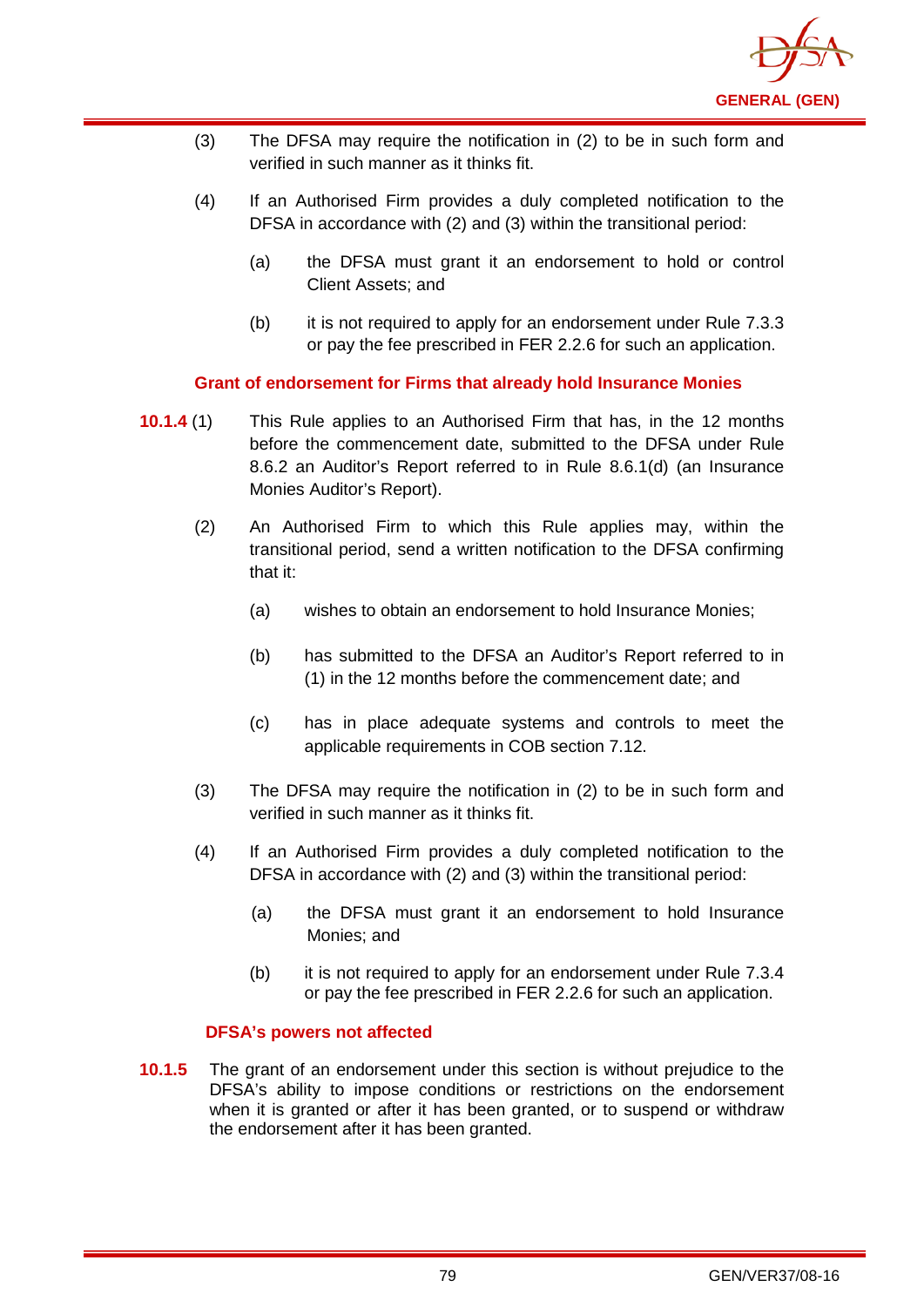

# **11 SUPERVISION**

## **Introduction**

#### **Guidance**

- 1. This chapter outlines DFSA's supervisory requirements for an Authorised Person.
- 2. This chapter should be read in conjunction with the RPP Sourcebook which sets out DFSA's general regulatory policy and processes.

# **11.1 Information gathering and DFSA access to information**

- **11.1.1** This section applies to an Authorised Person other than a Representative Office with respect to the carrying on of all of its activities.
- **11.1.2** An Authorised Person must where reasonable:
	- (a) give or procure the giving of specified information, documents, files, tapes, computer data or other material in the Authorised Person's possession or control to the DFSA;
	- (b) make its Employees readily available for meetings with the DFSA;
	- (c) give the DFSA access to any information, documents, records, files, tapes, computer data or systems, which are within the Authorised Person's possession or control and provide any facilities to the DFSA;
	- (d) permit the DFSA to copy documents or other material on the premises of the Authorised Person at the Authorised Person's expense;
	- (e) provide any copies as requested by the DFSA; and
	- (f) answer truthfully, fully and promptly, all questions which are put to it by the DFSA.
- **11.1.3** An Authorised Person must take reasonable steps to ensure that its Employees act in the manner set out in this chapter.
- **11.1.4** An Authorised Person must take reasonable steps to ascertain if there is any secrecy or data protection legislation that would restrict access by the Authorised Person or the DFSA to any data required to be recorded under the DFSA's Rules. Where such legislation exists, the Authorised Person must keep copies of relevant documents or material in a jurisdiction which does allow access in accordance with legislation applicable in the DIFC.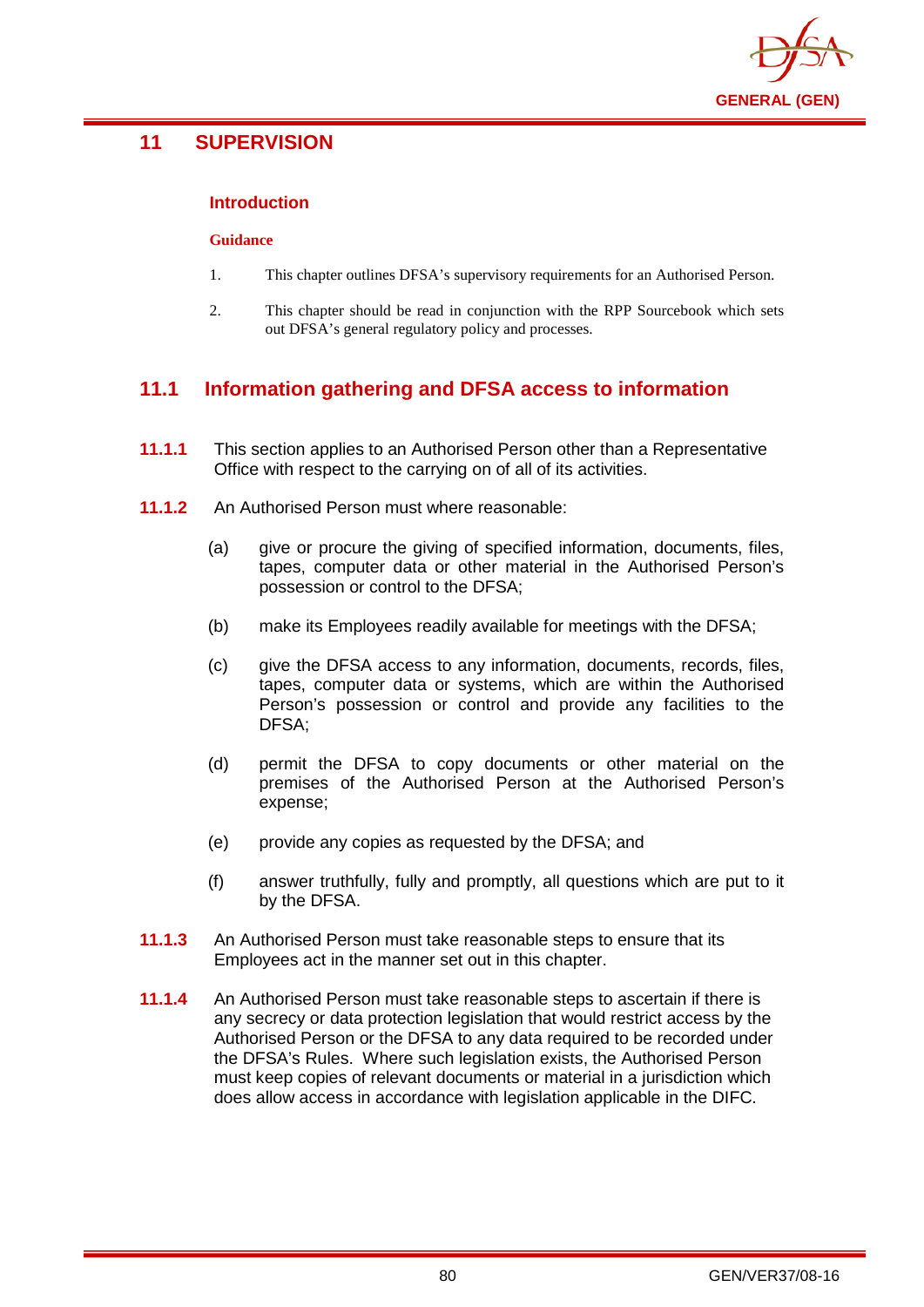

## **Lead regulation**

- **11.1.5** (1) If requested by the DFSA, an Authorised Person must provide the DFSA with information that the Authorised Person or its auditor has provided to a Financial Services Regulator.
	- (2) If requested by the DFSA, an Authorised Person must take reasonable steps to provide the DFSA with information that other members of the Authorised Person's Group have provided to a Financial Services Regulator.

# **11.2 Waivers**

- **11.2.1** This section applies to every Authorised Person.
- **11.2.2** Throughout the Rulebook reference to the written notice under Article 25 will be referred to as a 'waiver'.
- **11.2.3** If an Authorised Person wishes to apply for a waiver, it must apply in writing to the DFSA using the appropriate form in AFN.

### **Guidance**

Waiver application forms are contained in AFN and the RPP Sourcebook sets out the DFSA's approach to considering a waiver.

- **11.2.4** The application must contain:
	- (a) the name and Licence number of the Authorised Person;
	- (b) the Rule to which the application relates;
	- (c) a clear explanation of the waiver that is being applied for and the reason why the Authorised Person is requesting the waiver;
	- (d) details of any other requirements; for example, if there is a specific period for which the waiver is required;
	- (e) the reason, if any, why the waiver should not be published or why it should be published without disclosing the identity of the Authorised Person; and
	- (f) all relevant facts to support the application.
- **11.2.5** An Authorised Person must immediately notify the DFSA if it becomes aware of any material change in circumstances which may affect the application for a waiver.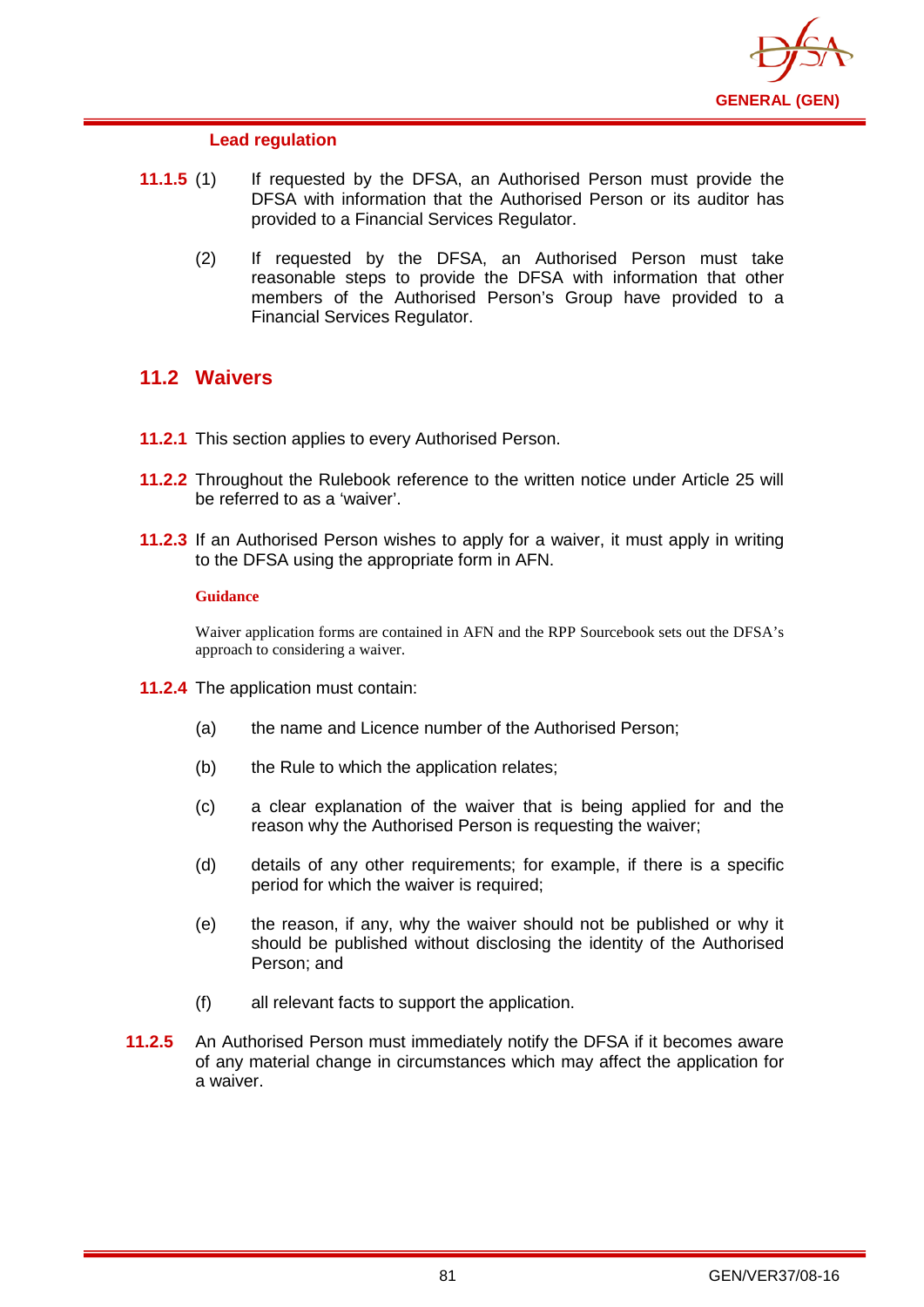

## **Continuing relevance of waivers**

**11.2.6** An Authorised Person must immediately notify the DFSA if it becomes aware of any material change in circumstances which could affect the continuing relevance of a waiver.

# **11.3 Application to change the scope of a Licence**

- **11.3.1** This section applies to an Authorised Firm applying to change the scope of its Licence or, where a condition or restriction has previously been imposed, to have the condition or restriction varied or withdrawn.
- **11.3.2** The provisions relating to permitted legal forms, fitness and propriety, adequate resources, compliance arrangements, enquiries and the provision of additional information set out in section 7.2 also apply to an Authorised Firm making an application under this chapter, and are to be construed accordingly.
- **11.3.3** An Authorised Firm applying to change the scope of its Licence, or to have a condition or restriction varied or withdrawn, must provide the DFSA, with written details of the proposed changes.

# **11.4 Withdrawal of a Licence at an Authorised Firm's request**

- **11.4.1** An Authorised Firm other than a Representative Office seeking to have its Licence withdrawn must submit a request in writing stating:
	- (a) the reasons for the request;
	- (b) that it has ceased or will cease to carry on Financial Services in or from the DIFC;
	- (c) the date on which it ceased or will cease to carry on Financial Services in or from the DIFC;
	- (d) that it has discharged, or will discharge, all obligations owed to its customers in respect of whom the Authorised Firm has carried on, or will cease to carry on, Financial Services in or from the DIFC; and
	- (e) if it is providing Trust Services, that it has made appropriate arrangements for the transfer of business to a new Trust Service Provider and the appointment, where necessary, of new trustees.

### **Guidance**

When considering a withdrawal of a Licence, the DFSA takes into account a number of matters including those outlined in the RPP Sourcebook.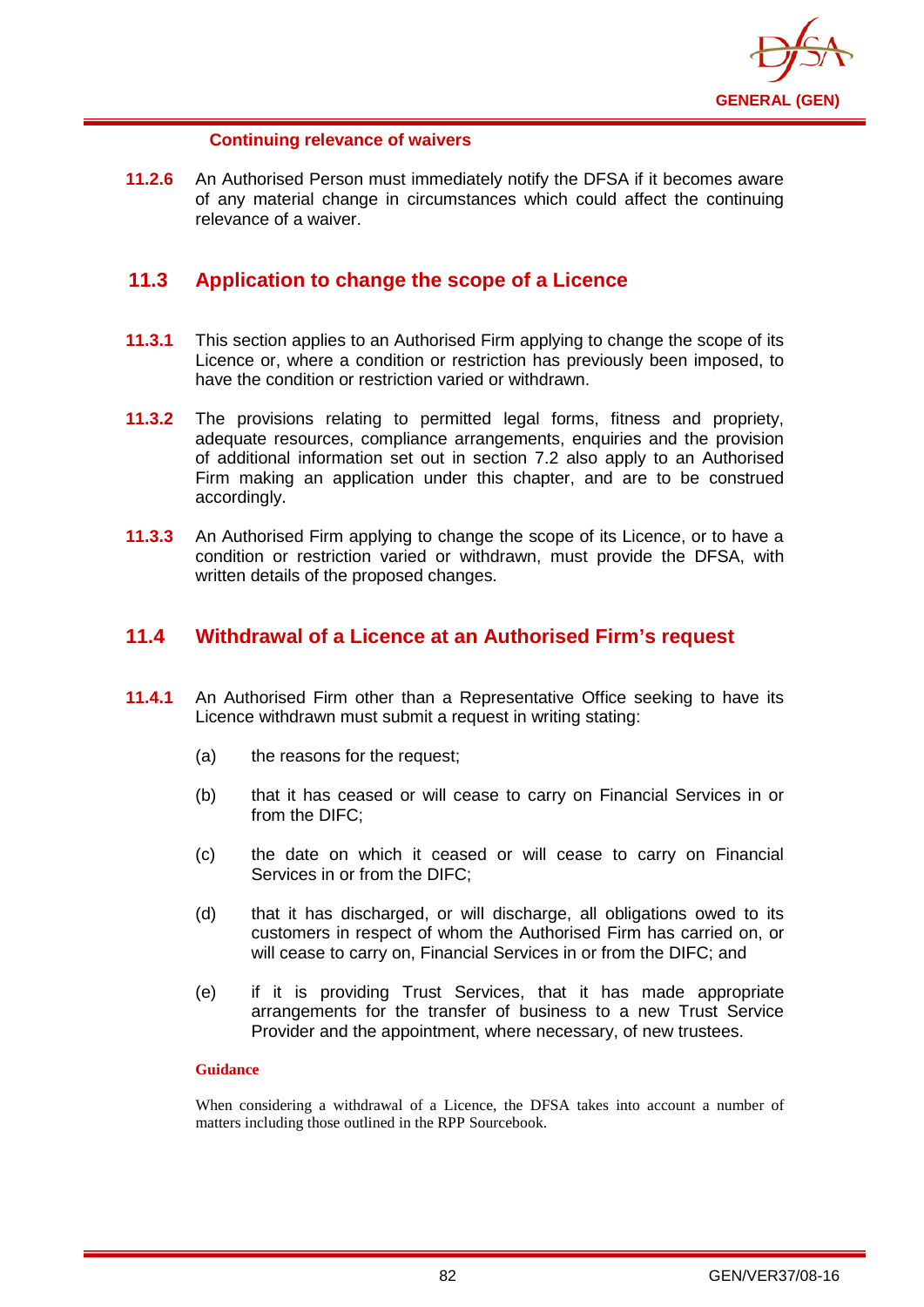

# **11.5 Changes to an authorised individual status**

#### **Guidance**

This section addresses applications or requests regarding Authorised Individuals with respect to Article 53(3), 56(3), 58(2) and 58(3).

- **11.5.1** An application to extend the scope of an Authorised Individual status to other Licensed Functions may be made by the Authorised Individual and Authorised Firm by the completion and submission of the appropriate form in AFN.
- **11.5.2** An Authorised Firm or Authorised Individual requesting:
	- (a) the imposition, variation or withdrawal of a condition or restriction;
	- (b) withdrawal of Authorised Individual status; or
	- (c) withdrawal of authorisation in relation to one or more Licensed Functions;

must, subject to Rule 11.5.3, for (a) submit such request in writing to the DFSA, and for (b) and (c) submit a request by completing the appropriate form in AFN.

**11.5.3** A request for the variation or withdrawal of a condition or restriction may only be made after the expiry of any period within which a reference to the FMT relating to the relevant condition or restriction may commence under Article 29.

#### **Guidance**

In considering the suitability of such an application or request the DFSA may take into account any matter referred to in RPP with respect to fitness and propriety for Authorised Individuals.

# **11.6 Temporary cover**

- **11.6.1** (1) An Authorised Firm may, subject to (2), appoint an individual, who is not an Authorised Individual, to carry out the functions of an Authorised Individual where the following conditions are met:
	- (a) the absence of the Authorised Individual is temporary or reasonably unforeseen;
	- (b) the functions are carried out for 12 weeks maximum in any consecutive 12 months; and
	- (c) the Authorised Firm has assessed that the individual has the relevant skills and experience to carry out these functions.
	- (2) An Authorised Firm may not appoint under (1) an individual to carry out the Licensed Functions of a Licensed Director or Licensed Partner.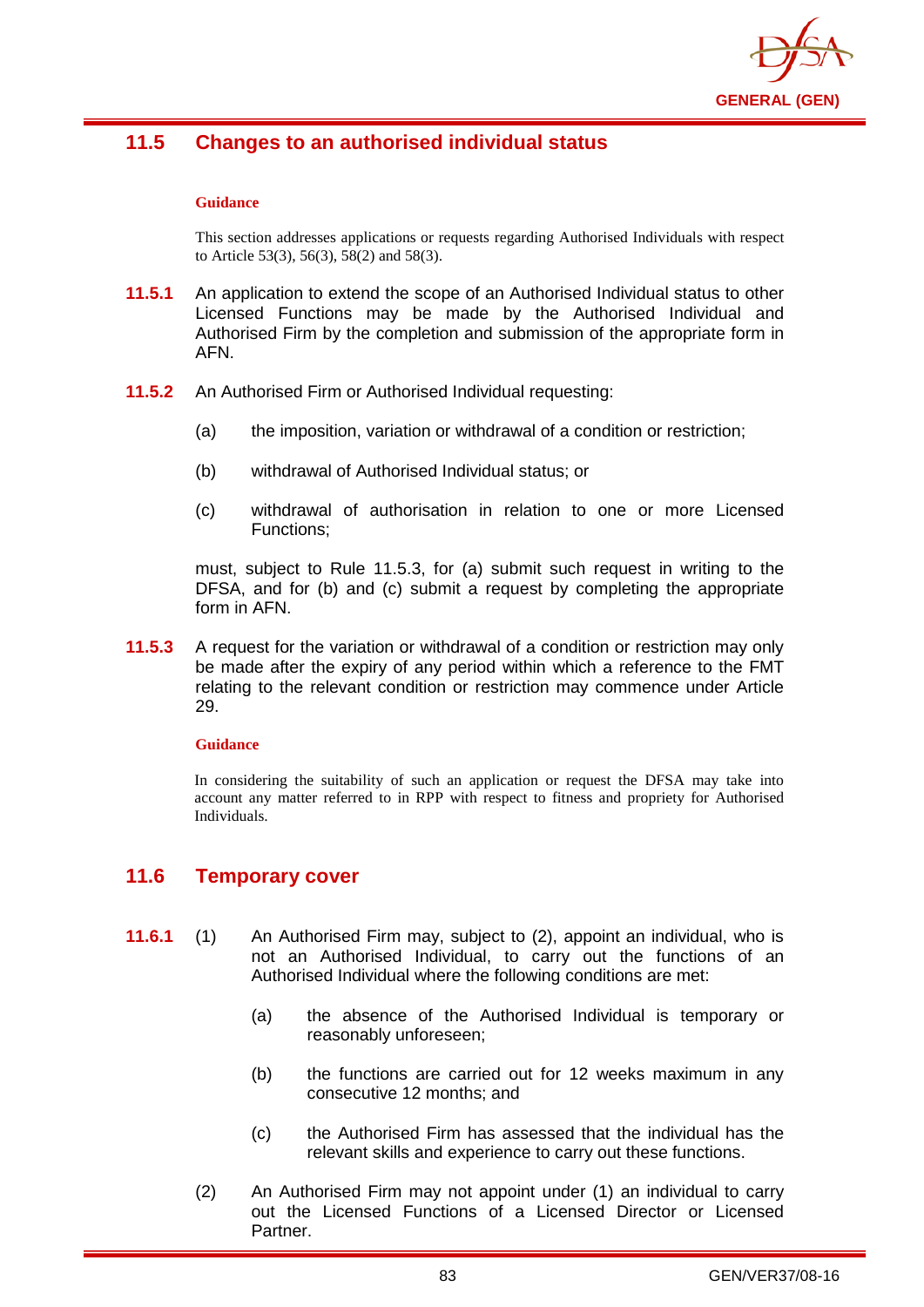

- (3) The Authorised Firm must take reasonable steps to ensure that the individual complies with all the Rules applicable to Authorised Individuals.
- (4) Where an individual is appointed under this Rule, the Authorised Firm must notify the DFSA in writing of the name and contact details of the individual appointed.
- **11.6.2** Where an individual is appointed under this section, the DFSA may exercise any powers it would otherwise be entitled to exercise as if the individual held Authorised Individual status.

# **11.7 Dismissal or resignation of an Authorised Individual**

- **11.7.1** An Authorised Firm must request the withdrawal of an Authorised Individual status within seven days of the Authorised Individual ceasing to be employed by the Authorised Firm to perform a Licensed Function.
- **11.7.2** In requesting the withdrawal of an Authorised Individual status, the Authorised Firm must submit the appropriate form in AFN, including details of any circumstances where the Authorised Firm may consider that the individual is no longer fit and proper.
- **11.7.3** If an Authorised Individual is dismissed or requested to resign, a statement of the reason, or reasons, for the dismissal or resignation must be given to the DFSA by the Authorised Firm.
- **11.7.4** If the Authorised Individual was acting as a trustee, the Trust Service Provider must confirm to the DFSA in writing that a new trustee has been appointed in place of the trustee in question.

# **11.8 Changes relating to control**

- **11.8.1** (1) This section applies, subject to (2) and (3), to:
	- (a) an Authorised Firm; or
	- (b) a Person who is, or is proposing to become, a Controller specified in Rule 11.8.3.
	- (2) This chapter does not apply to a Representative Office or a Person who is a Controller of such a firm.
	- (3) A Credit Rating Agency must comply with the requirements in this section as if it were a non-DIFC established company.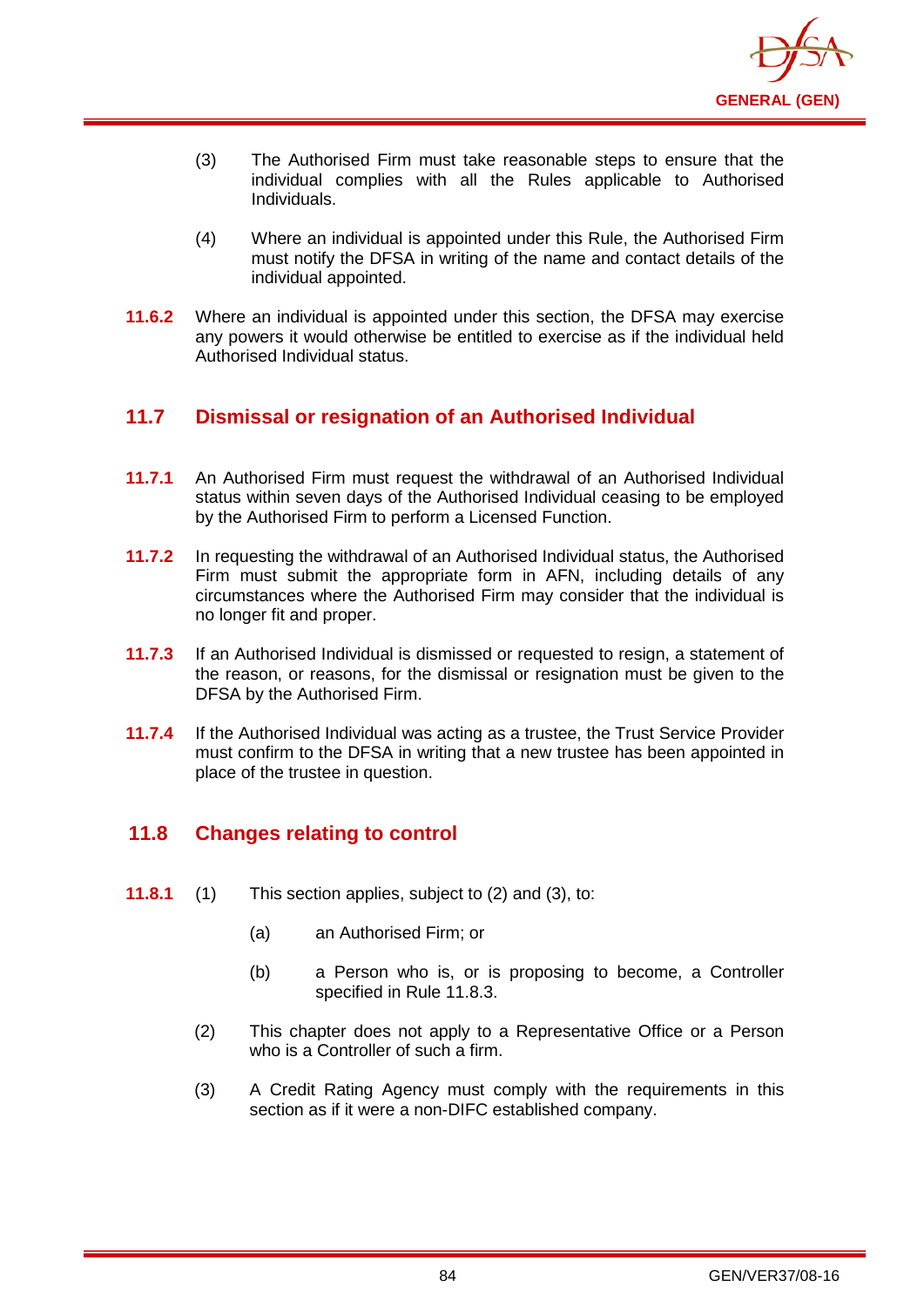

The requirements in respect of notification of changes relating to control of Branches (i.e. Non-DIFC established companies) are set out in Rule 11.8.10. Although some Credit Rating Agencies may be companies established in the DIFC, such companies will only be subject to the notification requirements relating to their Controllers. Accordingly, regardless of whether a Credit Rating Agency is a company established in the DIFC or a Branch operation, it is subject to the notification requirements only and not to the requirement for prior approval by the DFSA of changes relating to its Controllers.

## **Definition of a Controller**

- **11.8.2** (1) A Controller is a Person who, either alone or with any Associate:
	- (a) holds 10% or more of the shares in either the Authorised Firm or a Holding Company of that firm;
	- (b) is entitled to exercise, or controls the exercise of, 10% or more of the voting rights in either the Authorised Firm or a Holding Company of that firm; or
	- (c) is able to exercise significant influence over the management of the Authorised Firm as a result of holding shares or being able to exercise voting rights in the Authorised Firm or a Holding Company of that firm or having a current exercisable right to acquire such shares or voting rights.
	- (2) A reference in this chapter to the term:
		- (a) "share" means:
			- (i) in the case of an Authorised Firm, or a Holding Company of an Authorised Firm, which has a share capital, its allotted shares;
			- (ii) in the case of an Authorised Firm, or a Holding Company of an Authorised Firm, with capital but no share capital, rights to a share in its capital; and
			- (iii) in the case of an Authorised Firm, or a Holding Company of an Authorised Firm, without capital, any interest conferring a right to share in its profits or losses or any obligation to contribute to a share of its debt or expenses in the event of its winding up; and
		- (b) "a holding" means, in respect of a Person, shares, voting rights or a right to acquire shares or voting rights in an Authorised Firm or a Holding Company of that firm held by that Person either alone or with any Associate.

### **Guidance**

1. For the purposes of these Rules, the relevant definition of a Holding Company is found in the DIFC Companies Law. That definition describes when one body corporate is considered to be a holding company or a subsidiary of another body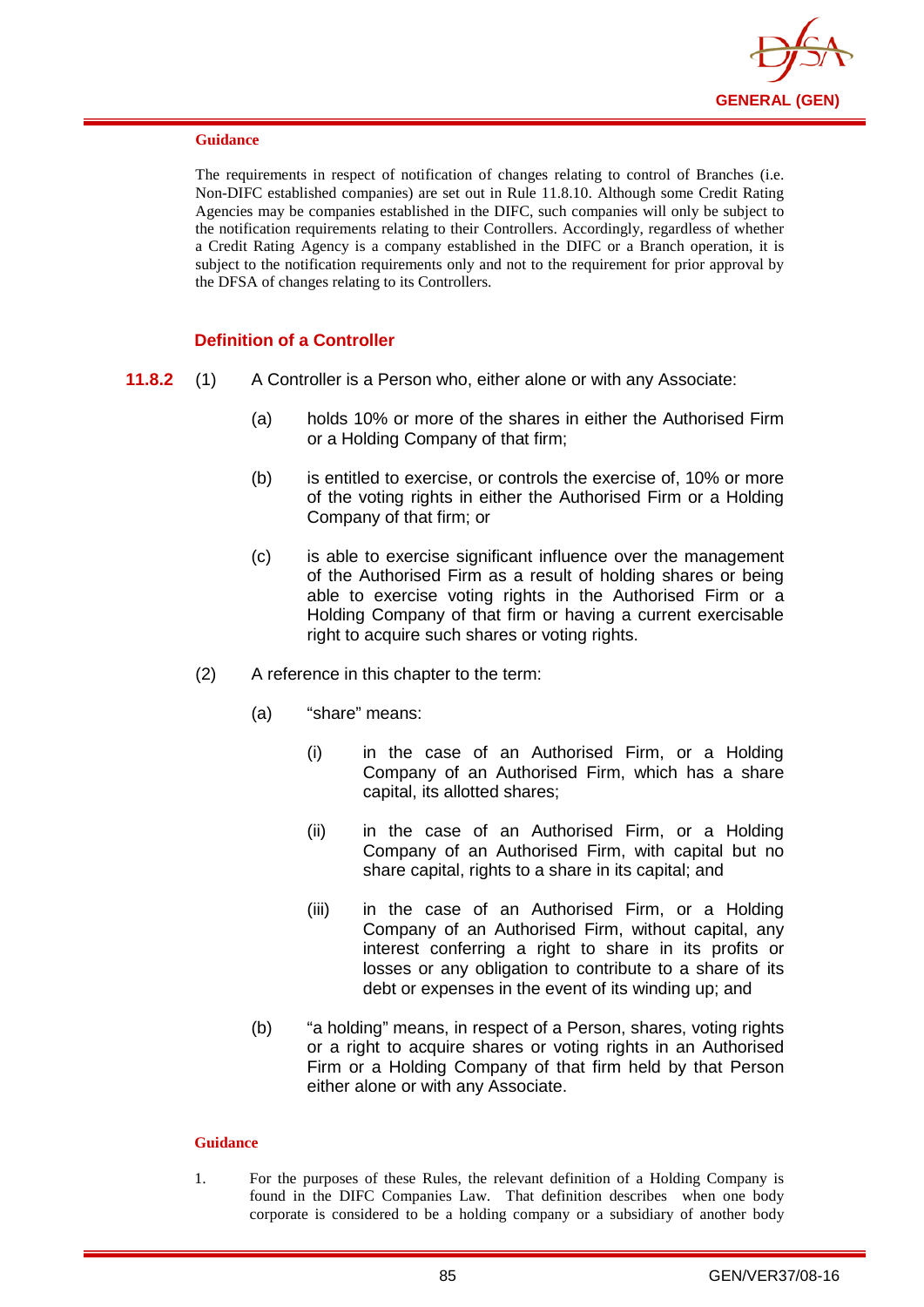

corporate and extends that concept to the ultimate holding company of the body corporate.

2. Pursuant to Rule 11.8.2(1)(c), a Person becomes a Controller if that Person can exert significant management influence over an Authorised Firm. The ability to exert significant management influence can arise even where a Person, alone or with his Associates, controls less than 10% of the shares or voting rights of the Authorised Firm or a Holding Company of that firm. Similarly, a Person may be able to exert significant management influence where such Person does not hold shares or voting rights but has current exercisable rights to acquire shares or voting rights, such as under Options.

## **Disregarded holdings**

- **11.8.3** For the purposes of determining whether a Person is a Controller, any shares, voting rights or rights to acquire shares or voting rights that a Person holds, either alone or with any Associate, in an Authorised Firm or a Holding Company of that firm are disregarded if:
	- (a) they are shares held for the sole purpose of clearing and settling within a short settlement cycle;
	- (b) they are shares held in a custodial or nominee capacity and the voting rights attached to the shares are exercised only in accordance with written instructions given to that Person by another Person; or
	- (c) the Person is an Authorised Firm or a Regulated Financial Institution and it:
		- (i) acquires the shares as a result of an underwriting of a share issue or a placement of shares on a firm commitment basis;
		- (ii) does not exercise the voting rights attaching to the shares or otherwise intervene in the management of the issuer; and
		- (iii) retains the shares for a period less than one year.

### **Requirement for prior approval of Controllers of Domestic Firms**

- **11.8.4** (1) In the case of an Authorised Firm which is a Domestic Firm, a Person must not:
	- (a) become a Controller; or
	- (b) increase the level of control which that Person has in the firm beyond a threshold specified in (2),

unless that Person has obtained the prior written approval of the DFSA to do so.

- $(2)$  For the purposes of  $(1)(b)$ , the thresholds at which the prior written approval of the DFSA is required are when the relevant holding is increased:
	- (a) from below 30% to 30% or more; or
	- (b) from below 50% to 50% or more.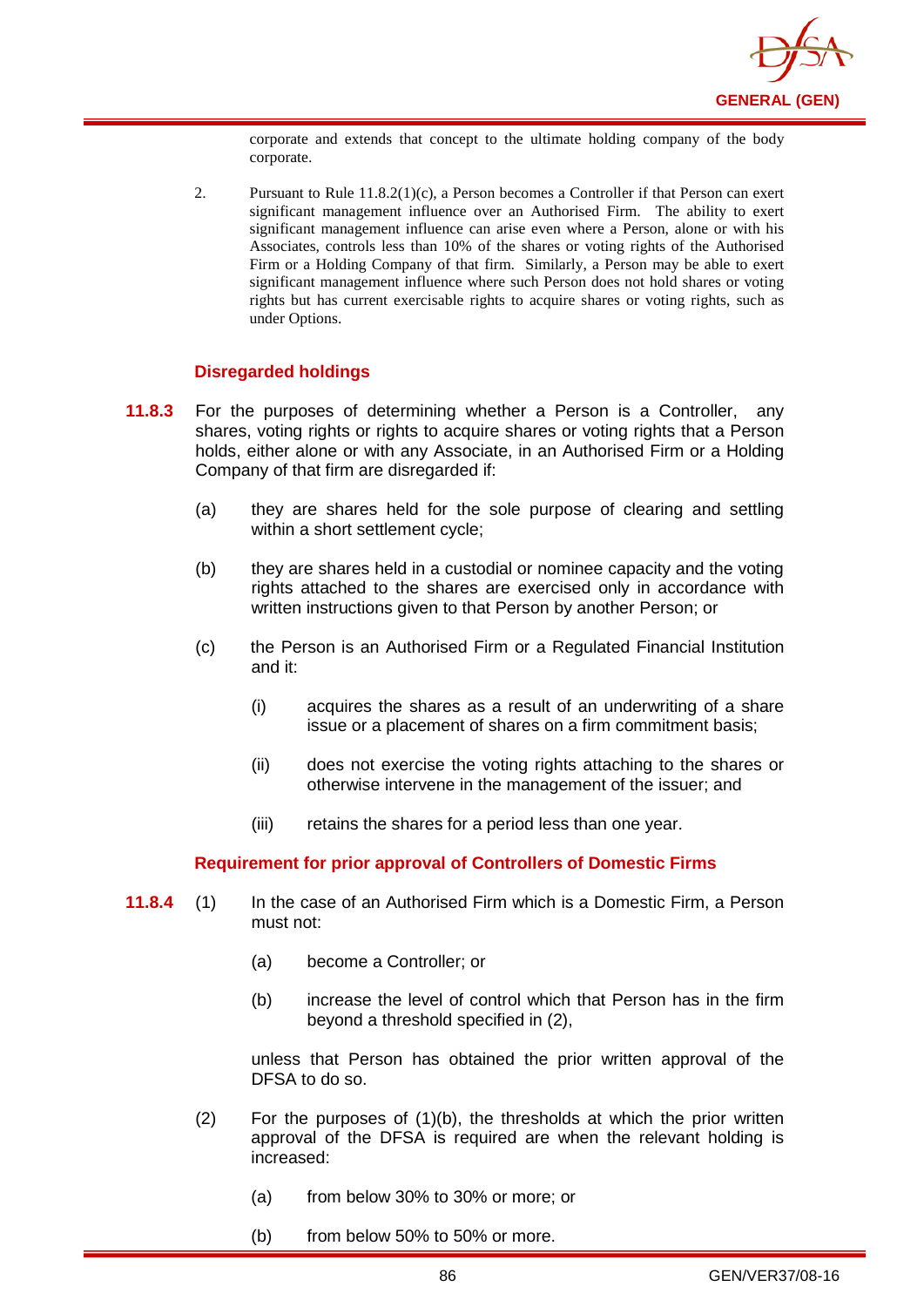

See Rules 11.8.2 and 11.8.3 for the circumstances in which a Person becomes a Controller of an Authorised Person.

### **Approval process**

- **11.8.5** (1) A Person who is required to obtain the prior written approval of the DFSA pursuant to Rule 11.8.4(1) must make an application to the DFSA using the appropriate form in AFN.
	- (2) Where the DFSA receives an application under (1), it may:
		- (a) approve the proposed acquisition or increase in the level of control;
		- (b) approve the proposed acquisition or increase in the level of control subject to such conditions as it considers appropriate; or
		- (c) object to the proposed acquisition or increase in the level of control.

#### **Guidance**

- 1. A Person intending to acquire or increase control in an Authorised Firm should submit an application for approval in the appropriate form in AFN sufficiently in advance of the proposed acquisition to be able to obtain the DFSA approval in time for the proposed acquisition. Sections 3-2-34 – 3-2-37 of the RPP Sourcebook set out the matters which the DFSA will take into consideration when exercising its powers under Rule 11.8.5 to approve, object to or impose conditions of approval relating to a proposed Controller or a proposed increase in the level of control of an existing Controller.
- 2. The DFSA will exercise its powers relating to Controllers in a manner proportionate to the nature, scale and complexity of an Authorised Firm's business, and the impact a proposed change in control would have on that firm and its Clients. For example, the DFSA would generally be less likely to impose conditions requiring a proposed acquirer of control of an Authorised Firm whose financial failure would have a limited systemic impact or impact on its Clients to provide prudential support to the firm by contributing more capital. Most advisory and arranging firms will fall into this class.
- **11.8.6** (1) Where the DFSA proposes to approve a proposed acquisition or an increase in the level of control in an Authorised Firm pursuant to Rule 11.8.5(2)(a), it must:
	- (a) do so as soon as practicable and in any event within 90 days of the receipt of a duly completed application, unless a different period is considered appropriate by the DFSA and notified to the applicant in writing; and
	- (b) issue to the applicant, and where appropriate to the Authorised Firm, an approval notice as soon as practicable after making that decision.
	- (2) An approval, including a conditional approval granted by the DFSA pursuant to Rule 11.8.5(2)(a) or (b), is valid for a period of one year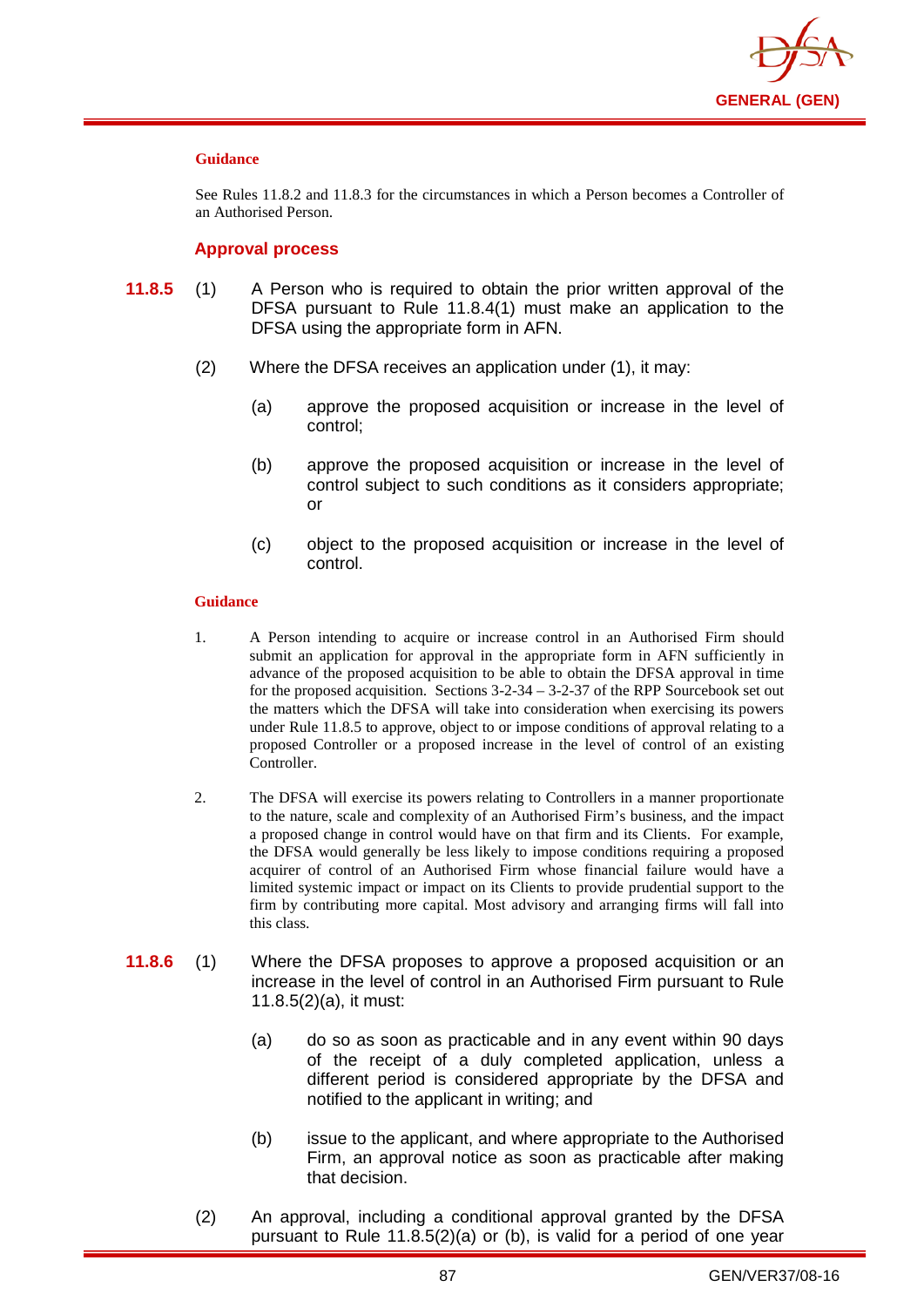

from the date of the approval, unless an extension is granted by the DFSA in writing.

#### **Guidance**

- 1. If the application for approval lodged with the DFSA does not contain all the required information, then the 90 day period runs from the date on which all the relevant information has been provided to the DFSA.
- 2. If a Person who has obtained the prior DFSA approval for an acquisition or an increase in the control of an Authorised Firm is unable to effect the acquisition before the end of the period referred to in Rule 11.8.6(2), it will need to obtain fresh approval from the DFSA.

## **Objection or conditional approval process**

- **11.8.7** (1) Where the DFSA proposes to exercise its objection or conditional approval power pursuant to Rule 11.8.5(2)(b) or (c) in respect of a proposed acquisition of, or an increase in the level of control in, an Authorised Firm, it must, as soon as practicable and in any event within 90 days of the receipt of the duly completed application form, provide to the applicant:
	- (a) a written notice stating:
		- (i) the DFSA's reasons for objecting to that Person as a Controller or to the Person's proposed increase in control; and
		- (ii) any proposed conditions subject to which that Person may be approved by the DFSA; and
	- (b) an opportunity to make representations within 14 days of the receipt of such notice or such other longer period as agreed to by the DFSA.
	- (2) The DFSA must, as soon as practicable after receiving representations or, if no representations are received, after the expiry of the period for making representations referred to in (1)(b), issue a final notice stating that:
		- (a) the proposed objections and any conditions are withdrawn and the Person is an approved Controller;
		- (b) the Person is approved as a Controller subject to conditions specified in the notice; or
		- (c) the Person is not approved and therefore is an unacceptable Controller with respect to that Person becoming a Controller of, or increasing the level of control in, the Authorised Firm.
	- (3) If the DFSA decides to exercise its power under this Rule not to approve a Person as a Controller or to impose conditions on an approval, the Person may refer the matter to the FMT for review.
- **11.8.8** (1) A Person who has been approved by the DFSA as a Controller of an Authorised Firm subject to any conditions must comply with the relevant conditions of approval.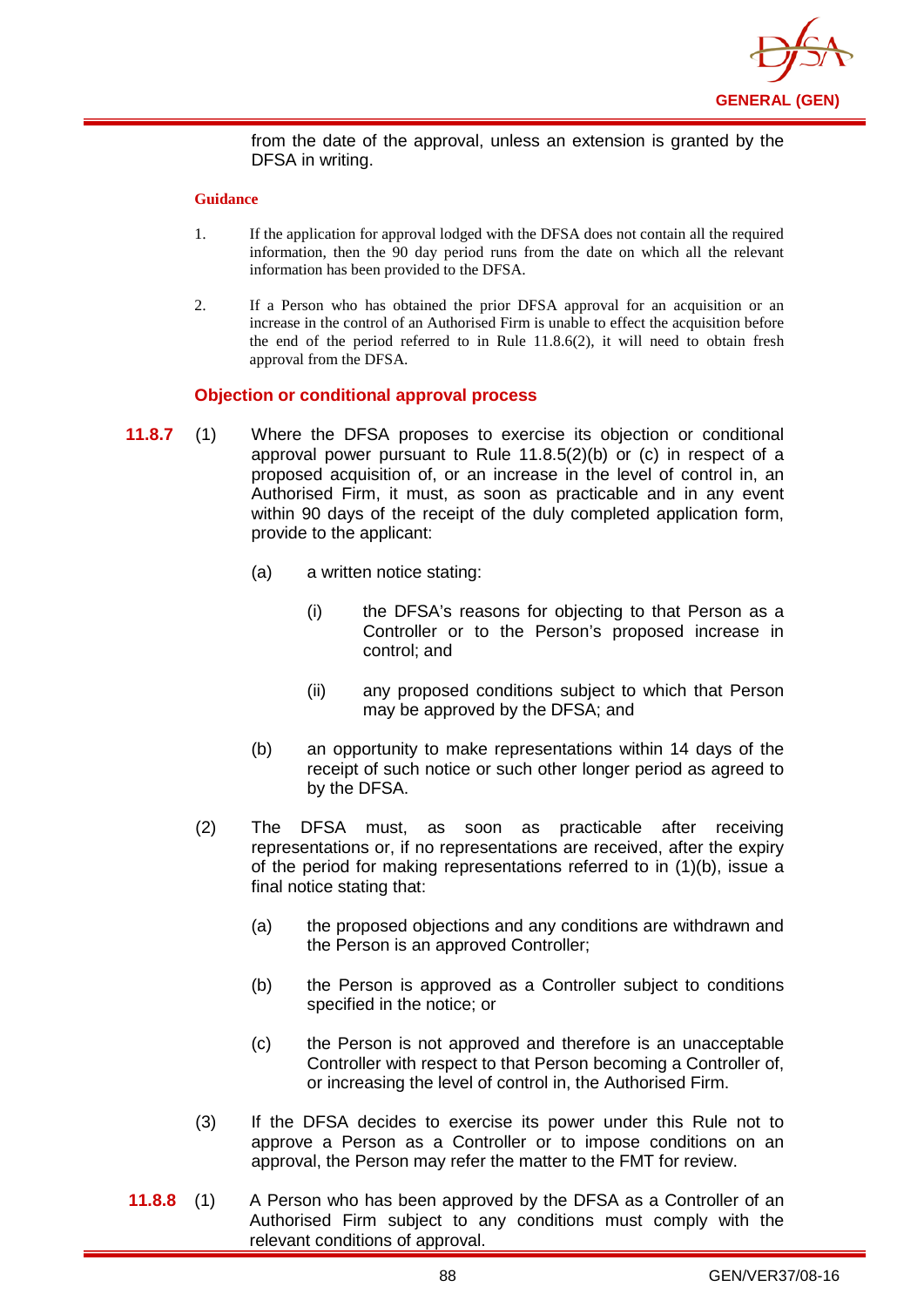

(2) A Person who has been notified by the DFSA pursuant to Rule 11.8.7(2)(c) as an unacceptable Controller must not proceed with the proposed acquisition of control of the Authorised Firm.

#### **Guidance**

A Person who acquires control of or increases the level of control in an Authorised Firm without the prior DFSA approval or breaches a condition of approval is in breach of the Rules. See Rule 11.8.13 for the actions that the DFSA may take in such circumstances.

## **Notification for decrease in the level of control of Domestic Firms**

- **11.8.9** A Controller of an Authorised Firm which is a Domestic Firm must submit, using the appropriate form in AFN, a written notification to the DFSA where that Person:
	- (a) proposes to cease being a Controller; or
	- (b) proposes to decrease that Person's holding from more than 50% to 50% or less.

## **Requirement for notification of changes relating to control of Branches**

- **11.8.10** (1) In the case of an Authorised Firm which is a Branch, a written notification to the DFSA must be submitted by a Controller or a Person proposing to become a Controller of that Authorised Firm in accordance with (3) in respect of any one of the events specified in (2).
	- (2) For the purposes of (1), a notification to the DFSA is required when:
		- (a) a Person becomes a Controller;
		- (b) an existing Controller proposes to cease being a Controller; or
		- (c) an existing Controller's holding is:
			- (i) increased from below 30% to 30% or more;
			- (ii) increased from below 50% to 50% or more; or
			- (iii) decreased from more than 50% to 50% or less.
	- (3) The notification required under (1) must be made by a Controller or Person proposing to become a Controller of a Branch using the appropriate form in AFN as soon as possible, and in any event, before making the relevant acquisition or disposal.

### **Obligations of Authorised Firms relating to its Controllers**

- **11.8.11** (1) An Authorised Firm must have adequate systems and controls to monitor:
	- (a) any change or proposed change of its Controllers; and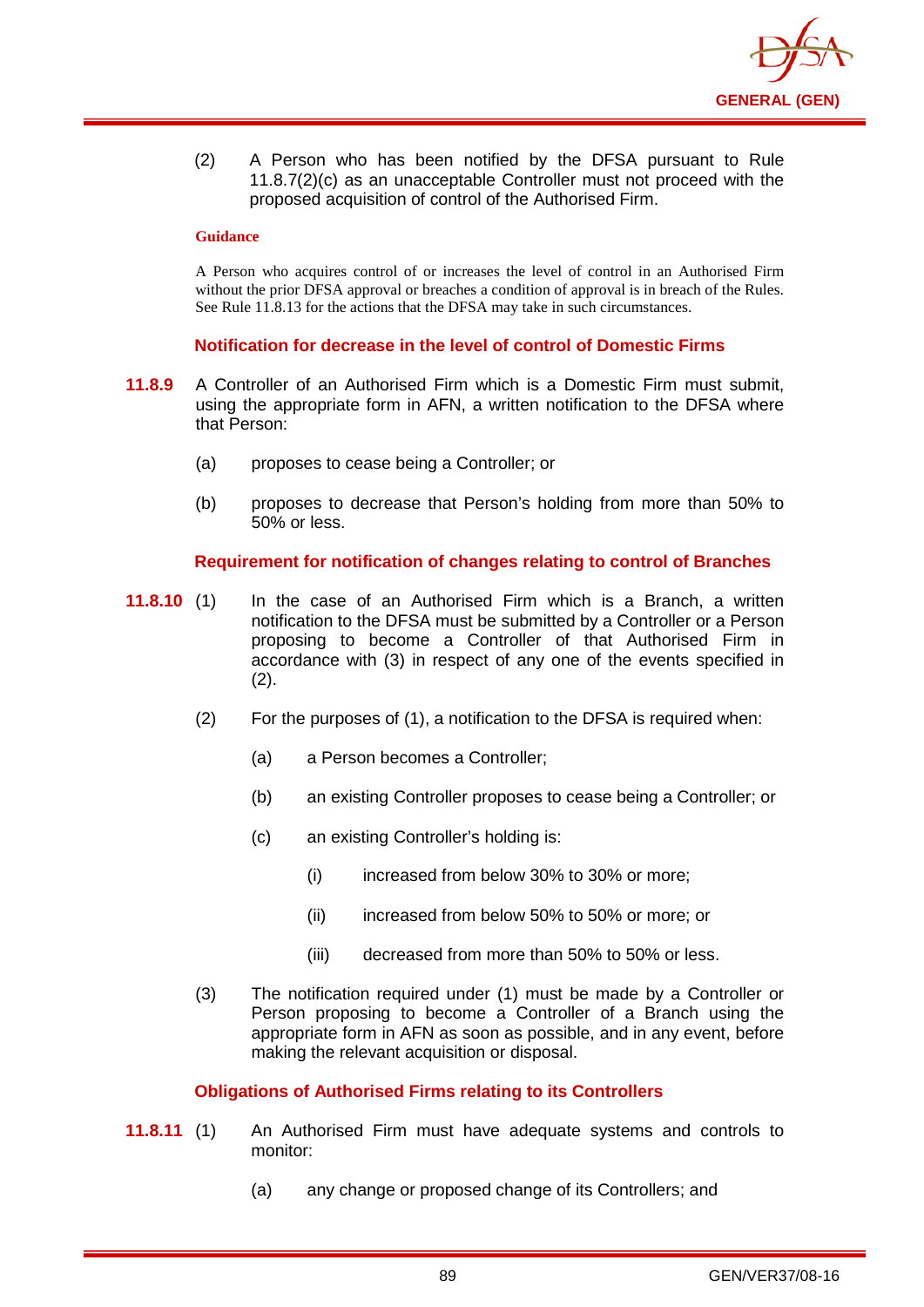

- (b) any significant changes in the conduct or circumstances of existing Controllers which might reasonably be considered to impact on the fitness and propriety of the Authorised Firm or its ability to conduct business soundly and prudently.
- (2) An Authorised Firm must, subject to (3), notify the DFSA in writing of any event specified in (1) as soon as possible after becoming aware of that event.
- (3) An Authorised Firm need not comply with the requirement in (2) if it is satisfied on reasonable grounds that a proposed or existing Controller has either already obtained the prior approval of the DFSA or notified the event to the DFSA as applicable.

Steps which an Authorised Firm may take in order to monitor changes relating to Controllers include the monitoring of any relevant regulatory disclosures, press reports, public announcements, share registers and entitlements to vote, or the control of voting rights, at general meetings.

- **11.8.12** (1) An Authorised Firm must submit to the DFSA an annual report on its Controllers within four months of its financial year end.
	- (2) The Authorised Firm's annual report on its Controllers must include:
		- (a) the name of each Controller; and
		- (b) the current holding of each Controller, expressed as a percentage.

### **Guidance**

- 1. An Authorised Firm may satisfy the requirements of Rule 11.8.12 by submitting a corporate structure diagram containing the relevant information.
- 2. An Authorised Firm must take account of the holdings which the Controller, either alone or with any Associate, has in the Authorised Firm or any Holding Company of the firm (see the definition of a Controller in Rule 11.8.2).

## **Other Powers relating to Controllers**

- **11.8.13** (1) Without limiting the generality of its other powers, the DFSA may, subject only to (2), object to a Person as a Controller of an Authorised Firm where such a Person:
	- (a) has acquired or increased the level of control that Person has in an Authorised Firm without the prior written approval of the DFSA as required under Rule 11.8.4;
	- (b) has breached the requirement in Rule 11.8.8 to comply with the conditions of approval applicable to that Person; or
	- (c) is no longer acceptable to the DFSA as a Controller.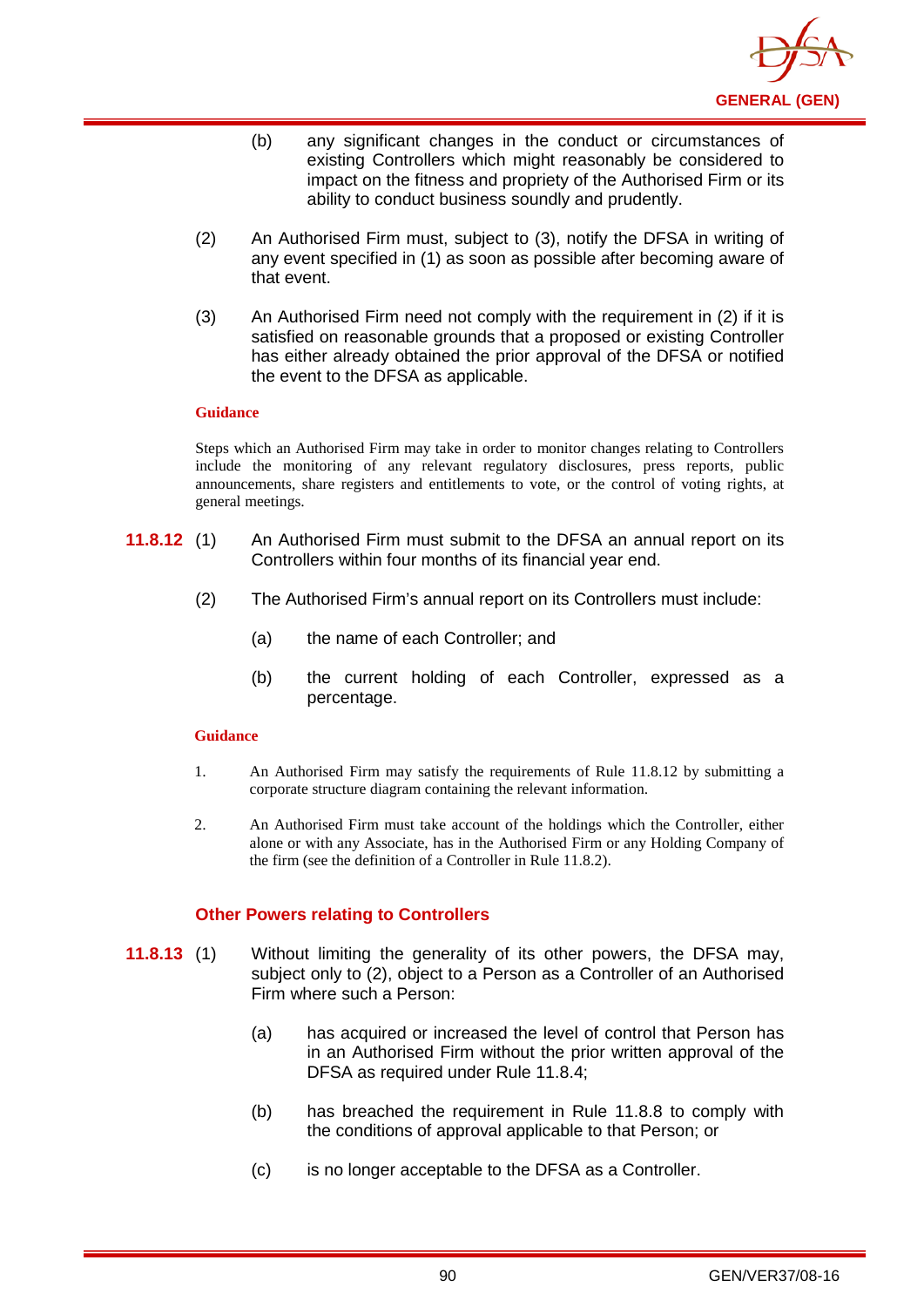

- (2) Where the DFSA proposes to object to a Person as a Controller of an Authorised Firm under (1), the DFSA must provide such a Person with:
	- (a) a written notice stating:
		- (i) the DFSA's reasons for objecting to that Person as a Controller; and
		- (ii) any proposed conditions subject to which that Person may be approved by the DFSA; and
	- (b) an opportunity to make representations within 14 days of the receipt of such objections notice or such other longer period as agreed to by the DFSA.
- (3) The DFSA must, as soon as practicable after receiving representations, or if no representations are made, after the expiry of the period for making representations referred to in (2)(b), issue a final notice stating that:
	- (a) the proposed objections and any conditions are withdrawn and the Person is an approved Controller;
	- (b) the Person is approved as a Controller subject to conditions specified in the notice; or
	- (c) the Person is an unacceptable Controller and accordingly, must dispose of that Person's holdings.
- (4) Where the DFSA has issued a final notice imposing any conditions subject to which a Person is approved as a Controller, that Person must comply with those conditions.
- (5) Where the DFSA has issued a final notice declaring a Person to be an unacceptable Controller, that Person must dispose of the relevant holdings within such period as specified in the final notice.
- (6) The DFSA must also notify the Authorised Firm of any decision it has made pursuant to (3).
- (7) If the DFSA decides to exercise its power under this Rule to object to a Person as a Controller, to impose conditions on an approval or to require a Person to dispose of their holdings, the Person may refer the matter to the FMT for review.

Sections 3.2.34 and 3.2.37 of the RPP Sourcebook set out the matters which the DFSA takes into consideration when exercising its powers under Rule 11.8.13.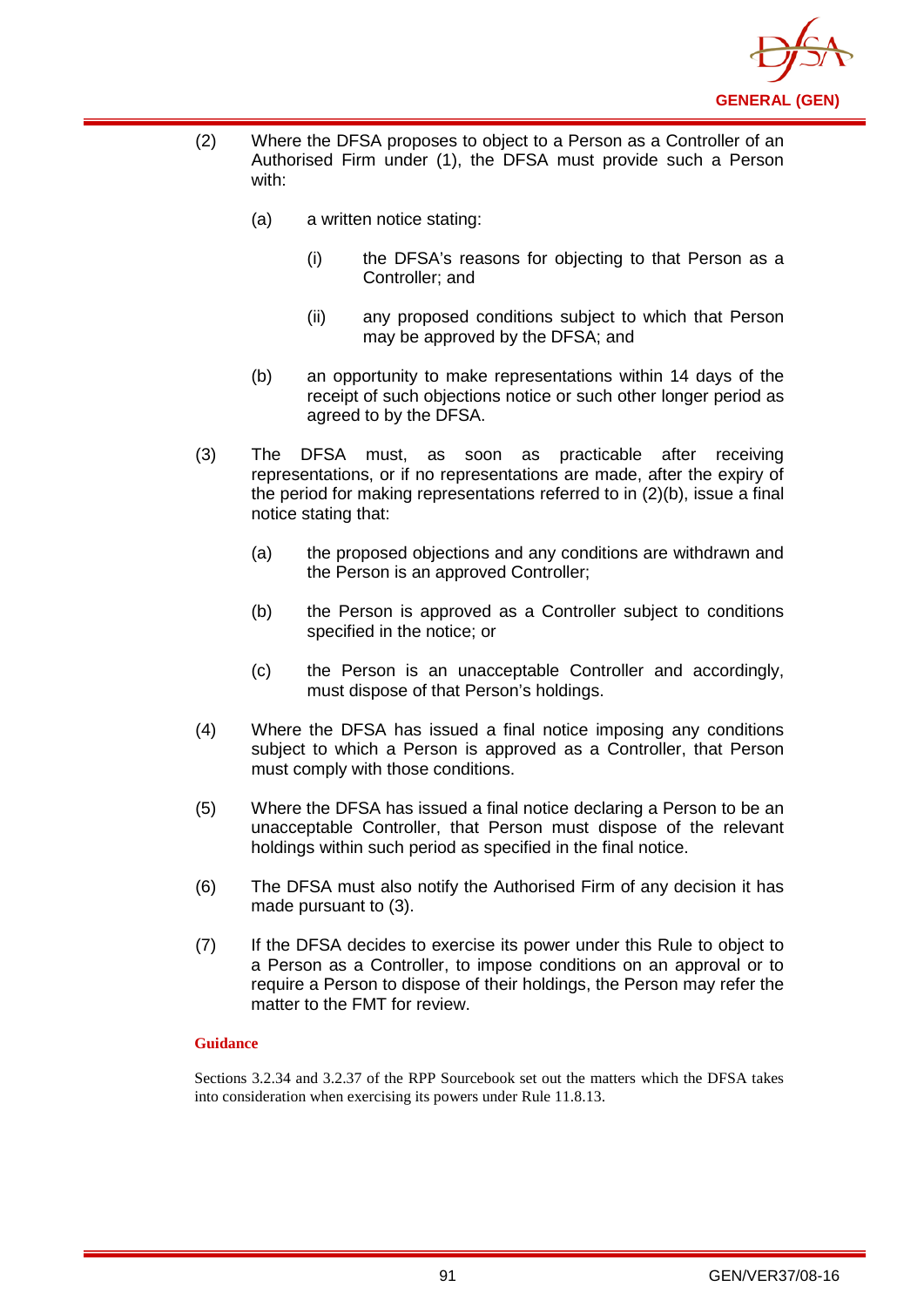

# **11.9 Creation of additional cells of a protected cell company for an Insurer**

**11.9.1** This section applies to Insurers that are Protected Cell Companies.

### **Guidance**

- 1. An Insurer that is a Protected Cell Company is a company incorporated as, or converted into, a Protected Cell Company in accordance with the provisions of the DIFC Company Regulations.
- 2. Under the provisions of the DIFC Company Regulations dealings or transactions between Cells in relation to an Insurer may take place only with the approval of the Court.
- 3. An Authorised Firm which intends to apply to the Court for approval under the provisions is invited to consult with the DFSA before making the necessary application to the Court.
- **11.9.2** An Insurer that is a Protected Cell Company may not create a new Cell unless approval has been granted by the DFSA.
- **11.9.3** An application to the DFSA for the approval for the creation of a new Cell must be made on the appropriate form in AFN, and shall be accompanied by such documents and information and verified in such manner, as the DFSA may require.
- **11.9.4** (1) The DFSA may:
	- (a) grant approval;
	- (b) grant approval with conditions or restrictions; or
	- (c) refuse approval;

for the creation of a new Cell.

- (2) The procedures in Schedule 3 to the Regulatory Law apply to a decision of the DFSA under (1)(b) and (c).
- $(3)$  If the DFSA decides to exercise its power under  $(1)(b)$  and  $(c)$ , the Insurer may refer the matter to the FMT for review.

# **11.10 Notifications**

- **11.10.1** (1) This section applies to every Authorised Person, unless otherwise provided, with respect to the carrying on of Financial Services and any other activities whether or not financial.
	- (2) This section does not apply to a Representative Office.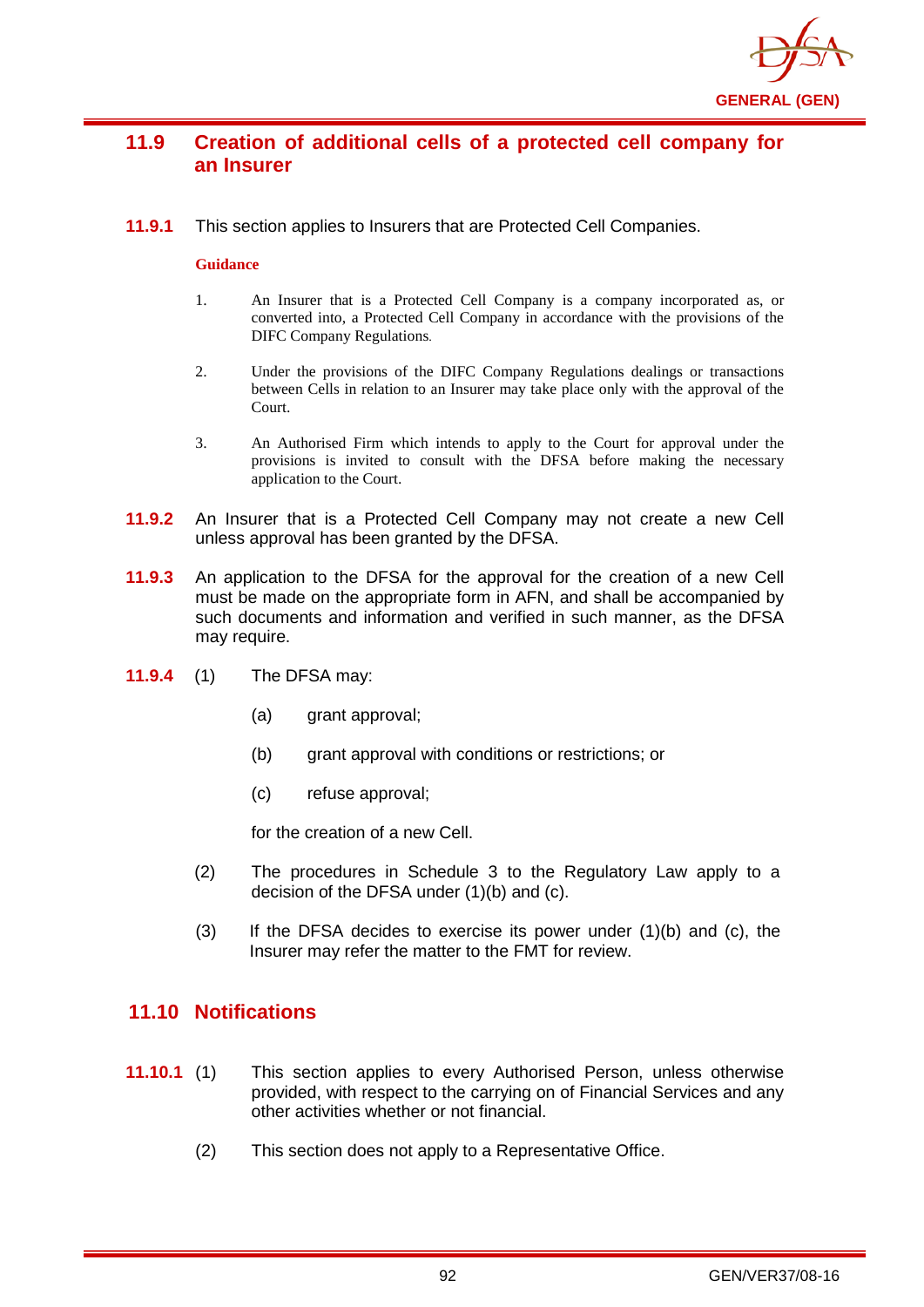

- 1. This chapter sets out Rules on specific events, changes or circumstances that require notification to the DFSA and outlines the process and requirements for notifications.
- 2. The list of notifications outlined in this chapter is not exhaustive. Other areas of the Rulebook may also detail additional notification requirements.
- 3. An Authorised Person and its auditor are also required under Article 67 to disclose to the DFSA any matter which may indicate a breach or likely breach of, or a failure or likely failure to comply with, laws or Rules. An Authorised Person is also required to establish and implement systems and procedures to enable its compliance and compliance by its auditor with notification requirements.

#### **Core information**

- **11.10.2** An Authorised Person must provide the DFSA with reasonable advance notice of a change in:
	- (a) the Authorised Person's name;
	- (b) any business or trading name under which the Authorised Person carries on a Financial Service in or from the DIFC;
	- (c) the address of the Authorised Person's principal place of business in the DIFC;
	- (d) in the case of a Branch, its registered office or head office address;
	- (e) its legal structure; or
	- (f) an Authorised Individual's name or any material matters relating to his fitness and propriety.
- **11.10.3** A Domestic Firm must provide the DFSA with reasonable advance notice of the establishment or closure of a branch office anywhere in the world from which it carries on financial services.
- **11.10.4** When giving notice under Rule 11.10.3 in relation to the establishment of a branch, a Domestic Firm must at the same time submit to the DFSA a detailed business plan in relation to the activities of the proposed branch.
- **11.10.5** (1) The DFSA may object to the establishment by a Domestic Firm of a branch office elsewhere in the world.
	- (2) If the DFSA objects to the firm establishing a branch anywhere in the world the firm may not proceed with establishment of such a branch.
	- (3) The procedures in Schedule 3 to the Regulatory Law apply to a decision of the DFSA under (1).
	- (4) If the DFSA decides to exercise its power under (1), the Domestic Firm may refer the matter to the FMT for review.

**11.10.6** Deleted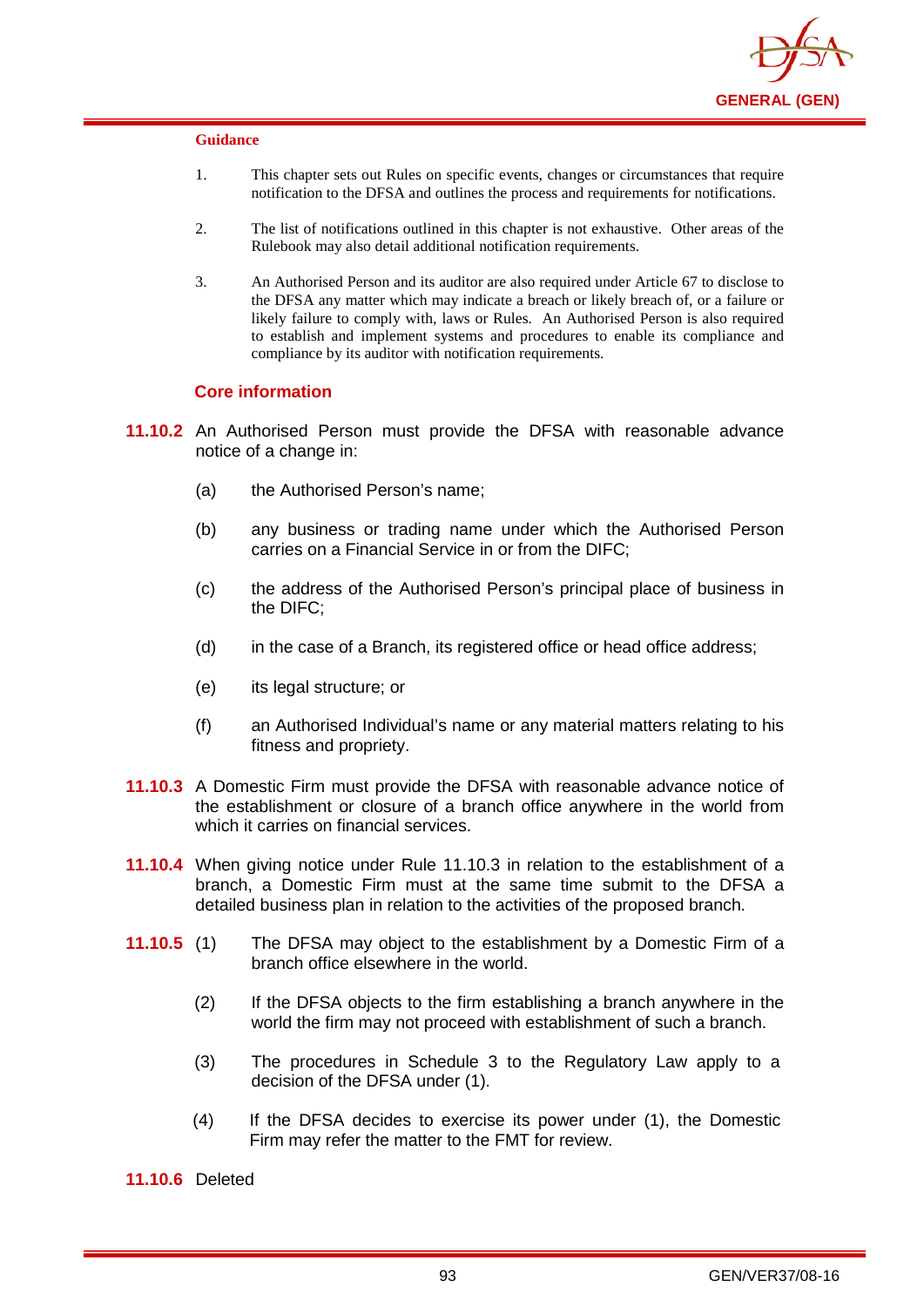

### **Regulatory impact**

- **11.10.7** An Authorised Person must advise the DFSA immediately if it becomes aware, or has reasonable grounds to believe, that any of the following matters may have occurred or may be about to occur:
	- (a) the Authorised Person's failure to satisfy the fit and proper requirements;
	- (b) any matter which could have a significant adverse effect on the Authorised Person's reputation;
	- (c) any matter in relation to the Authorised Person which could result in serious adverse financial consequences to the financial system or to other firms;
	- (d) a significant breach of a Rule by the Authorised Person or any of its Employees;
	- (e) a breach by the Authorised Person or any of its Employees of any requirement imposed by any applicable law by the Authorised Person or any of its Employees;
	- (f) subject to Rule 11.10.8, any proposed restructuring, merger, acquisition, reorganisation or business expansion which could have a significant impact on the Authorised Person's risk profile or resources;
	- (g) any significant failure in the Authorised Person's systems or controls, including a failure reported to the Authorised Person by the firm's auditor;
	- (h) any action that would result in a material change in the capital adequacy or solvency of the Authorised Firm; or
	- (i) non-compliance with Rules due to an emergency outside the Authorised Person's control and the steps being taken by the Authorised Person.

#### **Major acquisitions**

- **11.10.8** (1) Subject to (2), an Authorised Firm which makes or proposes to make a Major Acquisition as defined in (3) must:
	- (a) if it is a Domestic Firm, comply with the requirements in Rule 11.10.9; and
	- (b) if it is not a Domestic Firm, comply with the requirements in Rule 11.10.10.
	- (2) The requirement in (1) does not apply to an Authorised Firm which is a Credit Rating Agency or a firm in Category 3 (as defined in PIB Rules 1.3.3 to 1.3.5) or Category 4 (as defined in PIB Rule 1.3.6).
	- (3) Subject to (4), an Authorised Firm makes a Major Acquisition if it makes or proposes to directly or indirectly acquire a shareholding in a Body Corporate where that acquisition: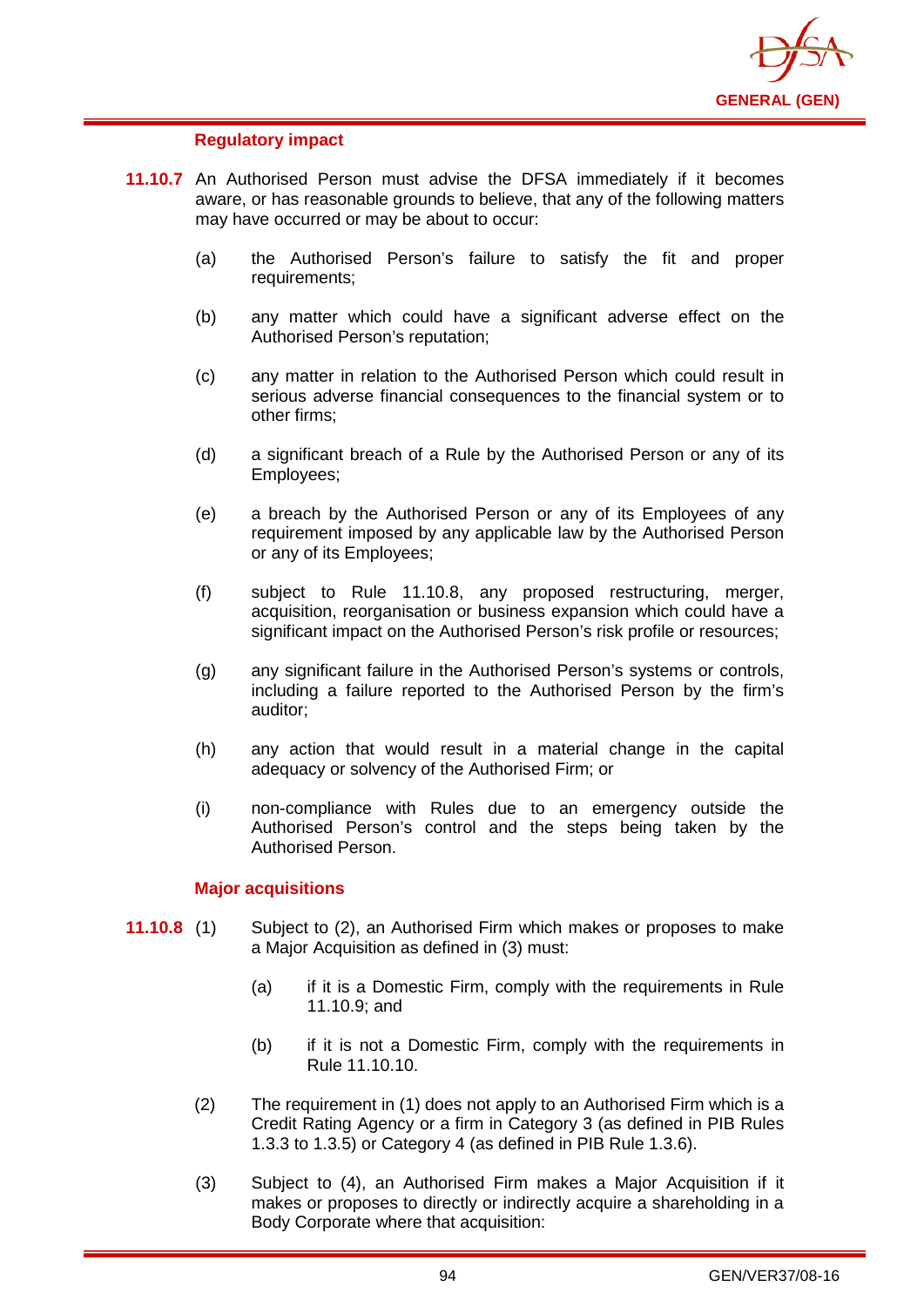

- (a) is of a value (whether by one acquisition or a series of acquisitions) of 10% or more of:
	- (i) the Authorised Firm's Capital Resources, if it is a Domestic Firm which is a Category 1 Authorised Firm (as defined in PIB Rule 1.3.1), Category 2 Authorised Firm (as defined in PIB Rule 1.3.2) or Category 5 Authorised Firm (as defined in PIB Rule 1.3.7); or
	- (ii) the Authorised Firm's Adjusted Capital Resources, if it is a Domestic Firm conducting Insurance Business; or
	- (iii) the capital resources of the Authorised Firm calculated in accordance with the requirements of the Financial Services Regulator in its home jurisdiction, if it is not a Domestic Firm; or
- (b) even if it does not exceed the 10% threshold referred to in (a), it is reasonably likely to have a significant regulatory impact on the Authorised Firm's activities.
- (4) An acquisition is not a Major Acquisition for the purposes of (3) if it is an investment made by an Authorised Firm:
	- (a) in accordance with the terms of a contract entered into by the Authorised Firm as an incidental part of its ordinary business; or
	- (b) as a routine transaction for managing the Authorised Firm's own investment portfolio and therefore can reasonably be regarded as made for a purpose other than acquiring management or control of a Body Corporate either directly or indirectly.

- 1. Examples of the kind of investments referred to in Rule 11.10.8(3)(b) include an acquisition of a stake in a small specialised trading firm that engages in high risk trades or other activities that could pose a reputational risk to the Authorised Firm.
- 2. The onus is on an Authorised Firm proposing to make an acquisition to consider whether it qualifies as a Major Acquisition under Rule 11.10.8(3)(b). Generally, in the case of an Authorised Firm that is not a Domestic Firm (i.e. a Branch operation in the DIFC), the significant regulatory impact referred to in Rule 11.10.8 (3)(b) should be prudential risk to the Authorised Firm as a whole. If an Authorised Firm is uncertain about whether or not a proposed acquisition qualifies as a Major Acquisition under Rule 11.10.8 (3)(b), the Authorised Firm may seek guidance from the DFSA.
- 3. Examples of contractual arrangements of the kind referred to in Rule 11.10.8 (4)(a) include enforcement of a security interest in the securities of the investee Body Corporate or a loan workout pursuant to a loan agreement entered into between a bank and its client.
- 4. Examples of the kind of investments referred to in Rule 11.10.8(4)(b) include temporary investments, such as investments included in the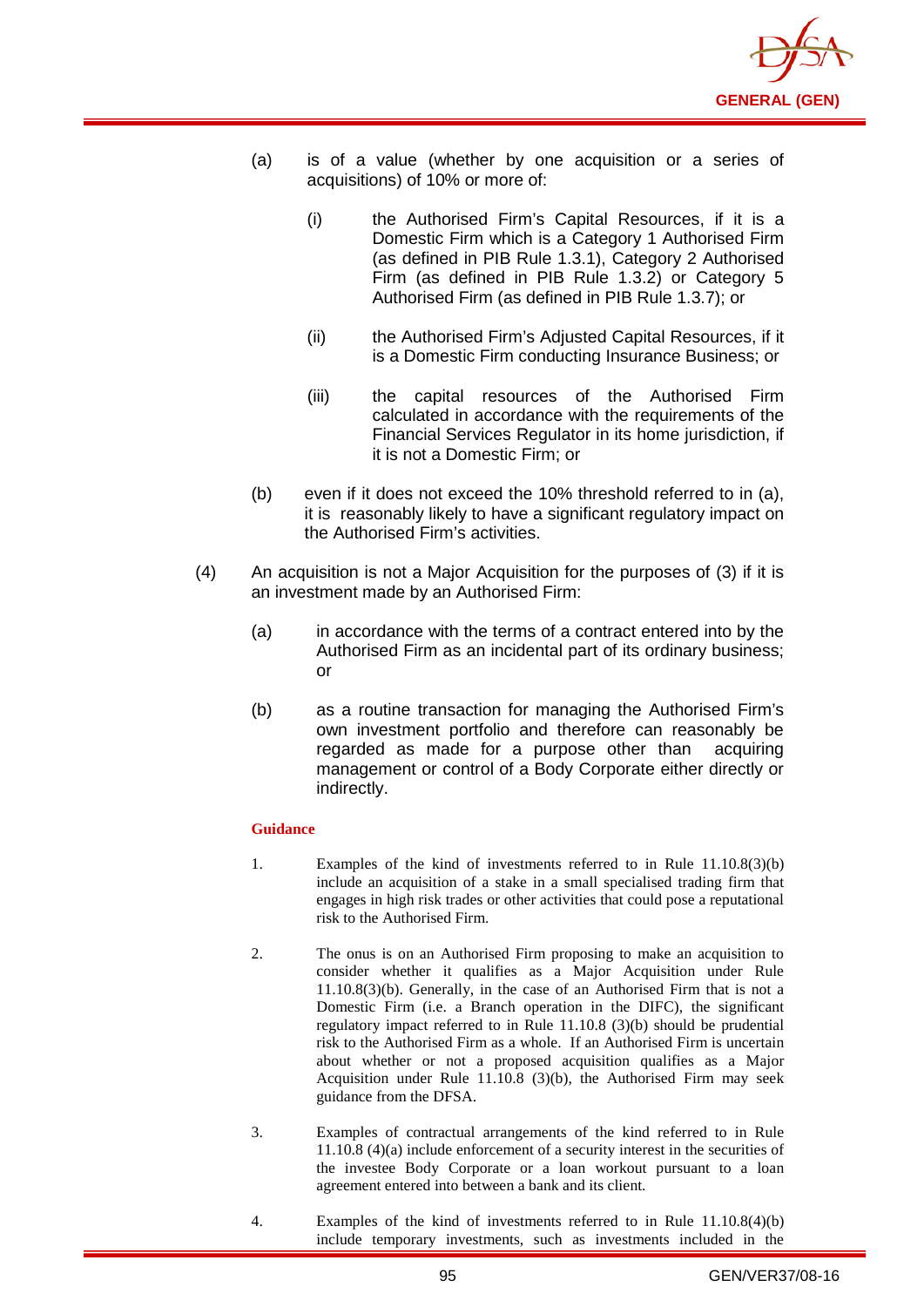

Authorised Firm's trading book or which are intended to be disposed of within a short term (e.g. within 12 months).

- **11.10.9** (1) An Authorised Firm which is a Domestic Firm must:
	- (a) before making a Major Acquisition:
		- (i) notify the DFSA in writing of the proposed Major Acquisition at least 45 days prior to the proposed date for effecting the Major Acquisition; and
		- (ii) give to the DFSA all the relevant information relating to that Major Acquisition to enable the DFSA to assess the impact of the proposed Major Acquisition on the Authorised Firm; and
	- (b) not effect the proposed Major Acquisition unless:
		- (i) the Authorised Firm has either received written advice from the DFSA that it has no objection to that Major Acquisition or has not received any written objection or request for additional information from the DFSA within 45 days after the date of the notification; and
		- (ii) if the DFSA has imposed any conditions relating to the proposed Major Acquisition, it has complied with, and has the on-going ability to comply with, the relevant conditions.
	- (2) The DFSA may only object to a proposed Major Acquisition if it is of the view that the proposed Major Acquisition is reasonably likely to have a material adverse impact on the Authorised Firm's ability to comply with its applicable regulatory requirements or on the financial services industry in the DIFC as a whole. The DFSA may also impose any conditions it considers appropriate to address any concerns it may have in relation to the proposed Major Acquisition.
	- (3) Without limiting the generality of its powers, the factors that the DFSA may take into account for the purposes of (2) include:
		- (a) the financial and other resources available to the Authorised Firm to carry out the proposed Major Acquisition;
		- (b) the possible impact of the proposed Major Acquisition upon the Authorised Firm's resources, including its capital, both at the time of the acquisition and on an on-going basis;
		- (c) the managerial capacity of the Authorised Firm to ensure that the activities of the investee Body Corporate are conducted in a prudent and reputable manner;
		- (d) the place of incorporation or domicile of the investee Body Corporate and whether or not the laws applicable to that entity are consistent with the laws applicable to the Authorised Firm. In particular, whether there are any secrecy constraints that are likely to create difficulties in relation to the DFSA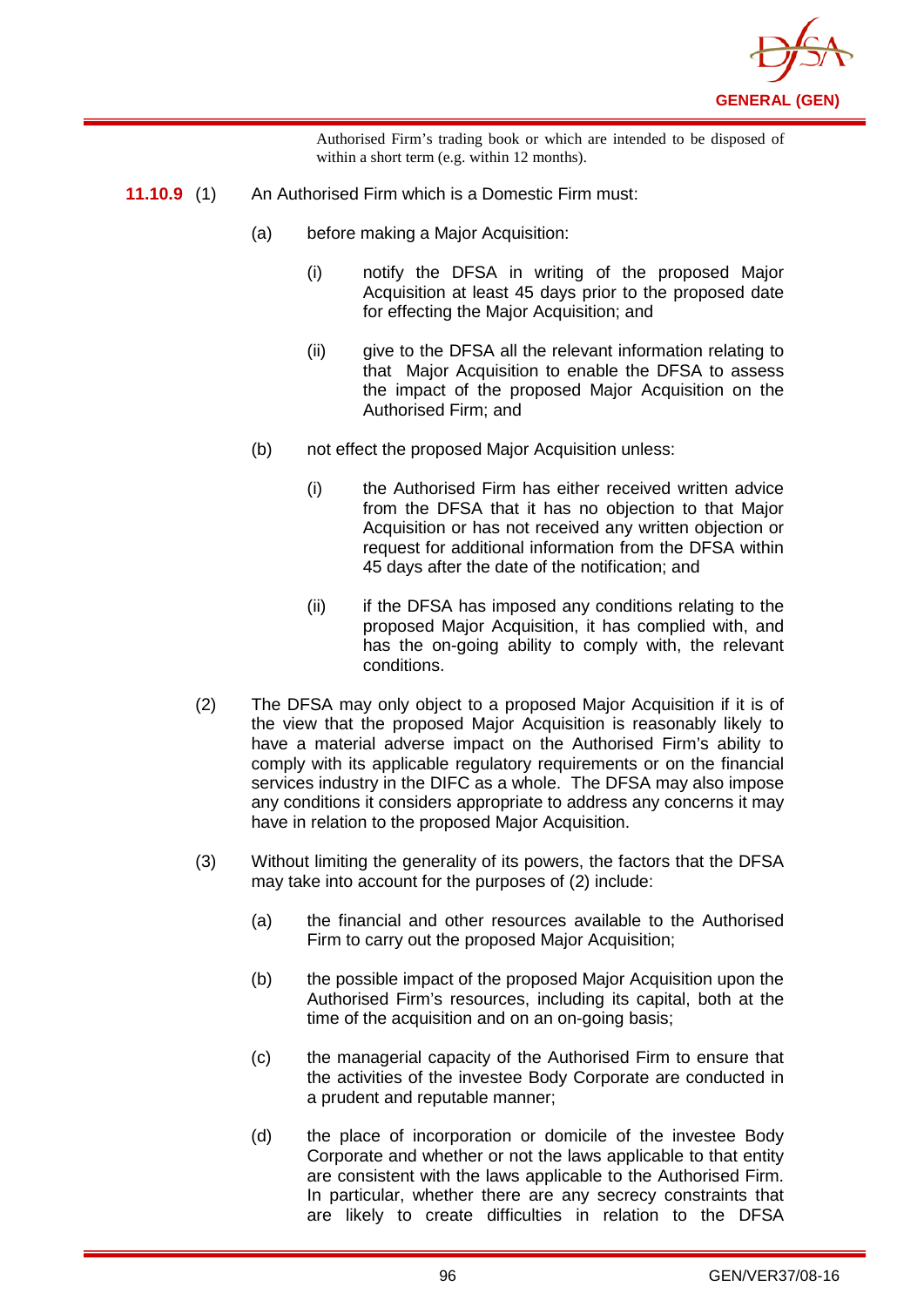

requirements including those relating to consolidated supervision by the DFSA where applicable; and

(e) any other undue risks to the Authorised Firm or the financial services industry in the DIFC as a whole arising from the proposed Major Acquisition.

#### **Guidance**

Factors which the DFSA may take into account in assessing whether there are any undue risks arising from the proposed Major Acquisition include the size and nature of the business of the investee Body Corporate, its reputation and standing, its present and proposed management structure and the quality of management, the reporting lines and other monitoring and control mechanisms available to the Authorised Firm and the past records of the Authorised Firm relating to acquisitions of a similar nature.

- **11.10.10** (1) An Authorised Firm which is not a Domestic Firm must:
	- (a) notify the DFSA in writing of any Major Acquisition in accordance with the notification requirement applying to the Authorised Firm under the requirements of the Financial Services Regulator in its home jurisdiction (the home regulator); and
	- (b) if there is no notification requirement applying to the Authorised Firm under (a), comply with the requirements in Rule 11.10.9 as if it were a Domestic Firm. The DFSA must follow the same procedures, and shall have the same powers, as set out in Rule 11.10.9 in relation to such a notification.
	- (2) An Authorised Firm which gives to the DFSA a notification under (1)(a) must:
		- (a) notify the DFSA of the Major Acquisition at the same time as it notifies the home regulator;
		- (b) provide to the DFSA the same information as it is required to provide to the home regulator; and
		- (c) provide to the DFSA copies of any communications it receives from the home regulator relating to the notification it has provided to the home regulator as soon as practicable upon receipt.
- **11.10.11** (1) The DFSA may, for the purposes of the requirements in this section, require from an Authorised Firm any additional information relating to the Major Acquisition as it may consider appropriate. An Authorised Firm must provide any such additional information to the DFSA promptly.
	- (2) The DFSA may, where it considers appropriate, withdraw its no objection position or modify or vary any condition it has imposed or any remedial action it has required under the Rules in this section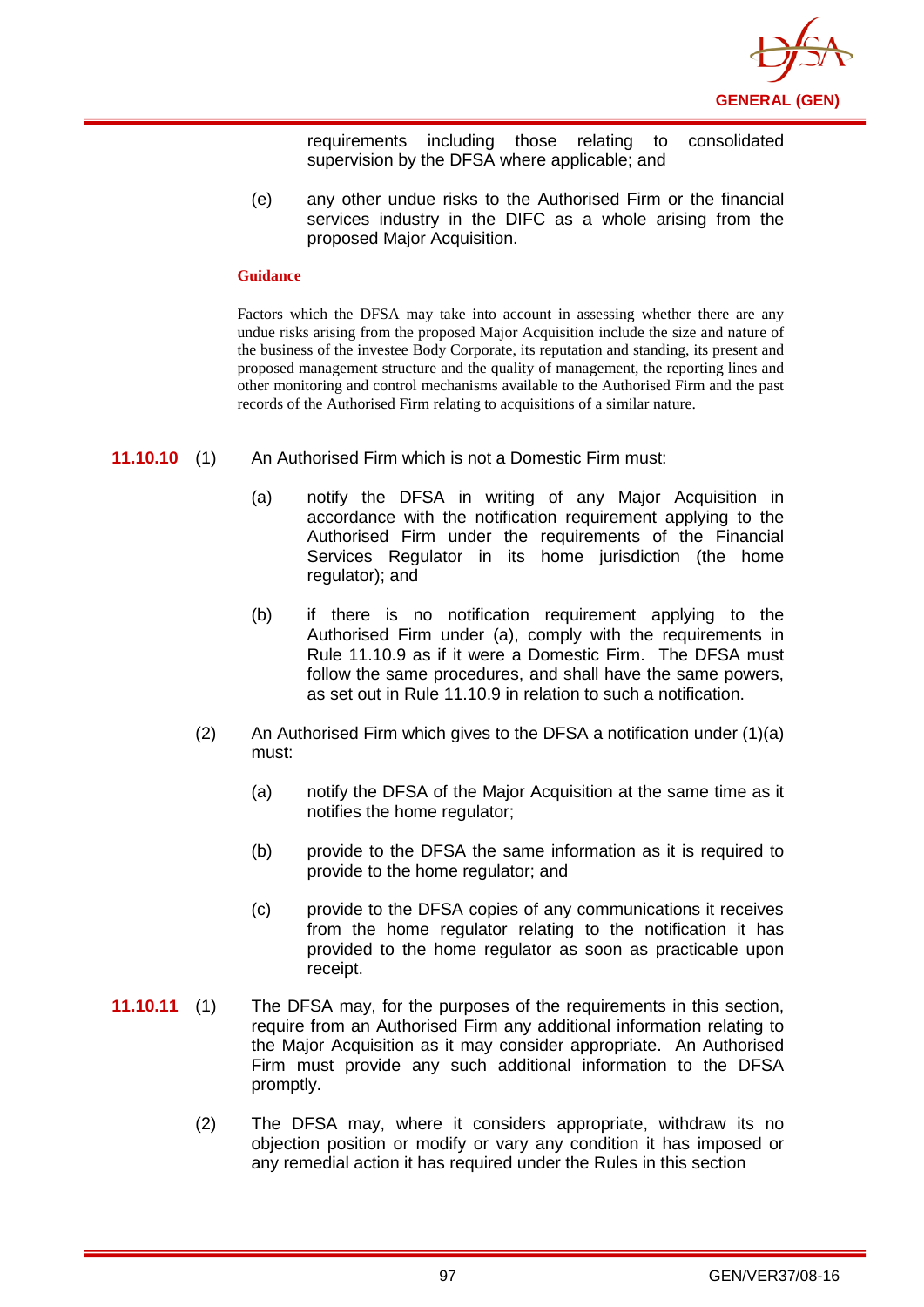

The DFSA will generally not withdraw a no objection position it has conveyed to an Authorised Firm, except in very limited circumstances. An example of such a situation is where the Authorised Firm is found to have provided to the DFSA inaccurate or incomplete information and that commission or omission has a material impact on the DFSA's no objection decision.

- **11.10.12** (1) The procedures in Schedule 3 to the Regulatory Law apply to a decision of the DFSA under Rules 11.10.9, 11.10.10 and 11.10.11 to object to an acquisition or to impose or vary conditions.
	- (2) If the DFSA decides to exercise its power under Rule 11.10.9, 11.10.10 or 11.10.11 to object to an acquisition or to impose or vary conditions, the Authorised Firm may refer the matter to the FMT for review.

### **Fraud and errors**

- **11.10.13** An Authorised Person must notify the DFSA immediately if one of the following events arises in relation to its activities in or from the DIFC:
	- (a) it becomes aware that an Employee may have committed a fraud against one of its customers;
	- (b) a serious fraud has been committed against it;
	- (c) it has reason to believe that a Person is acting with intent to commit a serious fraud against it;
	- (d) it identifies significant irregularities in its accounting or other records, whether or not there is evidence of fraud; or
	- (e) it suspects that one of its Employees who is connected with the Authorised Person's Financial Services may be guilty of serious misconduct concerning his honesty or integrity.

### **Other regulators**

- **11.10.14** An Authorised Person must advise the DFSA immediately of:
	- (a) the granting or refusal of any application for or revocation of authorisation to carry on financial services in any jurisdiction outside the DIFC;
	- (b) the granting, withdrawal or refusal of an application for, or revocation of, membership of the Authorised Person of any regulated exchange or clearing house;
	- (c) the Authorised Person becoming aware that a Financial Services Regulator has started an investigation into the affairs of the Authorised Person;
	- (d) the appointment of inspectors, howsoever named, by a Financial Services Regulator to investigate the affairs of the Authorised Person; or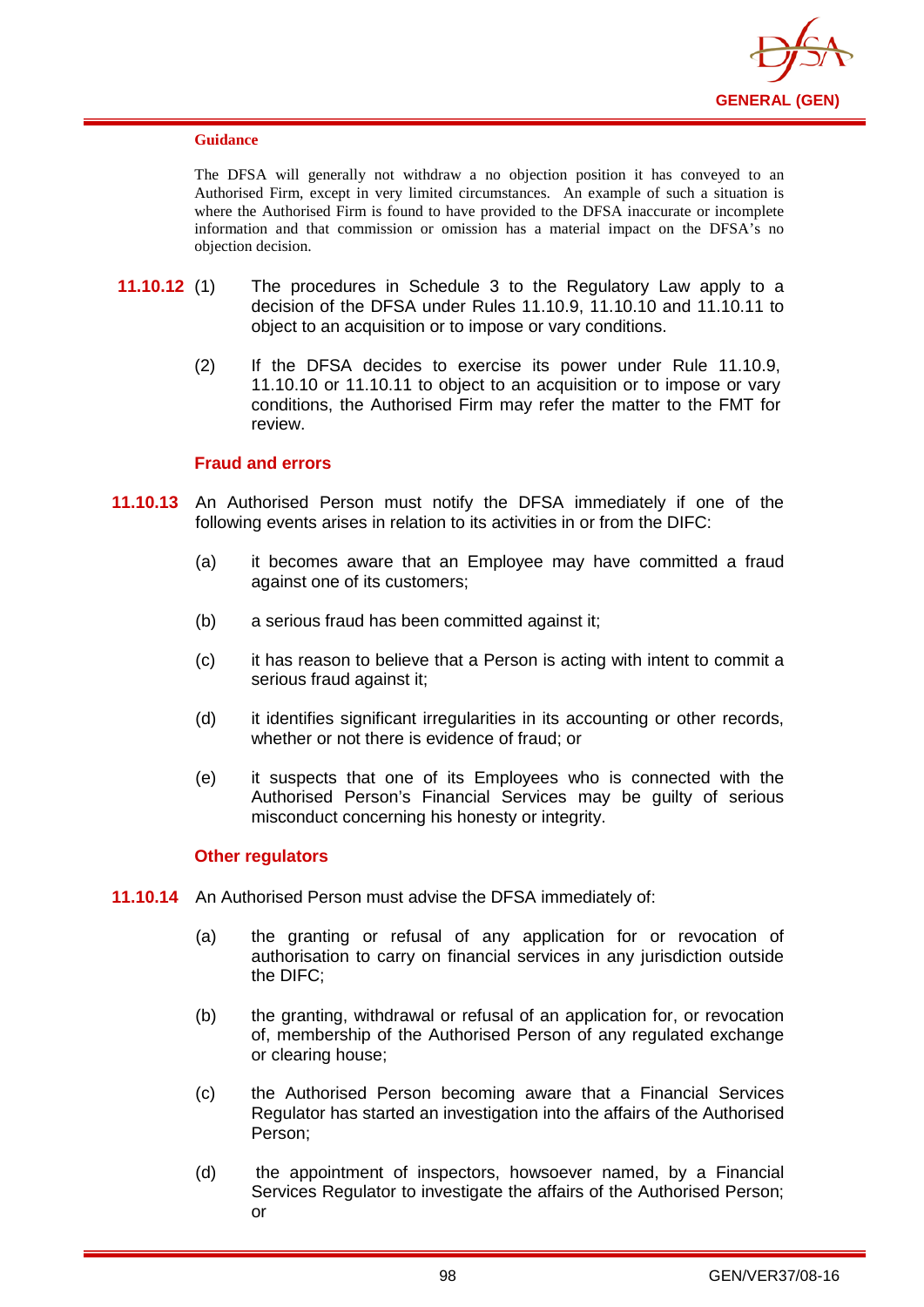

(e) the imposition of disciplinary measures or disciplinary sanctions on the Authorised Person in relation to its financial services by any Financial Services Regulator or any regulated exchange or clearing house.

#### **Guidance**

The notification requirement in Rule  $11.10.14(c)$  extends to investigations relating to any employee or agent of an Authorised Person or a member of its Group, provided the conduct investigated relates to or impacts on the affairs of the Authorised Person.

## **Action against an Authorised Person**

- **11.10.15** An Authorised Person must notify the DFSA immediately if:
	- (a) civil proceedings are brought against the Authorised Person and the amount of the claim is significant in relation to the Authorised Person's financial resources or its reputation; or
	- (b) the Authorised Person is prosecuted for, or convicted of, any offence involving fraud or dishonesty, or any penalties are imposed on it for tax evasion.

## **Winding up, bankruptcy and insolvency**

- **11.10.16** An Authorised Person must notify the DFSA immediately on:
	- (a) the calling of a meeting to consider a resolution for winding up the Authorised Person;
	- (b) an application to dissolve the Authorised Person or to strike it from the register maintained by the DIFC Registrar of Companies, or a comparable register in another jurisdiction;
	- (c) the presentation of a petition for the winding up of the Authorised Person;
	- (d) the making of, or any proposals for the making of, a composition or arrangement with creditors of the Authorised Person; or
	- (e) the application of any person against the Authorised Person for the commencement of any insolvency proceedings, appointment of any receiver, administrator or provisional liquidator under the law of any country.

## **Accuracy of information**

- **11.10.17** An Authorised Person must take reasonable steps to ensure that all information that it provides to the DFSA in accordance with any legislation applicable in the DIFC is:
	- (a) factually accurate or, in the case of estimates and judgements, fairly and properly based; and
	- (b) complete, in that it should include anything of which the DFSA would reasonably expect to be notified.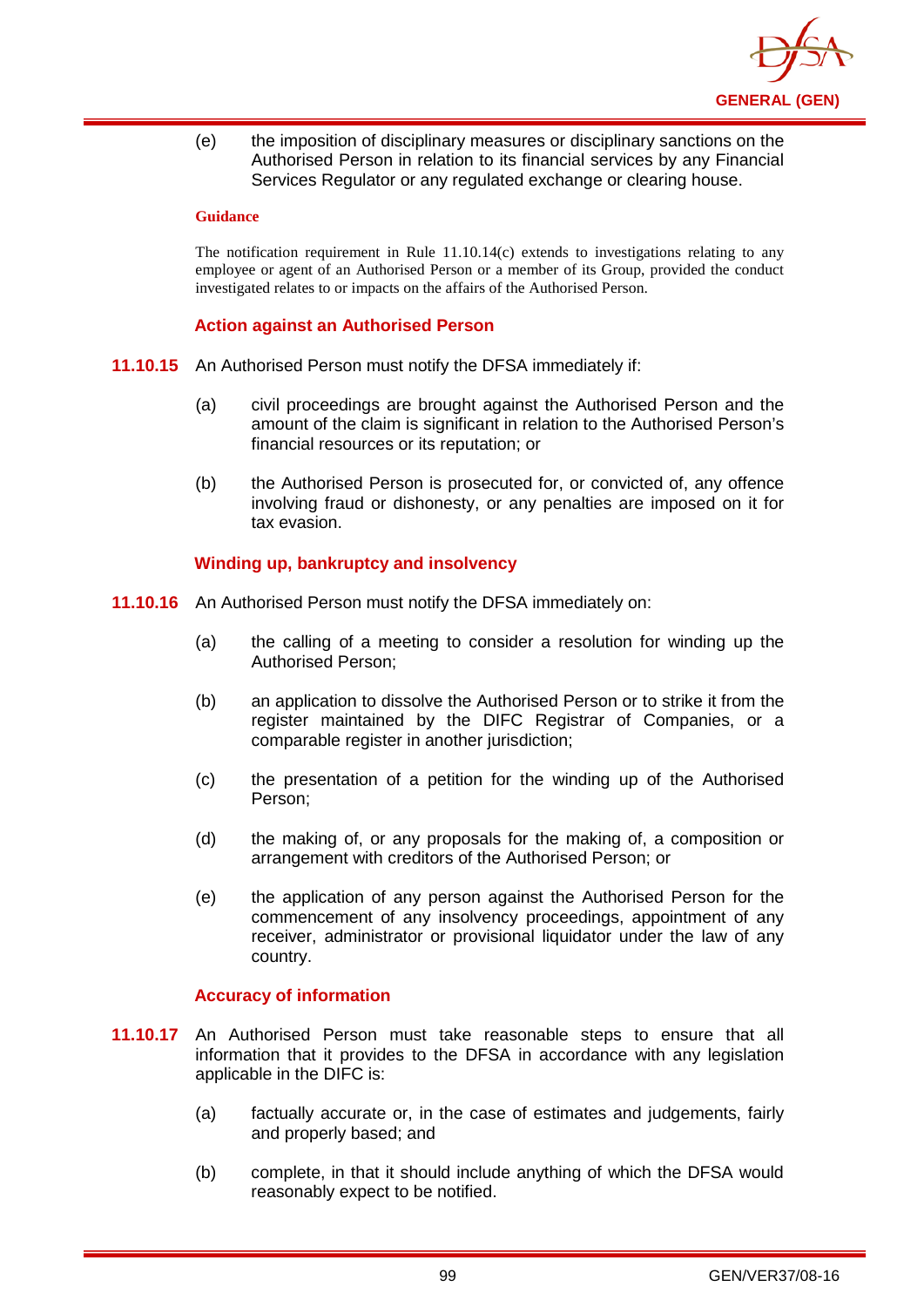

- **11.10.18** (1) An Authorised Person must notify the DFSA immediately it becomes aware, or has information that reasonably suggests, that it:
	- (a) has or may have provided the DFSA with information which was or may have been false, misleading, incomplete or inaccurate; or
	- (b) has or may have changed in a material particular.
	- (2) Subject to (3), the notification in (1) must include details of the information which is or may be false or misleading, incomplete or inaccurate, or has or may have changed and an explanation why such information was or may have been provided and the correct information.
	- (3) If the correct information in (2) cannot be submitted with the notification it must be submitted as soon as reasonably possible.
- **11.10.19** In the case of an Insurer which is a Protected Cell Company, an Insurer must advise the DFSA immediately it becomes aware of any actual or prospective significant change in the type or scale of the business conducted through a Cell, or the ownership of the Cell shares.

## **Information relating to corporate governance and remuneration**

- **11.10.20** (1) Subject to (2), an Authorised Firm must provide to the DFSA notice of any significant changes to its corporate governance framework or the remuneration structure or strategy as soon as practicable.
	- (2) An Authorised Firm which is a Branch must provide notice of any significant changes to its corporate governance framework or the remuneration structure or strategy only if the changes are relevant to the activities and operations of the Branch.

### **Guidance**

- 1. The purpose of these notifications is to ensure that the DFSA is informed of any significant changes to the Authorised Firm's corporate governance framework and remuneration structure and strategies.
- 2. Significant changes that the DFSA expects Authorised Firms to notify the DFSA pursuant to Rule 11.10.20 generally include:
	- a. any major changes to the composition of the Governing Body;
	- b. any changes relating to Persons Undertaking Key Control Functions, such as their removal or new appointments or changes in their reporting lines; and
	- c. significant changes to the remuneration structure that apply to the members of the Governing Body, senior management, Persons Undertaking Key Control Functions and major risk taking Employees.
- 3. The DFSA expects Branches to provide to the DFSA notification of significant changes that are relevant to the Branch operations.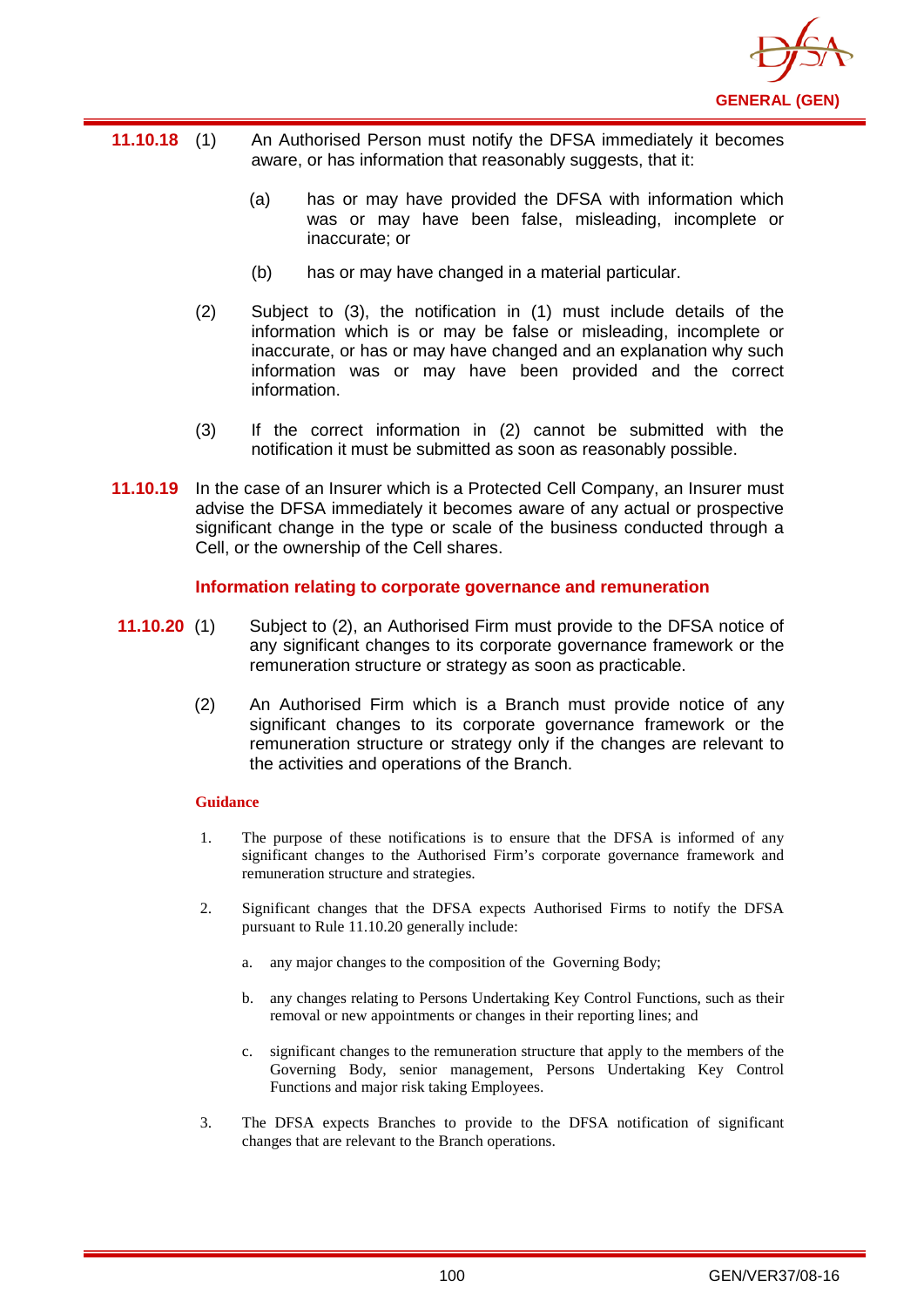

# **11.12 Requirement to provide a report**

**11.12.1** This section applies to every Authorised Person.

#### **Guidance**

- 1. Under Article 74, the DFSA may require an Authorised Person to provide it with a report on any matter. The Person appointed to make a report must be a Person nominated or approved by the DFSA. This Person will be referred to throughout the Rulebook as an independent expert.
- 2. When requesting a report under Article 74, the DFSA may take into consideration the matters set out in the RPP Sourcebook.

#### **Independent Expert**

- **11.12.2** (1) The DFSA may, by sending a notice in writing, require an Authorised Person to provide a report by an independent expert. The DFSA may require the report to be in whatever form it specifies in the notice.
	- (2) The DFSA will give written notification to the Authorised Person of the purpose of its report, its scope, the timetable for completion and any other relevant matters.
	- (3) The independent expert must be appointed by the Authorised Person and be nominated or approved by the DFSA.
	- (4) The Authorised Person must pay for the services of the independent expert.

#### **Guidance**

- 1. If the DFSA decides to nominate the independent expert, it will notify the Authorised Person accordingly. Alternatively, if the DFSA is content to approve the independent expert selected by the Authorised Person it will notify it of that fact.
- 2. The DFSA will only approve an independent expert that in the DFSA's opinion has the necessary skills to make a report on the matter concerned.
- **11.12.3** When an Authorised Person appoints an independent expert, the Authorised Person must ensure that:
	- (a) the independent expert co-operates with the DFSA; and
	- (b) the Authorised Person provides all assistance that the independent expert may reasonably require.
- **11.12.4** When an Authorised Person appoints an independent expert, the Authorised Person must, in the contract with the independent expert:
	- (a) require and permit the independent expert to co-operate with the DFSA in relation to the Authorised Person and to communicate to the DFSA information on, or his opinion on, matters of which he has, or had, become aware in his capacity as an independent expert reporting on the Authorised Person in the following circumstances: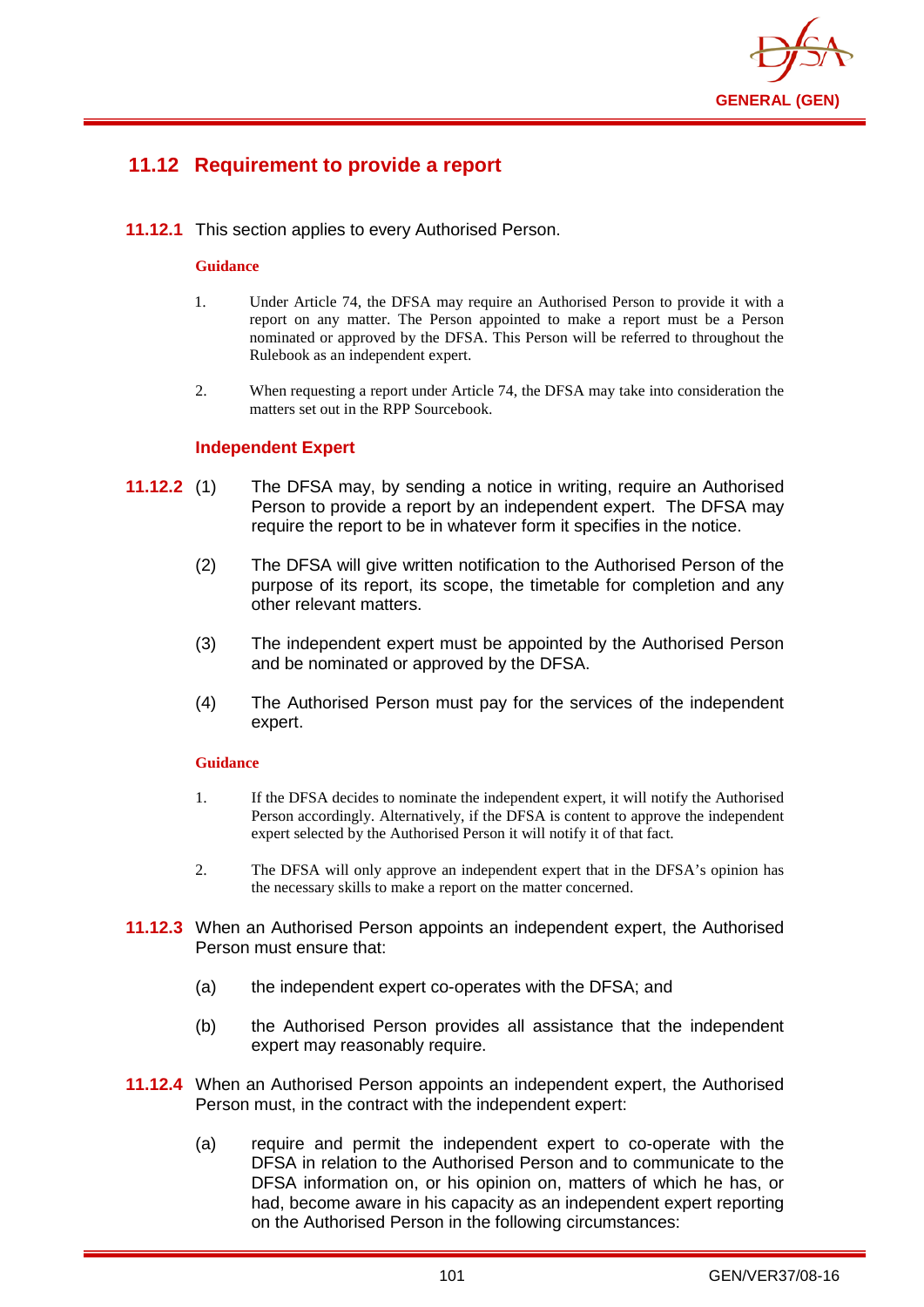

- (i) the independent expert reasonably believes that, as regards the Authorised Person concerned:
	- (A) there is or has been, or may be or may have been, a contravention of any relevant requirement that applies to the Authorised Person concerned; and
	- (B) that the contravention may be of material significance to the DFSA in determining whether to exercise, in relation to the Authorised Person concerned, any powers conferred on the DFSA under any provision of the Regulatory Law 2004;
- (ii) the independent expert reasonably believes that the information on, or his opinion on, those matters may be of material significance to the DFSA in determining whether the Authorised Person concerned satisfies and will continue to satisfy the fit and proper requirements; or
- (iii) the independent expert reasonably believes that the Authorised Firm is not, may not be, or may cease to be, a going concern;
- (b) require the independent expert to prepare a report within the time specified by the DFSA; and
- (c) waive any duty of confidentiality owed by the independent expert to the Authorised Person which might limit the provision of information or opinion by that independent expert to the DFSA in accordance with (a) or (b).
- **11.12.5** An Authorised Person must ensure that the contract required under Rule  $11.12.4$ 
	- (a) is governed by the laws of the DIFC;
	- (b) expressly provides that the DFSA has a right to enforce the provisions included in the contract under Rule 11.12.4;
	- (c) expressly provides that, in proceedings brought by the DFSA for the enforcement of those provisions, the independent expert is not to have available by way of defence, set-off or counter claim any matter that is not relevant to those provisions;
	- (d) if the contract includes an arbitration agreement, expressly provides that the DFSA is not, in exercising the right in (b) to be treated as a party to, or bound by, the arbitration agreement; and
	- (e) provides that the provisions included in the contract under Rule 11.12.4 are irrevocable and may not be varied or rescinded without the DFSA's consent.

# **11.13 Imposing Restrictions on an Authorised Person's business or on an Authorised Person dealing with property**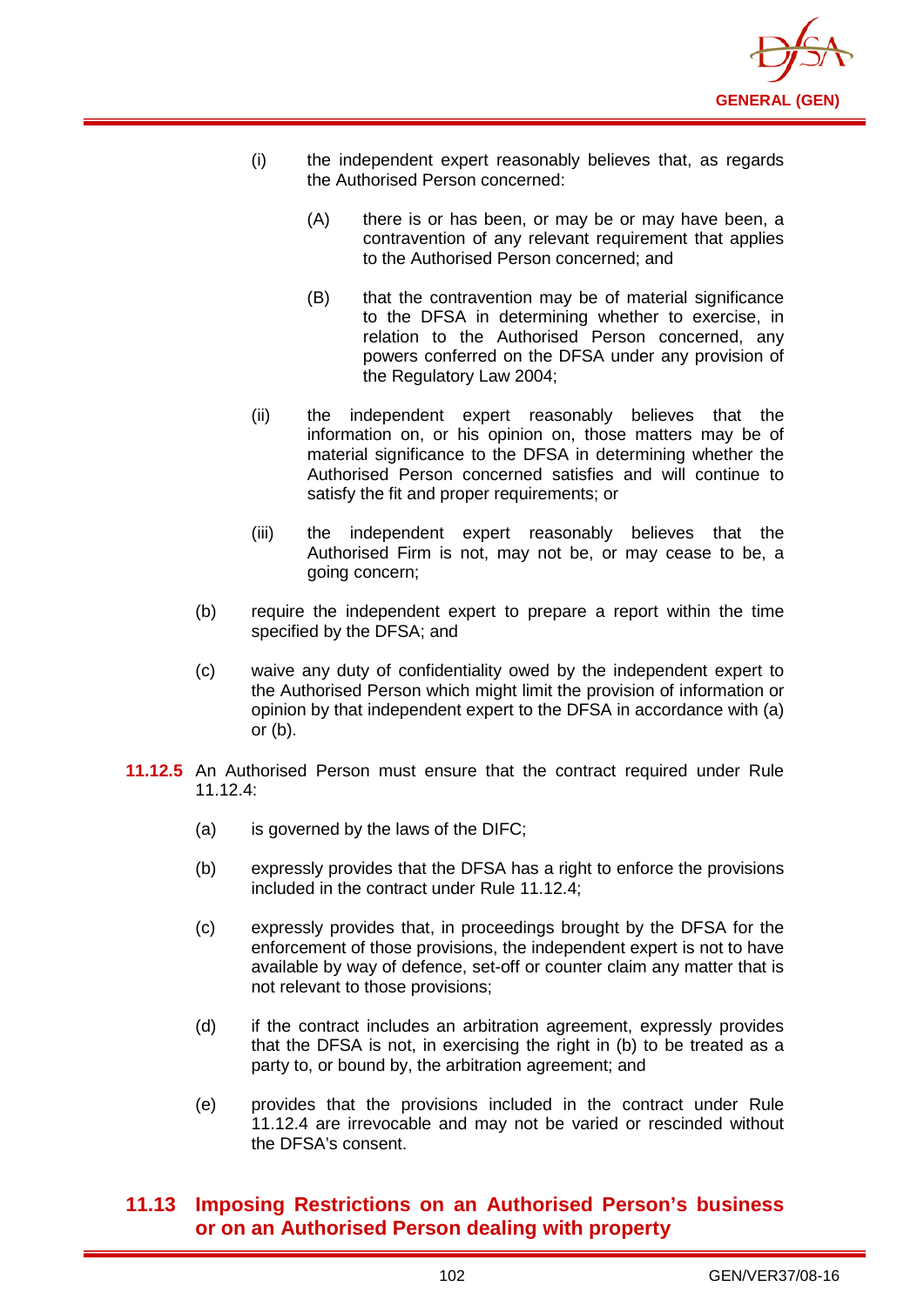

- **11.13.1** The DFSA has the power to impose a prohibition or requirement on an Authorised Person in relation to the Authorised Person's business or in relation to the Authorised Person's dealing with property under Article 75 or Article 76 in circumstances where:
	- (a) there is a reasonable likelihood that the Authorised Person will contravene a requirement of any legislation applicable in the DIFC;
	- (b) the Authorised Person has contravened a relevant requirement and there is a reasonable likelihood that the contravention will continue or be repeated;
	- (c) there is loss, risk of loss, or other adverse effect on the Authorised Person's customers;
	- (d) an investigation is being carried out in relation to an act or omission by the Authorised Person that constitutes or may constitute a contravention of any applicable law or Rule;
	- (e) an enforcement action has commenced against the Authorised Person for a contravention of any applicable law or Rule;
	- (f) civil proceedings have commenced against the Authorised Person;
	- (g) the Authorised Person or any Employee of the Authorised Person may be or has been engaged in market abuse;
	- (h) the Authorised Person is subject to a merger;
	- (i) a meeting has been called to consider a resolution for the winding up of the Authorised Person;
	- (j) an application has been made for the commencement of any insolvency proceedings or the appointment of any receiver, administrator or provisional liquidator under the law of any country for the Authorised Person;
	- (k) there is a notification to dissolve the Authorised Person or strike it from the DIFC register of Companies or the comparable register in another jurisdiction:
	- (l) there is information to suggest that the Authorised Person is involved in financial crime; or
	- (m) the DFSA considers that this prohibition or requirement is necessary to ensure customers, Authorised Persons or the financial system are not adversely affected.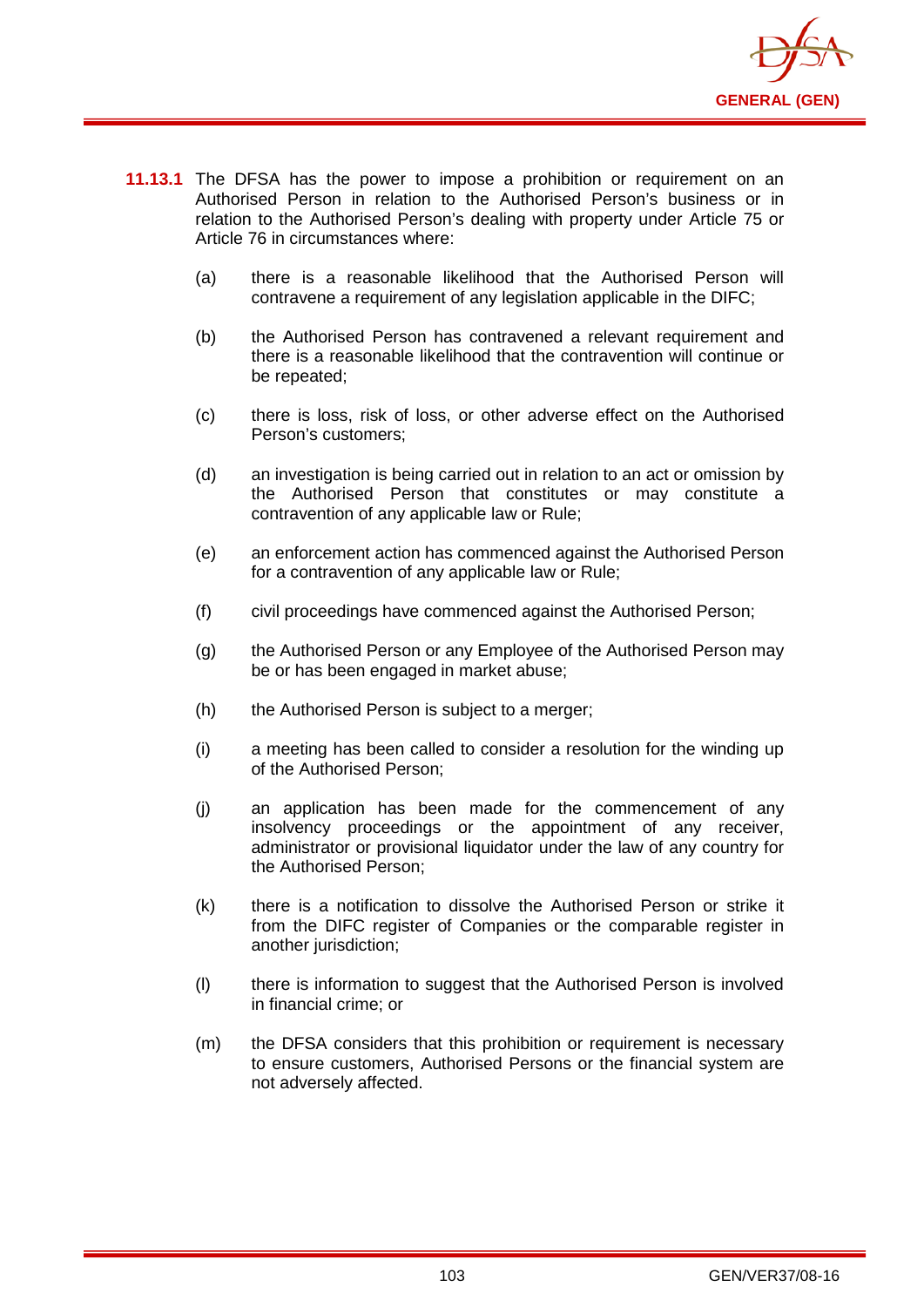

# **12 BUSINESS TRANSFER SCHEMES**

#### **Guidance**

- 1. Part 9 of the Regulatory Law ("Part 9") sets out provisions relating to financial services business transfer schemes ("transfer schemes"). Article 106 provides that no transfer scheme is to have effect unless a Court order has been made in relation to the scheme. Article 108 provides that the Court may make an order sanctioning a transfer scheme.
- 2. The DFSA may under Article 113 of the Regulatory Law make Rules providing for provisions of Part 9 to have effect in specified cases with modifications. This chapter sets out such Rules.
- 3. The intended effect of the Rules in this chapter when read with Part 9 is that:
	- (a) a Banking transfer scheme and an Insurance transfer scheme (as defined in this chapter) must continue to comply with all relevant requirements in Part 9 and such a scheme does not take effect unless a Court order has been made in relation to it under Article 108; and
	- (b) a transfer scheme, other than a scheme referred to in (a) or a scheme relating to a Domestic Fund, is not required to be sanctioned by a Court order under Article 108 if certain conditions set out in Rule 12.1.4 are met.
- 4. The Rules in this chapter do not prevent an Authorised Firm or transferee applying for a Court order sanctioning a transfer scheme under Part 9 if they consider it appropriate to do so, for example, if the scheme is complex, is likely to be contentious or if additional legal certainty is sought.

# **12.1 Modifications applying to transfer schemes**

- **12.1.1** The Rules in this chapter are prescribed under Article 113 of the Regulatory Law and Part 9 of that Law is to be read as if it was modified, in relation to the cases set out in Rule 12.1.4, as specified in this chapter.
- **12.1.2** In this chapter:
	- (a) "Banking transfer scheme" means a transfer scheme where the whole or part of the business to be transferred relates to the Authorised Firm's business of Accepting Deposits;
	- (b) "Court order" means a Court order under Article 108 of the Law;
	- (c) "Fund transfer scheme" means a transfer scheme relating to the Fund Property of a Domestic Fund or of a sub-fund of an Umbrella Fund that is a Domestic Fund;
	- (d) "Insurance transfer scheme" means a transfer scheme where the whole or part of the business to be transferred relates to the Authorised Firm's Insurance Business;
	- (e) "the Law" means the Regulatory Law; and
	- (f) "transfer scheme" has the meaning given in Article 106 of the Law.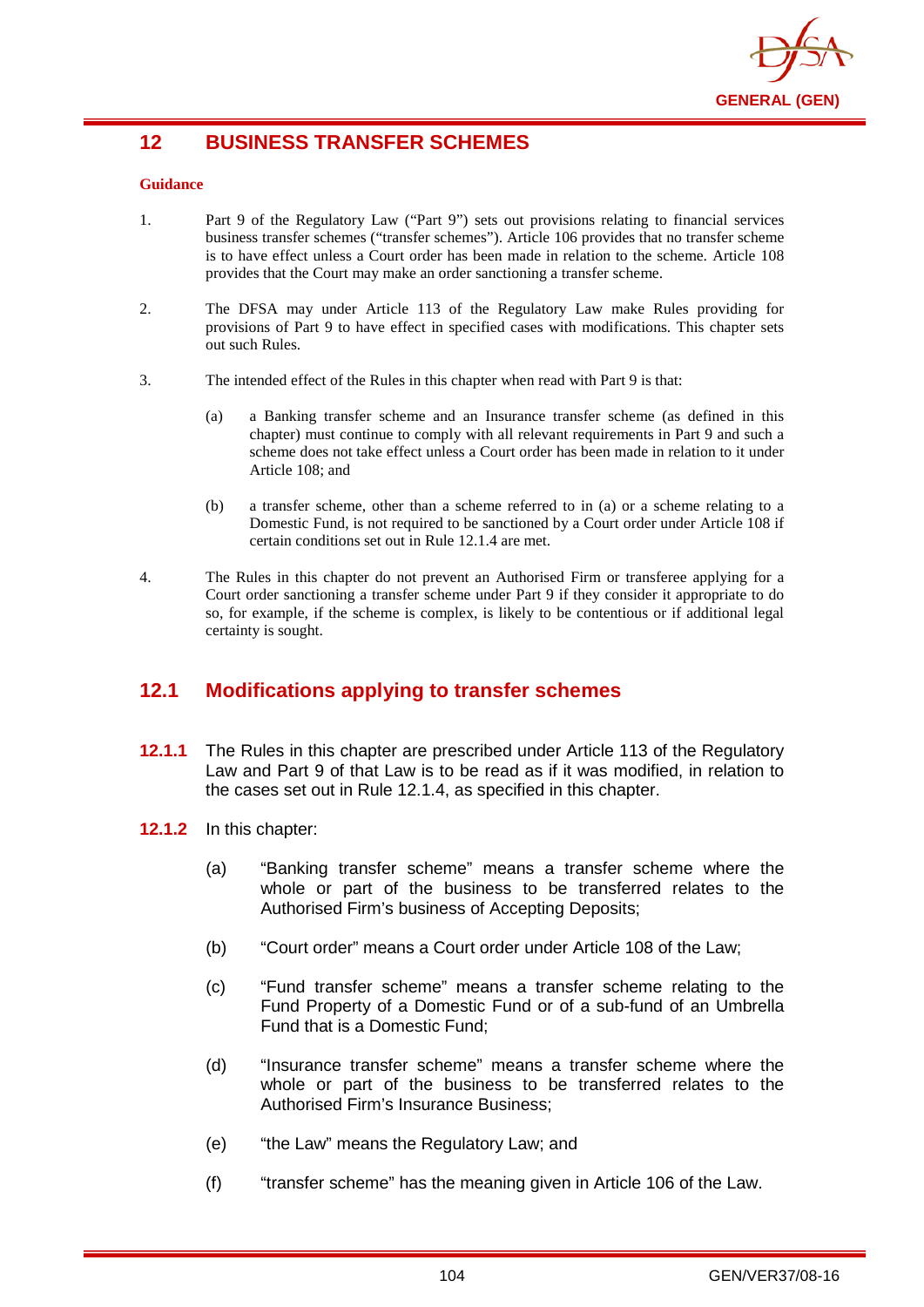

- **12.1.3** The Rules in this chapter do not modify the provisions of Part 9 of the Law so far as they apply to any of the following:
	- (a) a Banking transfer scheme;
	- (b) an Insurance transfer scheme; or
	- (c) a Fund transfer scheme.
- **12.1.4** A transfer scheme, other than a scheme referred to in Rule 12.1.3, is not required to be sanctioned by a Court order to be effective if:
	- (a) all of the Clients of the Authorised Firm who will be affected by the transfer scheme have consented to it;
	- (b) the transfer scheme is expressly permitted under agreements between the Authorised Firm or transferee and the Clients of the Authorised Firm who will be affected by the scheme and any procedures in the agreements for giving effect to the scheme have been complied with; or
	- (c) the DFSA has consented in writing to the transfer scheme under Rule 12.1.5.
- **12.1.5** (1) An Authorised Firm or transferee may apply in writing to the DFSA seeking its consent to a transfer scheme.
	- (2) The DFSA may consent in writing to the transfer scheme if it is reasonably satisfied that:
		- (a) the scheme is not a transfer scheme referred to in Rule 12.1.3;
		- (b) it is more appropriate and proportionate, and in the overall interests of Clients affected by the scheme, for the Authorised Firm or transferee to seek the DFSA's consent rather than applying to the Court for an order sanctioning the scheme;
		- (c) the Authorised Firm or transferee has taken all reasonable steps to pursue other options for giving effect to the scheme;
		- (d) the scheme is not likely to result in any material prejudice to the interests of Clients of the Authorised Firm; and
		- (e) implementation of the scheme will not result in the Authorised Firm or transferee contravening any applicable law or Rule.
	- (3) The procedures in Schedule 3 to the Law apply to a decision of the DFSA under (2) to refuse to give its consent to a transfer scheme.
	- (4) If the DFSA decides to refuse to give its consent under this Rule, the Authorised Firm may refer the matter to the FMT for review.

#### **Guidance**

1. The DFSA expects to receive applications seeking its consent to a transfer scheme only in limited circumstances, and if the scheme is not complex or contentious. If a scheme is likely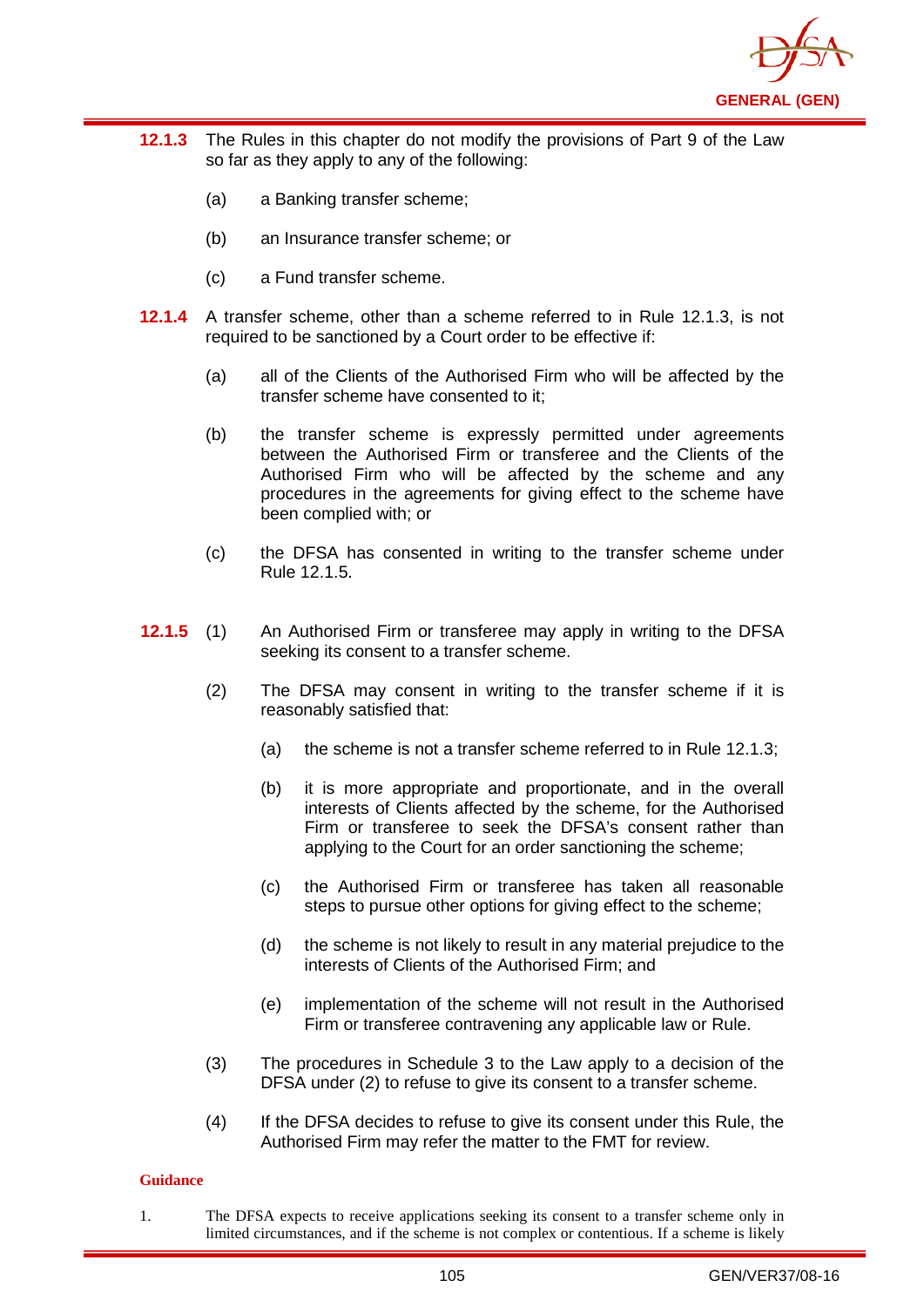

to be contentious or complex, then it is more appropriate for an application to be made to the Court.

- 2. The DFSA will not give its consent unless the applicant can demonstrate that it has taken all reasonable steps to pursue other options for implementing the scheme, such as seeking the consent of affected Clients or using existing agreements with Clients.
- 3. The DFSA also will not give its consent in cases such as where:
	- (a) the transfer scheme is likely to materially prejudice the interests of Clients;
	- (b) due to the complexity of the transfer scheme it is unclear what the precise impact of the scheme will be on Clients or whether it will be legally effective; or
	- (c) implementation of the transfer scheme will result in the Authorised Firm or transferee breaching a requirement in a law or Rule, for example, if the transferee does not have the necessary authorisation to conduct that business or if the transfer will result in the Authorised Firm or transferee breaching a prudential requirement.
- 4. The type of case where the DFSA anticipates giving its consent to a transfer scheme is where the scheme is relatively simple and the applicant has taken all reasonable steps to pursue other options but has been unable to complete the necessary processes because, for example, a small number of Clients do not respond.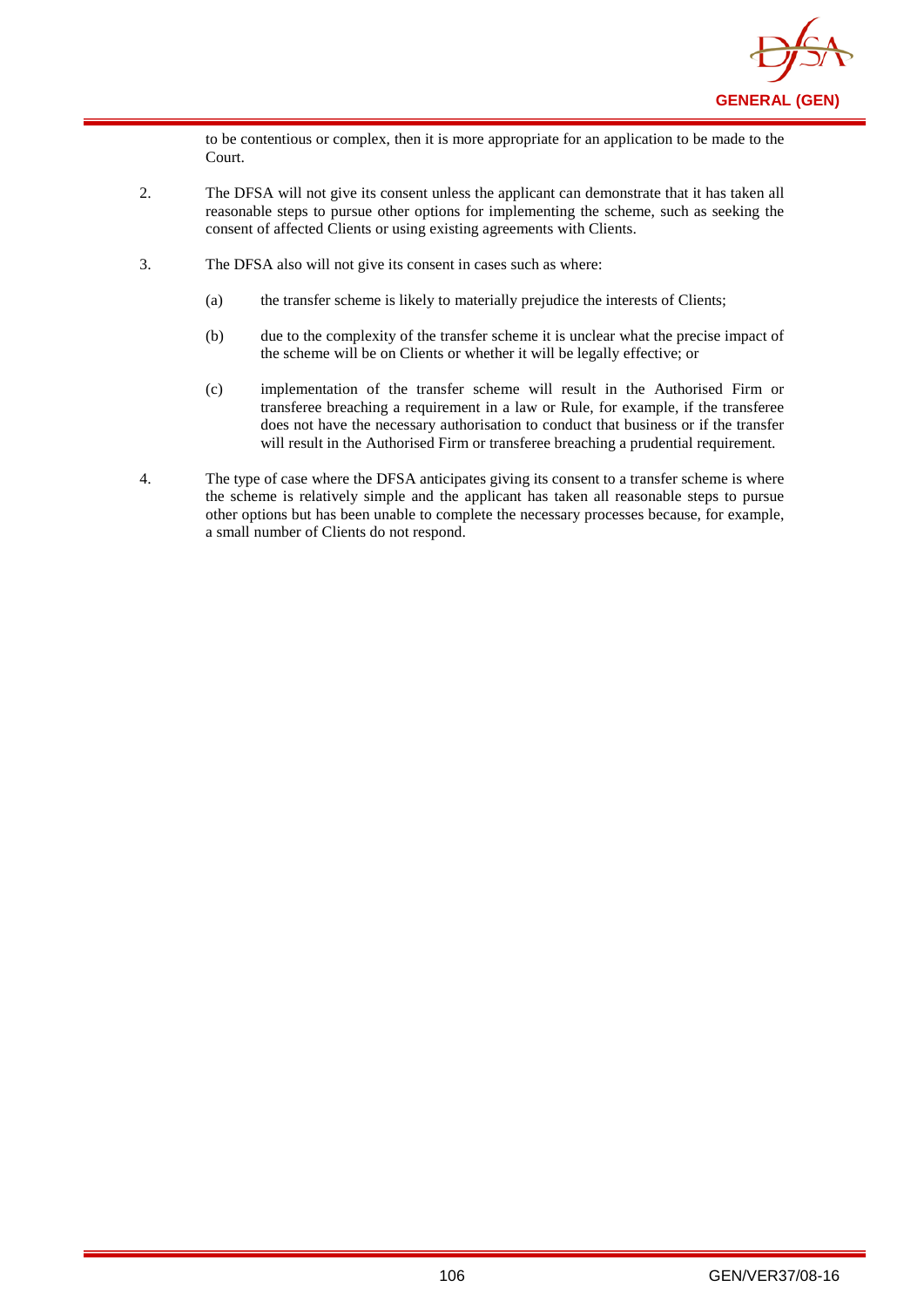

# **APP1 DEPOSITS**

# **A1.1 Definition of a deposit**

- **A1.1.1** (1) A Deposit means a sum of money paid on terms:
	- (a) under which it will be repaid, with or without interest or a premium, and either on demand or at a time or in circumstances agreed by or on behalf of the Person making the payment and the Person receiving it; and
	- (b) which is not referable to the provision of property (other than currency) or services or the giving of security.
	- (2) In (1) money is paid on terms which are referable to the provision of property or services or the giving of security if:
		- (a) it is paid by way of advance or part payment under a contract for the sale, hire or other provision of property or services, and is repayable only in the event that the property or services are not in fact sold, hired or otherwise provided;
		- (b) it is paid by way of security for the performance of a contract or by way of security in respect of loss which may result from the non-performance of a contract; or
		- (c) without prejudice to (b), it is paid by way of security for the delivery up of property, whether in a particular state of repair or otherwise.

## **Exclusions**

- **A1.1.2** A sum is not a Deposit if it is paid:
	- (a) by a Person in the course of carrying on a business consisting wholly or to a significant extent of lending money;
	- (b) by one company to another at a time when both are members of the same Group;
	- (c) by an Authorised Firm authorised under its Licence to carry on the following Financial Services:
		- (i) Accepting Deposits;
		- (ii) Effecting Contracts of Insurance; or
		- (iii) Carrying Out Contracts of Insurance; or
	- (d) by a Person who is a close relative of the Person receiving it or who is a director, manager or Controller of that Person.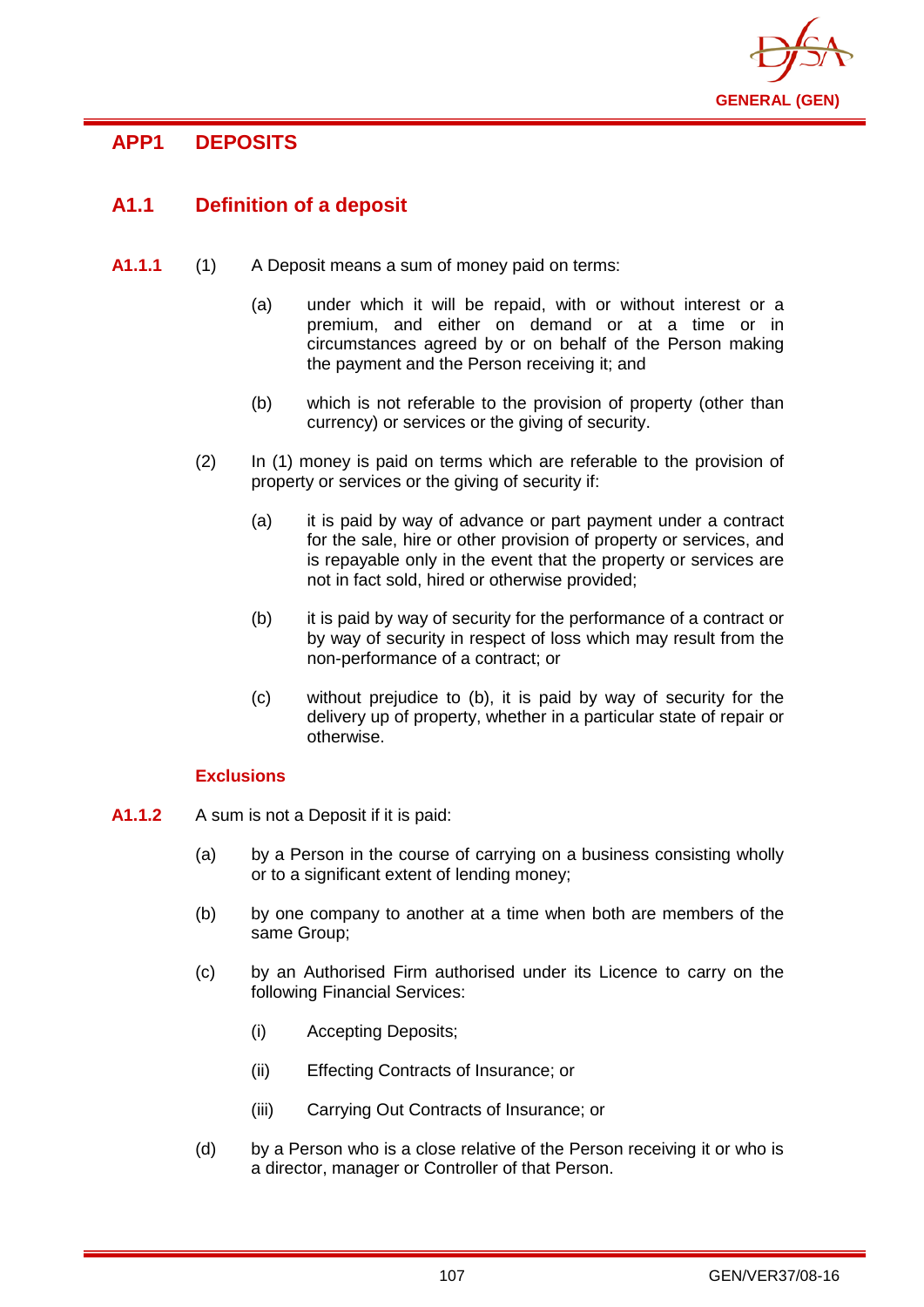

- (a) by a lawyer registered as an Ancillary Service Provider and acting in his professional capacity;
- (b) by an accountant registered as an Ancillary Service Provider and acting in his professional capacity;
- (c) by an Authorised Firm or an Authorised Market Institution authorised under its Licence to carry on any one or more of the following Financial Services:
	- (i) Dealing in Investments as Principal;
	- (ii) Dealing in Investments as Agent;
	- (iii) Arranging Credit or Deals in Investments;
	- (iv) Managing Assets;
	- (v) Operating a Collective Investment Fund;
	- (vi) Effecting Contracts of Insurance;
	- (vii) Carrying Out Contracts of Insurance;
	- (viii) Operating an Exchange;
	- (ix) Operating a Clearing House;
	- (x) Insurance Broking;
	- (xi) Insurance Management;
	- (xii) Managing a Profit Sharing Investment Account; or
	- (xiii) Providing Trust Services.

in the course of or for the purpose of any such Financial Service disregarding any applicable exclusions in chapter 2; or

(d) by a Person as consideration for the issue by him of a Debenture.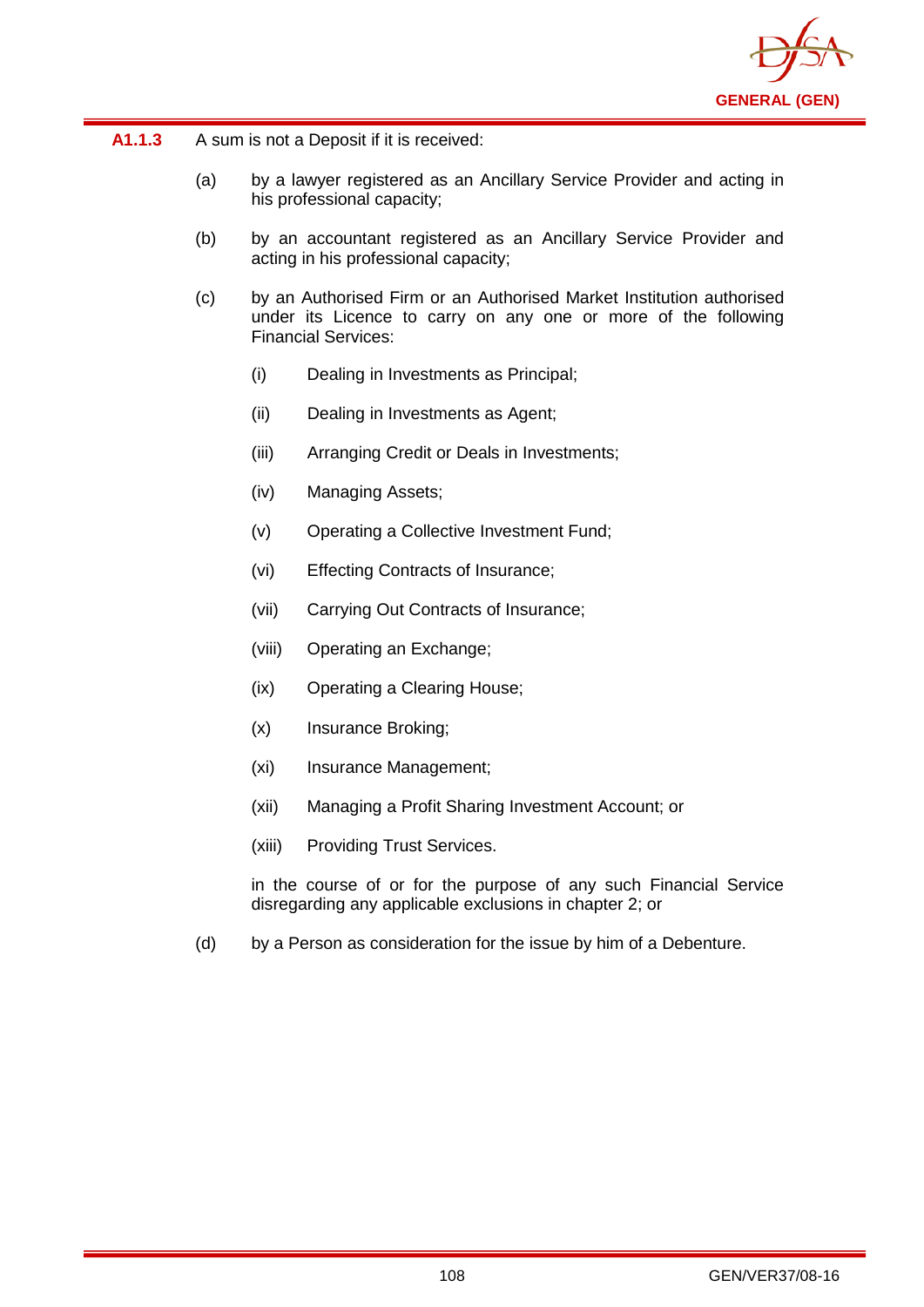

# **APP2 INVESTMENTS**

# **A2.1 General definition of investments**

## **Investments**

- **A2.1.1** (1) An Investment is, subject to (3), either:
	- (a) a Security; or
	- (b) a Derivative,

as defined in Rule A2.1.2 or Rule A2.1.3.

- (2) Such a Security or Derivative includes:
	- (a) a right or interest in the relevant Security or Derivative; and
	- (b) any instrument declared as a Security or Derivative pursuant to Rule A2.4.1(1).
- (3) Where a Rule provides that a Security or Derivative has a different classification for a specified purpose, it shall have that effect for that specified purpose and no other purpose.

## **Guidance**

An example of the application of Rule  $A2.1.1$  (3) is Rule  $A2.1.2(2)$ , where a Derivative is treated as a Security for the purposes of the requirements in PIB.

## **Security**

- **A2.1.2** (1) For the purposes of Rule A2.1.1(1)(a), a Security is:
	- (a) a Share;
	- (b) a Debenture;
	- (c) a Warrant;
	- (d) a Certificate;
	- (e) a Unit; or
	- (f) a Structured Product.
	- (2) For the purposes of the requirements in PIB, each Derivative specified in Rule A2.1.3 is to be treated as a Security.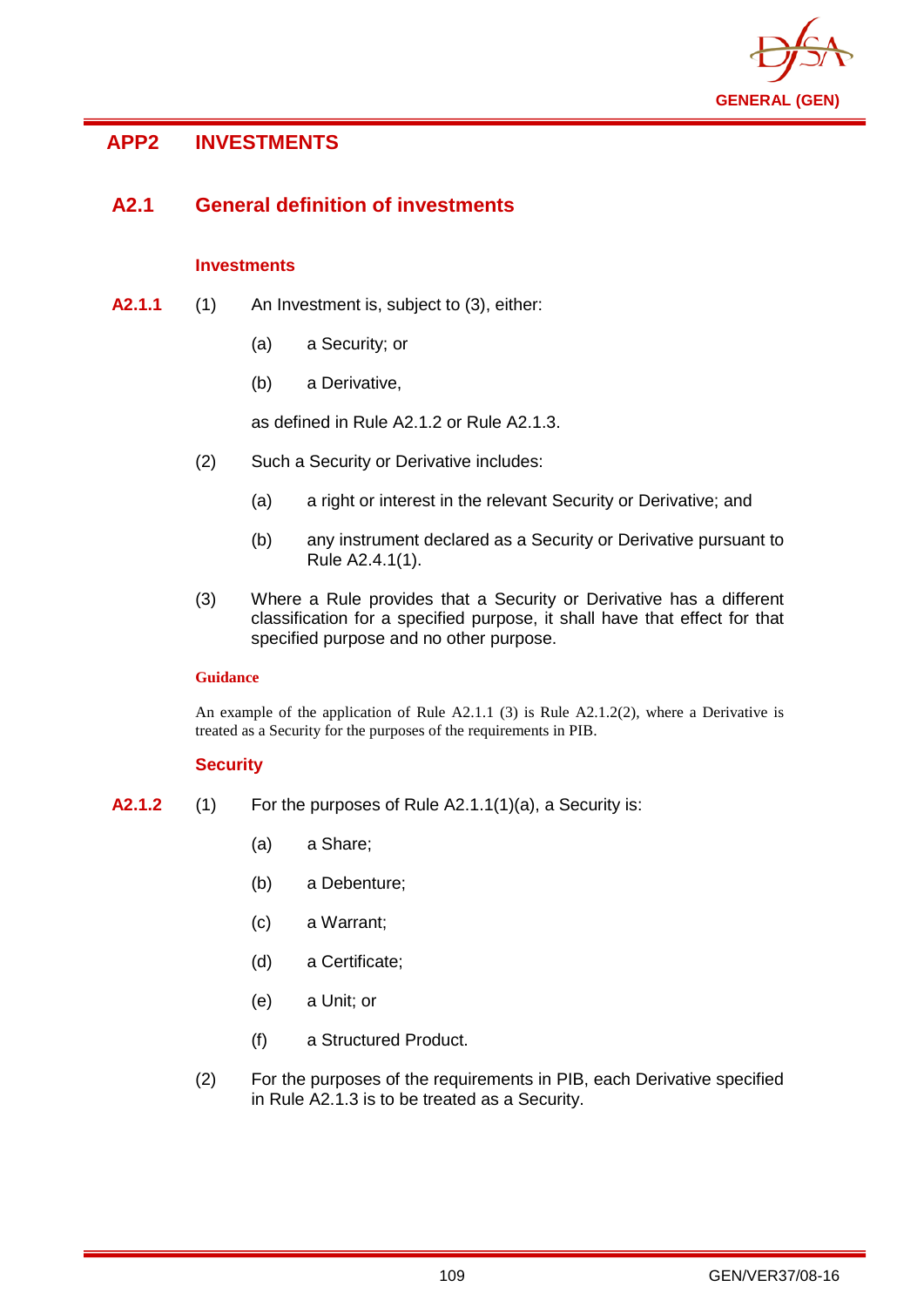

## **Derivative**

- **A2.1.3** For the purposes of Rule A2.1.1(1)(b), a Derivative is:
	- (a) an Option; or
	- (b) a Future.

## **A2.2 Definitions of specific securities**

**A2.2.1** For the purposes of Rule A2.1.2:

## **Shares**

(a) a Share is a share or stock in the share capital of any Body Corporate or any unincorporated body but excluding a Unit;

## **Debentures**

- (b) a Debenture is an instrument creating or acknowledging indebtedness, whether secured or not, but excludes:
	- (i) an instrument creating or acknowledging indebtedness for, or for money borrowed to defray, the consideration payable under a contract for the supply of goods or services;
	- (ii) a cheque or other bill of exchange, a banker's draft or a letter of credit (but not a bill of exchange accepted by a banker);
	- (iii) a banknote, a statement showing a balance on a bank account, or a lease or other disposition of property; and
	- (iv) a Contract of Insurance;

## **Guidance**

- 1. A Debenture may include a bond, debenture stock, loan stock or note. Certain Islamic products ("Sukuk") structured as a debt instrument can also fall within this definition.
- 2. If the interest or financial return component on a debt instrument is to be calculated by reference to fluctuations of an external factor such as an index, exchange rate or interest rate, that does not prevent such an instrument being characterised as a Debenture.

## **Warrants**

(c) a Warrant is an instrument that confers on the holder a right entitling the holder to acquire an unissued Share, Debenture or Unit;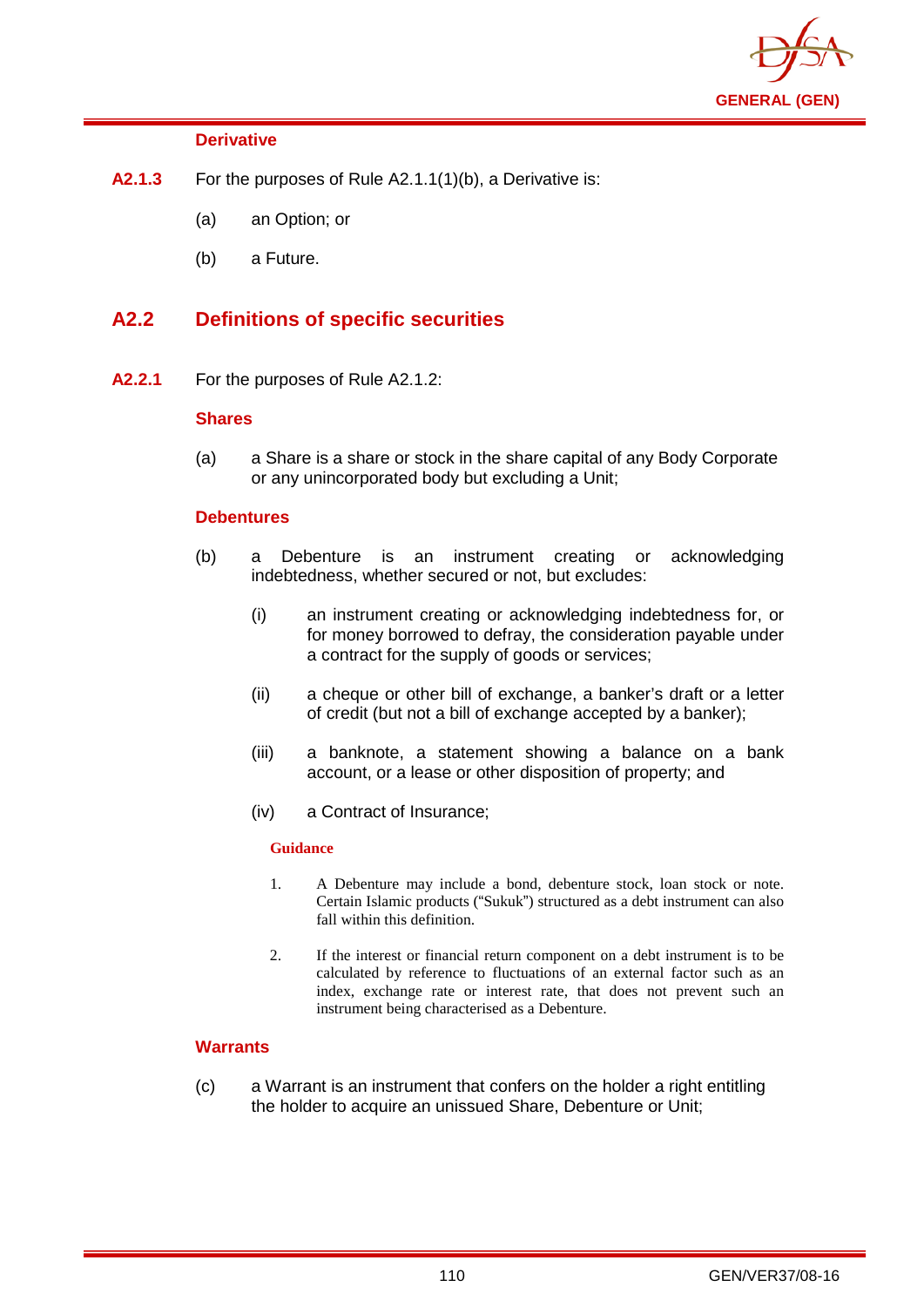

#### **Guidance**

A Warrant confers on the holder an entitlement (but not an obligation) to acquire an unissued Share, Debenture or Unit, thereby distinguishing it from a call Option which entitles the holder, upon exercise, to acquire an already issued (i.e. existing) Security.

## **Certificates**

- (d) a Certificate is an instrument:
	- (i) which confers on the holder contractual or property rights to or in respect of a Share, Debenture, Unit or Warrant held by a Person; and
	- (ii) the transfer of which may be effected by the holder without the consent of that other Person;

but excludes rights under an Option;

#### **Guidance**

Certificates confer rights over existing Shares, Debentures, Units or Warrants held by a Person and include receipts, such as Global Depository Receipts (i.e. GDRs).

### **Units**

(e) a Unit is a unit in or a share representing the rights or interests of a Unitholder in a Fund; and

## **Structured Products**

- (f) a Structured Product is an instrument comprising rights under a contract where:
	- (i) the gain or loss of each party to the contract is ultimately determined by reference to the fluctuations in the value or price of property of any description, an index, interest rate, exchange rate or a combination of any of these as specified for that purpose in the contract ("the underlying factor") and is not leveraged upon such fluctuations;
	- (ii) the gain or loss of each party is wholly settled by cash or setoff between the parties;
	- (iii) each party is not exposed to any contingent liabilities to any other counterparty; and
	- (iv) there is readily available public information in relation to the underlying factor;

but excludes any rights under an instrument:

- (v) where one or more of the parties takes delivery of any property to which the contract relates;
- (vi) which is a Debenture; or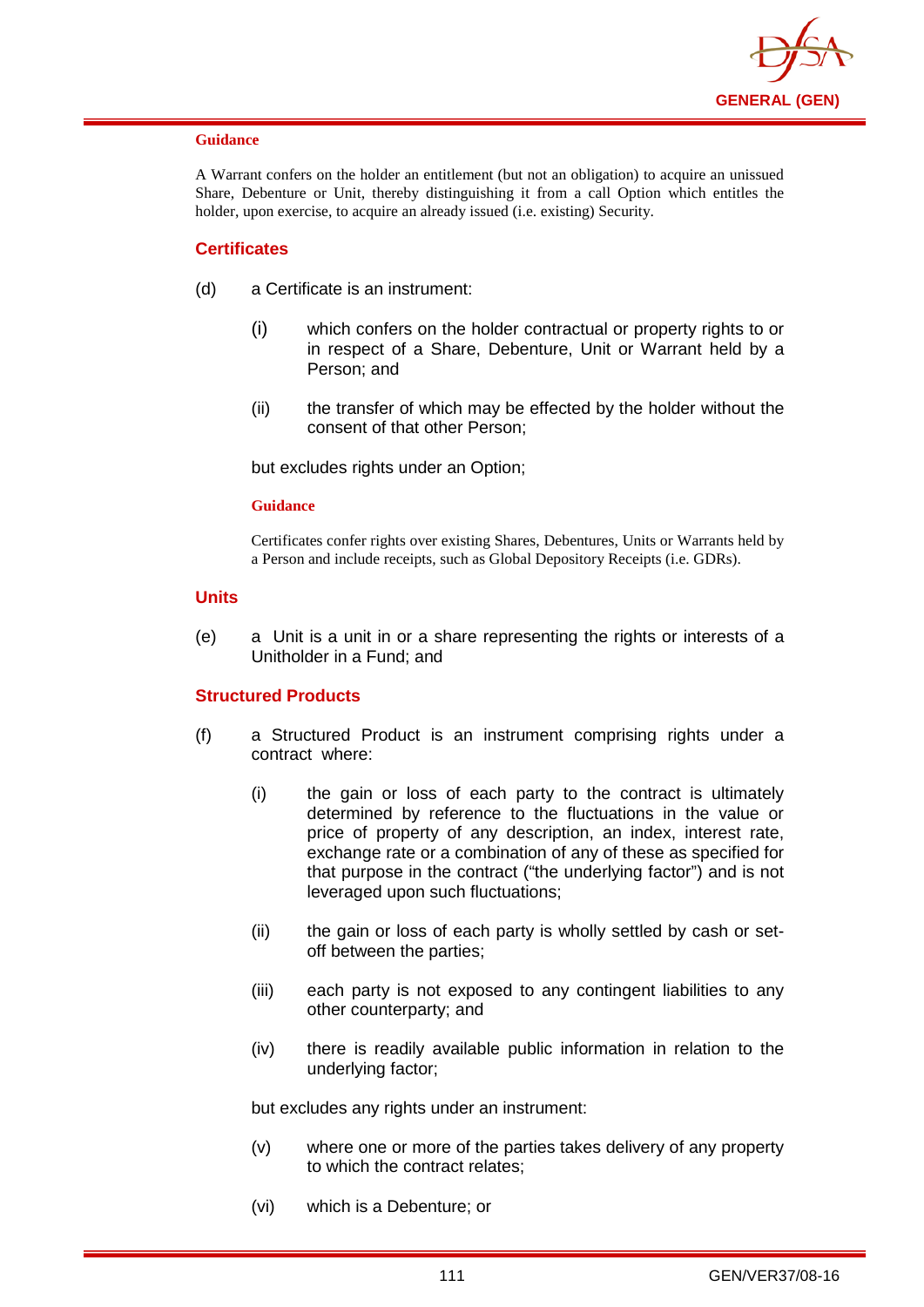

(vii) which is a Contract of Insurance.

#### **Guidance**

- 1. Instruments previously known as Designated Investments are now included within the definition of Structured Products.
- 2. The reference in Rule  $A2.2.1(f)(i)$  to "property of any description" covers tangible or intangible property, including Securities.

# **A2.3 Definitions of specific derivatives**

**A2.3.1** For the purposes of Rule A2.1.3:

## **Options**

- (a) An Option is an instrument that confers on the holder, upon exercise, rights of the kind referred to in any of the following:
	- (i) a right to acquire or dispose of:
		- (A) a Security (other than a Warrant) or contractually based investment;
		- (B) currency of any country or territory;
		- (C) a commodity of any kind;
	- (ii) a right to receive a cash settlement, the value of which is determined by reference to:
		- (A) the value or price of an index, interest rate or exchange rate; or
		- (B) any other rate or variable; or
	- (iii) a right to acquire or dispose of another Option under (i) or (ii).

## **Guidance**

- 1. For example, a call Option confers on the holder, upon exercise, a right but not an obligation to acquire an issued (i.e. existing) Security, thereby distinguishing it from a Warrant which entitles the holder, upon exercise, to acquire an unissued Share, Debenture or Unit.
- 2. Options over a 'contractually based investment' referred to in Rule  $A2.3.1(a)(i)(A)$ covers Options over Futures.
- 3. Cash settled Options such as Index Options are covered under Rule A2.3.1(a)(ii). Other cash settled Options that are covered under this Rule include instruments which confer rights determined by reference to climatic variables, inflation or other official economic statistics, freight rates or emission allowances.
- 4. Options over Options are covered under A2.3.1(a)(iii).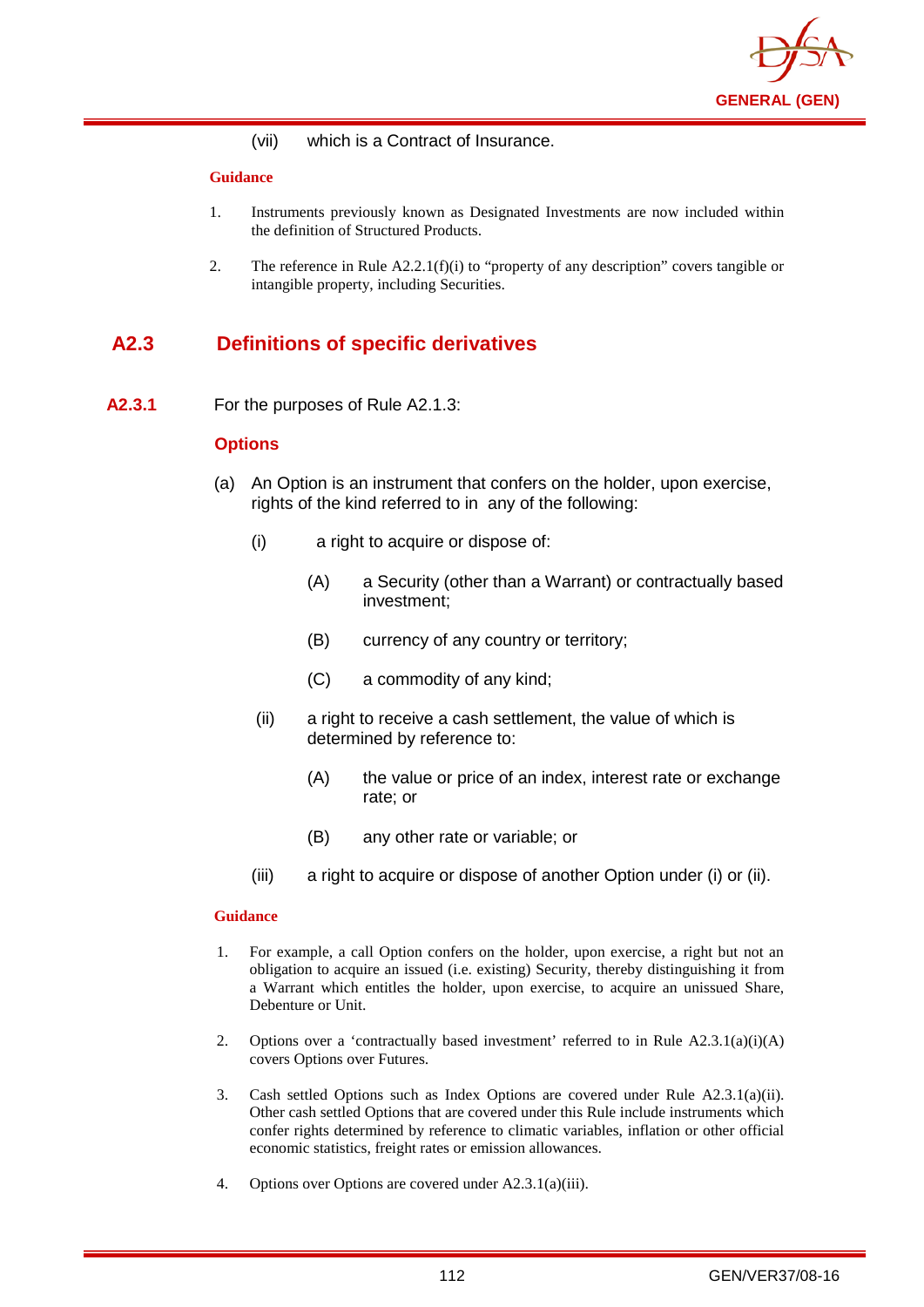

## **Futures**

- (b) a Future is an instrument comprising rights under a contract:
	- (i) for the sale of a commodity or property of any other description under which delivery is to be made at a future date and at a price agreed on when the contract is made, and that contract:
		- (A) is made or traded on a regulated exchange:
		- (B) is made or traded on terms that are similar to those made or traded on a regulated exchange; or
		- (C) would, on reasonable grounds, be regarded as made for investment and not for commercial purposes; or
	- (ii) where the value of the contract is ultimately determined by reference, wholly or in part, to fluctuations in:
		- (A) the value or price of property of any description; or
		- (B) an index, interest rate, any combination of these, exchange rate or other factor designated for that purpose in the contract; and

which is wholly settled by cash or set-off between the parties but excludes:

- (C) rights under a contract where one or more of the parties takes delivery of any property to which the contract relates;
- (D) a contract under which money is received by way of deposit or an acknowledgement of a debt on terms that any return to be paid on the sum deposited or received will be calculated by reference to an index, interest rate, exchange rate or any combination of these or other factors; or
- (E) a Contract of Insurance.

## **Guidance**

- 1. An over the counter (OTC) contract may qualify as a Future under Rule  $A2.3.1(b)(i)(C)$  if it can reasonably be regarded as being made for investment and not for commercial purposes. Some of the indicative factors that such a contract is reasonably likely to be made for commercial rather than investment purposes include the following:
	- a. a party to the contract is the producer or a user of the underlying commodity;
	- b. the delivery of the underlying commodity is intended to take place within 7 days of the date of the contract;
	- c. there is no provision made in the contract for margin arrangements; and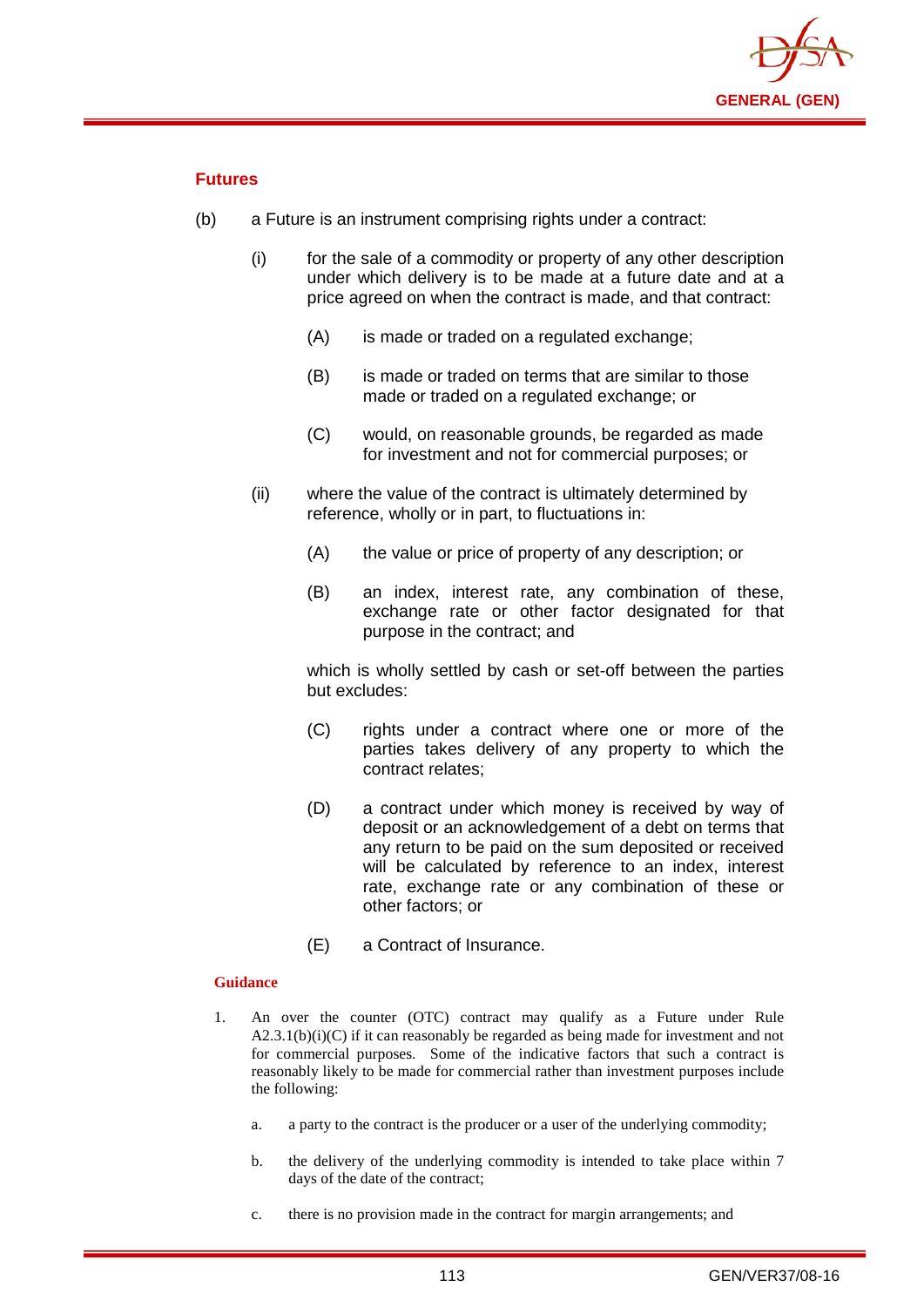

- d. the terms of the contract are not standardised terms.
- 2. A contract under Rule A2.3.1(b)(i) can provide for the physical delivery of the underlying commodity or property. Further, the price agreed under such a contract can be by reference to an underlying factor, such as by reference to an index or a spot price on a given date.
- 3. Contracts for differences (CFDs) fall under the definition in A2.3.1(b)(ii) and may include credit default swaps (CDSs) and forward rate agreements (FRAs). More exotic types of Derivative contracts may also fall within the definition in A2.3.1(b)(ii). These can include weather or electricity derivatives where the underlying factor by reference to which the parties' entitlements are calculated can be the number of days in a period in which the temperature would reach below or above a specified level.

## **A2.4 Financial instrument declared as an investment**

- **A2.4.1** (1) The DFSA may, subject to (5), declare by written notice any financial instrument or class of financial instruments to be a particular type of an existing Security or Derivative as defined in these Rules or a new type of a Security or Derivative. It may do so on such terms and conditions as it considers appropriate.
	- (2) The DFSA may exercise the power under (1) either upon written application made by a Person or on its own initiative.
	- (3) Without limiting the generality of the matters that the DFSA may consider when exercising its power under (1), it must consider the following factors:
		- (a) the economic effect of the financial instrument or class of financial instruments;
		- (b) the class of potential investors to whom the financial instrument is intended to be marketed;
		- (c) the treatment of similar financial instruments for regulatory purposes in other jurisdictions; and
		- (d) the possible impact of such a declaration on any person issuing or marketing such a financial instrument.
	- (4) A Person who makes an application for a declaration under (1) must address, as far as practicable, the factors specified in (3).
	- (5) The DFSA must publish any proposed declaration under (1) for public consultation for at least 30 days from the date of publication, except where:
		- (a) it declares a financial instrument to be a particular type of an existing Security or Derivative;
		- (b) it determines that any delay likely to result from public consultation is prejudicial to the interests of the DIFC; or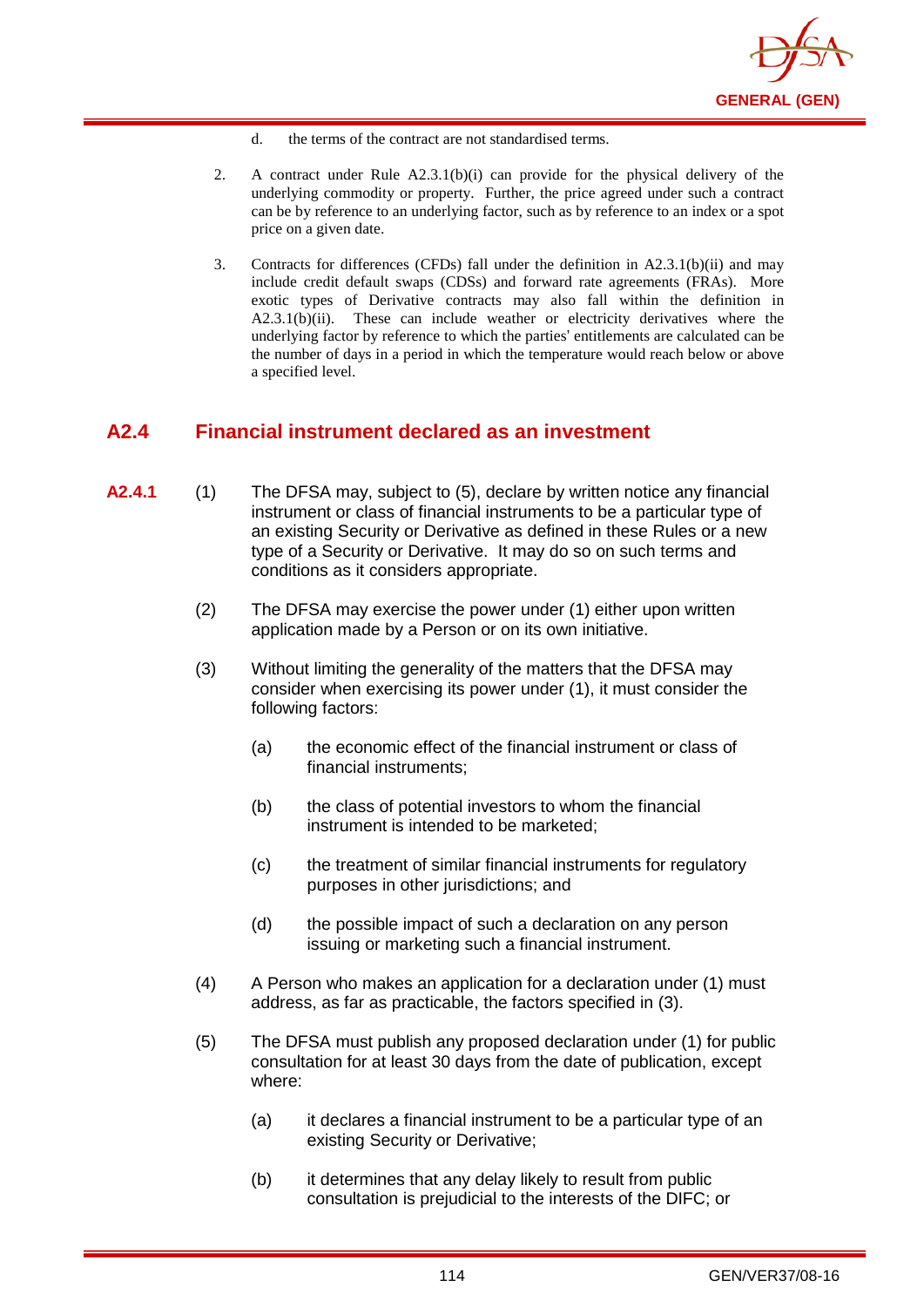

(c) it determines that there is a commercial exigency that warrants such a declaration being made without any, or shorter than 30 day, public consultation.

## **Guidance**

- 1. The terms and conditions that may be imposed on a declaration made by the DFSA under Rule A2.4.1(1) can include who should be the Reporting Entity and the type of disclosure requirements that should apply to that Reporting Entity.
- 2. If any issuer of a new financial instrument has any doubt as to whether that instrument can be included in an Official List of Securities as a particular type of a Security, that Person should first raise those issues with the relevant Authorised Market Institution before making an application to the DFSA for the exercise of the declaration power under this Rule. The DFSA has a discrete power to object to any proposed inclusion of a Security in an Official List of Securities of an Authorised Market Institution (see Article 34(1) of the Markets Law 2012).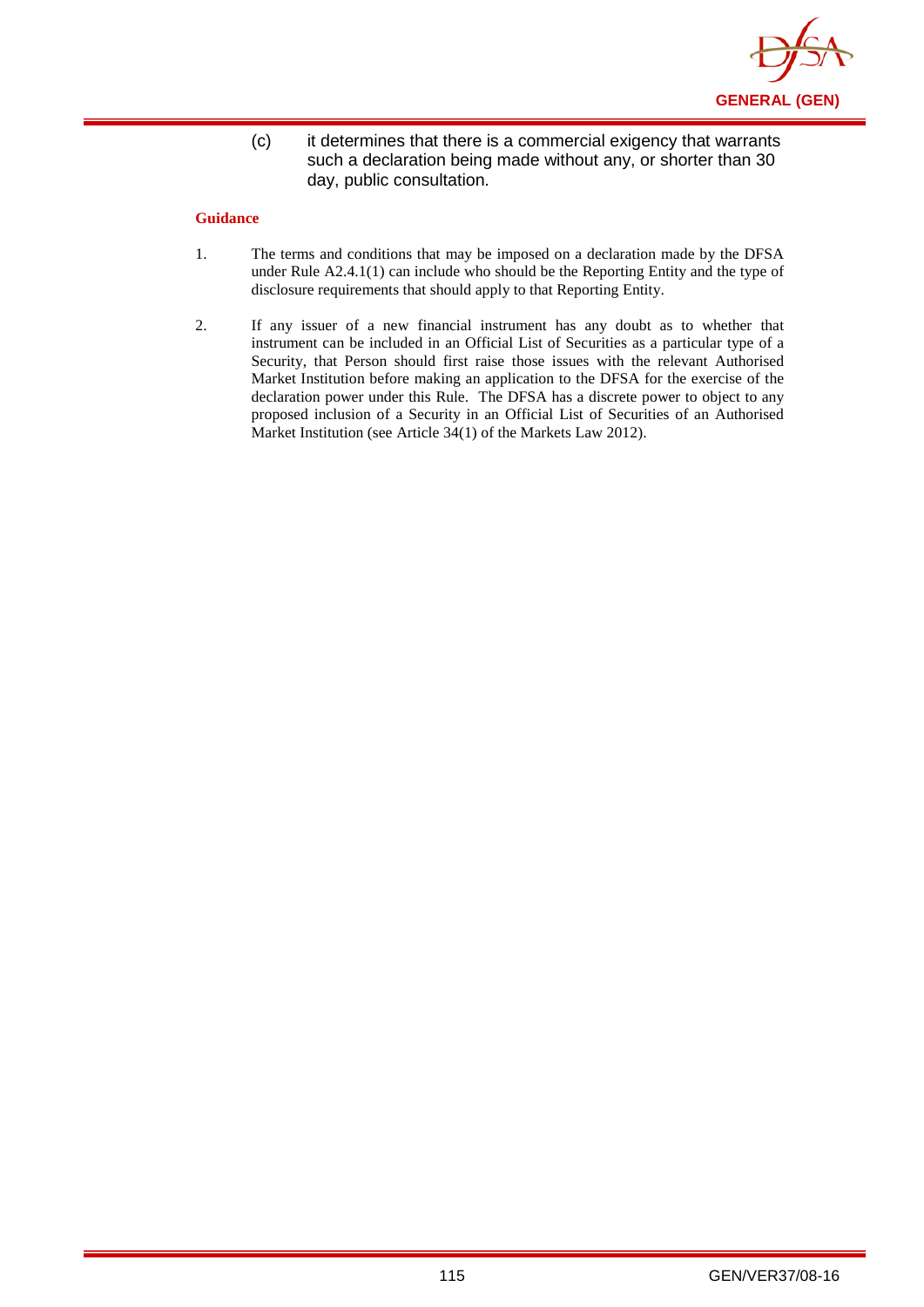

## **APP3 BEST PRACTICE RELATING TO CORPORATE GOVERNANCE AND REMUNERATION**

## **A3.1 Best practice relating to corporate governance**

#### **Guidance**

#### **Roles of the Governing Body and the senior management**

- 1. The Governing Body should adopt a rigorous process for setting and approving and overseeing the implementation of, the Authorised Person's overall business objectives and risk strategies, taking into account the long term financial safety and soundness of the firm as a whole, and the protection of its customers and stakeholders. These objectives and strategies should be adequately documented and properly communicated to the firm's senior management, Persons Undertaking Key Control Functions (such as the heads of risk management and compliance) and all the other relevant Employees. Senior management should ensure the effective implementation of such strategies in carrying out the day-to-day management of the Authorised Person's business.
- 2. The Governing Body, with the support of the senior management, should take a lead in setting the "tone at the top", including by setting the fundamental corporate values that should be pursued by the Authorised Person. These should, to the extent possible, be supported by professional standards and codes of ethics that set out acceptable and unacceptable conduct. Such professional standards and codes of ethics should be clearly communicated to those individuals involved in the conduct of business of the firm.
- 3. The Governing Body should review the overall business objectives and strategies at appropriate intervals (at least annually) to ensure that they remain suitable in light of any changes in the internal or external business and operating conditions.
- 4. The Governing Body should also ensure that the senior management is effectively discharging the day-to-day management of the Authorised Person's business in accordance with the business objectives and strategies that have been set or approved by the Governing Body. For this purpose, the Governing Body should ensure that there are clear and objective performance goals and measures (and an objective assessment against such criteria at reasonable intervals), for the Authorised Person and the members of its Governing Body and the senior management to ascertain whether the firm's business objectives and risk strategies are implemented effectively and as intended.

#### **Internal governance of the Governing Body**

- 5. The Governing Body should have appropriate practices and procedures for its own internal governance, and ensure that these are followed, and periodically reviewed to ensure their effectiveness and adequacy. These policies and procedures should cover a formal and transparent process for nomination, selection, and removal of the members of the Governing Body (see paragraph 2.2.14 of the RPP Sourcebook), and a specified term of office as appropriate to the roles and responsibilities of the member, particularly to ensure the objectivity of his decision making and judgement. Appropriate succession planning should also form part of the Governing Body's internal governance practices.
- 6. The Governing Body should meet sufficiently regularly to discharge its duties effectively. There should be a formal schedule of matters specifically reserved for its decision. The working procedures of the Governing Body should be well defined.
- 7. The Governing Body should also ensure that when assessing the performance of the members of the Governing Body and its senior managers and Persons Undertaking Key Control Functions, the independence and objectivity of that process is achieved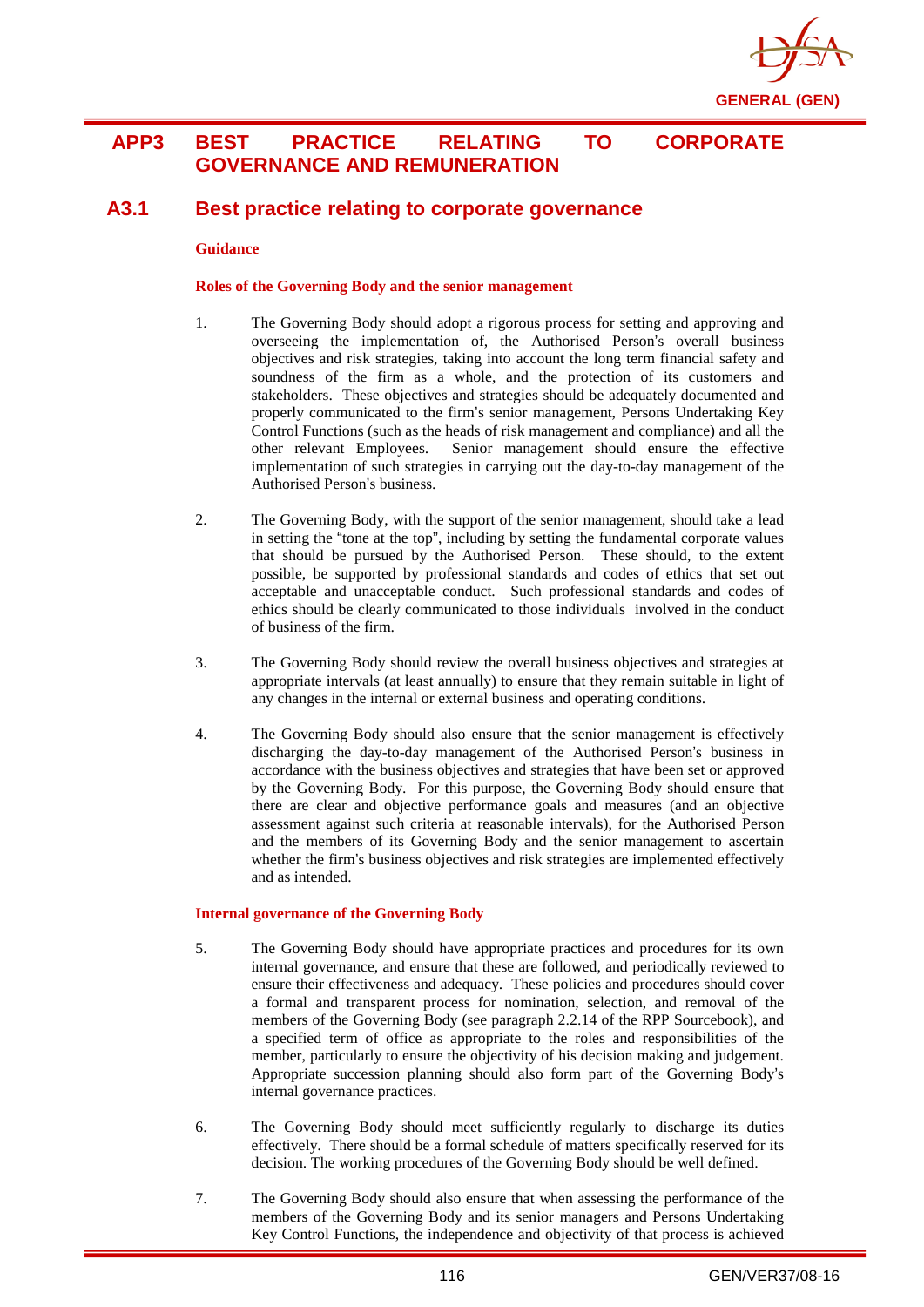

through appropriate mechanisms, such as the assignment of the performance assessment to an independent member of the Governing Body or a committee of the Governing Body comprising a majority of independent members. See paragraph 2.2.15(b)(iii) of the RPP Sourcebook for the independence criteria for Authorised Firms and paragraphs 2.2.16 and 2.2.18 of the RPP Sourcebook for the independence criteria for Authorised Market Institutions.

#### **Committees of the Governing Body**

8. To support the effective discharge of its responsibilities, the Governing Body should establish its committees as appropriate. The committees that a Governing Body may commonly establish, depending on the nature, scale and complexity of its business and operations, include the audit, remuneration, ethics/compliance, nominations and risk management committees. Where committees are appointed, they should have clearly defined mandates, authority to carry out their respective functions, and the degree of independence and objectivity as appropriate to the role of the committee. If the functions of any committees are combined, the Governing Body should ensure such a combination does not compromise the integrity or effectiveness of the functions so combined. In all cases, the Governing Body remains ultimately responsible for the matters delegated to any such committees.

#### **Independence and objectivity**

9. The Governing Body should establish clear and objective independence criteria which should be met by a sufficient number of members of the Governing Body to promote objectivity and independence in decision making by the Governing Body. See paragraph 2.2.15(b)(iii) of the RPP Sourcebook for independence criteria).

#### **Powers of the Governing Body**

10. To be able to discharge its role and responsibilities properly, the Governing Body should have adequate and well-defined powers, which are clearly set out either in the legislation or as part of the constituent documents of the Authorised Person (such as the constitution, articles of incorporation and organisational rules). These should, at a minimum, include the power to obtain timely and comprehensive information relating to the management of the firm, including direct access to relevant persons within the organisation for obtaining information such as its senior management and Persons Undertaking Key Control Functions (such as the head of compliance, risk management or internal audit).

#### **Role of user committees**

- 11. An Authorised Market Institution should consider all relevant stakeholders' interests, including those of its Members and other participants, and issuers, in making major decisions, such as those relating to its system's design, overall business strategy and rules and procedures. An Authorised Market Institution which has cross-border operations should ensure that full range of views across jurisdictions in which it operates is appropriately considered in its decision-making process.
- 12. In some instances, an Authorised Market Institution may be required under the applicable Rules to undertake public consultation in relation to certain matters, such as any proposed amendments to its Business Rules under AMI Rule 5.6.5.
- 13. Effective mechanisms for obtaining stakeholder input to the Authorised Market Institution's decision-making process, including where such input is mandatory, include the establishment of, and consultation with, user committees. As opinions among interested parties are likely to differ, an Authorised Market Institution should have clear processes for identifying and appropriately managing the diversity of stakeholder views and any conflicts of interest between stakeholders and the Authorised Market Institution.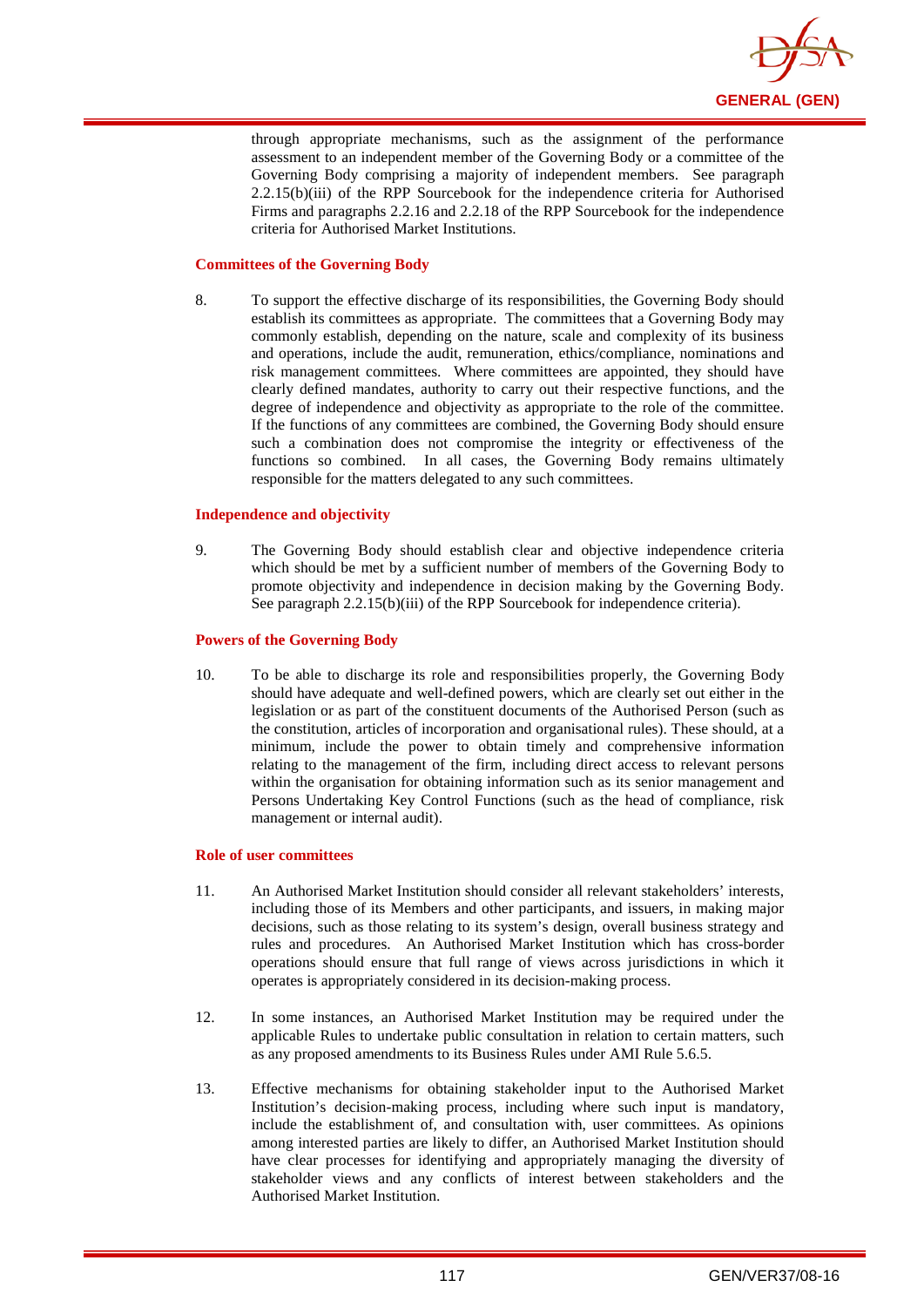

- 14. Where an Authorised Market Institution establishes user committees to obtain stakeholder input to its decision making, to enable such committees to be effective, an Authorised Market Institution should structure such committees to:
	- a. have adequate representation of the Authorised Market Institution's Members and other participants, and stakeholders including issuers. The other stakeholders of an Authorised Market Institution may include clients of its Members or participants, custodians and other service providers;
	- b. have direct access to the members of the Authorised Market Institution's Governing Body and members of the senior management as appropriate;
	- c. not be subject to any direct or indirect influence by the senior management of the Authorised Market Institution in carrying out their functions; and
	- d. have clear terms of reference (mandates) which include matters on which the advice of user committees will be sought. For example, the criteria for selecting Members, setting service levels and pricing structures and for assessing the impact on Members and other stakeholders of any proposed material changes to the Authorised Market Institution's existing arrangements (section 4.3 of AMI) and any amendments to its Business Rules (AMI Rule 5.6.4); and
	- e. have adequate internal governance arrangements (such as the regularity of committee meetings and the quorum and other operational procedures).

## **A3.2 Best practice relating to remuneration**

#### **Guidance**

#### **Development and monitoring of the remuneration structure**

- 1. To ensure that the remuneration structure and strategies of the Authorised Person are appropriate to the nature, scale and complexity of the Authorised Person's business, the Governing Body should take account of the risks to which the firm could be exposed as a result of the conduct or behaviour of its Employees. The Governing Body should play an active role in developing the remuneration strategy and policies of the Authorised Person. A remuneration committee of the Governing Body could play an important role in the development of the firm's remuneration structure and strategy.
- 2. For this purpose, particularly where remuneration structure and strategies contain performance based remuneration (see also Guidance no 7 and 8 below), consideration should be given to various elements of the remuneration structure such as:
	- a. the ratio and balance between the fixed and variable components of remuneration and any other benefits;
	- b. the nature of the duties and functions performed by the relevant Employees and their seniority within the firm;
	- c. the assessment criteria against which performance based components of remuneration are to be awarded; and
	- d. the integrity and objectivity of the process of performance assessment against the set criteria.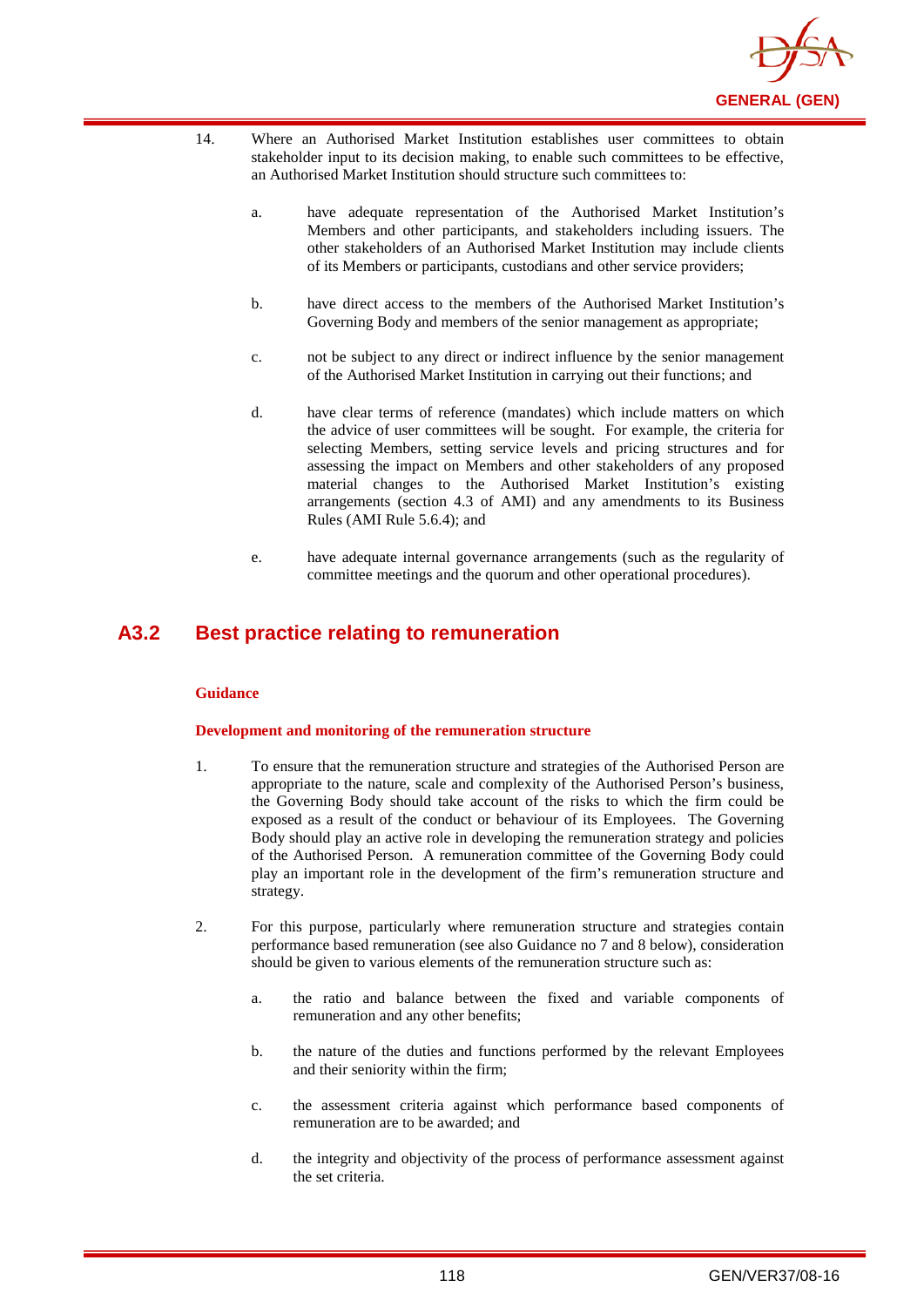

3. Generally, not only the senior management but also the Persons Undertaking Key Control Functions should be involved in the remuneration policy-setting and monitoring process to ensure the integrity and objectivity of the process.

#### **Who should be covered by remuneration policy**

4. An Authorised Person's remuneration policy should, at a minimum, cover those specified in Rule 5.3.31(1)(c). Accordingly, the members of the Governing Body, the senior management, the Persons Undertaking Key Control Functions and any major risk taking Employees should be included in the firm's remuneration policy. With the exception of the 'senior management', all the other three categories attract their own definitions. Although the expression "senior management" carries its natural meaning, Rule 5.3.30(3) describes the senior management's role as the "dayto-day management of the firm's business…" Guidance No. 3 under Rule 5.3.3 gives further clarification as to who may perform senior management functions.

#### **Remuneration of Persons Undertaking Key Control Functions**

5. Any performance based component of remuneration of Persons Undertaking Key Control Functions as well as other Employees undertaking activities under the direction and supervision of those Persons should not be linked to the performance of any business units which are subject to their control or oversight. For example, where risk and compliance functions are embedded in a business unit, a clear distinction should be drawn between the remuneration structure applicable to those Persons Undertaking Key Control Functions and the Employees undertaking activities under their direction and supervision on the one hand and the other Employees in the business unit on the other hand This may be achieved by separating the pools from which remuneration is paid to the two groups of Employees, particularly where such remuneration comprises performance based variable remuneration.

#### **Use of variable remuneration**

- 6. Where an Authorised Person includes in its remuneration structure performance based variable components (such as bonuses, equity participation rights such as share based awards or other benefits), especially if they form a significant portion of the overall remuneration structure, or remuneration of any particular Employees or class of Employees, the Governing Body should ensure that there are appropriate checks and balances relating to their award. This is because, while such performance based remuneration is an effective tool in aligning the interests of the Employees with the interests of the firm, if used without necessary checks and balances, it could lead to inappropriate risk taking by Employees.
- 7. Therefore, the Governing Body should, when using any performance based variable component in the Authorised Person's remuneration structure, ensure that:
	- a. the overall remuneration structure contains an appropriate mix of fixed and variable components. For example, if the fixed component of remuneration of an Employee is very small relative to the variable (eg. bonus) component, it may become difficult for the firm to reduce or eliminate bonuses even in a poor performing financial year;
	- b. there are clear and objective criteria for allocating performance based remuneration (see below in Guidance note (7);
	- c. there are appropriate adjustments for the material 'current' and 'future' risks associated with the performance of the relevant Employee, as the time horizon in which risks could manifest themselves may vary. For example, where practicable, the measurement of performance should be set in a multiyear framework. If this is not practicable, there should be deferral of vesting of the benefits or retention or claw-back arrangements applicable to such components as appropriate;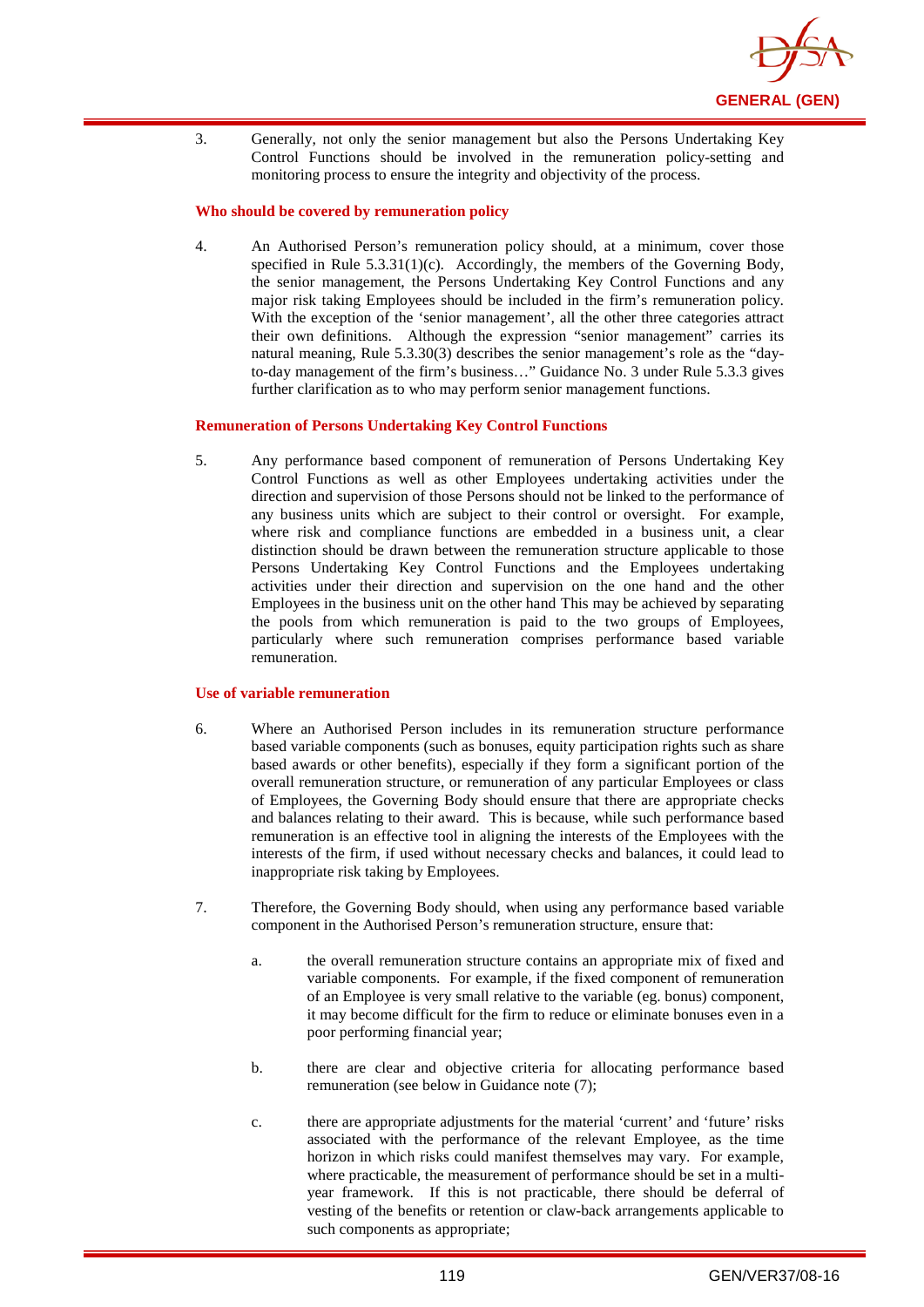

- d. there are appropriate prudential limits, consistent with the Authorised Person's capital management strategy and its ability to maintain a sound capital base taking account of the internal capital targets or regulatory capital requirements;
- e. in the case of Employees involved in the distribution of financial products whose remuneration is commission based, there are adequate controls and monitoring to mitigate marketing which is solely commission driven; and
- f. the use of guaranteed bonuses is generally avoided as such payments are not consistent with sound risk management and performance based rewards. However, there may be circumstances where such guaranteed bonuses may be paid to attract new Employees (for example to compensate bonuses forfeited from the previous employer).

#### **Performance assessment**

- 8. The performance criteria applicable, particularly relating to the variable components of remuneration, as well as the performance assessment against such criteria, contribute to the effectiveness of the use of performance based remuneration. Therefore, the Governing Body should ensure that such criteria:
	- a. are clearly defined and objectively measurable;
	- b. include not only financial but also non-financial elements as appropriate (such as compliance with regulation and internal rules, achievement of risk management goals as well as compliance with market conduct standards and fair treatment of customers):
	- c. take account of not only the individual's performance, but also the performance of the business unit concerned and the overall results of the firm and if applicable the Group; and
	- d. do not treat growth or volume as an element in isolation from other performance measurements included in the criteria.

#### **Severance payments**

9. Where an Authorised Person provides discretionary payouts on termination of employment ("severance payments", also called "golden parachutes"), such payment should generally be subject to appropriate limits or shareholder approval. In any case, such payouts should be aligned with the firm's overall financial condition and performance over an appropriate time horizon and should not be payable in the case of failure or threatened failure of the firm, particularly to an individual whose actions may have contributed to the failure or potential failure of the firm.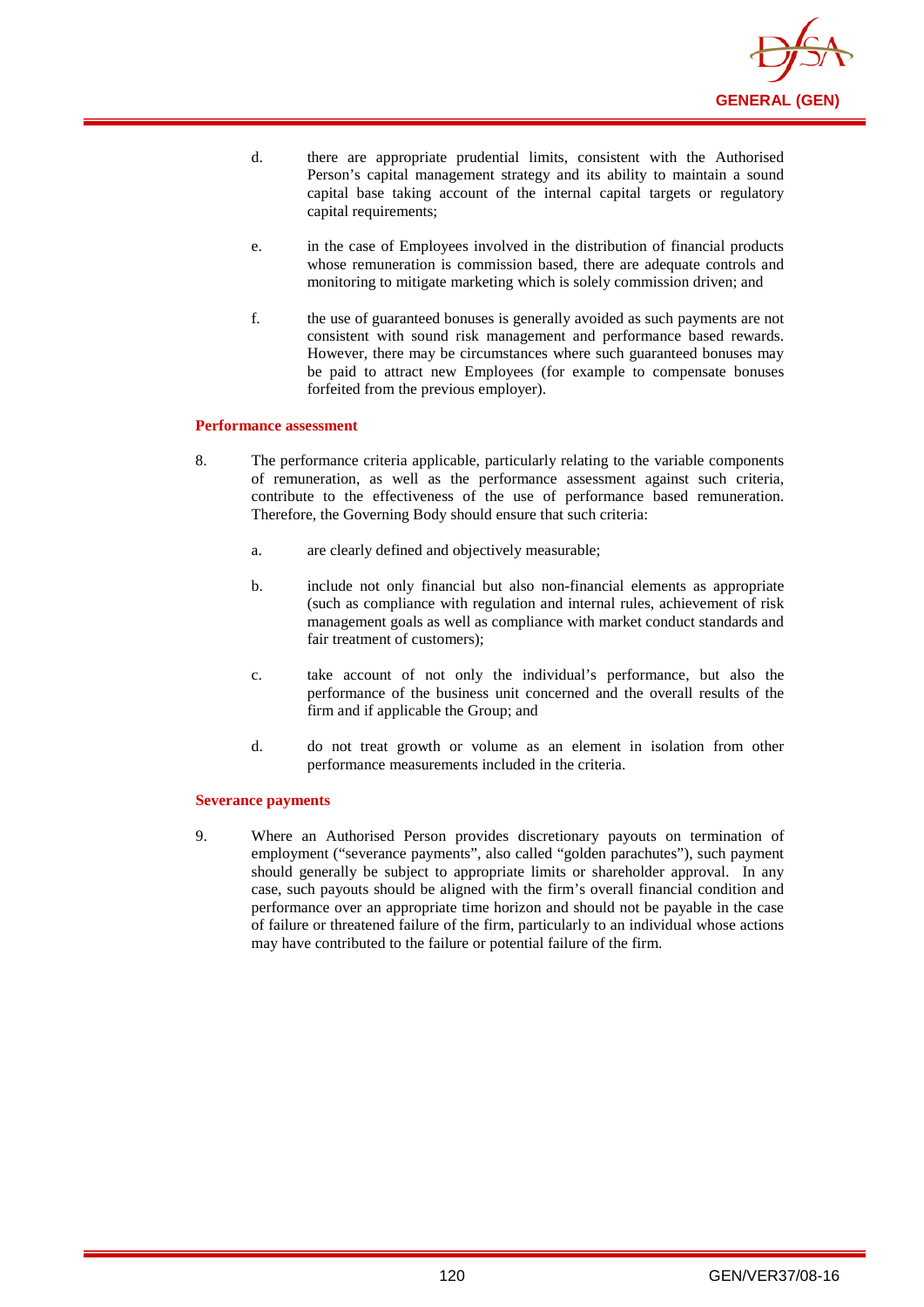

# **APP4 CONTRACTS OF INSURANCE**

# **A4.1 Definition of a contract of insurance**

- **A4.1.1** A Contract of Insurance means any contract of insurance or contract of reinsurance.
- **A4.1.2** The classes of life insurance are as follows:

## **Class I – Life and annuity**

(a) Contracts of insurance on human life or contracts to pay annuities on human life, but excluding, in each case, contracts within (c).

## **Class II – Marriage and birth**

(b) Contracts of insurance to provide a sum on marriage or on the birth of a child, being contracts expressed to be in effect for a period of more than one year.

## **Class III – Linked long term**

(c) Contracts of insurance on human life or contracts to pay annuities on human life where the benefits are wholly or partly to be determined by reference to the value of, or the income from, property of any description (whether or not specified in the contracts) or by reference to fluctuations in, or in an index of, the value of property of any description (whether or not so specified).

## **Class IV – Permanent health**

- (d) Contracts of insurance providing specified benefits against risks of individuals becoming incapacitated in consequence of sustaining injury as a result of an accident or of an accident of a specified class or of sickness or infirmity, being contracts that:
	- (i) are expressed to be in effect for a period of not less than five years, or until the normal retirement age for the individuals concerned, or without limit of time; and
	- (ii) either are not expressed to be terminable by the Insurer, or are expressed to be so terminable only in special circumstances mentioned in the contract.

## **Class V - Tontines**

(e) Tontines.

## **Class VI - Capital redemption**

(f) Contracts, other than contracts in (a) to provide a capital sum at the end of a term.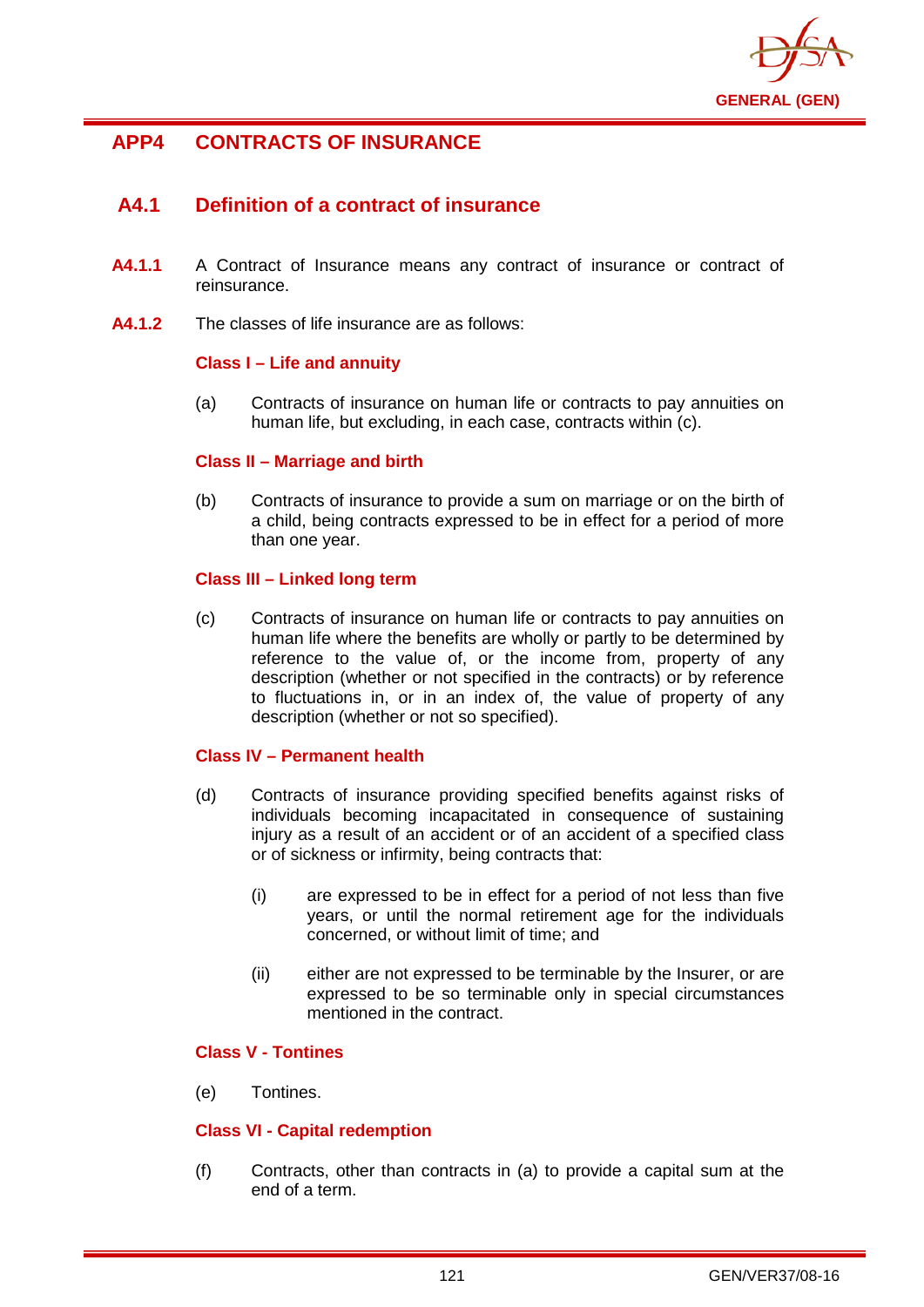

## **Class VII – Pension fund management**

- (g) (i) pension fund management contracts; or
	- (ii) contracts of the kind mentioned in (i) that are combined with contracts of insurance covering either conservation of capital or payment of a minimum interest.
- **A4.1.3** The classes of non-life insurance are as follows:

## **Class 1 – Accident**

- (a) Contracts of insurance providing fixed pecuniary benefits or benefits in the nature of indemnity, or a combination of both, against risks of the Person insured:
	- (i) sustaining injury as the result of an accident or of an accident of a specified class;
	- (ii) dying as the result of an accident or of an accident of a specified class; or
	- (iii) becoming incapacitated in consequence of disease or of disease of a specified class;

inclusive of contracts relating to industrial injury and occupational disease.

## **Class 2 – Sickness**

(b) Contracts of insurance providing fixed pecuniary benefits or benefits in the nature of indemnity, or a combination of the two, against risks of loss to the Persons insured attributable to sickness or infirmity.

## **Class 3 – Land vehicles**

(c) Contracts of insurance against loss of or damage to vehicles used on land, including motor vehicles but excluding railway rolling stock.

## **Class 4 – Marine, aviation and transport**

- (d) Contracts of insurance:
	- (i) against loss of or damage to railway rolling stock;
	- (ii) upon aircraft or upon the machinery, tackle, furniture or equipment of aircraft;
	- (iii) upon vessels used on the sea or on inland water, or upon the machinery, tackle, furniture or equipment of such vessels; or
	- (iv) against loss of or damage to merchandise, baggage and all other goods in transit, irrespective of the form of transport.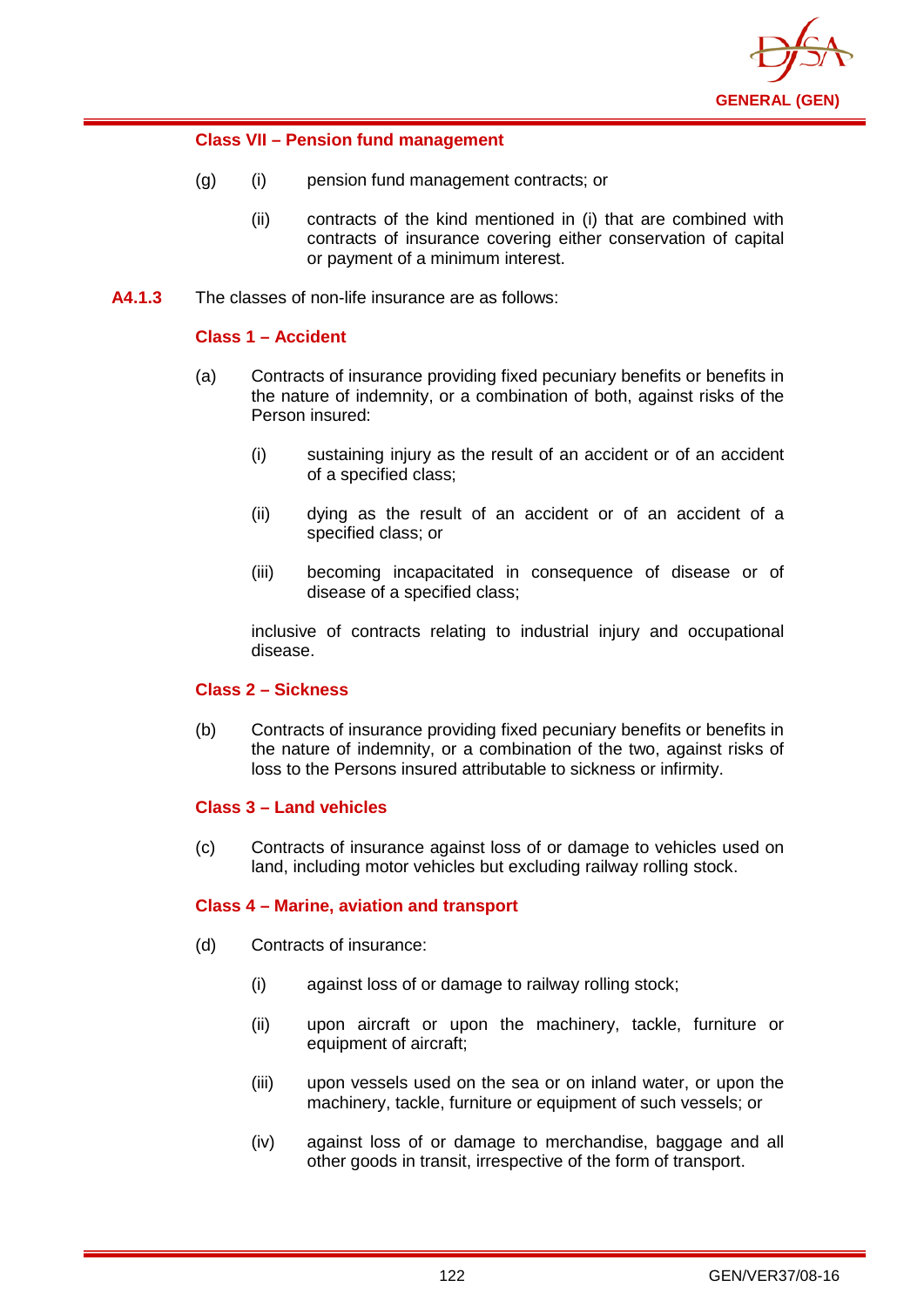

## **Class 5 – Fire and other property damage**

(e) Contracts of insurance against loss of or damage to property, other than property to which classes 3 and 4 relate, due to fire, explosion, storm, natural forces other than storm, nuclear energy, land subsidence, hail, frost or any event, such as theft.

## **Class 6 – Liability**

(f) Contracts of insurance against risks of the Persons insured incurring liabilities to third parties, including risks of damage arising out of or in connection with the use of motor vehicles on land, aircraft and vessels on the sea or on inland water, including third-party risks and carrier's liability.

## **Class 7a – Credit**

(g) contracts of insurance against risks of loss to the Persons insured arising from the insolvency of debtors of theirs or from the failure, otherwise than through insolvency, of debtors of theirs to pay their debts when due;

## **Class 7b – Suretyship**

- (h) (i) contracts of insurance against risks of loss to the Persons insured arising from their having to perform contracts of guarantee entered into by them; or
	- (ii) contracts for fidelity bonds, performance bonds, administration bonds, bail bonds or customs bonds or similar contracts of guarantee.

## **Class 8 – Other**

- (i) Contracts of Insurance:
	- (i) against risks of loss to the Persons insured attributable to interruptions of the carrying on of business carried on by them or to reduction of the scope of business so carried on;
	- (ii) against risks of loss to the Persons insured attributable to their incurring unforeseen expense;
	- (iii) against risks of loss to the Persons insured attributable to their incurring legal expenses, including costs of litigation; and
	- (iv) providing assistance, whether in cash or in kind, for Persons who get into difficulties, whether while travelling, while away from home, while away from their permanent residence, or otherwise.